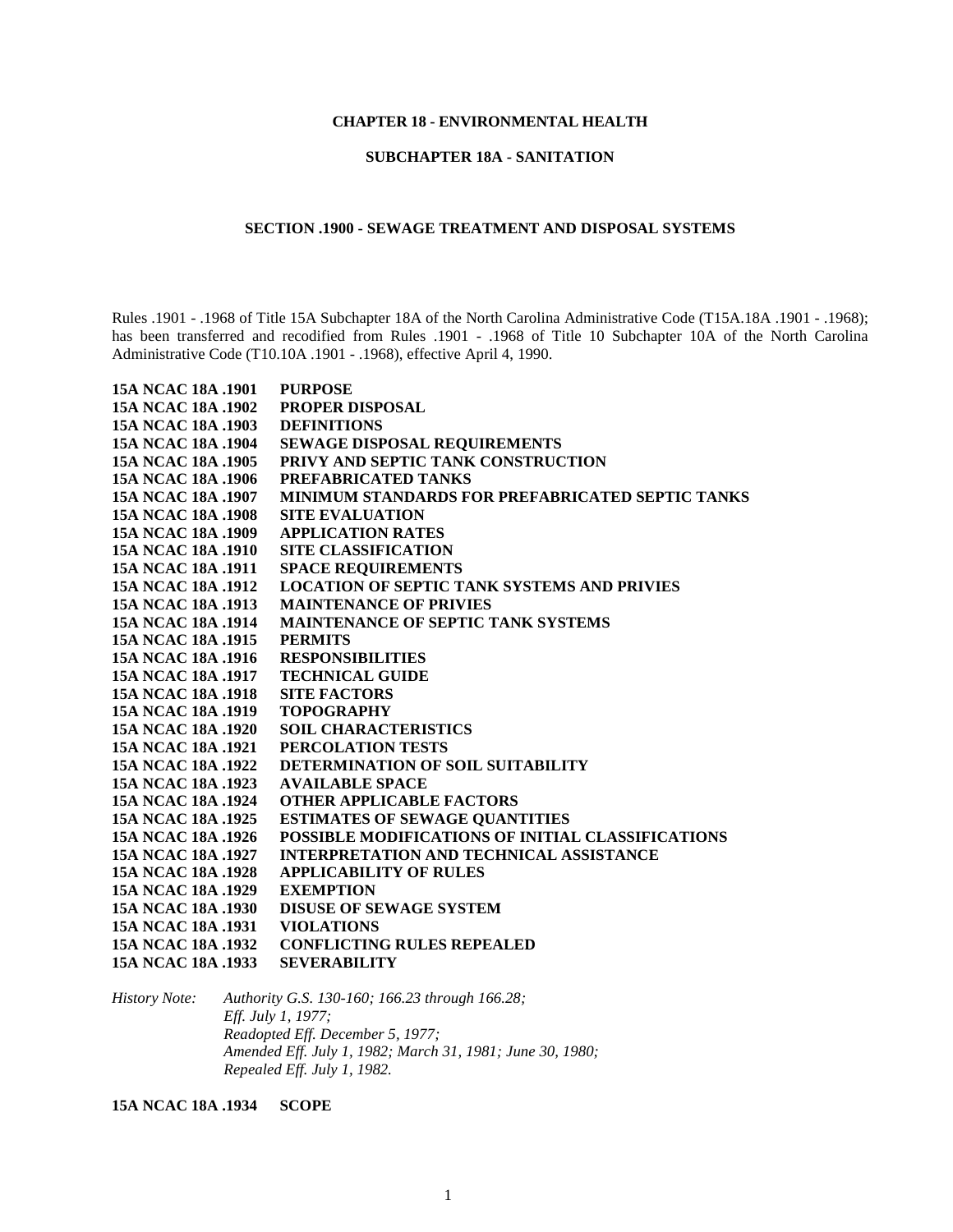The rules contained in this Section shall govern the treatment and disposal of domestic type sewage from septic tank systems, privies, incinerating toilets, mechanical toilets, composting toilets, recycling toilets, or other such systems serving single or multiple-family residences, places of business, or places of public assembly, the effluent from which is designed not to discharge to the land surface or surface waters.

*History Note: Authority G.S. 130A-335(e); Eff. July 1, 1982; Amended Eff. December 1, 1990.*

## **15A NCAC 18A .1935 DEFINITIONS**

The following definitions shall apply throughout this Section:

- (1) "Alluvial Soils" means stratified soils without distinct horizons, deposited by flood waters.
- (2) "Alternative System" means any approved ground absorption sewage treatment and disposal system other than an approved privy or an approved septic tank system.
- (3) "Approved" means that which the State or local health department has determined is in accordance with this Section and G.S. 130A, Article 11.
- (4) "Approved Privy" means a fly-tight structure consisting of a pit, floor slab, and seat riser constructed in accordance with Rule .1959 of this Section.
- (5) "Areas subject to frequent flooding" means those areas inundated at a 10-year or less frequency and includes alluvial soils and areas subject to tidal or storm overwash.
- (6) "Certified Operator" means a person authorized to operate a wastewater system in accordance with G.S. 90A, Article 3 and applicable rules of the Water Pollution Control System Operators Certification Commission.
- (7) "Collection sewer" means gravity flow pipelines, force mains, effluent supply lines, and appliances appurtenant thereto, used for conducting wastes from building drains to a treatment system or to a ground absorption sewage treatment and disposal system.
- (8) "Designated wetland" means an area on the land surface established under the provisions of the Coastal Area Management Act or the Federal Clean Water Act.
- (9) "Design unit" means one or more dwelling units, places of business, or places of public assembly on:
	- (a) a single lot or tract of land;
	- (b) multiple lots or tracts of land served by a common ground absorption sewage treatment and disposal system; or
	- (c) a single lot or tract of land or multiple lots or tracts of land where the dwelling units, places of business or places of public assembly are under multiple ownership (e.g. condominiums) and are served by a ground absorption system or multiple ground absorption systems which are under common or joint ownership or control.
- (10) "Dwelling unit" means any room or group of rooms located within a structure and forming a single, habitable unit with facilities which are used or intended to be used for living, sleeping, bathing, toilet usage, cooking, and eating.
- (11) "Effluent" means the liquid discharge of a septic tank or other sewage treatment device.
- (12) "Estimated saturated hydraulic conductivity" means a saturated hydraulic conductivity value based upon the soil profile evaluation and description of the soil texture, soil structure, soil consistency, soil pores, and roots following the procedures in Field Book for Describing and Sampling of Soils, NRCS, USDA and comparison to soil profile saturated hydraulic conductivity data for soil input files for similar soils. The Field Book is hereby incorporated by reference, including any subsequent amendments and editions, in accordance with G.S. 150B-21.6. Copies of the Field Book may be inspected at the Division of Environmental Health Raleigh Office, 2728 Capital Boulevard, Raleigh, 27604, and copies may be downloaded at no cost from the internet at http://soils.usda.gov/procedures/field\_bk/main.htm#intro, or obtained from the National Soil Survey Center, MS 34, Room 152,100 Centennial Mall North, Lincoln, NE 68508-3866.
- (13) "Gravity distribution" means an approved drainfield utilizing gravity and not pressure to distribute effluent from the inlet to the distal end of each nitrification line.
- (14) "Ground absorption sewage treatment and disposal system" means a system that utilizes the soil for the subsurface disposal of partially treated or treated sewage effluent.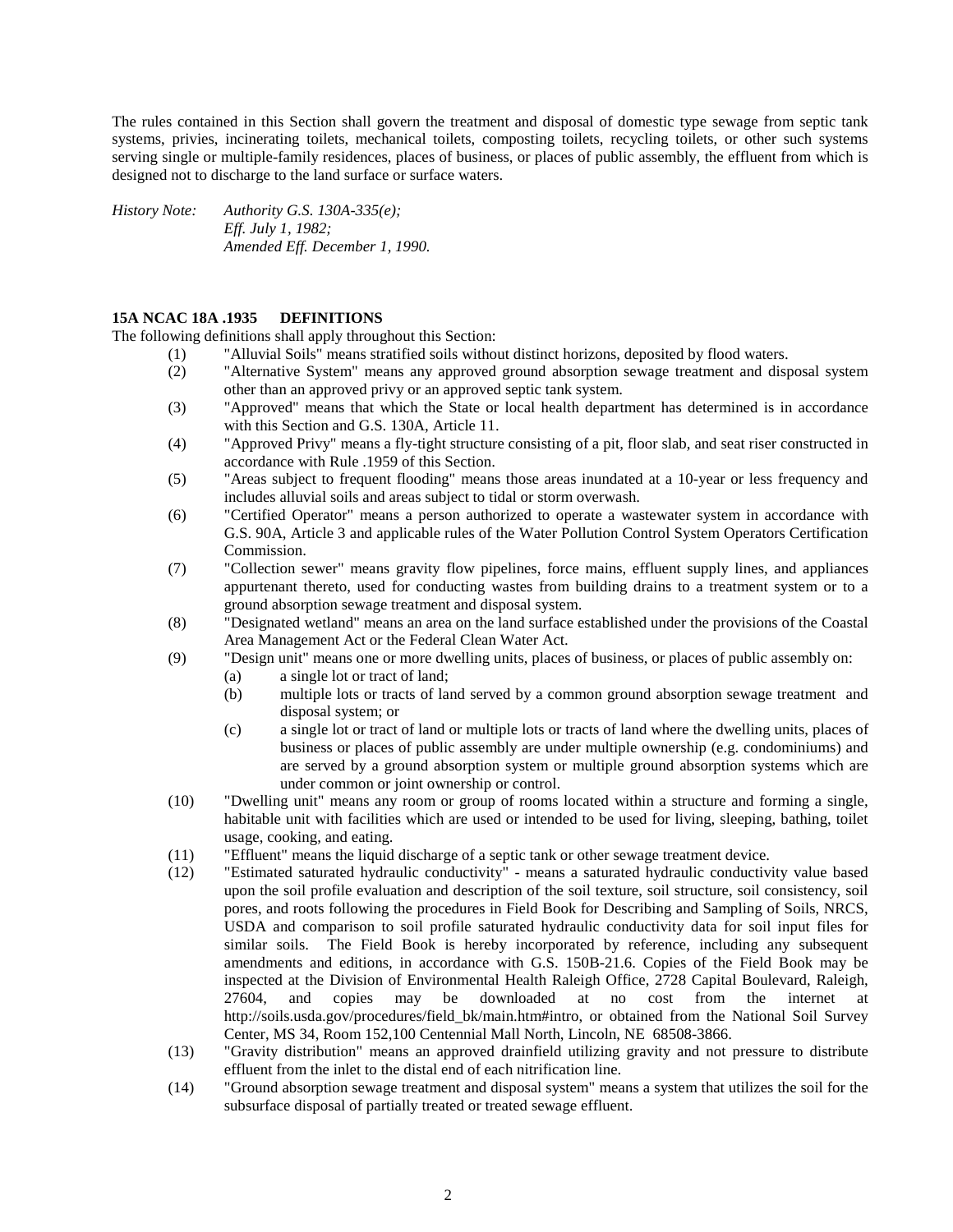- (15) "Horizon" means a layer of soil, approximately parallel to the surface, that has distinct characteristics produced by soil forming processes.
- (16) "Horizon subdivision" means a portion of a horizon, approximately parallel to the surface that has distinct characteristics produced by soil forming processes.
- (17) "Lateral water movement" means the movement of water down slope on sites of at least a four percent slope and above a less permeable horizon, and as observed periodically in bore holes, excavations, or monitoring wells.
- (18) "Long Term Acceptance Rate (LTAR)" means the rate of wastewater effluent absorption by the soil in a ground absorption system after long-term use. The LTAR, in units of gallons per day per square foot (gpd/ft<sup>2</sup>), is assigned based upon soil textural class and system type, and is used to determine the required length of nitrification trenches and size of drainfield area when designing a ground absorption system, pursuant to applicable rules of this Section.
- (19) "Local health department" means any county, district, or other health department authorized to be organized under the General Statutes of North Carolina.
- (20) "Matrix" means a volume equivalent to 50 percent or greater of the total volume of a horizon or horizon subdivision.
- (21) "Mean high water mark" means, for coastal waters having six inches or more lunar tidal influence, the average height of the high water over a 19 year period as may be ascertained from National Ocean Survey or U.S. Army Corps of Engineers tide stations data or as otherwise determined under the provisions of the Coastal Area Management Act.
- (22) "Mottle" means a feature(s) which occupies less than 50 percent of the total volume of a horizon or horizon subdivision.
- (23) "NEMA 4X" means an enclosure for an electrical control panel or junction box that meets standards for protection of equipment due to the ingress of water (including rain and hose-directed water) and an additional level of protection again corrosion, as set forth in Standard 250 of the National Electrical Manufacturers Association. NEMA Standard 250 is hereby incorporated by reference, including any subsequent amendments and editions. Copies may be inspected at the On-Site Wastewater Section Central Office, located at 2728 Capital Blvd., Raleigh, NC in the Parker Lincoln Building, and copies may be downloaded from the internet at http://www.nema.org/stds/250.cfm, or obtained from HIS/Global, 15 Inverness Way East, Englewood, CO 80112, at a cost of sixty-one dollars (\$61.00).
- (24) "NSF-40 Systems" means individual residential wastewater treatment systems (RWTS) that are approved and listed in accordance with the standards adopted by NSF International for Class I residential wastewater treatment systems under NSF/ANSI Standard 40, and approved for use pursuant to G.S. 130A-342 and the rules in this Section.
- (25) "Naturally occurring soil" means soil formed in place due to natural weathering processes and being unaltered by filling, removal, or other man-induced changes other than tillage.
- (26) "Nitrification field" means the area in which the nitrification lines are located.
- (27) "Nitrification lines" means approved pipe, specially designed porous blocks, or other approved materials which receive partially treated sewage effluent for distribution and absorption into the soil beneath the ground surface.
- (28) "Nitrification trench," also referred to as a sewage absorption trench, means a ditch into which a single nitrification line is laid and covered by soil.
- (29) "Non-ground absorption sewage treatment system" means a system for waste treatment designed not to discharge to the soil, land surface, or surface waters, including approved vault privies, incinerating toilets, mechanical toilets, composting toilets, chemical toilets, and recycling systems.
- (30) "Operator in Responsible Charge ('ORC')" means the individual designated by the person owning or controlling the system as the certified operator of record of the system who has primary responsibility for the operation of such system as defined in G.S. 90A-46 and applicable rules of the Water Pollution Control System Operators Certification Commission.
- (31) "Organic soils" means those organic mucks and peats consisting of more than 20 percent organic matter (by dry weight) and 18 inches or greater in thickness.
- (32) "Parent material" means the mineral matter that is in its present position through deposition by water, wind, gravity or by decomposition of rock and exposed at the land surface or overlain by soil or saprolite.
- (33) "Ped" means a unit of soil structure, such as an aggregate, crumb, prism, block, or granule formed by natural processes.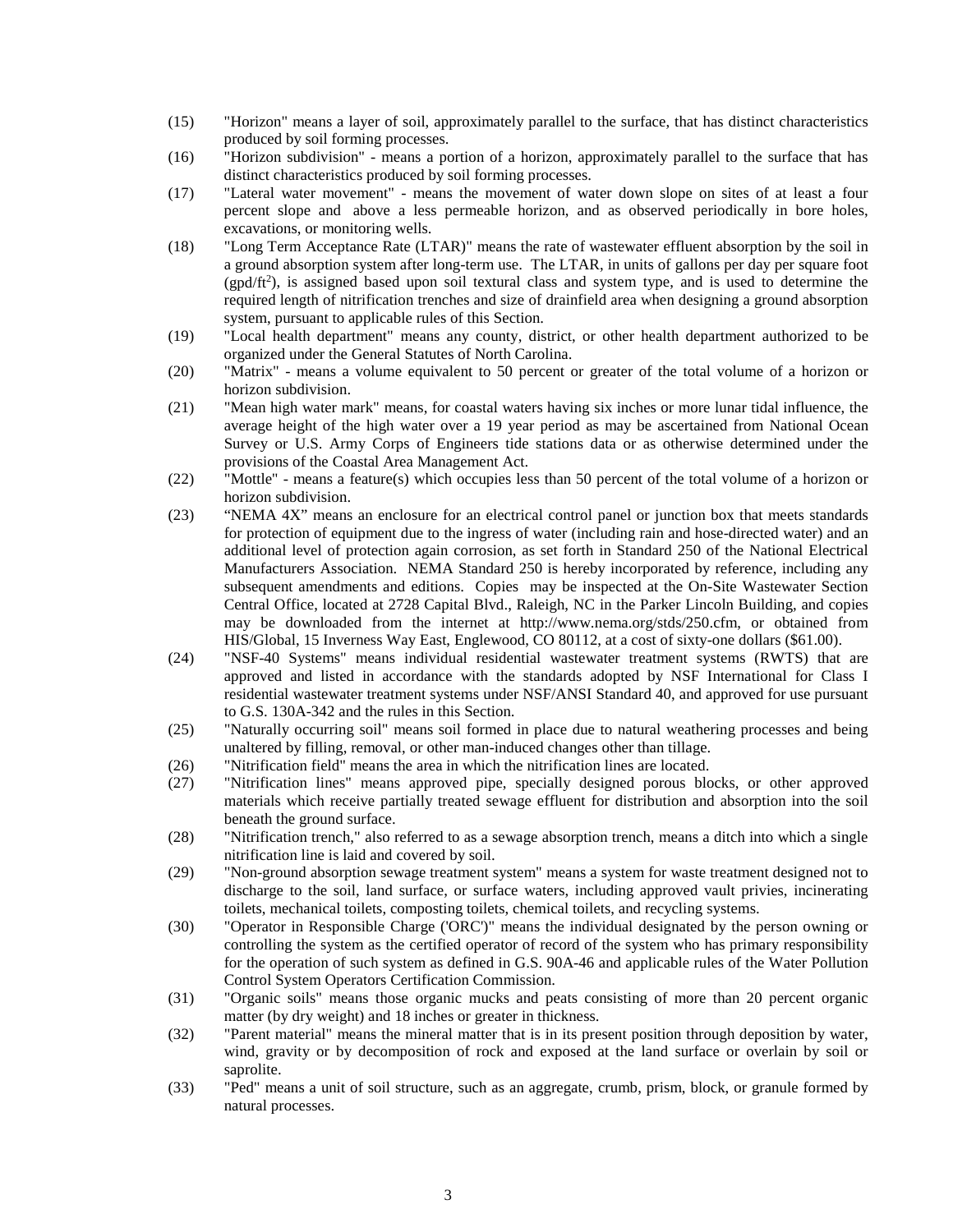- (34) "Perched water table" means a saturated soil horizon or horizon subdivision, with a free water surface periodically observed in a bore hole or shallow monitoring well, but generally above the normal water table, or may be as identified by drainage mottles or redoximorphic features, and caused by a less permeable lower horizon.
- (35) "Person" means any individual, firm, association, organization, partnership, business trust, corporation, company, or unit of local government.
- (36) "Place of business" means any store, warehouse, manufacturing establishment, place of amusement or recreation, service station, foodhandling establishment, or any other place where people work or are served.
- (37) "Place of public assembly" means any fairground, auditorium, stadium, church, campground, theater, school, or any other place where people gather or congregate.
- (38) "Pressure Dispersal" means an approved system utilizing an effluent pump or siphon to distribute effluent uniformly to each nitrification line and along each nitrification line in the drainfield through a pressurized pipe network.
- (39) "Privy building" means and includes any and all buildings which are used for privacy in the acts of urination and defecation which are constructed over pit privies and are not connected to a ground absorption sewage treatment and disposal system or a public or community sewage system.
- (40) "Public management entity" means a city (G.S. 160A, Article 16), county (G.S. 153A, Article 15), interlocal contract (G.S. 153A, Article 16), joint management agency (G.S. 160A-461 -462), county service district (G.S. 153A, Article 16), county water and sewer district (G.S. 162A, Article 6), sanitary district (G.S. 130A, Article 2), water and sewer authority (G.S. 162A, Article 1), metropolitan water district (G.S. 162A, Article 4), metropolitan sewerage district (G.S. 162A, Article 5), public utility [G.S. 62-3(23)], county or district health department (G.S. 130A, Article 2), or other public entity legally authorized to operate and maintain on-site sewage systems.
- (41) "Redoximorphic features" means a color pattern of a horizon or horizon subdivision due to a loss (depletion) or gain (concentration) of pigment compared to the matrix color, formed by oxidation/reduction of iron (Fe) coupled with its removal, translocation, or accrual; or a soil matrix color controlled by the presence of Fe+2 (see Field Book for Describing and Sampling of Soils, NRCS, USDA which is hereby incorporated by reference, including any subsequent amendments and editions, in accordance with G.S. 150B-21.6).
- (42) "Relocation" means the displacement of a residence, place of business, or place of public assembly from one location to another.
- (43) "Repair area" means an area, either in its natural state or which is capable of being modified, consistent with the rules in this Section, which is reserved for the installation of additional nitrification fields and is not covered with structures or impervious materials.
- (44) "Residence" means any home, hotel, motel, summer camp, labor work camp, mobile home, dwelling unit in a multiple-family structure, or any other place where people reside.
- (45) "Residential Wastewater Treatment Systems (RWTS)" means approved individual advanced pretreatment systems which are covered under standards of NSF International, in accordance with G.S. 130A-342 and applicable rules in this Section.
- (46) "Restrictive horizon" means a soil horizon that is capable of perching ground water or sewage effluent and that is brittle and strongly compacted or strongly cemented with iron, aluminum, silica, organic matter, or other compounds. Restrictive horizons may occur as fragipans, iron pans or organic pans, and are recognized by their resistance in excavation or in using a soil auger.
- (47) "Rock" means the body of consolidated or partially consolidated material composed of minerals at or below the land surface. Rock includes bedrock and partially weathered rock that is hard and cannot be dug with hand tools. The upper boundary of rock is "saprolite," "soil," or the land surface.
- (48) "Sanitary system of sewage treatment and disposal" means a complete system of sewage collection, treatment and disposal, including approved privies, septic tank systems, connection to public or community sewage systems, incinerators, mechanical toilets, composting toilets, recycling toilets, mechanical aeration systems, or other such systems.
- (49) "Saprolite" means the body of porous material formed in place by weathering of igneous or metamorphic rocks. Saprolite has a massive, rock-controlled structure, and retains the fabric (arrangement of minerals) of its parent rock in at least 50 percent of its volume. Saprolite can be dug with hand tools. The lower limit of saprolite is "rock" and its upper limit is "soil" or the land surface. The term "saprolite" does not include sedimentary parent materials.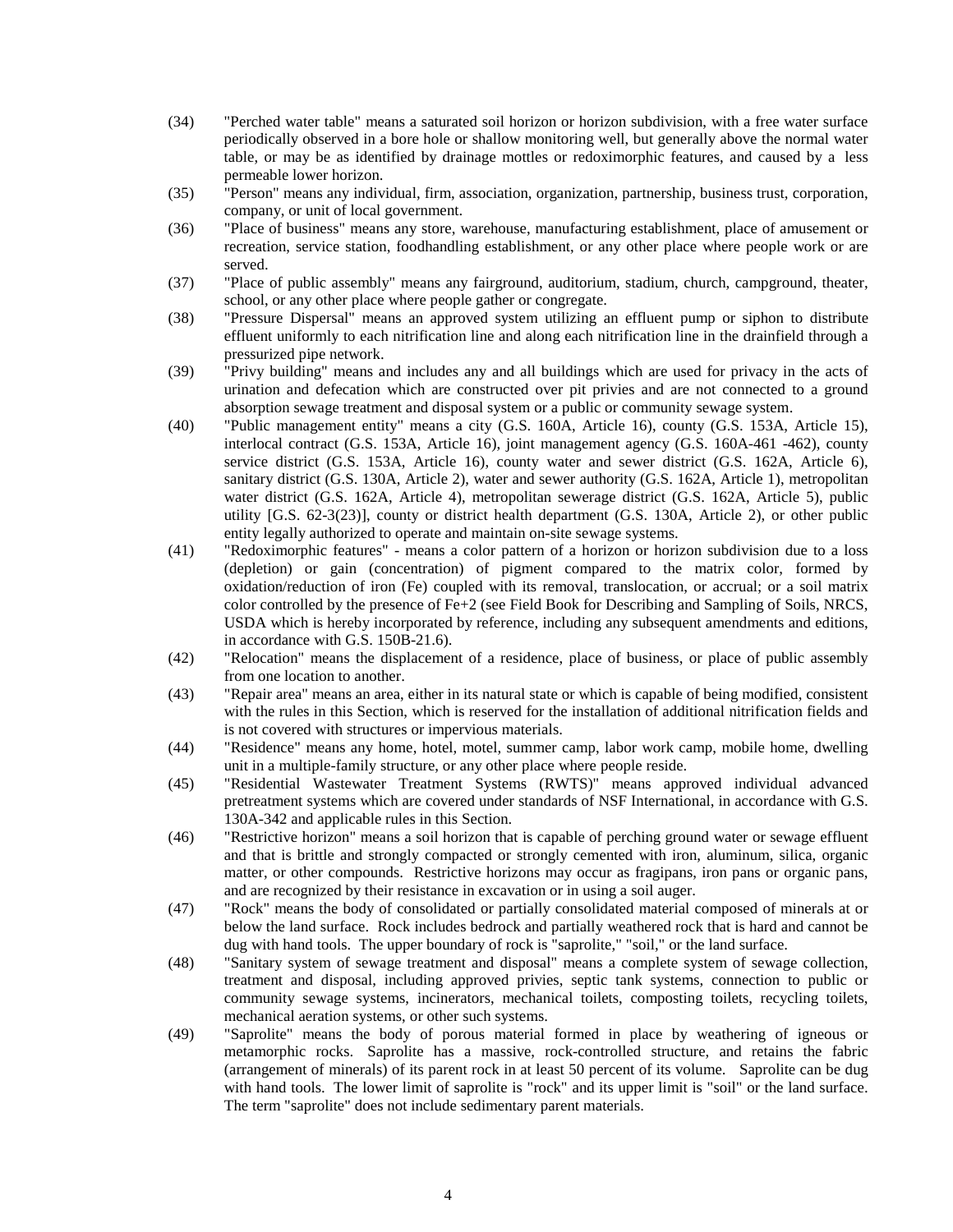- (50) "Saturated soils" means a horizon or horizon subdivision with a free water surface at the corresponding depth and observed in a bore hole or monitoring well.
- (51) "Septic tank" means a water-tight, covered receptacle designed for primary treatment of sewage and constructed to:
	- (a) receive the discharge of sewage from a building;
	- (b) separate settleable and floating solids from the liquid;
	- (c) digest organic matter by anaerobic bacterial action;
	- (d) store digested solids through a period of detention; and
	- (e) allow clarified liquids to discharge for additional treatment and final disposal.
- (52) "Septic tank system" means a subsurface sanitary sewage system consisting of a septic tank and a subsurface disposal field.
- (53) "Sewage" means the liquid and solid human waste and liquid waste generated by water-using fixtures and appliances, including those associated with food handling. The term does not include industrial process wastewater or sewage that is combined with industrial process wastewater.
- (54) "Site" means the area in which the sewage treatment and disposal system is to be located and the area required to accommodate repairs and replacement of nitrification field and permit proper functioning of the system.
- (55) "Soil" means the naturally occurring body of porous mineral and organic materials on the land surface. Soil is composed of sand-, silt-, and clay-sized particles that are mixed with varying amounts of larger fragments and some organic material. Soil contains less than 50 percent of its volume as rock, saprolite, or coarse-earth fraction (mineral particles greater than 2.0 millimeters). The upper limit of the soil is the land surface, and its lower limit is "rock," "saprolite," or other parent materials.
- (56) "Soil series" means an official series name established by NRCS, USDA and confirmed to be present on the site by detailed on-site soil profile descriptions and taxonomic classification, and not necessarily the soil series mapped on the county soil survey.
- (57) "Soil structure" means the arrangement of primary soil particles into compound particles, peds, or clusters that are separated by natural planes of weakness from adjoining aggregates.
- (58) "Soil textural classes" means soil classification based upon size distribution of mineral particles in the fine-earth fraction less than two millimeters in diameter. The fine-earth fraction includes sand  $(2.0 - 0.05$  mm in size), silt (less than  $0.05$  mm  $-0.002$  mm or greater in size), and clay (less than  $0.002$ mm in size) particles. The specific textural classes are defined as follows and as shown in the Field Book for Describing and Sampling Soils, NRCS, USDA. The Field Book is hereby incorporated by reference, including any subsequent amendments and editions. Copies of the Field Book may be inspected at the On-Site Wastewater Section Central Office, located at 2728 Capital Blvd., Raleigh, NC in the Parker Lincoln Building, and copies may be downloaded at no cost from the internet at http://soils.usda.gov/technical/fieldbook, or obtained from the US Government Printing office at http://bookstore.gpo.gov/ at a cost of twenty-four dollars (\$24.00).
	- (a) "Sand" means soil material that contains 85 percent or more of sand; the percentage of silt plus 1.5 times the percentage of clay shall not exceed 15.
	- (b) "Loamy sand" means soil material that contains at the upper limit 85 to 90 percent sand, and the percentage silt plus 1.5 times the percentage of clay is not less than 15; at the lower limit it contains not less than 70 to 85 percent sand, and the percentage of silt plus twice the percentage of clay does not exceed 30.
	- (c) "Sandy loam" means soil material that contains either 20 percent clay or less, and the percentage of silt plus twice the percentage of clay exceeds 30, and contains 52 percent or more sand; or less than seven percent clay, less than 50 percent silt, and between 43 and 52 percent sand.
	- (d) "Loam" means soil material that contains seven to 27 percent clay, 28 to 50 percent silt, and less than 52 percent sand.
	- (e) "Silt loam" means soil material that contains 50 percent or more silt and 12 to 27 percent clay; or contains 50 to 80 percent silt and less than 12 percent clay.
	- (f) "Silt" means soil material that contains 80 percent or more silt and less than 12 percent clay.
	- (g) "Sandy clay loam" means soil material that contains 20 to 35 percent clay, less than 28 percent silt, and 45 percent or more sand.
	- (h) "Clay loam" means soil material that contains 27 to 40 percent clay and 20 to 45 percent sand.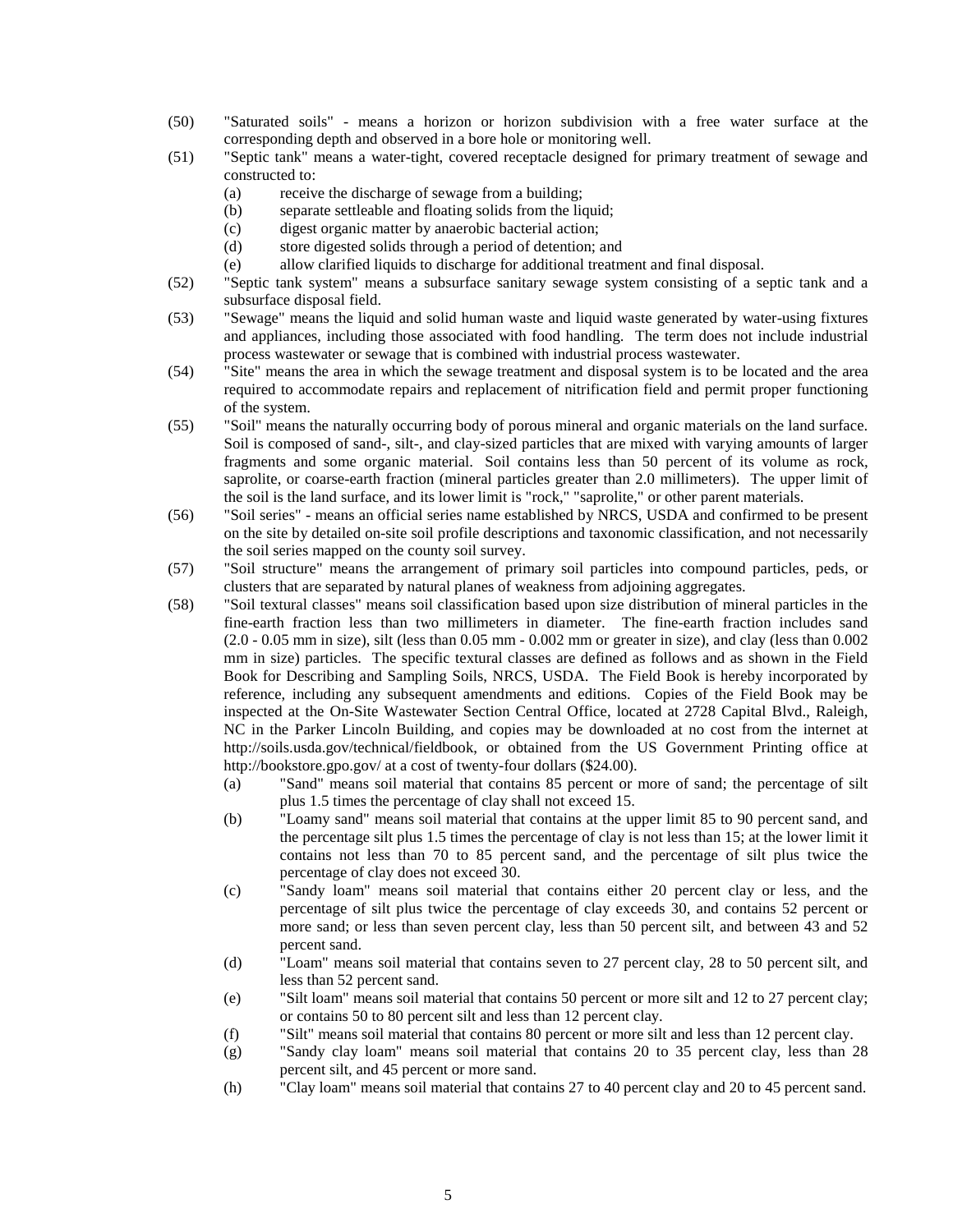- (i) "Silty clay loam" means soil material that contains 27 to 40 percent clay and less than 20 percent sand.
- (j) "Sandy clay" means soil material that contains 35 percent or more clay and 45 percent or more sand.
- (k) "Silty clay" means soil material that contains 40 percent or more clay and 40 percent or more silt.
- (l) "Clay" means soil material that contains 40 percent or more clay, less than 45 percent sand, and less than 40 percent silt.
- (59) "State" means the Department of Environment and Natural Resources, Division of Environmental Health.
- (60) "Stream" means a natural or manmade channel, including groundwater lowering ditches and devices, in which water flows or stands most of the year.
- (61) "Subsurface disposal" means the application of sewage effluent beneath the surface of the ground by distribution through approved nitrification lines.
- (62) "TS-I Systems" means advanced pretreatment systems which are approved in accordance with TS-I effluent quality standards in Table VII of Rule .1970.
- (63) "TS-II Systems" means advanced pretreatment systems which are approved in accordance with TS-II effluent quality standards in Table VII of Rule .1970.
- (64) "Third-Party" means a person or body that is independent of the parties involved which does not gain financially or otherwise benefit from the outcome of the testing, and which has a knowledge of the subject area based upon relevant training and experience.

*History Note: Authority G.S. 130A-335(e) and (f); Eff. July 1, 1982; Amended Eff. July 1, 1995; January 1, 1990; August 1, 1988; April 1, 1985; Temporary Amendment Eff. June 24, 2003; Amended Eff. June 1, 2006; May 1, 2004.*

### **15A NCAC 18A .1936 REQUIREMENTS FOR SEWAGE TREATMENT AND DISPOSAL**

*History Note: Authority G.S. 130A-335(e); Eff. July 1, 1982; Repealed Eff. January 1, 1990.*

#### **15A NCAC 18A .1937 PERMITS**

(a) Any person owning or controlling a residence, place of business, or place of public assembly containing water-using fixtures connected to a water supply source shall discharge all wastewater directly to an approved wastewater system permitted for that specific use.

(b) An Improvement Permit, Authorization for Wastewater System Construction (Construction Authorization) and Operation Permit, shall be required in accordance with G.S. 130A-336, G.S. 130A-337 and G.S. 130A-338. Rule .1949 of this Section shall be used to determine whether subsequent additions, modifications, or change in the type of facility increase wastewater flow or alter wastewater characteristics.

(c) An application for an Improvement Permit or Construction Authorization, as applicable, shall be submitted to the local health department for each site prior to the construction, location, or relocation of a residence, place of business, or place of public assembly. Applications for systems required to be designed by a professional engineer and applications for industrial process wastewater systems shall meet the provisions of Rule .1938 of this Section.

(d) The application for an Improvement Permit shall contain at least the following information: owner's name, mailing address, and phone number, location of property, plat of property or site plan, description of existing and proposed facilities or structures, number of bedrooms, or number of persons served, or other factors required to determine wastewater system design flow or wastewater characteristics, type of water supply including the location of proposed or existing well(s), and signature of owner or owner's legal representative. The applicant shall identify property lines and fixed reference points in the field. The applicant shall make the site accessible for an evaluation as required in Rule .1939 of this Section. The applicant shall notify the local health department on the application of the following:

(1) the property contains previously identified jurisdictional wetlands: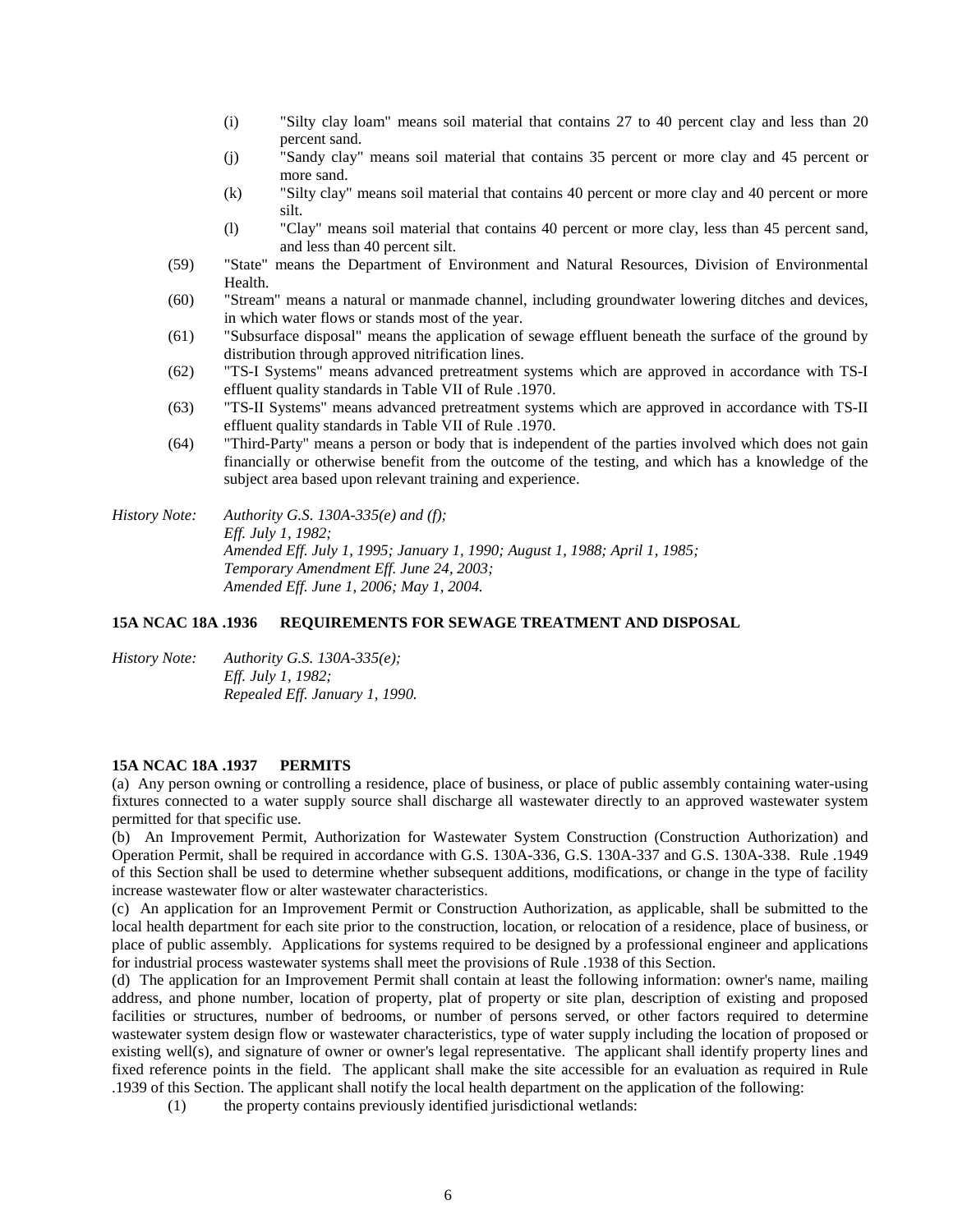- (2) wastewater other than sewage will be generated; or
- (3) the site is subject to approval by other public agencies.

(e) The application for a Construction Authorization shall contain:

- (1) the information required in Paragraph (d) of this Rule; however, a plat or site plan shall not be required with the application for a Construction Authorization to repair a previously permitted system when the repairs will be accomplished on property owned and controlled by the applicant and for which the property lines are readily identifiable in the field;
- (2) the locations of the proposed facility, appurtenances, and the site for the system showing setbacks to property line(s) or other fixed reference point(s); and
- (3) the proposed system type as specified by the owner or owner's legal representative and that meets the conditions of the Improvement Permit, the provisions of these Rules, and G.S. 130A, Article 11.

(f) An authorized agent of DENR shall issue an Improvement Permit after determining that the site is suitable or provisionally suitable and that a system can be installed so as to meet the provisions of these Rules. The Improvement Permit shall include those items required in G.S. 130A-336(a). An Improvement Permit for which a plat is provided shall be valid without expiration and an Improvement Permit for which a site plan is provided shall be valid for 60 months from the date of issue as provided in G.S. 130A-335(f) and G.S. 130A-336(a). The Improvement Permit is transferable to subsequent owners except as provided in G.S. 130A-335(f) and G.S. 130A-336(a).

(g) The Construction Authorization as provided in G.S. 130A-335(f) and G.S. 130A-336(b) shall be valid for a period equal to the period of validity of the Improvement Permit, not to exceed 60 months. Site modifications required as conditions of an Improvement Permit shall be completed prior to the issuance of a Construction Authorization. The Construction Authorization shall be issued by an authorized agent for the installation of a wastewater system when it is found that the Improvement Permit conditions and rules of this Section are met. The Construction Authorization shall contain conditions regarding system type, system layout, location, and installation requirements. The property owner shall ensure that a Construction Authorization is obtained and is valid prior to the construction or repair of a system. The property owner shall obtain a Construction Authorization prior to the construction, location, or relocation of a residence, place of business, or place of public assembly. If the installation has not been completed during the period of validity of the Construction Authorization, the information submitted in the application for a Permit or Construction Authorization is found to have been incorrect, falsified or changed, or the site is altered, the Permit or Construction Authorization shall become invalid, and may be suspended or revoked. When a Permit or Construction Authorization has become invalid, expired, suspended, or revoked, the installation shall not be commenced or completed until a new Permit or Construction Authorization has been obtained. Revised Construction Authorizations shall be issued for sites where Improvement Permits are valid without expiration in compliance with G.S. 130A-335(f1).

(h) Prior to the issuance of a Construction Authorization for a wastewater system to serve a condominium or other multiple-ownership development where the system will be under common or joint control, a draft agreement (tri-party) among the local health department, developer, and a proposed non-profit, incorporated owners association shall be submitted to the local health department for approval. Prior to the issuance of an Operation Permit for a system requiring a tri-party agreement, the agreement shall be executed among the local health department, developer, and a non-profit, incorporated owners association and filed with the local register of deeds. The tri-party agreement shall address ownership transfer of ownership, maintenance, repairs, operation, and the necessary funds for the continued satisfactory performance of the wastewater system, including collection, treatment, disposal, and other appurtenances.

(i) No residence, place of business, or place of public assembly shall be occupied nor shall any wastewater system be covered or placed into use until an authorized agent issues an Operation Permit. The Operation Permit shall not be issued or reissued until the authorized agent finds that the system is in compliance with Article 11 of G.S. Chapter 130A, these Rules, and all conditions prescribed by the Improvement Permit, and Construction Authorization. The Operation Permit shall specify the system type in accordance with Table V(a) of Rule .1961 of this Section, and shall include conditions for system performance, operation, maintenance, monitoring and reporting. At the review frequency specified in Rule .1961, Table V(a) of this Section, an authorized agent shall determine whether a system in compliance with the conditions of the Operation Permit, these Rules, and Article 11 of G.S. Chapter 130A. An authorized agent may modify, suspend or revoke the Operation Permit or seek other remedies under Article 2, Chapter 130A, if the system is not in compliance with Article 11 of G.S. Chapter 130A, these Rules, and all conditions imposed by the Operation Permit.

(j) For a Type V or VI system as specified in Rule .1961, Table V(a) of Paragraph (b)(9) of this Section, the Operation Permit shall expire either;

(1) 60 months after the Operation Permit is issued for any system installed on or after the effective date of these Rules, or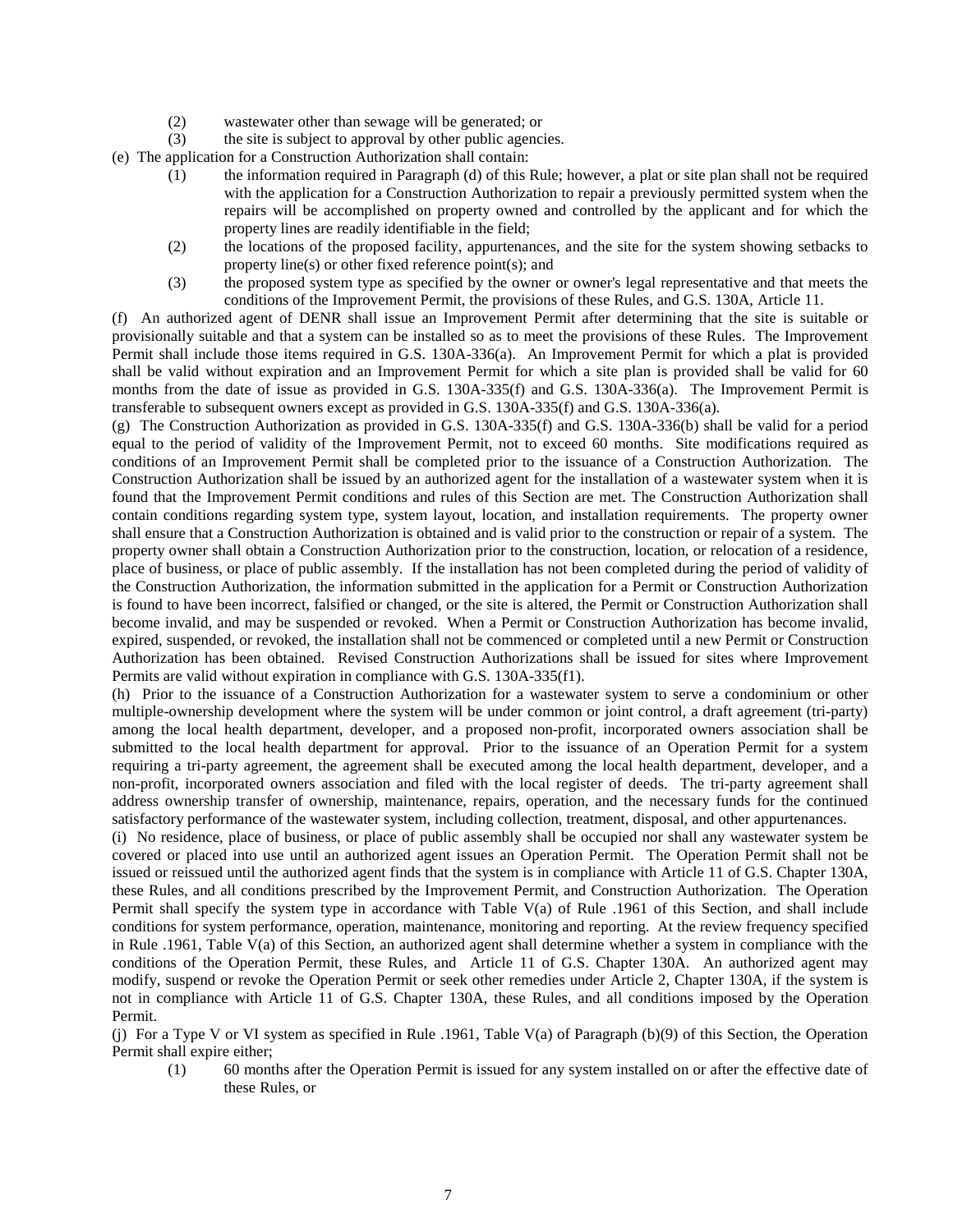(2) 60 months after the effective date of these Rules for any system with a valid Operation Permit issued prior to the effective date of these Rules.

(k) Upon determining that an existing wastewater system including all subsystems and system components in a manufactured home park has a valid Operation Permit and is in compliance with Article 11 of G.S. Chapter 130A, these Rules, and permit conditions, an authorized agent shall issue a written authorization for a manufactured home to be connected to the existing system.

(l) Any person other than the owner or controller of a residence, place of business, or place of public assembly, who engages in the business of constructing, installing, or repairing wastewater systems shall register with the local health department in each county where he operates before constructing, installing, or repairing wastewater systems.

(m) An authorized agent shall prepare a written report with reference to the site and soil conditions required to be evaluated pursuant to this Section. When a permit is denied, the report shall be provided to the applicant. If modifications or alternatives are available, information shall be provided to the applicant. The report shall be signed and dated by an authorized agent of the State.

*History Note: Authority G.S. 130A-335(e),(f); Eff. July 1, 1982; Amended Eff. August 1, 1991; January 1, 1990; January 1, 1984; Temporary Amendment Eff. January 20, 1997; Amended Eff. August 1, 1998.*

## **15A NCAC 18A .1938 RESPONSIBILITIES**

(a) The permitting of a wastewater system shall be the responsibility of agents authorized by the State in accordance with G.S. 130A-40, 130A-50, and registered with the State of North Carolina Board of Sanitarian Examiners if required in G.S. 90A Article 4.

(b) The person owning or controlling the system shall be responsible for assuring compliance with the laws, rules, and permit conditions regarding system location, installation, operation, maintenance, monitoring, reporting, and repair.

(c) Prior to the issuance of an Improvement Permit or Construction Authorization, plans and specifications may be required by the local health department where there is an unsuitable soil or unsuitable characteristic and shall be required for drainage systems serving two or more lots. These plans and specifications shall be required to be prepared by a person or persons who are licensed or registered to consult, investigate, evaluate, plan or design wastewater systems, soil and rock characteristics, ground water hydrology, or drainage systems if required in G.S. 89C, 89E, 89F, and 90A Article 4.

(d) Any wastewater system which meets one or more of the following conditions shall be designed by a registered professional engineer if required by G.S. 89C:

- (1) The system is designed to handle over 3,000 gallons per day, as determined in Rule .1949(a) or (b) of this Section, except where the system is limited to an individual septic tank system serving an individual dwelling unit or several individual septic tank systems, each serving an individual dwelling unit.
- (2) The system requires pretreatment before disposal, other than by a conventional septic or other system approved under Rule .1957 or .1969 of this Section.
- (3) The system requires use of sewage pumps prior to the septic tank or other pretreatment system, except for systems subject to the North Carolina Plumbing code or which consist of grinder pumps and associated pump basins that are approved and listed in accordance with standards adopted by the National Sanitation Foundation.
- (4) The individual system is required by Rule .1952 of this Section to use more than one pump or siphon in a single pump tank.
- (5) The system includes a collection sewer, prior to the septic tank or other pretreatment system, which serves two or more buildings, except for systems subject to the North Carolina Plumbing Code.
- (6) The system includes structures which have not been pre-engineered.
- (7) The system is designed for the collection, treatment and disposal of industrial process wastewater, except under the following circumstances:
	- (A) the State has determined that the wastewater generated by the proposed facility has a pollutant strength which is lower than or equal to domestic sewage, and does not require specialized pretreatment or management, or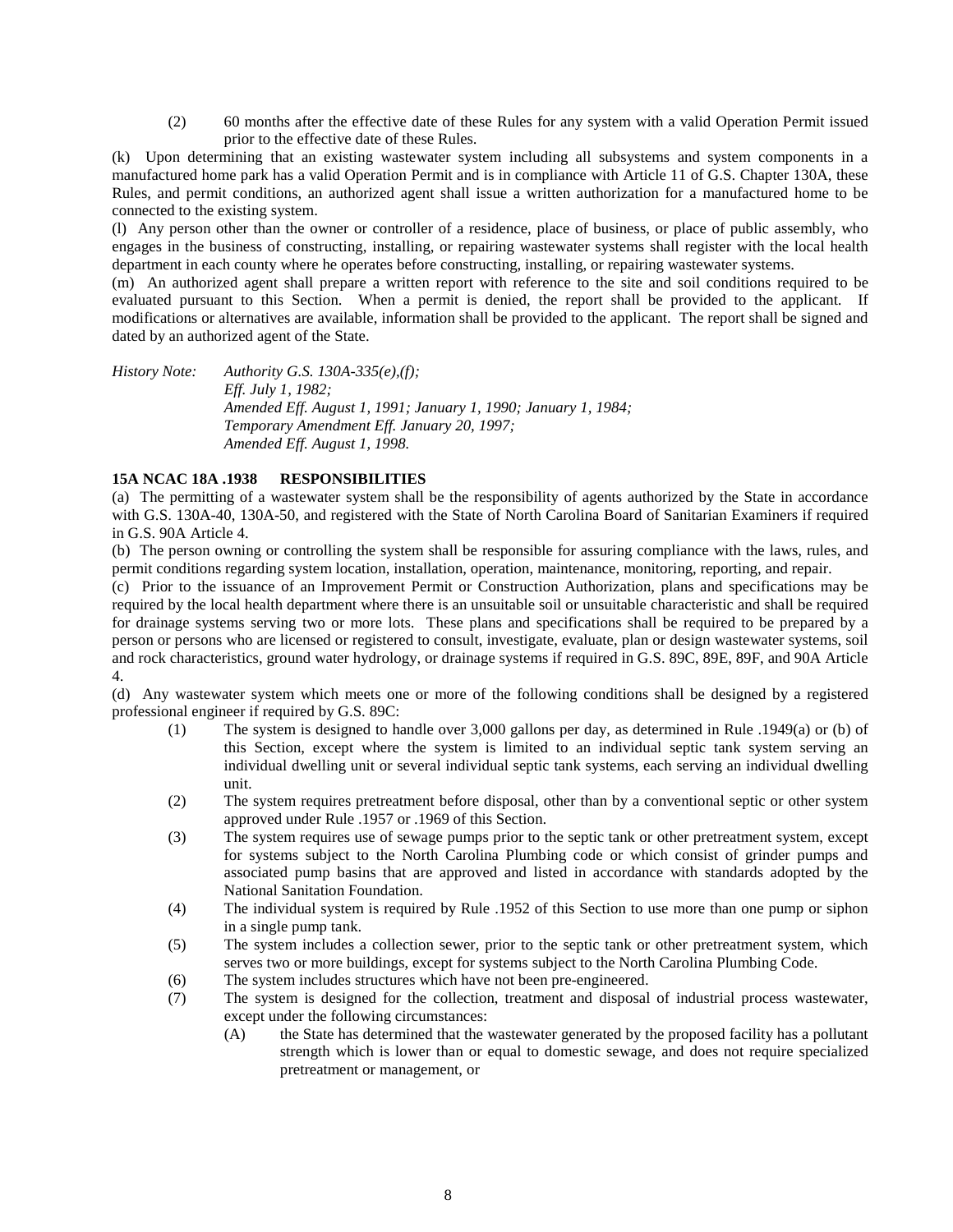- (B) the State has pre-approved a predesigned pretreatment system or process and management method proposed by the facility owner which shall enable the industrial process wastewater to have a pollutant strength which is lower than or equal to domestic sewage.
- (8) Any other system serving a business or multi-family dwelling so specified by the local health department.

(e) The State shall review and approve the system layout on a site plan or plat, plans and specifications for all systems serving a design unit with a design flow greater than 3,000 gallons per day, as determined in Rule .1949(a) or (b) of this Section, except:

- (1) where the system is limited to an individual septic tank system serving an individual dwelling unit or several individual septic tank systems, each serving an individual dwelling unit, or
- (2) where the system consists of individual septic tank systems, each serving an individual facility, and which meets all of the following criteria;
	- (A) each individual system's design flow does not exceed 1500 gallons per day, as determined in Rule .1949(a) or (b) of this Section,
	- (B) the site for the nitrification field and repair area for each individual system is at least 20 feet from any other individual system site, and
	- (C) the design wastewater loading on the lot or tract of land containing the design unit is less than 1,500 gallons per day per acre for new or expanded systems and 3,000 gallons per day/acre for malfunctioning systems.

(f) The state shall also review and approve plans and specifications for any industrial process wastewater system required by this Section to be designed by a registered professional engineer and any other system so specified by the local health department.

(g) For systems that require State review and approval, an improvement permit shall not be issued unless the site plan or plat and system layout, including details for any proposed site modifications, are approved. A Construction Authorization shall not be issued unless plans and specifications, including methods of operation and maintenance, are approved.

(h) Prior to issuance of the operation permit for a system required to be designed by a registered professional engineer, the owner shall submit to the local health department a statement signed by a registered professional engineer stating that construction is complete and in accordance with approved plans and specifications and approved modifications. Periodic observations of construction and a final inspection for design compliance by the certifying registered professional engineer or his representative shall be required for this statement. The statement shall be affixed with the registered professional engineer's seal.

(i) Plans and specifications required to be prepared by a registered professional engineer shall contain the information necessary for construction of the system in accordance with applicable rules and laws and shall include any of the following, determined to be applicable by the local health department or the State:

- (1) the seal, signature, and the date on all plans and the first sheet of specifications; specifications and reports prepared by the design engineer and licensed or registered professionals who contributed to the plans, specifications, or reports;
- (2) a description of the facilities served and the calculations and basis for the design flow proposed;
- (3) a site plan based on a surveyed plat showing all system components, public water supply sources within 500 feet, private water supplies and surface water supplies within 200 feet, water lines serving the project and within 10 feet of all components, building foundations, basements, property lines, embankments or cuts of two feet or more in vertical height, swimming pools, storm sewers, interceptor drains, surface drainage ditches, and adjacent nitrification fields;
- (4) specifications describing all materials to be used, methods of construction, means for assuring the quality and integrity of the finished product, and operation and maintenance procedures addressing requirements for the system operator, inspection schedules, residuals management provisions, process and performance monitoring schedules, and provisions for maintaining mechanical components and nitrification field vegetative cover;
- (5) plan and profile drawings for collection sewers, force mains and supply lines, showing pipe diameter, depth of cover, cleanout and manhole locations, invert and ground surface elevations, valves and other appurtenances, lateral connections, proximity to utilities and pertinent features such as wells, water lines, storm drains, surface waters, structures, roads, and other trafficked areas;
- (6) plans for all tanks, showing capacity, invert and ground elevations, access manholes, inlet and outlet details, and plans for built-in-place or nonstate-approved, precast tanks, also showing dimensions, reinforcement details, liquid depth, and other pertinent construction features;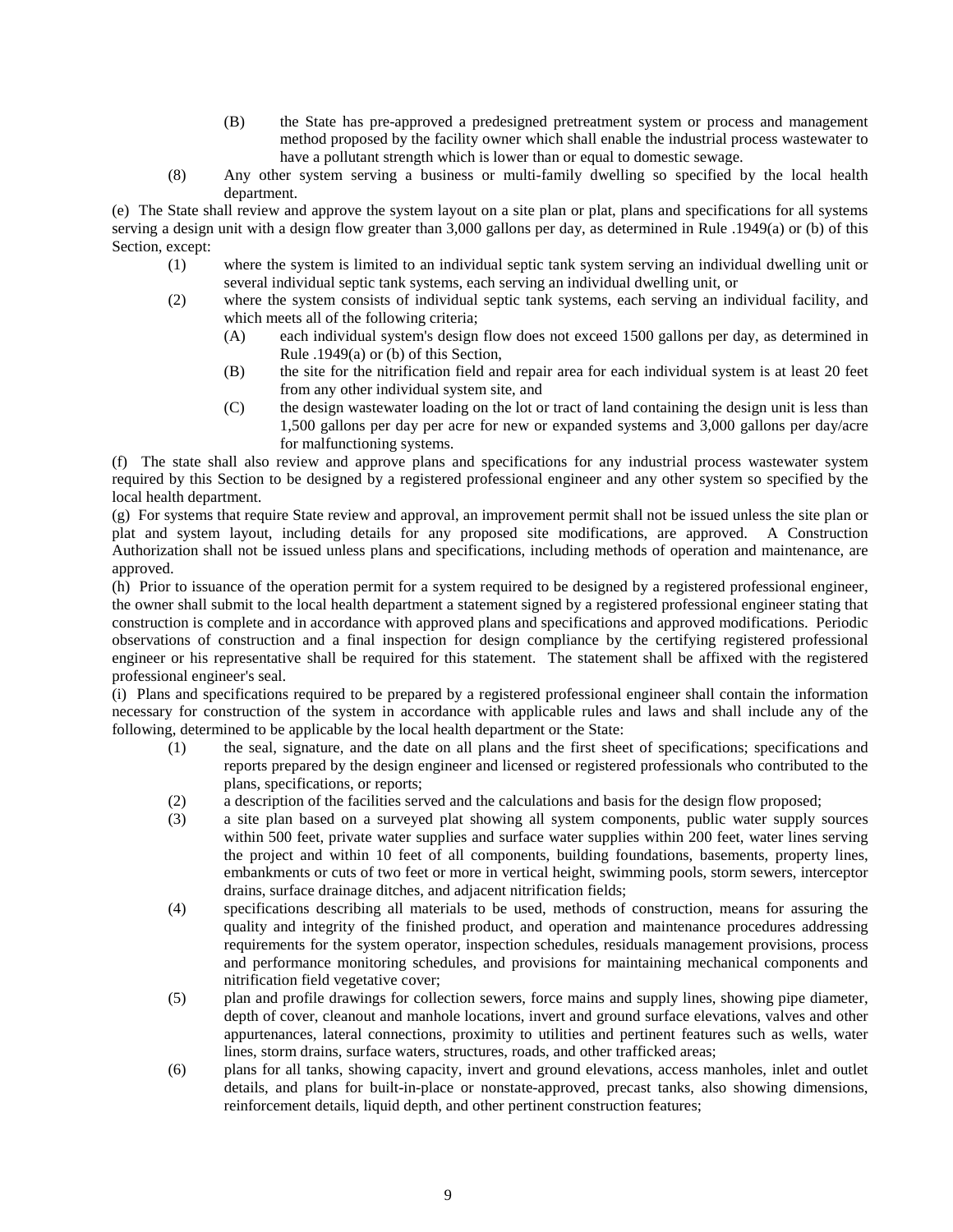- (7) calculations for pump or siphon sizing, pump curves, and plan and profile drawings for lift stations and effluent dosing tanks, showing anti-buoyancy provisions, pump or siphon locations, discharge piping, valves, vents, pump controls, pump removal system, electrical connection details, and activation levels for pumps or siphons and high-water alarms;
- (8) plan and profile drawings for wastewater treatment plants and other pretreatment systems, including cross-section views of all relevant system components, and data and contact lists from comparable facilities for any non-standard systems;
- (9) plans for nitrification field and repair area, based on an evaluation and report prepared by a person licensed or registered to practice soil science, if required in G.S. 89F showing the following:
	- (A) field locations with existing and final relative contour lines based on field measurements at intervals not exceeding two feet or spot elevations if field areas are essentially flat or of uniform grade;
	- (B) field layout, pipe sizes, length, spacing, connection and clean out details, invert elevations of flow distribution devices and laterals, valves, and appurtenances;
	- (C) trench plan and profile drawings and flow distribution device details; and
	- (D) location and design of associated surface and groundwater drainage systems; and
- (10) any other information required by the local health department or the State.

(j) The entire wastewater sewage system shall be on property owned or controlled by the person owning or controlling the system. Necessary easements, right of ways, or encroachment agreements, as applicable, shall be obtained prior to the issuance of a Construction Authorization for the system installation or repair. Terms of the easement, right-of-way or encroachment agreement shall provide that the easement, right-of-way, or encroachment agreement:

- (1) is appurtenant to specifically described property and runs with the land and is not affected by change of ownership or control;
- (2) is valid for as long as the wastewater system is required for the facility that it is designed to serve;
- (3) describes and specifies the uses being granted and shall include ingress and egress, system installation, operation, maintenance, monitoring, and repairs:
- (4) specifies by metes and bounds description or attached plat, the area or site required for the wastewater system and appurtenances including a site for any required system replacement; and
- (5) shall be recorded with the register of deeds in the county where the system and facility is located.

*History Note: Authority G.S. 89C; 89E; 89F; 90A; 130A-335(e),(f); Eff. July 1, 1982; Amended Eff. January 1, 1990; April 1, 1985; Temporary Amendment Eff. January 20, 1997; Amended Eff. November 1, 1999; August 1, 1998.*

# **15A NCAC 18A .1939 SITE EVALUATION**

(a) The local health department shall investigate each proposed site. The investigation shall include the evaluation of the following factors:

- (1) topography and landscape position;
- (2) soil characteristics (morphology);
- (3) soil wetness;
- (4) soil depth;
- (5) restrictive horizons; and
- (6) available space.

(b) Soil profiles shall be evaluated at the site by borings or other means of excavation to at least 48 inches or to an UNSUITABLE characteristic and a determination shall be made as to the suitability of the soil to treat and absorb septic tank effluent. Applicants may be required to dig pits when necessary for proper evaluation of the soil at the site.

(c) Site evaluations shall be made in accordance with Rules .1940 through .1948 of this Section. Based on this evaluation, each of the factors listed in Paragraph (a) of this Rule shall be classified as SUITABLE (S), PROVISIONALLY SUITABLE (PS), or UNSUITABLE (U).

(d) The local health department shall determine the long-term acceptance rate to be used for sites classified SUITABLE OR PROVISIONALLY SUITABLE in accordance with these rules.

*History Note: Authority G.S. 130A-335(e); Eff. July 1, 1982;*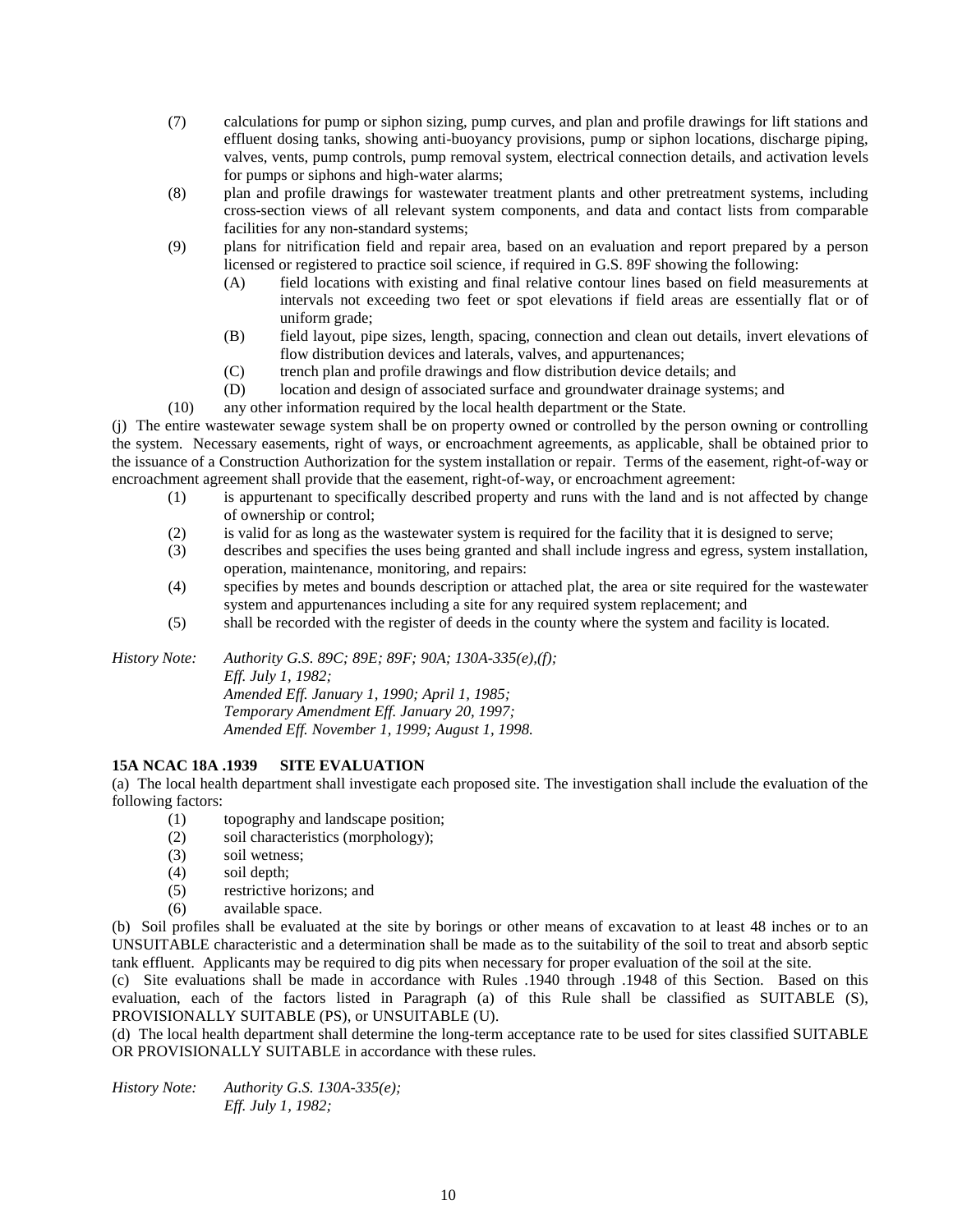*Amended Eff. January 1, 1990.*

## **15A NCAC 18A .1940 TOPOGRAPHY AND LANDSCAPE POSITION**

(a) Uniform slopes under 15 percent shall be considered SUITABLE with respect to topography.

(b) Uniform slopes between 15 percent and 30 percent shall be considered PROVISIONALLY SUITABLE with respect to topography.

(c) Slopes greater than 30 percent shall be considered UNSUITABLE as to topography. Slopes greater than 30 percent may be reclassified as PROVISIONALLY SUITABLE after an investigation indicates that a modified system may be installed in accordance with Rule .1956 of this Section; however, slopes greater than 65 percent shall not be reclassified as PROVISIONALLY SUITABLE.

(d) Complex slope patterns and slopes dissected by gullies and ravines shall be considered UNSUITABLE with respect to topography.

(e) Depressions shall be considered UNSUITABLE with respect to landscape position except when the site complies essentially with the requirements of this Section and is specifically approved by the local health department.

(f) The surface area on or around a ground absorption sewage treatment and disposal system shall be landscaped to provide adequate drainage if directed by the local health department. The interception of perched or lateral ground-water movement shall be provided where necessary to prevent soil saturation on or around the ground absorption sewage treatment and disposal system.

(g) A designated wetland shall be considered UNSUITABLE with respect to landscape position, unless the proposed use is specifically approved in writing by the U.S. Army Corps of Engineers or the North Carolina Division of Coastal Management.

*History Note: Authority G.S. 130A-335(e); Eff. July 1, 1982; Amended Eff. January 1, 1990.*

## **15A NCAC 18A .1941 SOIL CHARACTERISTICS (MORPHOLOGY)**

(a) The soil characteristics which shall be evaluated by the local health department are as follows:

- (1) Texture The relative proportions of sand, silt, and clay sized mineral particles in the fine-earth fraction of the soil are referred to as soil texture. The texture of the different horizons of soils shall be classified into four general groups and 12 soil textural classes based upon the relative proportions of sand, silt, and clay sized mineral particles.
	- (A) SOIL GROUP I SANDY TEXTURE SOILS. The sandy group includes the sand and loamy sand soil textural classes and shall be considered SUITABLE with respect to texture.
	- (B) SOIL GROUP II COARSE LOAMY TEXTURE SOILS. The coarse loamy group includes sandy loam and loam soil textural classes and shall be considered SUITABLE with respect to texture.
	- (C) SOIL GROUP III FINE LOAMY TEXTURE SOILS. The fine loamy group includes silt, silt loam, sandy clay loam, clay loam, and silty clay loam textural classes and shall be considered PROVISIONALLY SUITABLE with respect to texture.
	- (D) SOIL GROUP IV CLAYEY TEXTURE SOILS. The clayey group includes sandy clay, silty clay, and clay textural classes and shall be considered PROVISIONALLY SUITABLE with respect to texture.
	- (E) The soil textural class shall be determined in the field by hand texturing samples of each soil horizon in the soil profile using the following criteria:
		- (i) Sand: Sand has a gritty feel, does not stain the fingers, and does not form a ribbon or ball when wet or moist.
		- (ii) Loamy Sand: Loamy sand has a gritty feel, stains the fingers (silt and clay), forms a weak ball, and cannot be handled without breaking.
		- (iii) Sandy Loam: Sandy loam has a gritty feel and forms a ball that can be picked up with the fingers and handled with care without breaking.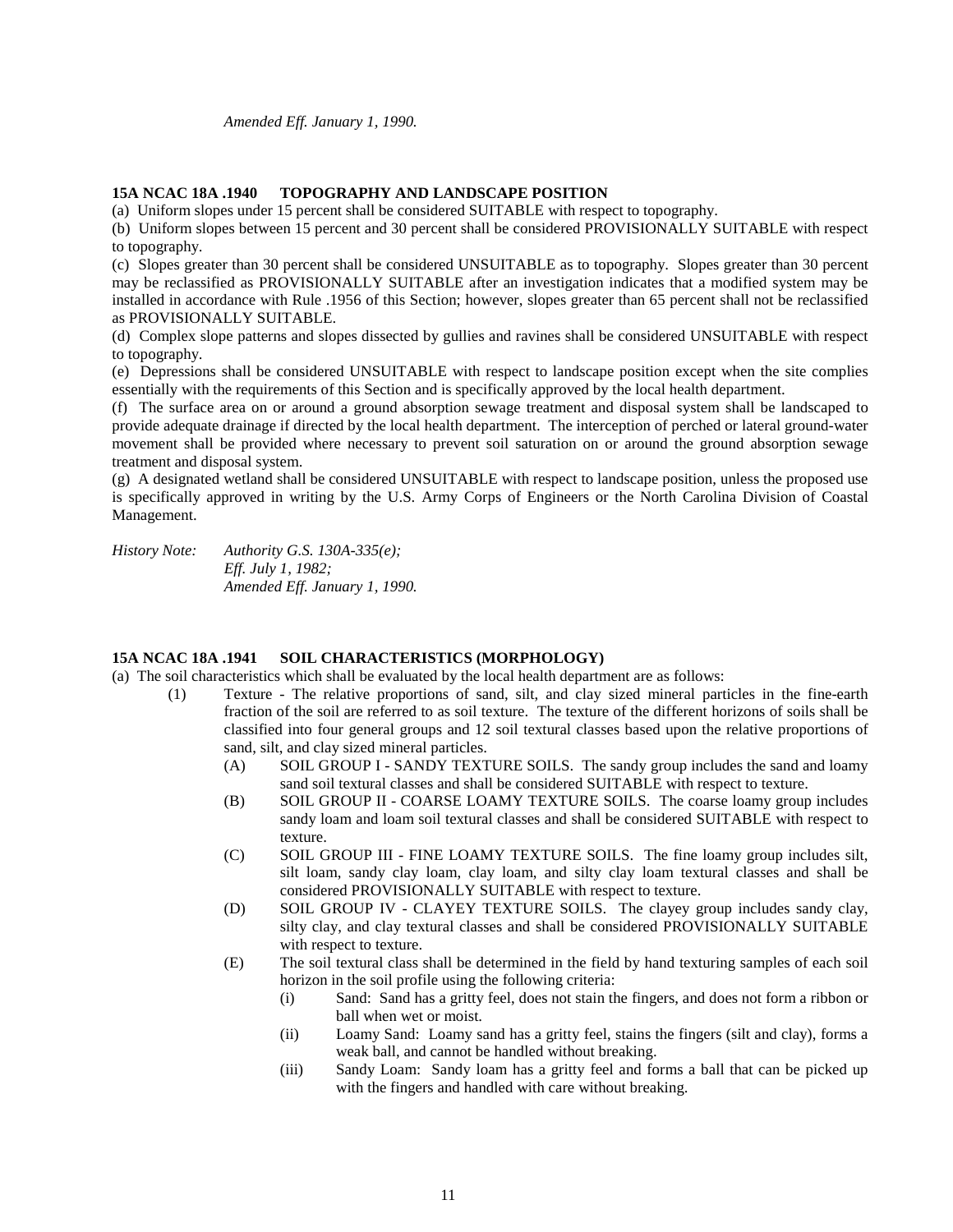- (iv) Loam: Loam may have a slightly gritty feel but does not show a fingerprint and forms only short ribbons of from 0.25 inch to 0.50 inch in length. Loam will form a ball that can be handled without breaking.
- (v) Silt Loam: Silt loam has a floury feel when moist and will show a fingerprint but will not ribbon and forms only a weak ball.
- (vi) Silt: Silt has a floury feel when moist and sticky when wet but will not ribbon and forms a ball that will tolerate some handling.
- (vii) Sandy Clay Loam: Sandy clay loam has a gritty feel but contains enough clay to form a firm ball and may ribbon to form 0.75-inch to one-inch long pieces.
- (viii) Silty Clay Loam: Silty clay loam is sticky when moist and will ribbon from one to two inches. Rubbing silty clay loam with the thumbnail produces a moderate sheen. Silty clay loam produces a distinct fingerprint.
- (ix) Clay Loam: Clay loam is sticky when moist. Clay loam forms a thin ribbon of one to two inches in length and produces a slight sheen when rubbed with the thumbnail. Clay loam produces a nondistinct fingerprint.
- (x) Sandy Clay: Sandy clay is plastic, gritty, and sticky when moist and forms a firm ball and produces a thin ribbon to over two inches in length.
- (xi) Silty Clay: Silty clay is both plastic and sticky when moist and lacks any gritty feeling. Silty clay forms a firm ball and readily ribbons to over two inches in length.
- (xii) Clay: Clay is both sticky and plastic when moist, produces a thin ribbon over two inches in length, produces a high sheen when rubbed with the thumbnail, and forms a strong ball resistant to breaking.
- (F) The Department may substitute laboratory determination of the soil textural class as defined in these Rules by particle-size analysis of the fine-earth fraction (less than 2.0 mm in size) using the sand, silt, and clay particle sizes as defined in these Rules for field testing when conducted in accordance with ASTM (American Society for Testing and Materials) D-422 procedures for sieve and hydrometer analyses which are hereby adopted by reference in accordance with G.S. 150B-14(c). For fine loamy and clayey soils (Groups III and IV), the dispersion time shall be increased to 12 hours. Copies may be inspected in and copies obtained from the Department of Environment, Health, and Natural Resources, Division of Environmental Health, P.O. Box 27687, Raleigh, North Carolina 27611-7687.
- (2) Soil Structure The following types of soil structure shall be evaluated:
	- (A) CRUMB AND GRANULAR SOIL STRUCTURE Soils which have crumb or granular structure shall be considered SUITABLE as to structure.
	- (B) BLOCK-LIKE SOIL STRUCTURE Block-Like Soil Structure with peds 2.5 cm (1 inch) or less in size shall be considered PROVISIONALLY SUITABLE as to structure. Block-like soil structure with peds greater than 2.5 cm (1 inch) in size within 36 inches of the naturally occurring soil surface shall be considered UNSUITABLE as to structure.
	- (C) PLATY SOIL STRUCTURE soils which have platy soil structure within 36 inches of the naturally occurring soil surface shall be considered UNSUITABLE as to structure.
	- (D) PRISMATIC SOIL STRUCTURE Soils which have prismatic soil structure within 36 inches of the naturally occurring soil surface shall be considered UNSUITABLE as to structure.
	- (E) ABSENCE OF SOIL STRUCTURE Soils which are single grained and exhibit no structural aggregates shall be considered SUITABLE as to structure. Soils which are massive and exhibit no structural peds within 36 inches of the naturally occurring soil surface shall be considered UNSUITABLE as to structure.
	- (F) Structure shall be evaluated using Soil Taxonomy, Appendix I, which is hereby adopted by reference in accordance with G.S. 150B-14(c). Copies may be inspected in, and copies obtained from, the Department of Environment, Health, and Natural Resources, Division of Environmental Health, P.O. Box 27687, Raleigh, NC 27611-7687.
- (3) Clay Mineralogy Along with soil texture, the mineralogy of the clay-sized fraction determines the degree to which some soils swell when wetted and thereby affects the size and number of pores available for movement of sewage effluent through the soil. There are two major types of clays, including the 1:1 clays, such as Kaolinite, which do not shrink or swell extensively when dried or wetted; and the 2:1 clays, including mixed mineralogy clays, such as clays containing both Kaolinite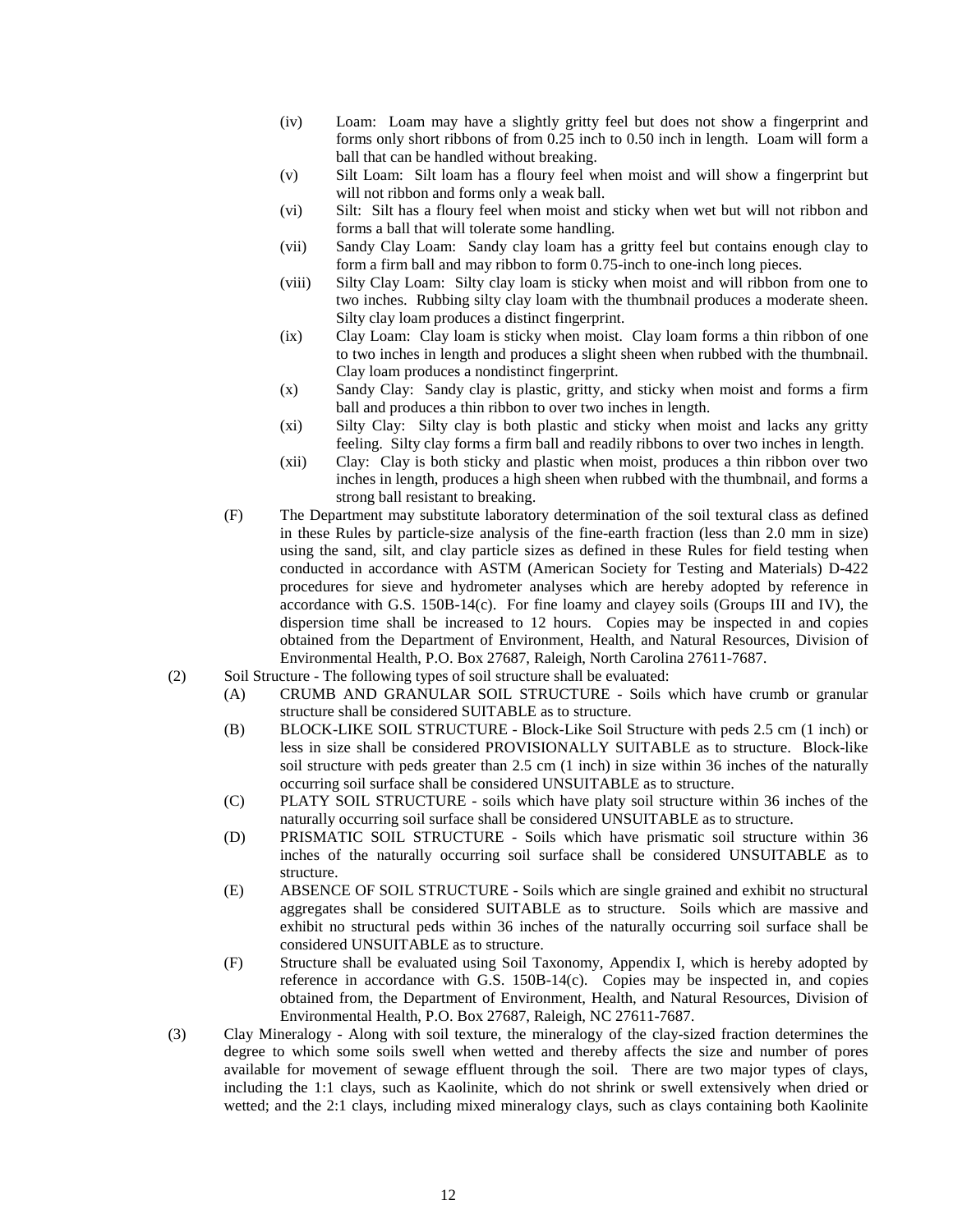and Montmorillonite that will shrink and swell when dried and wetted. The type of clay minerals in the clay-sized fraction shall be determined by a field evaluation of moist soil consistence or of wet soil consistence using Soil Taxonomy, Appendix I, which is hereby adopted by reference in accordance with G.S. 150B-14(c). The Department may substitute laboratory determination of the expansive clay mineralogy as defined in these Rules for field testing when conducted in accordance with ASTM D-4318, procedures A and B, for the determination of liquid limit, plastic limit, and plasticity index of soils. These procedures are hereby adopted by reference in accordance with G.S. 150B-14(c). If the liquid limit exceeds 50 percent and the plasticity index exceeds 30, the soil shall be considered as having an expansive clay mineralogy. Copies may be inspected in, and copies obtained from, the Department of Environment, Health, and Natural Resources, Division of Environmental Health, P.O. Box 27687, Raleigh, NC 27611-7687.

- (A) SLIGHTLY EXPANSIVE CLAY MINERALOGY Soils which have loose, very friable, friable or firm moist soil consistence, or have slightly sticky to sticky or nonplastic, slightly plastic to plastic wet soil consistence, are considered to have predominantly 1:1 clay minerals and shall be considered SUITABLE as to clay mineralogy.
- (B) EXPANSIVE CLAY MINERALOGY Soils which have either very firm or extremely firm moist soil consistence, or have either very sticky or very plastic wet soil consistence, are considered to have predominantly 2:1 clay minerals (including mixed mineralogy clays) and shall be considered UNSUITABLE as to clay mineralogy.
- (4) Organic Soils Organic soils shall be considered UNSUITABLE.

(b) Where the site is UNSUITABLE with respect to structure or clay mineralogy, it may be reclassified PROVISIONALLY SUITABLE after an investigation indicates that a modified or alternative system may be installed in accordance with Rule .1956 or Rule .1957 of this Section.

*History Note: Authority G.S. 130A-335(e); Eff. July 1, 1982; Amended Eff. January 1, 1990.*

## **15A NCAC 18A .1942 SOIL WETNESS CONDITIONS**

(a) Soil wetness conditions caused by seasonal high-water table, perched water table, tidal water, seasonally saturated soil or by lateral water movement shall be determined by field evaluation for soil wetness colors and field observations, and may be assessed by well monitoring, computer modeling, or a combination of monitoring and modeling as required by this Rule. All sites shall be evaluated by an Authorized Agent of the Department using Basic Field Evaluation Procedures pursuant to Paragraph (b) of this Rule.

(b) Basic Field Evaluation Procedures:

- (1) A soil wetness condition shall be determined by the indication of colors of chroma 2 or less (Munsell Color Charts) at  $\geq 2\%$  of soil volume in mottles or matrix of a horizon or horizon subdivision. However, colors of chroma 2 or less which are relic from minerals of the parent material shall not be considered indicative of a soil wetness condition.
- (2) A Soil wetness condition shall also be determined by the periodic direct observation or indication of saturated soils or a perched water table, or lateral water movement flowing into a bore hole, monitoring well, or open excavation above a less permeable horizon or horizon subdivision, that may occur without the presence of colors of chroma 2 or less. A soil wetness condition caused by saturated soils or a perched water table shall be confirmed to extend for at least three consecutive days. The shallowest depth to soil wetness condition determined by Subparagraph (b)(1) or (b)(2) of this Rule shall take precedence.

(c) Site Suitability as to Soil Wetness: Initial suitability of the site as to soil wetness shall be determined based upon the findings of the Basic Field Evaluation Procedures made pursuant to Paragraph (b) of this Rule. Sites where soil wetness conditions are greater than 48 inches below the naturally occurring soil surface shall be considered SUITABLE with respect to soil wetness. Sites where soil wetness conditions are between 36 and 48 inches below the naturally occurring soil surface shall be considered PROVISIONALLY SUITABLE with respect to soil wetness. Sites where soil wetness conditions are less than 36 inches below the naturally occurring soil surface shall be considered UNSUITABLE with respect to soil wetness. Sites where a soil wetness condition is determined based upon the observation or indication of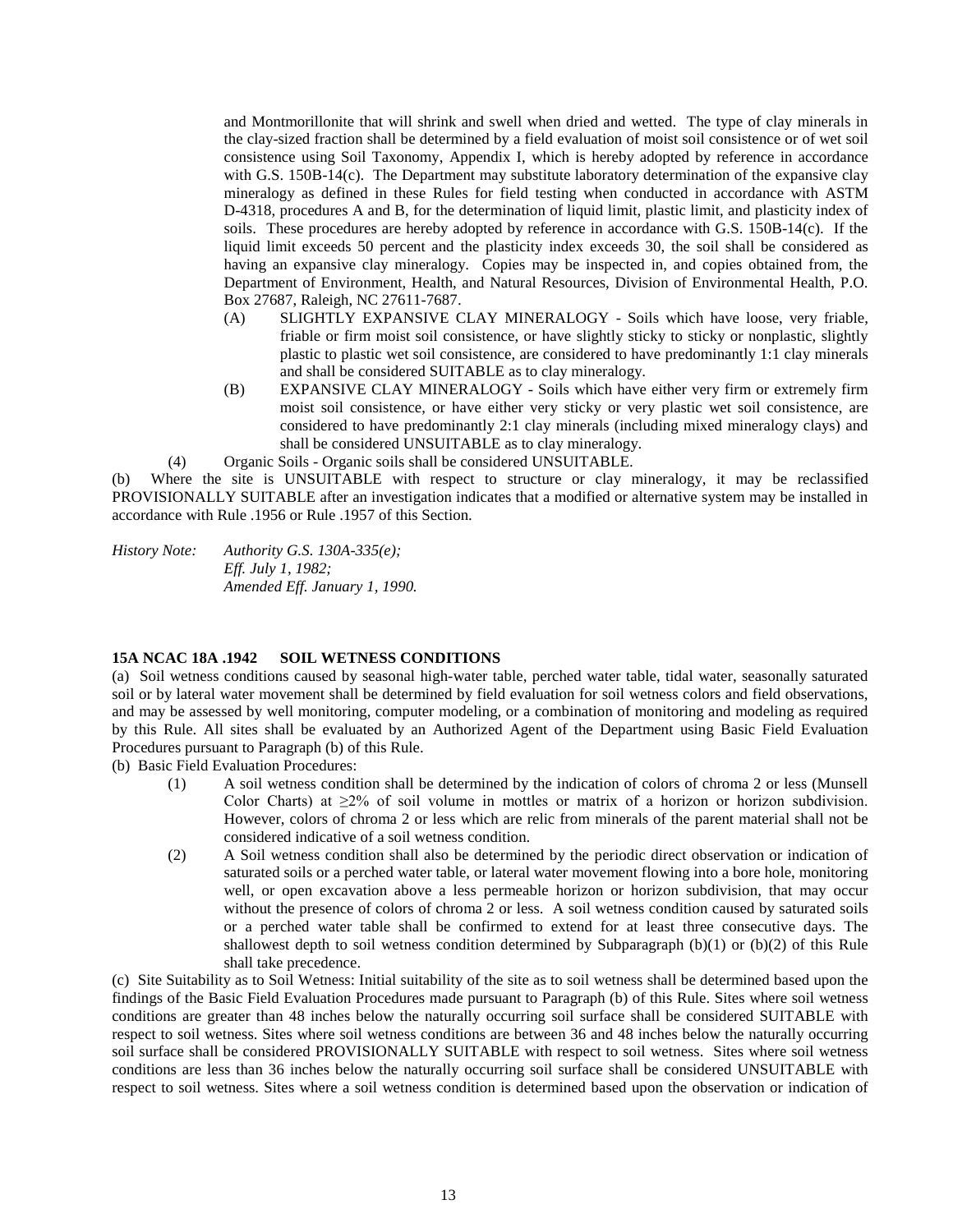lateral water movement within 48 inches of the naturally occurring soil surface shall be considered UNSUITABLE, except when such water can be intercepted in accordance with 15A NCAC 18A .1956(4).

(d) Alternative Procedures for Soil Wetness Determination: The Owner or the Owner's Legal Representative (Applicant) shall have the opportunity to submit documentation that the soil wetness condition and resultant site classification be alternately determined and reclassified by direct monitoring, computer modeling, or a combination of monitoring and modeling, in accordance with a Direct Monitoring Procedure, Monitoring and Modeling Procedure, or Modeling Procedure made pursuant to Paragraphs (e), (f), or (g) of this Rule. This determination shall take precedence over the determination made pursuant to the Basic Field Evaluation Procedures [Paragraph (b) of this Rule], when the conditions of Paragraphs (e), (f), or (g) of this Rule are met. Determination by one of these Monitoring or Modeling procedures shall also be required when:

- (1) the Owner proposes to use a wastewater system requiring a deeper depth to a soil wetness condition than the depth determined by the Basic Field Evaluation Procedures pursuant to Paragraph (b) of this Rule; or
- (2) the Owner proposes to use sites with Group III or IV soil within 36 inches of the surface and where drainage modifications are proposed to be made, including the installation of subsurface drain tile, open drainage ditches, or surface landscape modifications, or on such sites when fill is proposed to be used in conjunction with existing or proposed drainage modifications. Final determination of soil wetness condition for these sites shall be made pursuant to the Modeling Procedure in Paragraph (g) of this Rule

(e) Direct Monitoring Procedure. Soil wetness conditions may be determined by direct observation of the water surface in wells during periods of typically high water elevations utilizing the following monitoring procedures and interpretation method.

- (1) The applicant shall notify the local health department of the intent to monitor water surface elevations by submitting a proposal that includes a site plan, well and soil profile at each monitoring location, and a monitoring plan no later than 30 days prior to the monitoring period. An applicant other than the property owner shall have written authorization from the owner to be the owner's legal representative. Soil wetness and rainfall monitoring shall be conducted under the responsible charge of a third-party consultant or by the property owner or the owner's agent. A third party consultant is qualified when licensed or registered in accordance with G.S. 89C (Engineers), G.S. 89E (Geologists), G.S. 89F (Soil Scientists), or G.S. 90A Article 4 (Registered Sanitarians), if required. The Owner shall submit the name(s) of the consultant(s) performing any monitoring on their behalf to the local health department.
- (2) The applicant shall submit a site plan showing proposed sites for wastewater system, shall provide the longitude and latitude of the site, location of monitoring wells, and all drainage features that may influence the soil wetness conditions, and specify any proposed fill and drainage modifications.
- (3) The applicant shall submit a monitoring plan indicating the proposed number, installation depth, screening depth, soil and well profile, materials and installation procedures for each monitoring well, and proposed method of analysis. A minimum of three water level monitoring wells shall be installed for water surface observation at each site. Additional wells shall be required for sites handling systems with a design flow greater than 600 gallons per day (minimum of one additional well per 600 gallons per day increment).
- (4) The local health department shall be given the opportunity to conduct a site visit and verify the appropriateness of the proposed plan. Well locations shall include portions of the initial and replacement drainfield site(s) containing the most limiting soil/site conditions. Prior to installation of the wells the local health department shall approve the plan. If the plan is disapproved, the local health department shall include specific changes necessary for approval of the monitoring plan.
- (5) Wells shall extend at least five feet below the natural soil surface, or existing soil surface for fill installed prior to July 1, 1977 meeting the requirements for consideration of a site with existing fill of G.S. 130A-341 and the rules adopted pursuant thereto. However, a well or wells which extend(s) down only 40 inches may be used if they provide a continuous record of the water table for at least half of the monitoring period, and one or more shallower wells may be required on sites where shallow lateral water movement or perched soil wetness conditions are anticipated.
- (6) Water surface in the monitoring wells shall be recorded at least daily from January 1 to April 30, taken at the same time during the day (plus or minus three hours). A rain (precipitation) gauge is required within one-half mile of the site. At least daily rainfall shall be recorded beginning no later than December 1 through April 30 (the end of the well monitoring period).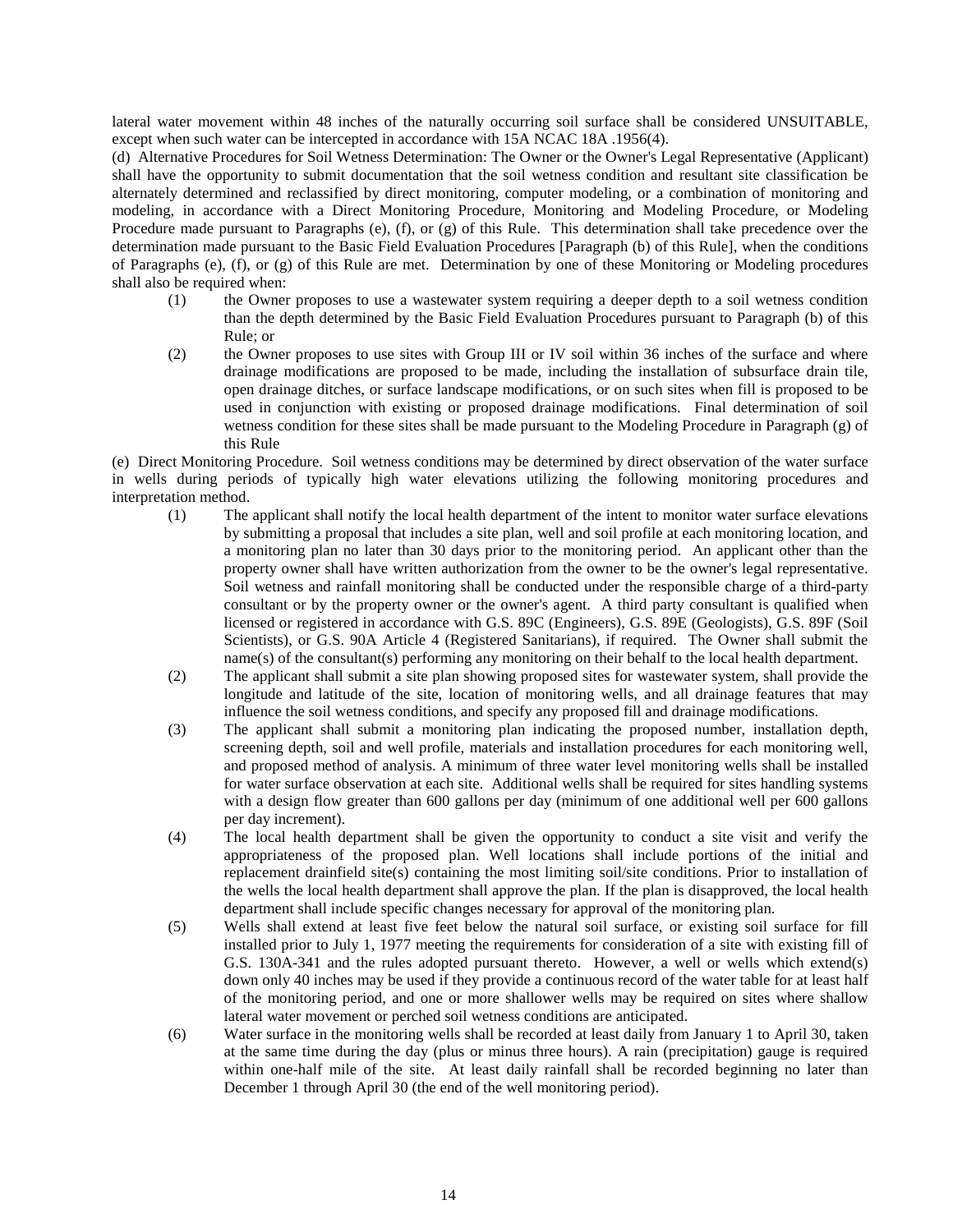(7) Interpretation Method for Direct Monitoring Procedure: The following method of determining depth to soil wetness condition from water surface observations in wells shall be used when the 60-day weighted rainfall index for the January through April monitoring period equals or exceeds the site's long-term (historic) 60-day weighted rainfall index for January to April rainfall with a 30 percent recurrence frequency (wetter than the 9th driest year of 30, on average). The 60-day weighted rainfall index for the monitoring period and historic rainfall record shall be computed as:

|             | $WRI_{60} = 0.5P_D + P_J + P_F + P_M + 0.5P_A$                         |
|-------------|------------------------------------------------------------------------|
|             | Where $WRI_{60}$ = 60-day weighted rainfall index for January to April |
| $P_D$       | $=$ Total December rainfall                                            |
| $P_{\rm J}$ | $=$ Total January rainfall                                             |
| $P_F$       | $=$ Total February rainfall                                            |
| $P_M$       | $=$ Total March rainfall                                               |
| $P_A$       | $=$ Total April rainfall                                               |
|             |                                                                        |

The Department shall prepare contour maps for each county where this interpretation procedure is proposed. Contours shall be prepared following standard interpolation procedures using normalized data collected from all National Weather Service Stations, or equivalent, from which appropriate data are available, at least prior to February 1 of the monitoring season. Data from each station shall be normalized by fitting a 2-parameter gamma distribution to the 60-day weighted rainfall index computed for at least the most recent three decades of historic data, in accordance with procedures outlined in Chapter 18 of the National Engineering Handbook, NRCS, USDA. From this fitted distribution, the 60-day weighted rainfall index for January through April rainfall with a 30%, 50%, 70% and 80% recurrence frequency shall be computed for each Station, to provide the raw data points from which the contour maps shall be prepared. From these maps, the site's 60-day weighted rainfall index for the January through April monitoring period shall be compared to the long-term (historic) January to April 60-day weighted rainfall index at different expected recurrence frequencies. The soil wetness condition shall be determined as the highest level that is continuously saturated for the number of consecutive days during the January through April monitoring period shown in the following table:

| Recurrence Frequency Range | Number of Consecutive Days |
|----------------------------|----------------------------|
| January to April 60-Day    | of Continuous Saturation   |
| Weighted Rainfall Index    | for Soil Wetness Condition |
| 30\% to 49.9\%             | 3 days or 72 hours         |
| 50\% to 69.9\%             | 6 days or 144 hours        |
| 70% to 79.9%               | 9 days or 216 hours        |
| 80\% to 100\%              | 14 days or 336 hours       |

(8) If monitoring well data is collected during monitoring periods that span multiple years, the year which yields the highest (shallowest) soil wetness condition shall be applicable.

(f) Monitoring and Modeling Procedure: A combination of monitoring and modeling may be used to determine a soil wetness condition utilizing the following monitoring procedures and interpretation method.

- (1) The procedures described for the Direct Monitoring Procedure in Subparagraphs (e)(1), (2), (3), (4), (5), and (6) of this Rule shall be used to monitor water surface elevation and precipitation for determining soil wetness conditions by a combination of direct observation and modeling, except that the rainfall gauge and each monitoring well shall use a recording device and a data file (DRAINMODcompatible) shall be submitted with the report to the local health department (devices shall record rainfall at least hourly and well water level at least daily).
- (2) The ground water simulation model DRAINMOD shall be used to predict daily water levels over at least a 30 year historic time period after the model is calibrated using the water surface and rainfall observations made on-site during the monitoring period. The soil wetness condition shall be determined as the highest level predicted by the model to be saturated for a 14-day continuous period between January 1 and April 30 with a recurrence frequency of 30 percent (an average of at least 9 years in 30).
	- (A) Weather input files, required to run the DRAINMOD, shall be developed from hourly rainfall gauge data taken within a half-mile of the site and from daily temperature and hourly or daily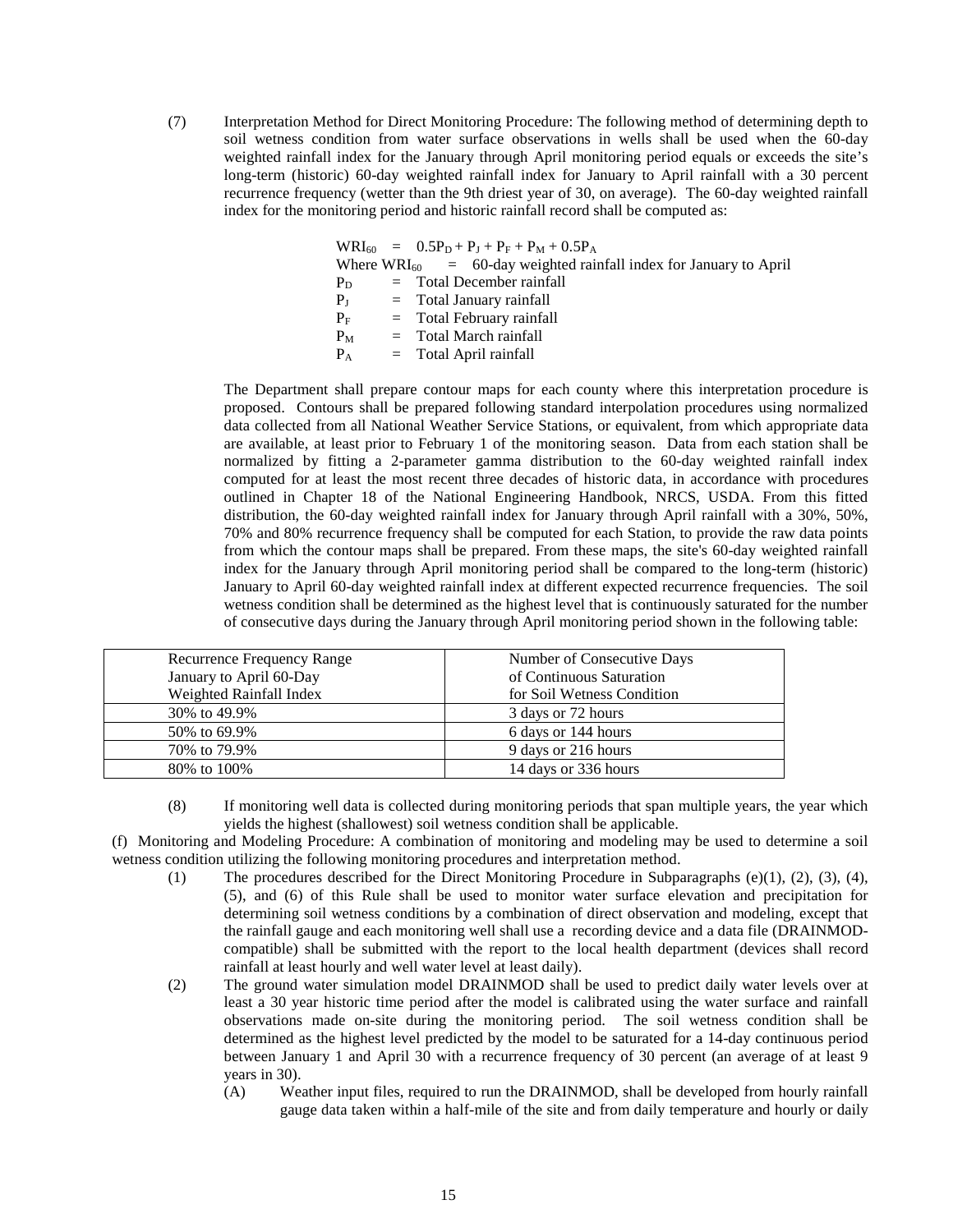rainfall data collected over a minimum 30-year period from the closest available National Weather Service, or equivalent, measuring station to the site. DRAINMOD weather data files on file with the Department shall be made available upon request to the applicant or applicant's consultants. Daily maximum and minimum temperature data for the January 1 through April 30 monitoring period, plus for at least 30 days prior to this period, shall be obtained from the closest available weather station.

- (B) Soil and Site inputs for DRAINMOD, including a soils data file closest to the soil series identified, depths of soil horizons, estimated saturated hydraulic conductivity of each horizon, depth and spacing of drainage features and depression storage, shall be selected in accordance with procedures outlined in the DRAINMOD Users Guide, and guidance is also available in Reports 333 and 342 of the University of North Carolinas Water Resources Research Institute. DRAINMOD soils data files on file with the Department shall be made available upon request to the applicant or applicant's consultants.
- (C) Inputs shall be based upon site specific soil profile descriptions Soil and site input factors shall be adjusted during the model calibration process to achieve a best fit by least squares analysis of the daily observations over the whole monitoring period (mean absolute deviation between measured and predicted values no greater than eight inches), and to achieve the best possible match between the highest water table depth during the monitoring period (measured-vs-predicted) that is saturated for 14 consecutive days.
- (D) For sites intended to receive over 1500 gallons per day, the soil wetness determination using DRAINMOD shall take into consideration the impact of wastewater application on the projected water table surface.
- (E) The ground water simulation analysis shall be prepared and submitted to the local health department by individuals qualified to use DRAINMOD by training and experience and who are licensed or registered in North Carolina if required in G.S. 89C (Engineers), G.S. 89E (Geologists), and G.S. 89F (Soil Scientists). The local health department or Owner may request a technical review by the Department prior to approval of the soil wetness condition determination.

(g) Modeling Procedure: A soil wetness condition may be determined by application of DRAINMOD to predict daily water levels over at least a 30 year historic time period after all site-specific input parameters have been obtained, as outlined in the DRAINMOD Users Guide. This modeling procedure shall be used when a ground water lowering system is proposed for a site with Group III or IV soils within 36 inches of the naturally occurring soil surface. This procedure shall also be used to evaluate sites with Group III or IV soils within 36 inches of the naturally occurring soil surface, where the soil wetness condition was initially determined using a procedure described in Paragraphs (e) or (f) of this Rule and where drainage modifications are proposed or when fill is proposed to be used in conjunction with existing or proposed drainage modifications. The soil wetness condition shall be determined as the highest level predicted by the model to be saturated for a 14-day continuous period between January 1 and April 30 with a recurrence frequency of 30 percent (an average of at least 9 years in 30).

- (1) Weather input files, required to run DRAINMOD, shall consist of hourly rainfall and daily temperature data collected over the entire period of record but for at least a 30-year period from the closest available National Weather Service, or equivalent, measuring station to the site. DRAINMOD weather data files on file with the Department shall be made available upon request to the applicant or applicant's consultants.
- (2) Soil and Site inputs for DRAINMOD, including a soils data file closest to the soil series identified, depths of soil horizons, hydraulic conductivity of each horizon, depth and spacing of proposed drainage features and surface storage and drainage parameters, shall be selected in accordance with procedures outlined in the DRAINMOD User's Guide. DRAINMOD soils data files on file with the Department shall be made available upon request to the applicant or applicant's consultants. Inputs shall include:
	- (A) Soil input file with the soil moisture characteristic curve and data for the soil profile that is closest to the described soil profile that is present on the site;
	- (B) Soil horizon depths determined on site;
	- (C) Site measured or proposed drain depth and spacing, and drain outlet elevation;<br>(D) In-situ saturated hydraulic conductivity measurements for at least three
	- In-situ saturated hydraulic conductivity measurements for at least three representative locations on the site and at each location for at least three most representative soil horizons within five feet of the surface. Conductivity measurements shall be for one representative soil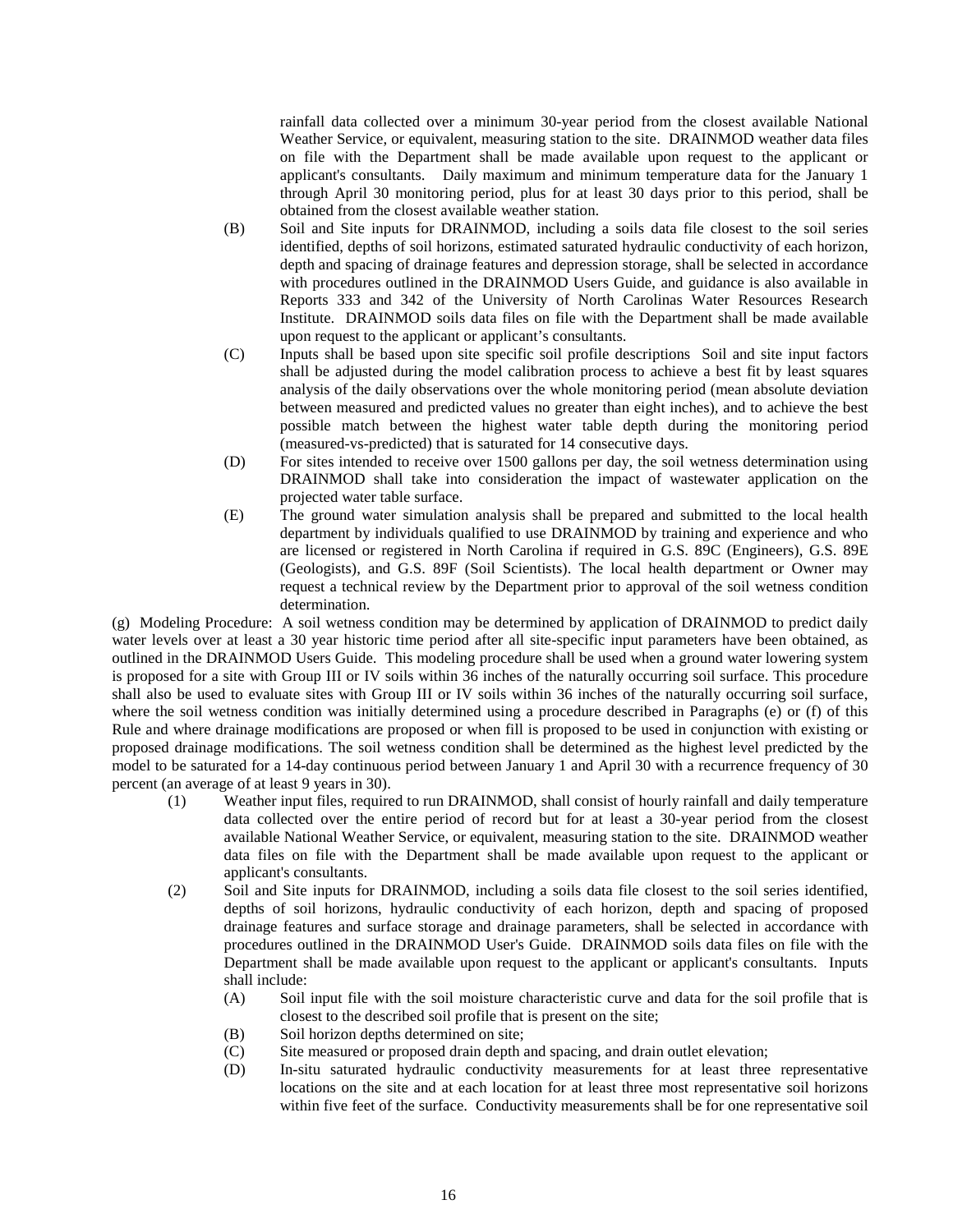horizon at or above redoximorphic depletion features and two representative soil horizons at and below redoximorphic concentration features at each location on the site;

- (E) All other model parameters based upon the DRAINMOD User's Guide, or other accepted values consistent with the simulation model; and
- (F) A sensitivity analysis shall be conducted for the following model parameters:
	- (i) Soil input files for at least two other most closely related soil profiles;
	- (ii) Saturated hydraulic conductivity of each of horizons measured on-site;
	- (iii) Drain depth and spacing; and
	- (iv) Surface storage and depth of surface flow inputs.

The sensitivity analysis shall be used to evaluate the range of soil and site characteristics for choosing input parameters related to the soil profiles, hydraulic conductivity input values based upon the range of hydraulic conductivity values measured on the site, and inputs for surface and subsurface drainage features based upon the range of possible elevations and distances that occur or may occur after installation of improvements. The sensitivity analysis shall establish which parameters are most critical for determination of the depth to soil wetness condition. Conservative values for the most critical parameters shall be used in applying the model to the site.

- (3) For sites designed to receive over 600 gallons per day, the soil wetness determination using DRAINMOD shall take into consideration the impact of wastewater application on the projected water table surface.
- (4) The ground water simulation analysis shall be prepared and submitted to the local health department by individuals qualified to use DRAINMOD by training and experience and who are licensed or registered in North Carolina if required in G.S. 89C (Engineers), G.S. 89E (Geologists), and G.S. 89F (Soil Scientists). The local health department shall submit the ground water simulation analysis to the Department for technical review prior to approval of the soil wetness condition determination.

(h) A report of the investigations made for the Direct Monitoring Procedure, Monitoring and Modeling Procedure or Modeling Procedure pursuant to Paragraphs (e), (f), or (g) of this Rule shall be prepared prior to approval of the soil wetness condition determination. Reports prepared by a licensed or registered professional shall bear the professional seal of the person(s) whom conducted the investigation (Engineer, Geologist, Soil Scientist or Registered Sanitarian). A request for technical review of the report by the Department shall include digital copies of monitoring data and digital copies of model inputs, output data, and graphic results, as applicable.

(j) Where the site is UNSUITABLE with respect to soil wetness conditions, it may be reclassified PROVISIONALLY SUITABLE if a modified, alternative or innovative system can be installed in accordance with 15A NCAC 18A .1956, .1957, or .1969.

*History Note: Authority G.S. 130A-335(e): Eff. July 1, 1982; Amended Eff. January 1, 1990; Temporary Amendment Eff. June 24, 2003; April 17, 2002; Amended Eff. May 1, 2004.*

### **15A NCAC 18A .1943 SOIL DEPTH**

(a) Soil depths to saprolite, rock, or parent material greater than 48 inches shall be considered SUITABLE as to soil depth. Soil depths to saprolite, rock, or parent material between 36 inches and 48 inches shall be considered PROVISIONALLY SUITABLE as to soil depth. Soil depths to saprolite, rock, or parent material less than 36 inches shall be classified UNSUITABLE as to soil depth.

(b) Where the site is UNSUITABLE with respect to depth, it may be reclassified PROVISIONALLY SUITABLE after a special investigation indicates that a modified or alternative system can be installed in accordance with Rule .1956 or Rule .1957 of this Section.

*History Note: Authority G.S. 130A-335(e); Eff. July 1, 1982; Amended Eff. August 1, 1988.*

## **15A NCAC 18A .1944 RESTRICTIVE HORIZONS**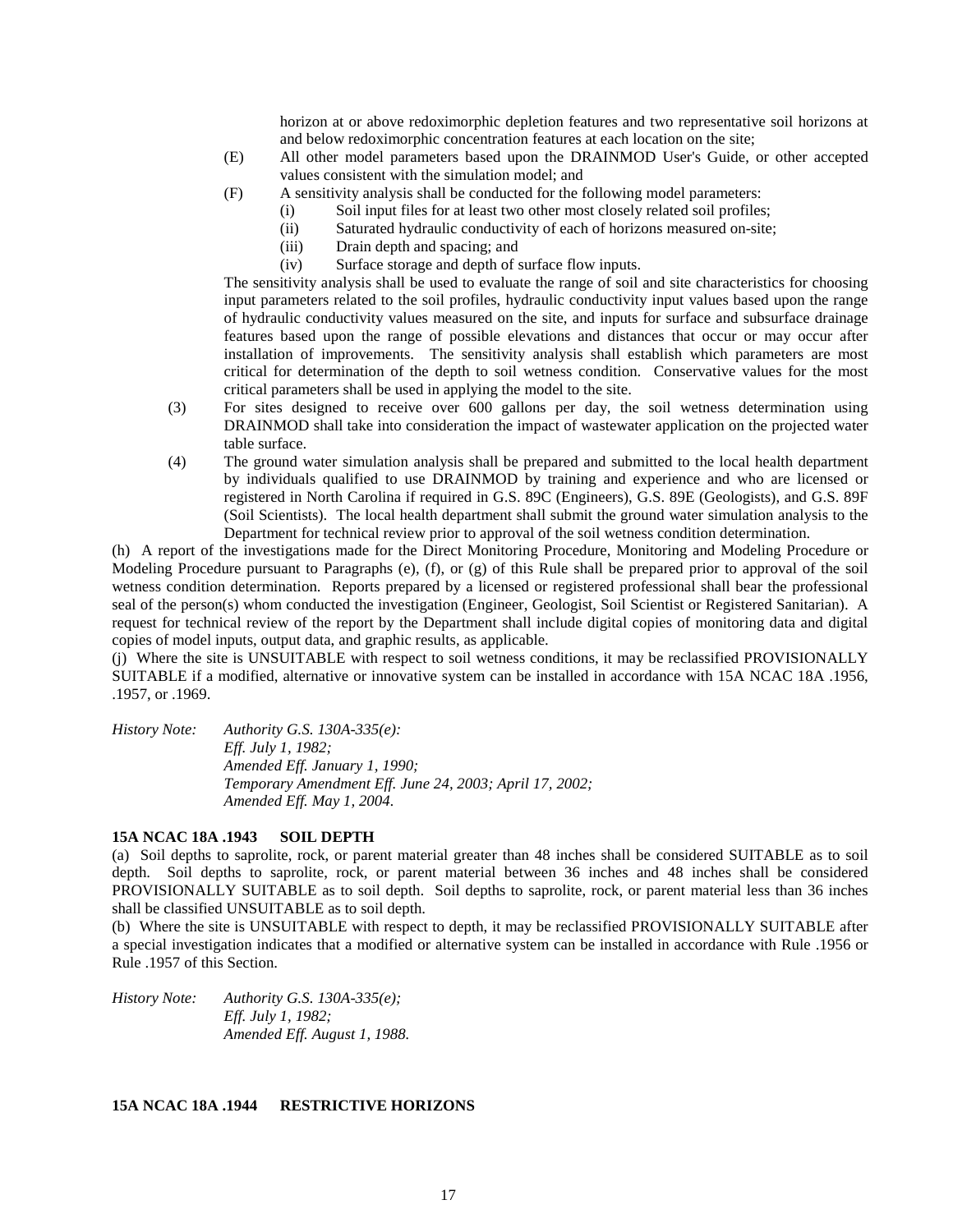(a) Soils in which restrictive horizons are three inches or more in thickness and at depths greater than 48 inches below the naturally occurring soil surface shall be considered SUITABLE as to depth to restrictive horizons. Soils in which restrictive horizons are three inches or more in thickness and at depths between 36 inches and 48 inches shall be considered PROVISIONALLY SUITABLE as to depth to restrictive horizons. Soils in which restrictive horizons are three inches or more in thickness and at depths less than 36 inches shall be considered UNSUITABLE as to depth to restrictive horizons.

(b) Where the site is UNSUITABLE with respect to restrictive horizons, it may be reclassified PROVISIONALLY SUITABLE after an investigation indicates that a modified or alternative system can be installed in accordance with Rules .1956 or .1957 of this Section.

*History Note: Authority G.S. 130A-335(e); Eff. July 1, 1982; Amended Eff. January 1, 1990; October 1, 1983.*

## **15A NCAC 18A .1945 AVAILABLE SPACE**

(a) Sites shall have sufficient available space to permit the installation and proper functioning of ground absorption sewage treatment and disposal systems, based upon the square footage of nitrification field required for the long-term acceptance rate determined in accordance with these Rules.

(b) Sites shall have sufficient available space for a repair area separate from the area determined in Paragraph (a) of this Rule. The repair area shall be based upon the area of the nitrification field required to accommodate the installation of a replacement system as specified in Rule .1955, .1956, or .1957 of this Section. Prior to issuance of the initial Improvement Permit for a site, the local health department shall designate on the permit the original system layout, the repair area, and the type of replacement system.

(c) The repair area requirement of Paragraph (b) of this Rule shall not apply to a lot or tract of land:

- (1) which is specifically described in a document on file with the local health department on July 1, 1982, or which is specifically described in a recorded deed or a recorded plat on January 1, 1983; and
- (2) which is of insufficient size to satisfy the repair area requirement of Paragraph (b) of this Rule, as determined by the local health department; and
- (3) on which a ground absorption sewage treatment and disposal system with a design daily flow of:
	- (A) no more than 480 gallons is to be installed; or
	- (B) more than 480 gallons is to be installed if application for an improvement permit which meets the requirements of Rule .1937(c) of this Subchapter is received by the local health department on or before April 1, 1983.

(d) Although a lot or tract of land is exempted under Paragraph (c) from the repair area requirement of Paragraph (b), the maximum feasible area, as determined by the local health department, shall be allocated for a repair area.

*History Note: Authority G.S. 130A-335(e) and (f); Eff. July 1, 1982; Amended Eff. February 1, 1992; July 1, 1983; January 1, 1983.*

## **15A NCAC 18A .1946 OTHER APPLICABLE FACTORS**

The site evaluation shall include consideration of any other applicable factors involving accepted public health principles, such as, but need not be limited to:

- (1) The proximity of a large-capacity water-supply well, the cone of influence of which would dictate a larger separation distance than the minimum distance specified in Rule .1950 of this Section;
- (2) The potential public health hazard due to possible failures of soil absorption systems when specifically identified, would dictate larger separation distances than the minimums specified in Rule .1950 and Rule .1955(m) of this Section;
- (3) The potential public health hazard of possible massive failures of soil absorption systems proposed to serve large numbers of residences, as in residential subdivisions or mobile home parks;
- (4) For sites serving systems designed to handle over 3,000 gallons per day, as determined in Rule .1949 (a) or (b) of this Section, which include one or more nitrification fields with a design flow of greater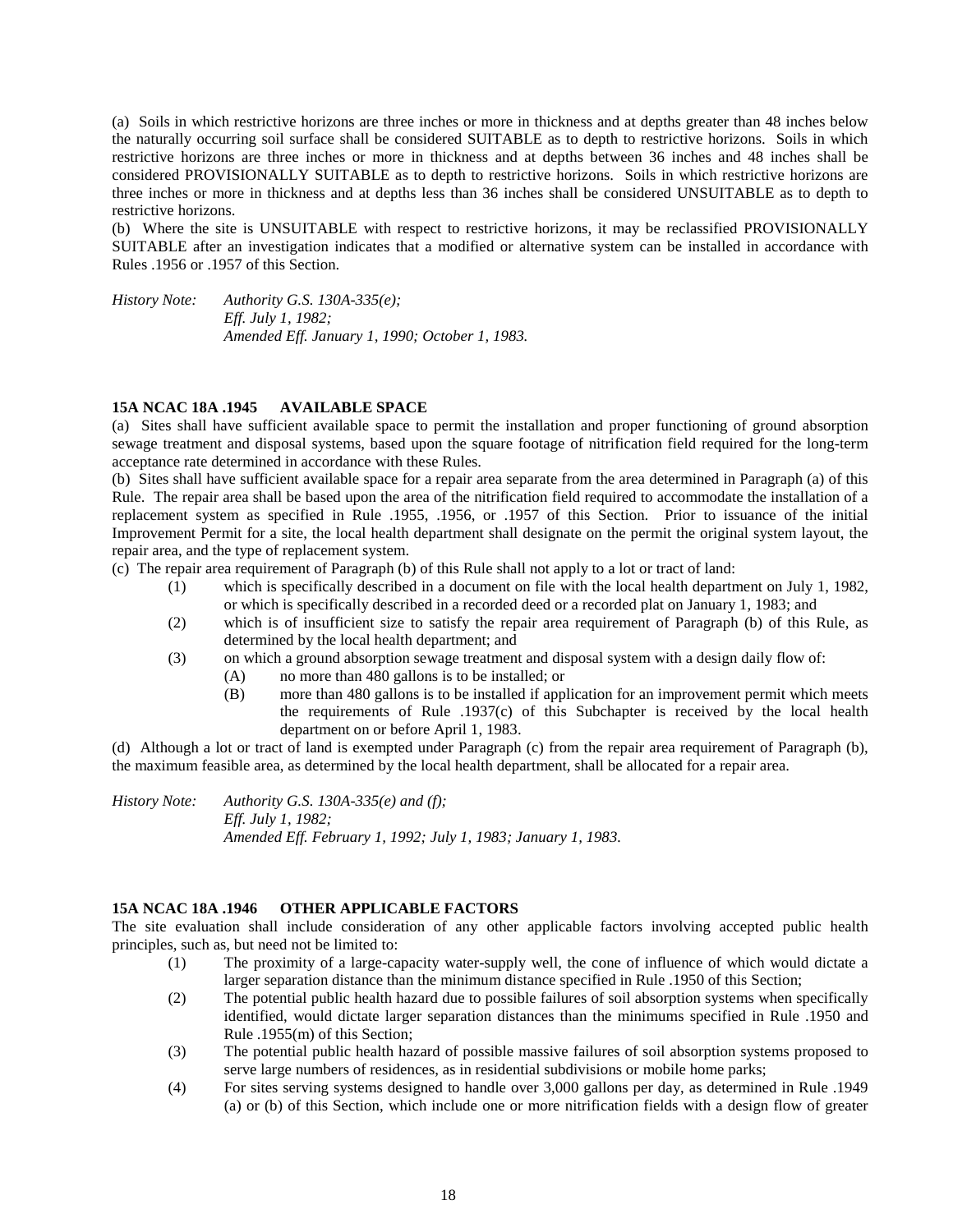than 1500 gallons per day, the applicant shall submit sufficient site-specific data to predict the height of the water table mound that will develop beneath the field (level sites) and the rate of lateral and vertical flow away from the nitrification trenches (sloping sites). The data submitted may include soil borings to depths greater than 48 inches, permeability and hydraulic conductivity measurements, water level readings, and other information determined to be necessary by the local health department or the State. The site shall be considered UNSUITABLE if the data indicate that the groundwater mound which will develop beneath the site cannot be maintained two feet or more below the bottom of the nitrification trenches or it is determined that effluent is likely to become exposed on the ground surface within, or adjacent to, the nitrification field.

*History Note: Authority G.S. 130A-335(e); Eff. July 1, 1982; Amended Eff. January 1, 1990.*

#### **15A NCAC 18A .1947 DETERMINATION OF OVERALL SITE SUITABILITY**

All of the criteria in Rules .1940 through .1946 of this Section shall be determined to be SUITABLE, PROVISIONALLY SUITABLE, or UNSUITABLE, as indicated. If all criteria are classified the same, that classification will prevail. Where there is a variation in classification of the several criteria, the most limiting uncorrectable characteristics shall be used to determine the overall site classification.

*History Note: Authority G.S. 130A-335(e); Eff. July 1, 1982; Amended Eff. January 1, 1990.*

#### **15A NCAC 18A .1948 SITE CLASSIFICATION**

(a) Sites classified as SUITABLE may be utilized for a ground absorption sewage treatment and disposal system consistent with these Rules. A suitable classification generally indicates soil and site conditions favorable for the operation of a ground absorption sewage treatment and disposal system or have slight limitations that are readily overcome by proper design and installation.

(b) Sites classified as PROVISIONALLY SUITABLE may be utilized for a ground absorption sewage treatment and disposal system consistent with these Rules but have moderate limitations. Sites classified Provisionally Suitable require some modifications and careful planning, design, and installation in order for a ground absorption sewage treatment and disposal system to function satisfactorily.

(c) Sites classified UNSUITABLE have severe limitations for the installation and use of a properly functioning ground absorption sewage treatment and disposal system. An improvement permit shall not be issued for a site which is classified as UNSUITABLE. However, where a site is UNSUITABLE, it may be reclassified PROVISIONALLY SUITABLE if a special investigation indicates that a modified or alternative system can be installed in accordance with Rules .1956 or .1957 of this Section.

(d) A site classified as UNSUITABLE may be used for a ground absorption sewage treatment and disposal system specifically identified in Rules .1955, .1956, or .1957 of this Section or a system approved under Rule .1969 if written documentation, including engineering, hydrogeologic, geologic or soil studies, indicates to the local health department that the proposed system can be expected to function satisfactorily. Such sites shall be reclassified as PROVISIONALLY SUITABLE if the local health department determines that the substantiating data indicate that:

- (1) a ground absorption system can be installed so that the effluent will be non-pathogenic, non-infectious, non-toxic, and non-hazardous;
- (2) the effluent will not contaminate groundwater or surface water; and
- (3) the effluent will not be exposed on the ground surface or be discharged to surface waters where it could come in contact with people, animals, or vectors.

The State shall review the substantiating data if requested by the local health department.

*History Note: Authority G.S. 130A-335(e); Eff. July 1, 1982;*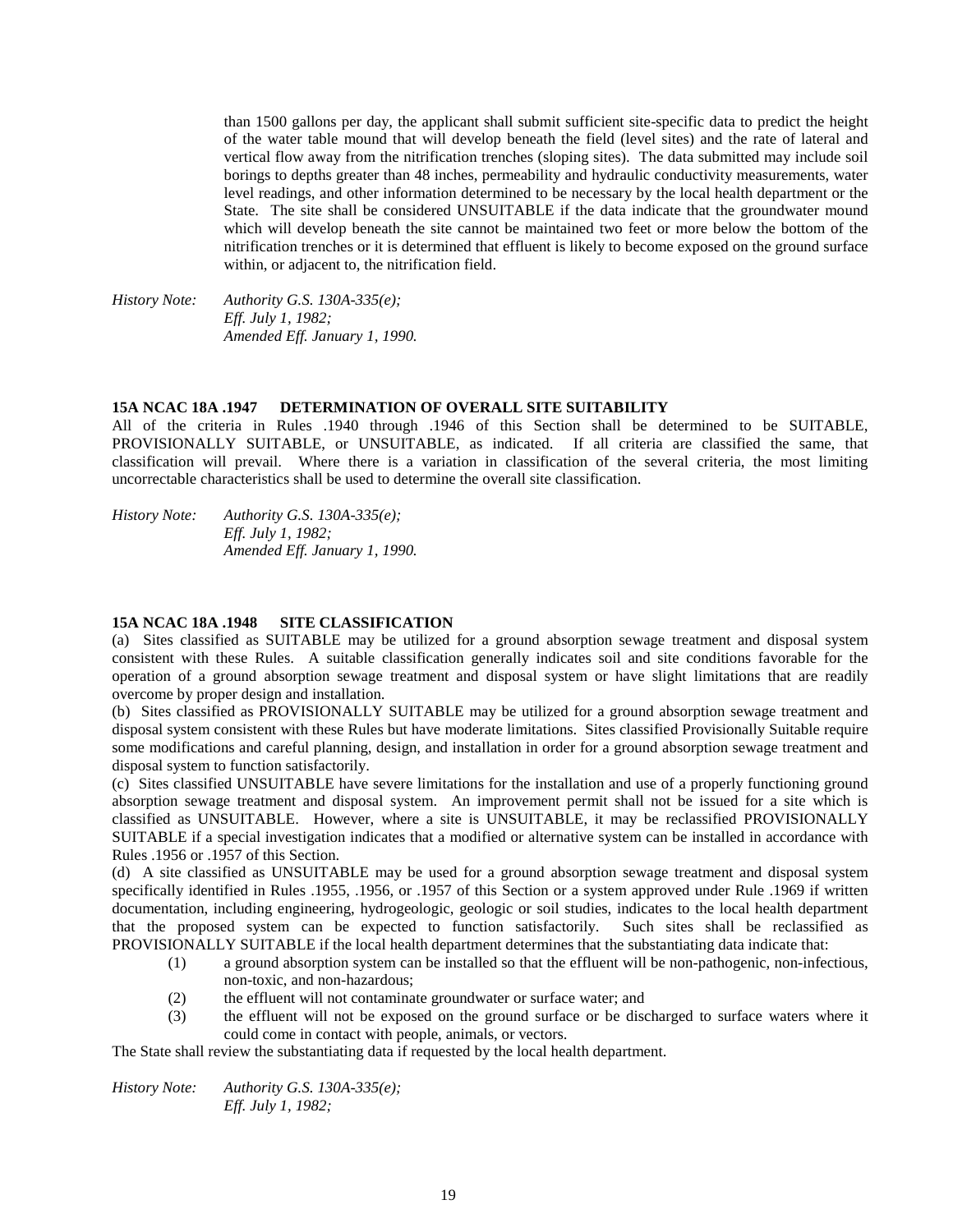#### **15A NCAC 18A .1949 SEWAGE FLOW RATES FOR DESIGN UNITS**

(a) In determining the volume of sewage from dwelling units, the flow rate shall be 120 gallons per day per bedroom. The minimum volume of sewage from each dwelling unit shall be 240 gallons per day and each additional bedroom above two bedrooms shall increase the volume of sewage by 120 gallons per day. In determining the number of bedrooms in a dwelling unit, each bedroom and any other room or addition that can reasonably be expected to function as a bedroom shall be considered a bedroom for design purposes. When the occupancy of a dwelling unit exceeds two persons per bedroom, the volume of sewage shall be determined by the maximum occupancy at a rate of 60 gallons per person per day.

(b) Table No. I shall be used to determine the minimum design daily flow of sewage required in calculating the design volume of sanitary sewage systems to serve selected types of establishments. The minimum design volume of sewage from any establishment shall be 100 gallons per day. Design of sewage treatment and disposal systems for establishments not identified in this Rule shall be determined using available flow data, water-using fixtures, occupancy or operation patterns, and other measured data.

## TABLE NO. I

| <b>TYPE OF ESTABLISHMENT</b>                                 | <b>DAILY FLOW FOR DESIGN</b>      |
|--------------------------------------------------------------|-----------------------------------|
| Airports                                                     | 5 gal/passenger                   |
| (Also R.R. stations, bus terminals --not                     |                                   |
| including food service facilities)                           |                                   |
| <b>Barber Shops</b>                                          | 50 gal/chair                      |
| Bars, Cocktail Lounges (Not including                        |                                   |
| food service)                                                | 20 gal/seat                       |
| Beauty Shops (Style Shops)                                   | 125 gal/chair                     |
| <b>Bowling Lanes</b>                                         | 50 gal/lane                       |
| Businesses (other than those listed elsewhere in this table) | 25 gal/employee                   |
| Camps                                                        |                                   |
| <b>Construction or Work Camps</b>                            | 60 gal/person                     |
|                                                              | 40 gal/person                     |
|                                                              | (with chemical toilets)           |
| <b>Summer Camps</b>                                          | 60 gal/person                     |
| Campgrounds -- With Comfort Station                          |                                   |
| (Without water and sewer hookups)                            | 100 gal/campsite                  |
| Travel Trailer/Recreational Vehicle Park                     |                                   |
| (With water and sewer hookups)                               | 120 gal/space                     |
| Churches (Not including a Kitchen, Food Service              |                                   |
| Facility, Day Care or Camp)                                  | 3 gal/seat                        |
| Churches (With a Kitchen but, not including a Food           |                                   |
| Service Facility, Day Care, or Camp)                         | 5 gal/seat                        |
| <b>Country Clubs</b>                                         | 20 gal/member                     |
| Day Care Facilities                                          | 15 gal/person                     |
| Factories (Exclusive of industrial waste)                    | 25 gal/person/shift               |
| Add for showers                                              | 10 gal/person/shift               |
| <b>Food Service Facilities</b>                               |                                   |
| Restaurants                                                  | 40 gal/seat or                    |
|                                                              | 40 gal/15 ft2 of                  |
|                                                              | dining area, whichever is greater |
| 24-hour Restaurant                                           | 75 gal/seat                       |
| Food Stands                                                  |                                   |
| (1)<br>Per 100 square feet of food stand floor space         | 50 gal                            |
| (2)<br>Add per food employee                                 | 25 gal                            |
| <b>Other Food Service Facilities</b>                         | 5 gal/meal                        |
|                                                              |                                   |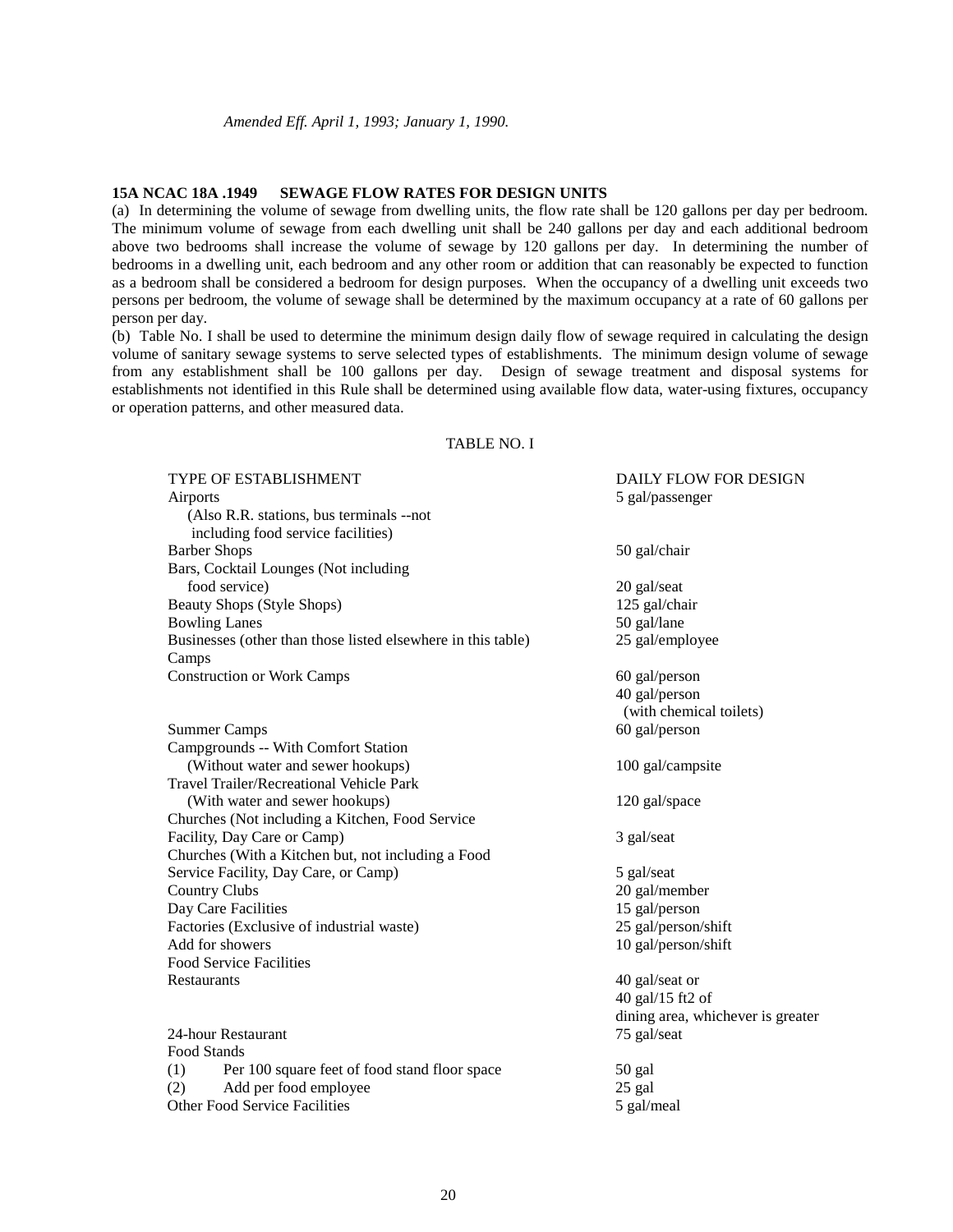| Hospitals<br>Marinas                             | 300 gal/bed                          |
|--------------------------------------------------|--------------------------------------|
| With bathhouse                                   | 10 gal/boat slip<br>30 gal/boat slip |
| <b>Meat Markets</b>                              |                                      |
|                                                  |                                      |
| Per 100 square feet of market floor space<br>(1) | 50 gal                               |
| (2)<br>Add per market employee                   | 25 gal                               |
| Motels/Hotels                                    | 120 gal/room                         |
| With cooking facilities                          | 175 gal/room                         |
| Offices (per shift)                              | 25 gal/person                        |
| <b>Residential Care Facilities</b>               | 60 gal/person                        |
| Rest Homes and Nursing Homes                     |                                      |
| With laundry                                     | 120 gal/bed                          |
| Without laundry                                  | 60 gal/bed                           |
| Schools                                          |                                      |
| Day Schools                                      |                                      |
| With cafeteria, gym, and showers                 | 15 gal/student                       |
| With cafeteria only                              | 12 gal/student                       |
| With neither cafeteria nor showers               | 10 gal/student                       |
| <b>Boarding Schools</b>                          | 60 gal/person                        |
| <b>Service Stations</b>                          | 250 gal/water                        |
|                                                  | closet or urinal                     |
| 24-hour Service Stations                         | 325 gal/water closet                 |
| Stores, Shopping Centers, and Malls              |                                      |
| (Exclusive of food service and meat markets)     | 120 gal/1000 ft2                     |
|                                                  | of retail sales area                 |
| Stadium, Auditorium, Theater, Drive-in           | 5 gal/seat or space                  |
| Swimming Pools, Spas, and Bathhouses             | 10 gal/person                        |

(c) An adjusted design daily sewage flow may be granted by the local health department upon a showing as specified in Subparagraphs  $(c)(1)$  through  $(c)(2)$  that a sewage system is adequate to meet actual daily water consumption from a facility included in Paragraph (b) of this Rule.

- (1) Documented data from that facility or a comparable facility justifying a flow rate reduction shall be submitted to the local health department and the State. The submitted data shall consist of at least 12 previous consecutive monthly total water consumption readings and at least 30 consecutive daily water consumption readings. The daily readings shall be taken during a projected normal or above normal sewage flow month. A peaking factor shall be derived by dividing the highest monthly flow as indicated from the 12 monthly readings by the sum of the 30 consecutive daily water consumption readings. The adjusted design daily sewage flow shall be determined by taking the numerical average of the greatest ten percent of the daily readings and multiplying by the peaking factor. Further adjustments shall be made in design sewage flow rate used for sizing nitrification fields and pretreatment systems when the sampled or projected wastewater characteristics exceed those of domestic sewage, such as wastewater from restaurants or meat markets.
- (2) An adjusted daily sewage flow rate may be granted contingent upon use of extreme water-conserving fixtures, such as toilets which use 1.6 gallons per flush or less, spring-loaded faucets with flow rates of one gallon per minute or less, and showerheads with flow rates of two gallons per minute or less. The amount of sewage flow rate reduction shall be determined by the local health department and the State based upon the type of fixtures and documentation of the amount of flow reduction to be expected from the proposed facility. Adjusted daily flow rates based upon use of water-conserving fixtures shall apply only to design capacity requirements of dosing and distribution systems and nitrification fields. Minimum pretreatment capacities shall be determined by the design flow rate of Table I of this Rule.

*History Note: Authority G.S. 130A-335(e); Eff. July 1, 1982; Amended Eff. January 1, 1990; January 1, 1984.*

## **15A NCAC 18A .1950 LOCATION OF SANITARY SEWAGE SYSTEMS**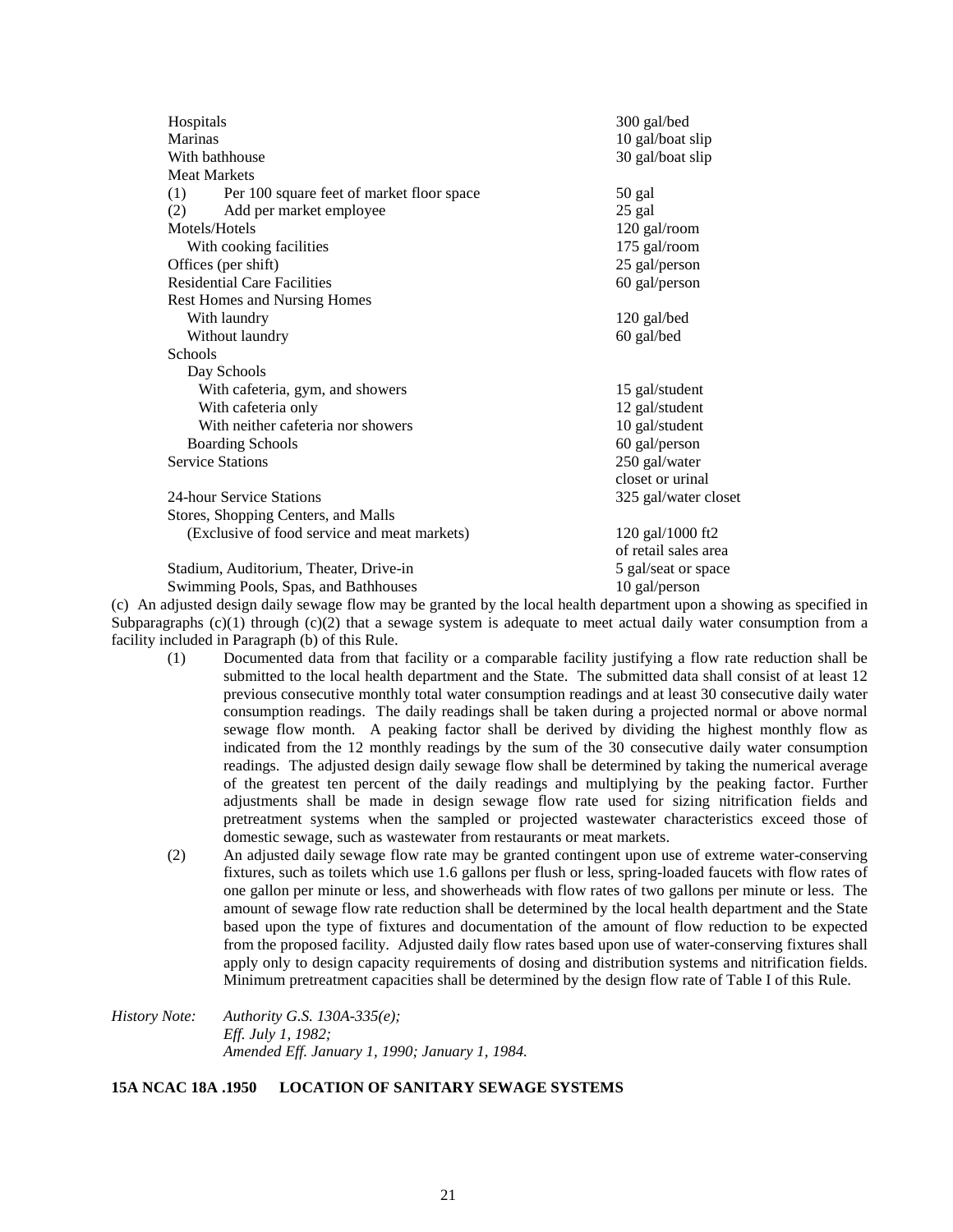(a) Every sanitary sewage treatment and disposal system shall be located at least the minimum horizontal distance from the following:

| (1)  | Any private water supply source, including any well or spring            | 100 feet;                   |  |
|------|--------------------------------------------------------------------------|-----------------------------|--|
| (2)  | Any public water supply source                                           | 100 feet;                   |  |
| (3)  | Streams classified as WS-I                                               | 100 feet:<br>100 feet, from |  |
| (4)  | Waters classified as S.A.                                                |                             |  |
|      |                                                                          | mean high                   |  |
|      |                                                                          | water mark;                 |  |
| (5)  | Other coastal waters                                                     | 50 feet, from               |  |
|      |                                                                          | mean high                   |  |
|      |                                                                          | water mark;                 |  |
| (6)  | Any other stream, canal, marsh, or other surface waters                  | 50 feet:                    |  |
| (7)  | Any Class I or Class II reservoir                                        | 100 feet, from              |  |
|      |                                                                          | normal pool                 |  |
|      |                                                                          | elevation;                  |  |
| (8)  | Any permanent storm water retention pond                                 | 50 feet, from               |  |
|      |                                                                          | flood pool                  |  |
|      |                                                                          | elevation;                  |  |
| (9)  | Any other lake or pond                                                   | 50 feet, from               |  |
|      |                                                                          | normal pool                 |  |
|      |                                                                          | elevation;                  |  |
| (10) | Any building foundation                                                  | 5 feet;                     |  |
| (11) | Any basement                                                             | 15 feet;                    |  |
| (12) | Any property line                                                        | $10$ feet:                  |  |
| (13) | Top of slope of embankments or cuts of 2 feet or more vertical height    | $15$ feet;                  |  |
| (14) | Any water line                                                           | $10$ feet;                  |  |
| (15) | Drainage Systems:                                                        |                             |  |
|      | Interceptor drains, foundation drains, and storm water diversions<br>(A) |                             |  |
|      | (i)<br>upslope                                                           | 10 feet,                    |  |
|      | (ii)<br>sideslope                                                        | 15 feet, and                |  |
|      | (iii)<br>downslope                                                       | 25 feet;                    |  |
|      | (B)<br>Groundwater lowering ditches and devices                          | 25 feet;                    |  |
| (16) | Any swimming pool<br>$\sim$ $\sim$                                       | 15 feet;                    |  |
|      |                                                                          |                             |  |

(17) Any other nitrification field (except repair area) 20 feet;

(b) Ground absorption sewage treatment and disposal systems may be located closer than 100 feet from a private water supply, except springs and uncased wells located downslope and used as a source of drinking water, for repairs, space limitations, and other site-planning considerations but shall be located the maximum feasible distance and in no case less than 50 feet.

(c) Nitrification fields and repair areas shall not be located under paved areas or areas subject to vehicular traffic. If effluent is to be conveyed under areas subject to vehicular traffic, ductile iron or its equivalent pipe shall be used. However, pipe specified in Rule .1955 (e) may be used if a minimum of 30 inches of compacted cover is provided over the pipe.

(d) In addition to the requirements of Paragraph (a) of this Rule, sites to be used for subsurface disposal for design units with flows over 3,000 gallons per day, as determined in Rule .1949 (a) or (b) of this Section, which include one or more nitrification fields with individual capacities of greater than 1,500 gallons per day, shall be located at least the minimum horizontal distance from the following:

| (1) | Any Class I or II reservoir or any public water supply                                |               |
|-----|---------------------------------------------------------------------------------------|---------------|
|     | source utilizing a shallow (under 50 feet) groundwater aquifer                        | 500 feet:     |
| (2) | Any other public water supply source, unless determined to utilize a confined aquifer | $200$ feet:   |
| (3) | Any private water supply source, unless determined to utilize a confined aquifer      | $100$ feet:   |
| (4) | Waters classified as SA                                                               | 200<br>feet.  |
|     | from                                                                                  |               |
|     |                                                                                       | mean high     |
|     |                                                                                       | water mark;   |
| (5) | Any waters classified as WS-I                                                         | $200$ feet;   |
| (6) | Any surface waters classified as WS-II, WS-III, B, or SB                              | 100 feet; and |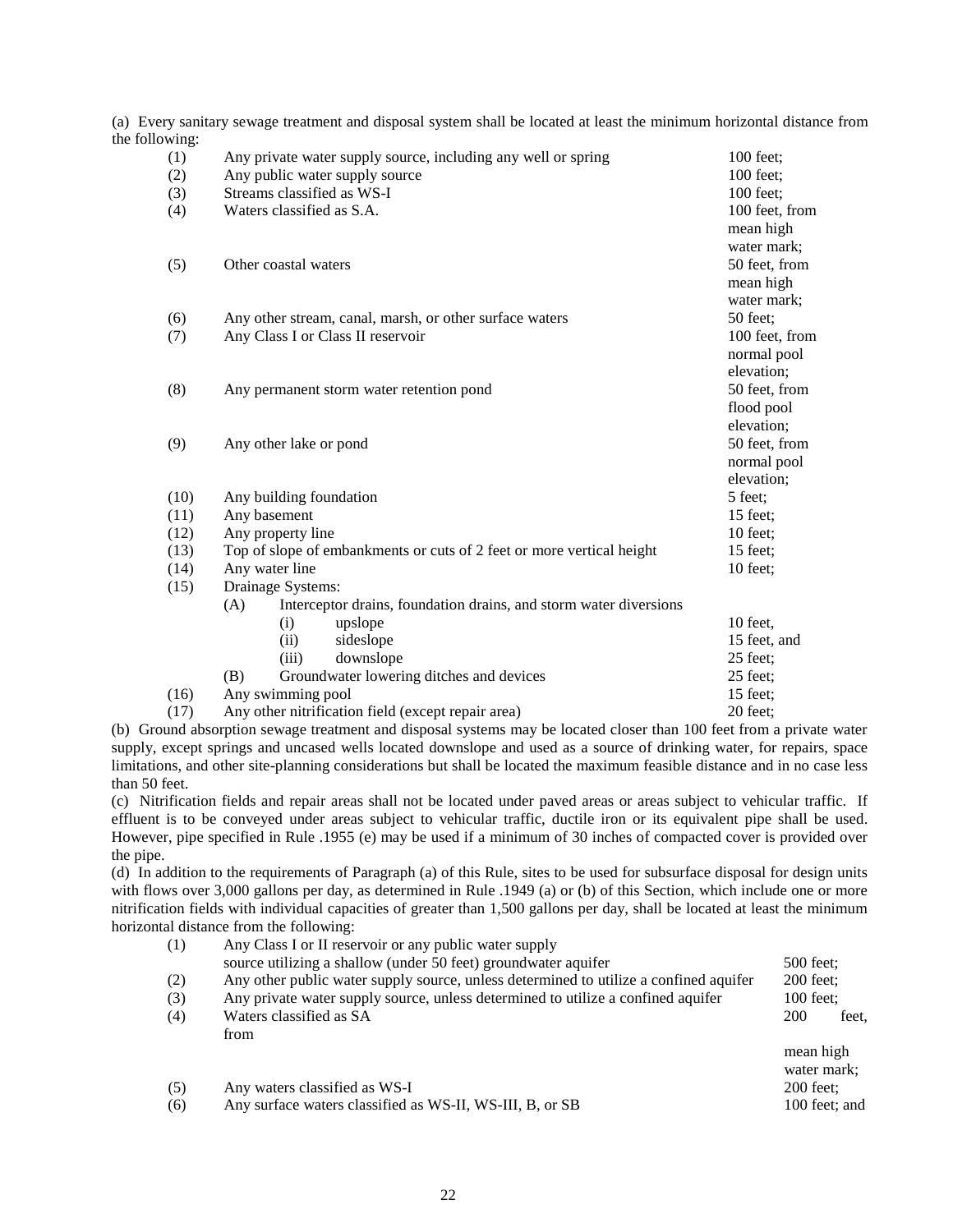(7) Any property line 25 feet. (e) Collection sewers, force mains, and supply lines shall be located at least the minimum horizontal distance from the following:

| ,ա.  |                                                                                                                                              |                                                                                                                                                                                                                                  |                     |    |
|------|----------------------------------------------------------------------------------------------------------------------------------------------|----------------------------------------------------------------------------------------------------------------------------------------------------------------------------------------------------------------------------------|---------------------|----|
| (1)  | Any public water supply source, including wells, springs,<br>and Class I or Class II reservoirs                                              | 100 feet, unless<br>constructed of leakproof<br>pipe, such as ductile iron<br>pipe with mechanical<br>joints equivalent to<br>water main standards, in which case<br>the minimum setback may be reduced<br>to 50 feet;           |                     |    |
| (2)  | Any private water supply source, including wells and springs                                                                                 | 50 feet, unless<br>constructed of similar<br>leakproof pipe, such as<br>ductile iron pipe with<br>mechanical joints<br>equivalent to water main<br>standards, in which case<br>the minimum setback may<br>be reduced to 25 feet; |                     |    |
| (3)  | Any waters classified as WS-I, WS-II,<br>WS-III, B, SA, or SB                                                                                | 50 feet, unless<br>constructed of similar<br>leakproof pipe, such as<br>ductile iron pipe with<br>mechanical joints<br>equivalent to water main<br>standards, in which case<br>the minimum setback may<br>be reduced to 10 feet; |                     |    |
| (4)  | Any other stream, canal, marsh, coastal<br>waters, lakes and other impoundments, or other surface waters                                     |                                                                                                                                                                                                                                  | $10$ feet;          |    |
| (5)  | Any basement                                                                                                                                 |                                                                                                                                                                                                                                  | 10 feet;            |    |
| (6)  | Any property line                                                                                                                            |                                                                                                                                                                                                                                  | 5 feet;             |    |
| (7)  | Top of slope of embankments or cuts of two feet or more vertical height<br>feet;                                                             |                                                                                                                                                                                                                                  |                     | 10 |
| (8)  | Drainage Systems:<br>Interceptor drains, storm drains, and storm water diversions<br>(A)<br>(B)<br>Ground-water lowering ditches and devices |                                                                                                                                                                                                                                  | 5 feet;<br>10 feet; |    |
| (9)  | Any swimming pool                                                                                                                            |                                                                                                                                                                                                                                  | 10 feet;            |    |
| (10) | Any other nitrification field                                                                                                                |                                                                                                                                                                                                                                  | 5 feet.             |    |

(f) Sewer lines may cross a water line if 18 inches clear separation distance is maintained, with the sewer line passing under the water line. When conditions prevent an 18-inch clear separation from being maintained or whenever it is necessary for the water line to cross under the sewer, the sewer line shall be constructed of ductile iron pipe or its equivalent and the water line shall be constructed of ferrous materials equivalent to water main standards for a distance of at least ten feet on each side of the point of crossing, with full sections of pipe centered at the point of crossing. (g) Sewer lines may cross a storm drain if:

- (1) 12 inches clear separation distance is maintained; or
- (2) the sewer is of ductile iron pipe or encased in concrete or ductile iron pipe for at least five feet on either side of the crossing.

(h) Sewer lines may cross a stream if at least three feet of stable cover can be maintained or the sewer line is of ductile iron pipe or encased in concrete or ductile iron pipe for at least ten feet on either side of the crossing and protected against the normal range of high and low water conditions, including the 100-year flood/wave action. Aerial crossings shall be by ductile iron pipe with mechanical joints or steel pipe. Pipe shall be anchored for at least ten feet on either side of the crossing.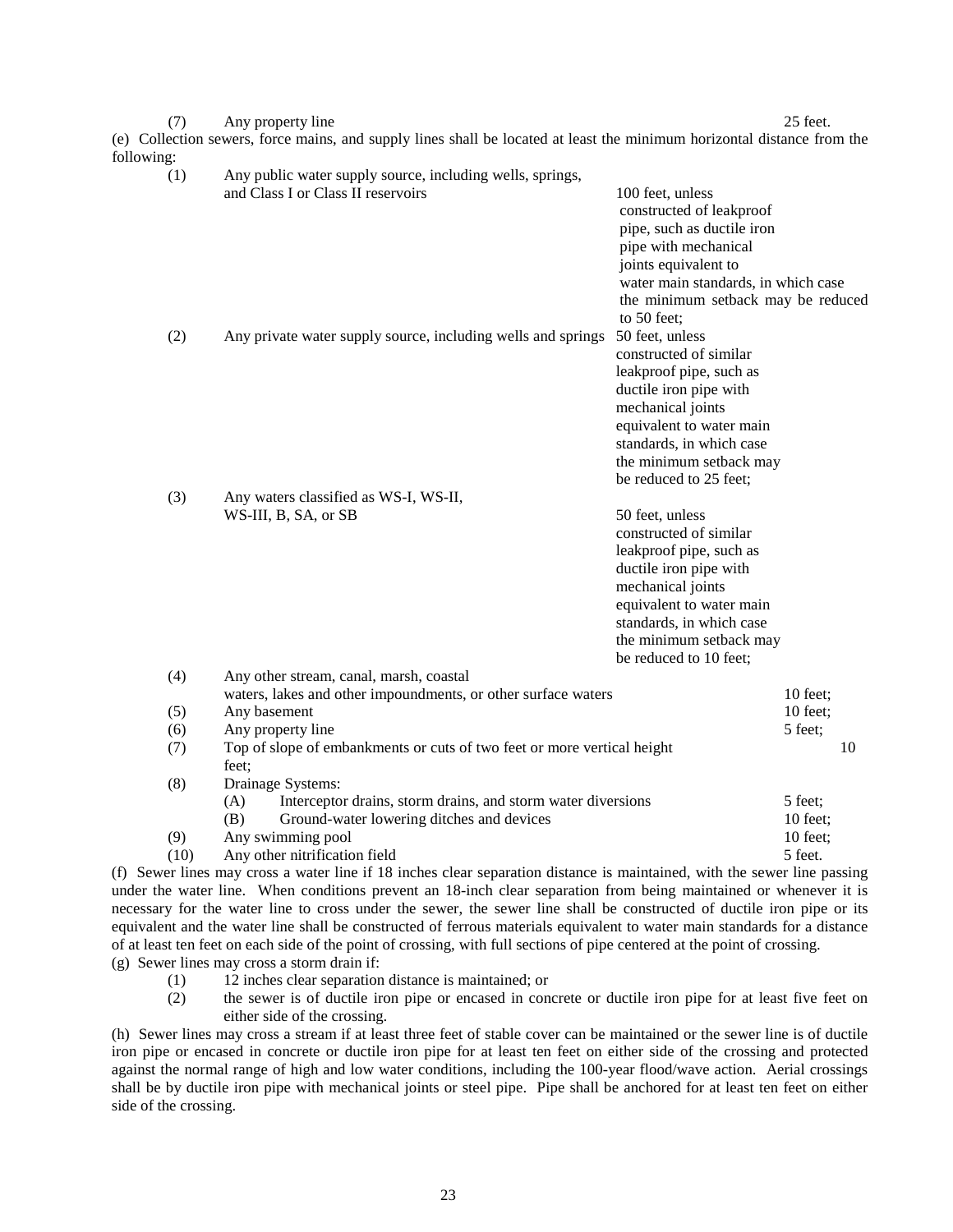(i) Septic tanks, lift stations, wastewater treatment plants, sand filters, and other pretreatment systems shall not be located in areas subject to frequent flooding (areas inundated at a ten-year or less frequency) unless designed and installed to be watertight and to remain operable during a ten-year storm. Mechanical or electrical components of treatment systems shall be above the 100-year flood level or otherwise protected against a 100-year flood.

*History Note: Authority G.S. 130A-335(e) and (f); Eff. July 1, 1982; Amended Eff. January 1, 1990; October 1, 1982.*

## **15A NCAC 18A .1951 APPLICABILITY OF RULES**

(a) Except as required in Paragraph (b) of this Rule, the minimum horizontal distance requirements in Rule .1950(a)(4), (11), (12), or (13) shall not apply to the installation of a single septic tank system serving a single-family residence not to exceed four bedrooms on a lot or tract of land:

- (1) which, on July 1, 1977, is specifically described in a deed, contract, or other instrument conveying fee title or which is specifically described in a recorded plat; and
- (2) which, on July 1, 1977, is of insufficient size to satisfy the minimum horizontal distance requirements in Rule .1950(a)(4), (11), (12), or (13) of this Section; and
- (3) which, on the date system construction is proposed to begin, is not capable of being served by a community or public sewerage system.

(b) For those lots or tracts of land described in Rule .1951(a) of this Section, where any of the minimum horizontal distance requirements prescribed in Rule .1950(a)(4), (11), (12), or (13) of this Section can be met, such minimum horizontal distances shall be required.

(c) For those lots or tracts of land described in Rule .1951(a) of this Section, where a specific minimum horizontal distance requirement prescribed in Rule .1950(a)(4), (11), (12), or (13) of this Section cannot be met, the maximum feasible horizontal distance, as determined by the local agency, shall be required. Provided, however, that at least the following minimum horizontal distances shall be required in all cases:

- (1) Rule .1950(a)(4) of this Section, the minimum horizontal distance shall be not less than 50 feet;
- (2) Rule .1950(a)(11) of this Section, the minimum horizontal distance shall be not less than 8 feet;
- (3) Rule .1950(a)(12) and (13) of this Section, the minimum horizontal distance shall be not less than 5 feet.

(d) All other provisions of this Section except as exempted by this Rule shall apply to the lots or tracts of land described in Rule .1951(a) of this Section. Any rules and regulations of the Commission for Public Health or any local board of health in effect on June 30, 1977, which establish greater minimum distance requirements than those provided for in this Section, shall remain in effect and shall apply to a lot or tract of land to which Rule .1950(a)(4), (11), (12), or (13) of this Section do not apply.

(e) It shall be the responsibility of any owner of a lot or tract of land, who applies for a permit required by Rule .1937 of this Section, and who seeks, under the provisions of Rule .1951(a) of this Section, to exempt his lot or tract of land from any of the minimum horizontal distance requirements of Rule .1950(a)(4), (11), (12), or (13) of this Section to provide to the local health department necessary records of title to the lot or tract of land for which the exemption is sought in order that the local agency may determine whether the applicant is entitled to any such exemption.

(f) For those lots or tracts of land which, on the effective date of this Section, are specifically described in a deed or recorded plat, and the minimum horizontal distance requirements prescribed in Rule .1950(a)(15)(B) cannot be met, the maximum feasible horizontal distance, as determined by the local health department, shall be required, but shall not be less than ten feet.

*History Note: Authority G.S. 130A-335(e); Eff. July 1, 1982; Amended Eff. January 1, 1990.*

## **15A NCAC 18A .1952 SEPTIC TANK, EFFLUENT FILTER, DOSING TANK AND LIFT STATION DESIGN**

(a) A septic tank or dosing tank shall be watertight, structurally sound, and not subject to excessive corrosion or decay. Septic tanks shall be of two-compartment design. The inlet compartment of a two-compartment tank shall hold between two-thirds and three-fourths of the total tank capacity. Septic tanks shall have an approved effluent filter and access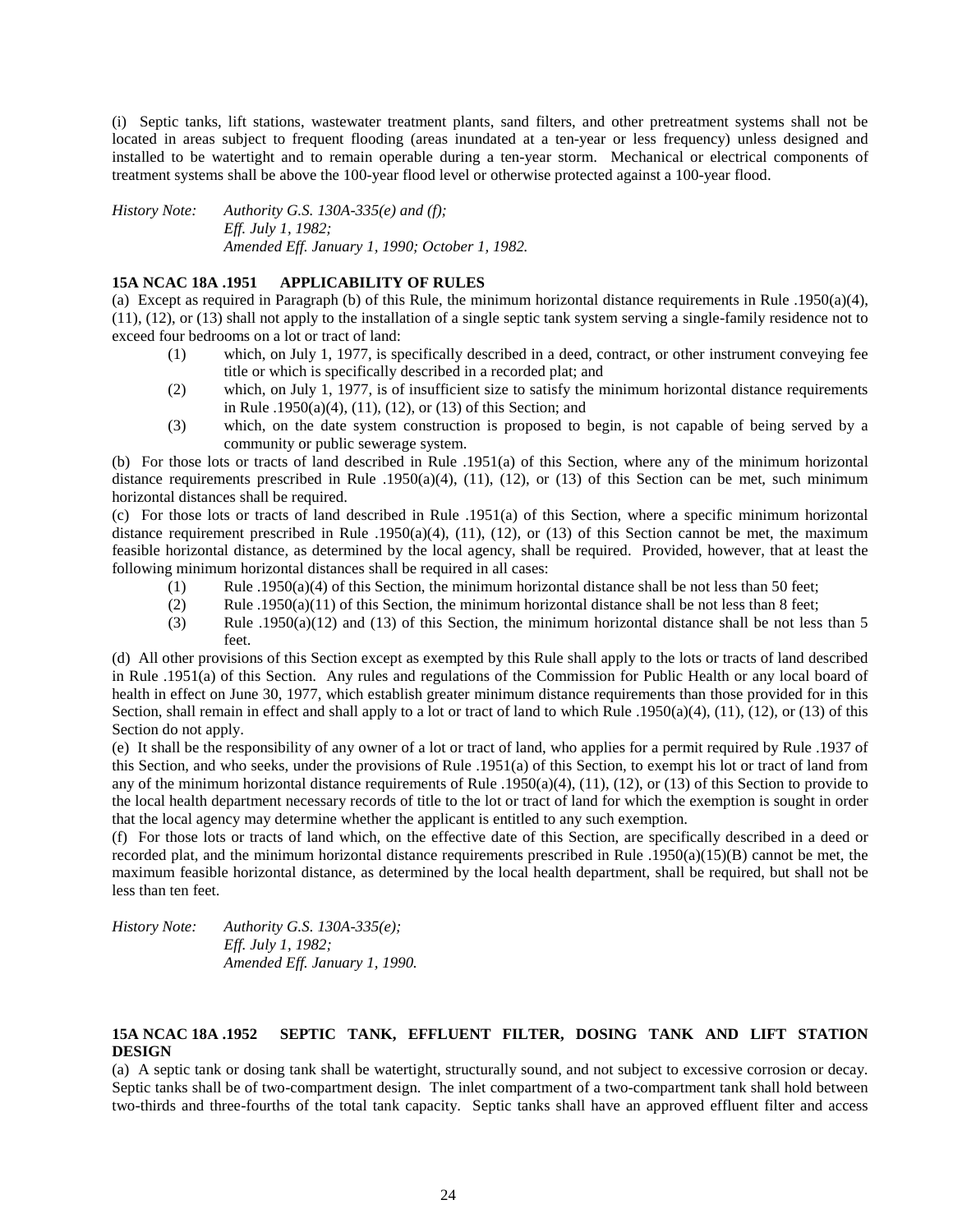devices. The effluent filter shall function without a bypass of unfiltered wastewater, sludge or scum. The effluent filter case shall be designed to function as a sanitary tee with the inlet extending down to between 25 and 40 percent of the liquid depth. The requirement(s) for an effluent filter and access devices shall apply to septic tanks for which a Construction Authorization is issued on or after January 1, 1999. A properly designed dosing siphon or pump shall be used for discharging sewage effluent into nitrification lines when the total length of such lines exceeds 750 linear feet in a single system and as required for any pressure-dosed system. When the design daily flow from a single system exceeds 3,000 gallons per day or when the total length of nitrification lines exceeds 2,000 linear feet in a single system, alternating siphons or pumps shall be used which shall discharge to separate nitrification fields. The dose volume from pump or siphon systems shall be of such design so as to fill the nitrification lines from 66 percent to 75 percent of their capacity at each discharge except as required for low-pressure distribution systems. The discharge rate from dosing systems shall be designed to maximize the distribution of the effluent throughout the nitrification field. Septic tanks installed where the top will be deeper than six inches below the finished grade shall have an access manhole over each compartment with cover, extending to within six inches of the finished grade, having a minimum opening adequate to accommodate the installation or removal of the septic tank lid, septage removal, and maintenance of the effluent filter. When the top of the septic tank or access manhole is below the finished grade, the location of each manhole shall be visibly marked at finished grade. Any system serving a design unit with a design sewage flow greater than 3,000 gallons per day shall have access manholes that extend at least to finished grade and be designed and maintained to prevent surface water inflow. The manholes shall be sized to allow proper inspection and maintenance. All dosing tanks shall have a properly functioning high-water alarm. The alarm shall be audible and visible by system users and weatherproof if installed outdoors. The alarm circuit shall be provided with a manual disconnect in a watertight, corrosion-resistant outside enclosure (NEMA 4X or equivalent) adjacent to the dosing tank.

(b) Minimum liquid capacities for septic tanks shall be in accordance with the following:

(1) Residential Septic Tanks (for each individual residence or dwelling unit):

| Number of       | Minimum Liquid  | <b>Equivalent Capacity</b> |
|-----------------|-----------------|----------------------------|
| <b>Bedrooms</b> | Capacity        | Per Bedroom                |
| 3 or less       | 900 gallons     | 300 gallons                |
|                 | $1,000$ gallons | 250 gallons                |
|                 | $1,250$ gallons | 250 gallons                |

(2) Septic tanks for large residences, multiple dwelling units, or places of business or public assembly shall be in accordance with the following:

- (A) The liquid capacity of septic tanks for places of business or places of public assembly with a design sewage flow of 600 gallons per day or less shall be determined in accordance with the following:  $V = 2Q$ ; where V is the liquid capacity of the septic tank and Q is the design daily sewage flow. However, the minimum capacity of any septic tanks shall be 750 gallons.
- (B) Individual residences with more than five bedrooms, multiple-family residences, individual septic tank systems serving two or more residences, or any place of business or public assembly where the design sewage flow is greater than 600 gallons per day, but less than 1,500 gallons per day, the liquid capacity of the septic tank shall be designed in accordance with the following:  $V = 1.17Q + 500$ ; where V is the liquid capacity of the septic tank and Q is the design daily sewage flow. The minimum liquid capacity of a septic tank serving two or more residences shall be 1,500 gallons.
- (C) Where the design sewage flow is between 1,500 gallons per day and 4,500 gallons per day, the liquid capacity of the septic tank shall be designed in accordance with the following:  $V =$  $0.75Q + 1.125$ ; where V is the liquid capacity of the septic tank and Q is the design daily sewage flow.
- (D) Where the design sewage flow exceeds 4,500 gallons per day, the septic tank shall be designed in accordance with the following:  $V = Q$ ; where V is the liquid capacity of the septic tank and Q is the design daily sewage flow.
- (E) The minimum liquid capacity requirements of Subparagraph (b)(2) of this Rule shall be met by use of a single two-compartment septic tank or by two tanks installed in series, provided the first tank is constructed without a baffle wall and contains at least two-thirds of the total required liquid capacity.
- (c) The following are minimum standards of design and construction of pump tanks and pump dosing systems:
	- (1) The liquid capacity of a pump tank shall be considered as the entire internal volume with no additional requirement for freeboard. Pump tanks shall have a minimum liquid capacity in accordance with the following: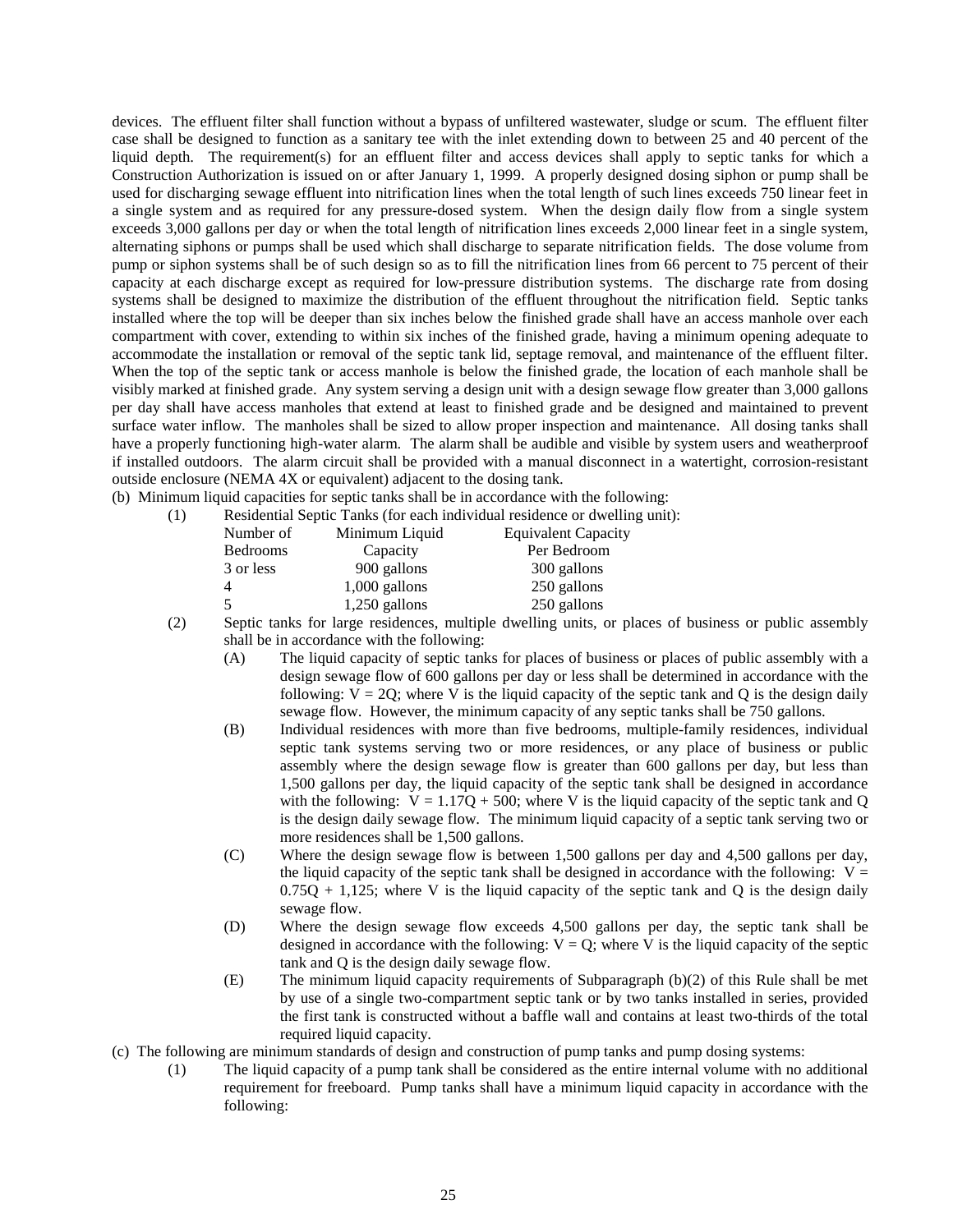- (A) Pump tanks for systems with nitrification fields installed in Soil Group I, II, or III soils, as defined in these Rules, shall have a minimum liquid capacity equal to two-thirds of the required septic tank liquid capacity.
- (B) Pump tanks for systems installed in Group IV soils shall have a minimum liquid capacity equal to the required septic tank liquid capacity.
- (C) The minimum liquid capacity of any pump tank shall be 750 gallons.
- (D) An alternate method to determine minimum liquid capacity of a pump tank shall be to provide for the minimum pump submergence requirement (Subparagraph  $(c)(5)$  of this Rule), the minimum dose volume requirement (Paragraph (a) of this Rule), and the minimum emergency storage capacity requirement. The emergency storage capacity requirement is determined based on the type of facility served, the classification of surface waters which would be impacted by a pump tank failure, and the availability of standby power devices and emergency maintenance personnel. The emergency storage capacity shall be the freeboard space in the pump tank above the high-water alarm activation level plus the available freeboard space in previous tankage and in the collection system below the lowest ground elevation between the pump tank and the lowest connected building drain invert. The minimum emergency storage capacity for residential systems and other systems in full-time use on sites draining into WS-I, WS-II, WS-III, SA, SB, and B waters shall be 24 hours, without standby power, or 12 hours with standby power manually activated, or four hours with standby power automatically activated or with a high-water alarm automatically contacting a 24-hour maintenance service. The minimum emergency storage capacity for systems not in full-time use and for all systems at sites draining into all other surface waters shall be 12 hours without standby power, or eight hours with standby power manually activated, or four hours with standby power automatically activated or with a high-water alarm automatically contacting a 24-hour maintenance service.
- (E) Notwithstanding Paragraphs (c)(1)(A)-(D), other criteria for pump tank capacity may be approved by the local health department and the State for raw sewage lift stations, pressure sewer systems, and systems with design flows exceeding 3,000 gallons per day.
- (2) The effluent pump shall be capable of handling at least one-half inch solids and designed to meet the discharge rate and total dynamic head requirements of the effluent distribution system. The pump shall be listed by Underwriter's Laboratory or an equivalent third party electrical testing and listing agency, unless the proposed pump model is specified by a registered professional engineer.
- (3) Pump discharge piping shall be of Schedule 40 PVC or stronger material and adequately secured. Fittings and valves shall be of compatible corrosion-resistant material. A threaded union, flange, or similar disconnect device shall be provided in each pump discharge line. All submersible pumps shall be provided with a corrosion-resistant rope or chain attached to each pump enabling pump removal from the ground surface without requiring dewatering or entrance into the tank. Valves shall also be readily accessible from the ground surface.
- (4) Antisiphon holes (three-sixteenth inch) shall be provided when the discharge or invert elevation of the distribution system is below the high-water alarm elevation in the pump tank, or in accordance with pump manufacturer's specifications. Check valves shall be provided when the volume of the supply line is greater than 25 percent of the dosing volume, or in accordance with pump manufacturer's specifications. When provided, the antisiphon hole shall be located between the pump and the check valve.
- (5) Sealed mercury control floats or similar devices designed for detecting liquid levels in septic tank effluent shall be provided to control pump cycles. A separate level sensing device shall be provided to activate the high-water alarm. Pump-off level shall be set to keep the pump submerged at all times or in accordance with the manufacturer's specifications. A minimum of 12 inches of effluent shall be maintained in the bottom of the pump tank. The high-water alarm float shall be set to activate within six inches of the pump-on level. The lag pump float switch, where provided, shall be located at or above the high-water alarm activation level.
- (6) Pump and control circuits shall be provided with manual circuit disconnects within a watertight, corrosion-resistant, outside enclosure (NEMA 4X or equivalent) adjacent to the pump tank, securely mounted at least 12 inches above the finished grade. The pump(s) shall be manually operable without requiring the use of special tools or entrance into the tank for testing purposes. Conductors shall be conveyed to the disconnect enclosure through waterproof, gasproof, and corrosion-resistant conduits,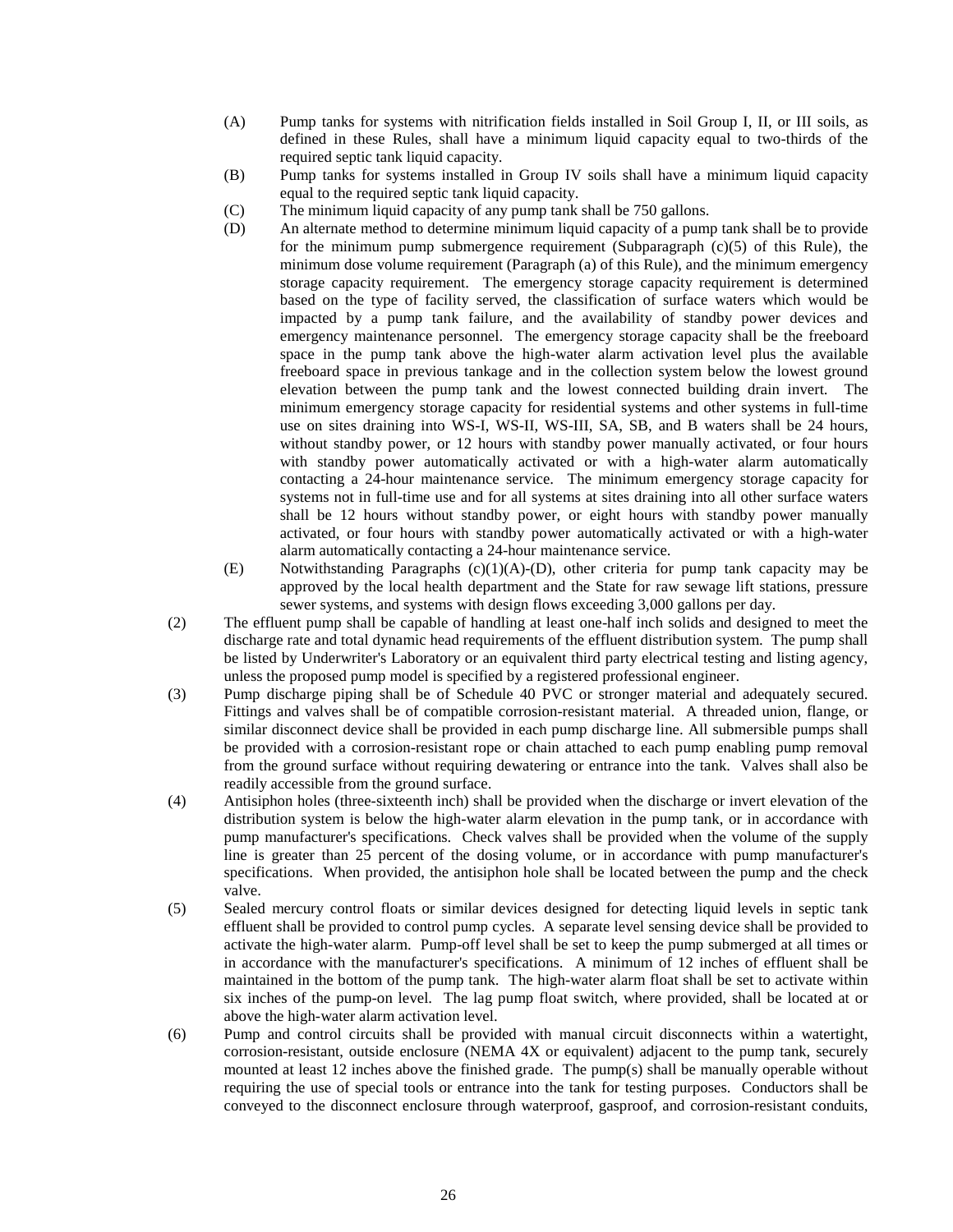with no splices or junction boxes provided inside the tank. Wire grips, duct seal, or other suitable material shall be used to seal around wire and wire conduit openings inside the pump tank and disconnect enclosure.

- (7) For systems requiring duplex and multiplex pumps, a control panel shall be provided which shall include short-circuit protection for each pump and for the control system, independent disconnects, automatic pump sequencer, hand-off-automatic (H-O-A) switches, run lights, and elapsed time counters for each pump. Alarm circuits shall be supplied ahead of any pump overload or short circuit protective devices. The control panel must be in a watertight, corrosion-resistant enclosure (NEMA 4X or equivalent) unless installed within a weathertight building. The panel shall be protected from intense solar heating.
- (8) Dual and multiple fields shall be independently dosed by separate pumps which shall automatically alternate. The supply lines shall be "H" connected to permit manual alternation between fields dosed by each pump. "H" connection valving shall be readily accessible from the ground surface, either from the pump tank access manhole or in a separate valve chamber outside the pump tank. Other equivalent methods of dosing dual or multiple fields may be approved by the State.
- (9) The pump tank shall have a properly functioning high-water alarm. The alarm circuit shall be supplied ahead of any pump overload and short circuit protective devices. The alarm shall be audible and visible by system users and weatherproof if installed outdoors in an enclosure (NEMA 4X or equivalent).

(d) Siphons and siphon dosing tanks may be used when at least two feet of elevation drop can be maintained between the siphon outlet invert and the inlet invert in the nitrification field distribution system.

- (1) Siphon dosing tanks shall be designed in accordance with the minimum dose requirements in this Rule and shall meet the construction requirements of this Section. The siphon dose tank shall provide at least 12 inches of freeboard, and the inlet pipe shall be at least three inches above the siphon trip level. The high-water alarm shall be set to activate within two inches of the siphon trip level.
- (2) Siphon dosing tanks shall have a watertight access opening over each siphon with a minimum diameter of 24 inches and extending to finished grade and designed to prevent surface water inflow.
- (3) The slope and size of the siphon discharge line shall be sufficient to handle the peak siphon discharge by gravity flow without the discharge line flowing full. Vents for the discharge lines shall be located outside of the dosing tank or otherwise designed to not serve as an overflow for the tank.
- (4) All siphon parts shall be installed in accordance with the manufacturer's specifications. All materials must be corrosion-resistant, of cast iron, high density plastic, fiberglass, stainless steel, or equal.
- (5) Siphon dosing tanks shall have a properly functioning high-water alarm that is audible and visible by system users and weatherproof if installed outdoors in an enclosure (NEMA 4X or equivalent).

(e) Raw sewage lift stations shall meet the construction standards of this Section and all horizontal setback requirements for sewage treatment and disposal systems in accordance with Rule .1950(a) of this Section unless the station is a sealed, watertight chamber, in which case the setback requirements for collection sewers in Rule .1950(e) of this Section shall apply. Sealed, watertight chambers shall be of a single, prefabricated unit, such as fiberglass, with sealed top cover, and preformed inlet and outlet pipe openings connected with solvent welds, O-ring seals, rubber boots, stainless steel straps, or equivalent. Dual pumps shall be provided for stations serving two or more buildings or for a facility with more than six water closets. Pumps shall be listed by Underwriter's Laboratories or an equivalent third party electrical testing and listing agency, and shall be grinder pumps or solids-handling pumps capable of handling at least three-inch spheres unless the station serves no more than a single water closet, lavatory, and shower, in which case two-inch solids handling pumps shall be acceptable. Minimum pump capacity shall be 2.5 times the average daily flow rate. The dosing volume shall be set so that the pump-off time does not exceed 30 minutes, except for stations serving single buildings, and pump run-time shall be from three to ten minutes at average flow. Pump station emergency storage capacity and total liquid capacity shall be determined in accordance with Paragraph  $(c)(1)(D)$  of this Rule except for a sealed, watertight chamber serving an individual building, in which case a minimum storage capacity of eight hours shall be required. All other applicable requirements for pump tanks and pump dosing systems in accordance with Paragraph (c) of this Rule shall also apply to raw sewage lift stations.

*History Note: Authority G.S. 130A-335 (e)(f)(f1)[2nd]; Eff. July 1, 1982; Amended Eff. August 1, 1991; January 1, 1990; Temporary Amendment Eff. January 1, 1999; Amended Eff. August 1, 2000.*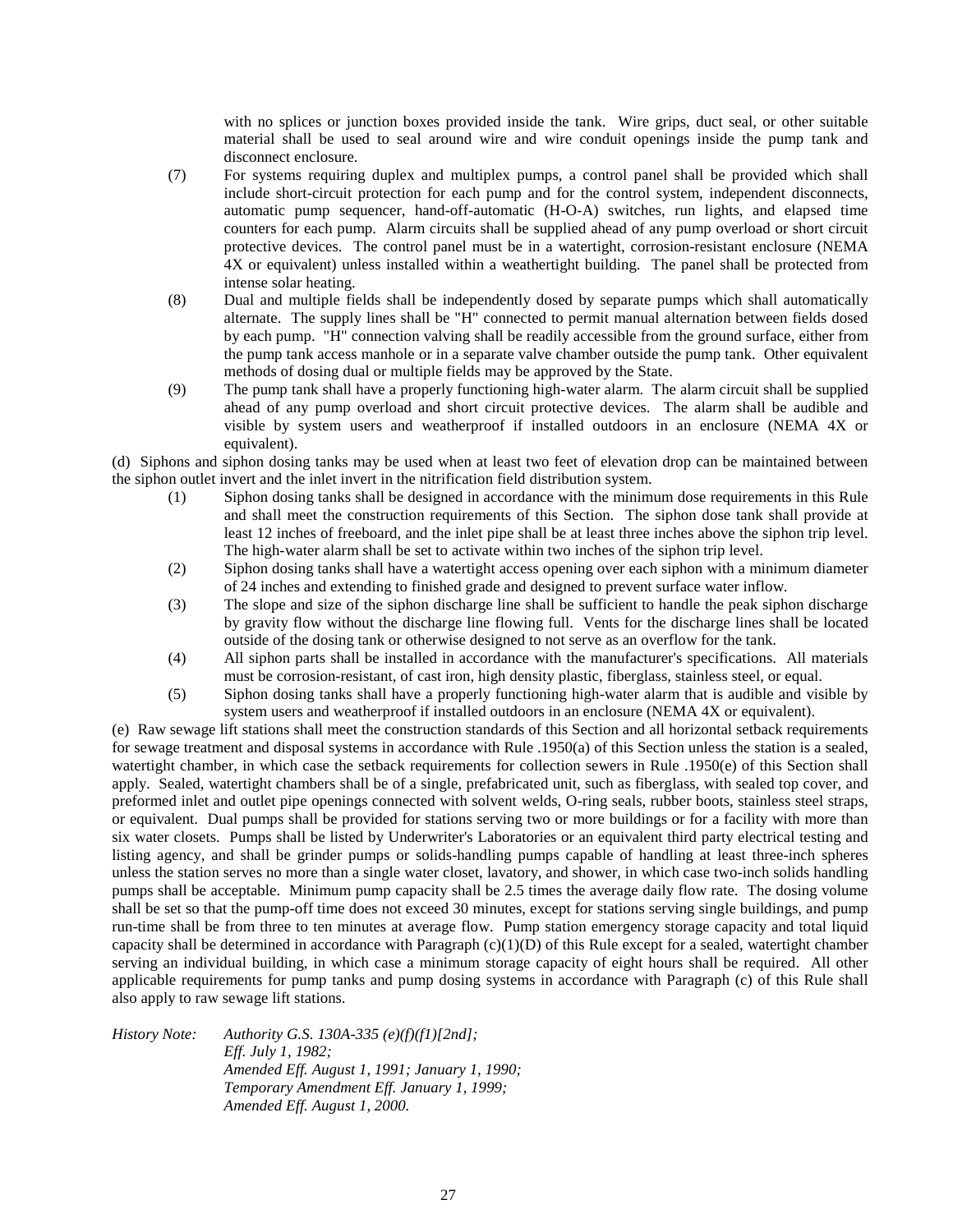## **15A NCAC 18A .1953 PREFABRICATED SEPTIC TANKS AND PUMP TANKS**

When prefabricated concrete tanks or tanks of other material are used, they shall be constructed in accordance with the plans which have been approved by the State and shall comply with all requirements of this Section. At least three complete sets of plans and specifications for the initial design of the prefabricated septic tank or subsequent changes and modifications shall be submitted to the Department of Environment, and Natural Resources, On-Site Wastewater Section, PO Box 29594, Raleigh, North Carolina 27626-0594. Separate plans and specifications for the design of each septic tank or pump tank to be produced shall be submitted to the On-Site Wastewater Section for approval. These plans and specifications shall show the design of the septic tank in detail, including:

- (1) All pertinent dimensions;
- (2) Reinforcement material and location;
- (3) Material strength;
- (4) Liquid depth;
- (5) Pipe penetration, joint material and method of sealing;
- (6) Access manhole riser, lid, and other proposed appurtenances to the septic tank;
- (7) Approved effluent filter(s), filter support detail and filter access detail; and
- (8) Other design features.

*History Note: Authority G.S. 130A-335 (e)(f)f1)[2nd]; Eff. July 1, 1982; Amended Eff. January 1, 1990; Temporary Amendment Eff. January 1, 1999; Amended Eff. August 1, 2000.*

## **15A NCAC 18A .1954 MINIMUM STANDARDS FOR PRECAST REINFORCED CONCRETE TANKS**

(a) The following are minimum standards of design and construction of precast reinforced concrete septic tanks:

- (1) The minimum requirement for the liquid depth is 36 inches.
- (2) A minimum of nine inches freeboard is required, the freeboard being the air space between the top of the liquid and the bottom side of the lid or cap of the tank.
- (3) The length of the septic tank shall be at least twice as long as the width.
- (4) There shall be three inlet openings in the tank, one on the tank end and one on each sidewall of the inlet end of the tank. The blockouts for these openings shall leave a concrete thickness of not less than one inch in the tank wall. The blockouts shall be made for a minimum of four-inch pipe or a maximum of six-inch pipe. The outlet pipe penetration of the tank shall be through a resilient, watertight, sealed, non-corrosive and flexible connective sleeve. The outlet pipe penetration shall be precast to be compatible with the connective sleeve. No pipe penetration points or openings shall be permitted below the tank liquid level.
- (5) The inlet pipe in the tank shall be a straight pipe.
- (6) The outlet shall be through an approved effluent filter secured in place in an effluent filter support case. The effluent filter support case shall serve as a functioning sanitary tee with the bottom inlet extending down between 25 and 40 percent of the liquid depth. The approved effluent filter and support case shall be furnished by the septic tank manufacturer. The invert of the outlet shall be at least two inches lower in elevation than the invert of the inlet.
- (7) Other equivalent methods of supporting the effluent filter and for making the pipe penetrations shall be approved by the On-Site Wastewater Section.
- (8) In order to obtain approval of an effluent filter, the filter manufacturer shall submit to the State the following information with supporting documentation:
	- (A) For each septic tank system that is designed to treat 3,000 gallons per day or less of sewage, a written certification that the effluent filter is designed, constructed, and performs in compliance with G.S. 130A-335.1(a)(1)(2)(3), and (4);
	- (B) Sizing as to capacity and wastewater strength for all models of proposed filters to be approved; and
	- (C) Specifications for application, installation, operation, and maintenance.
- (9) All tanks shall be manufactured with a cast-in-place partition so that the tank contains two compartments. The partition shall be located at a point not less than two-thirds nor more than three-fourths the length of the tank from the inlet end. The top of the partition shall terminate two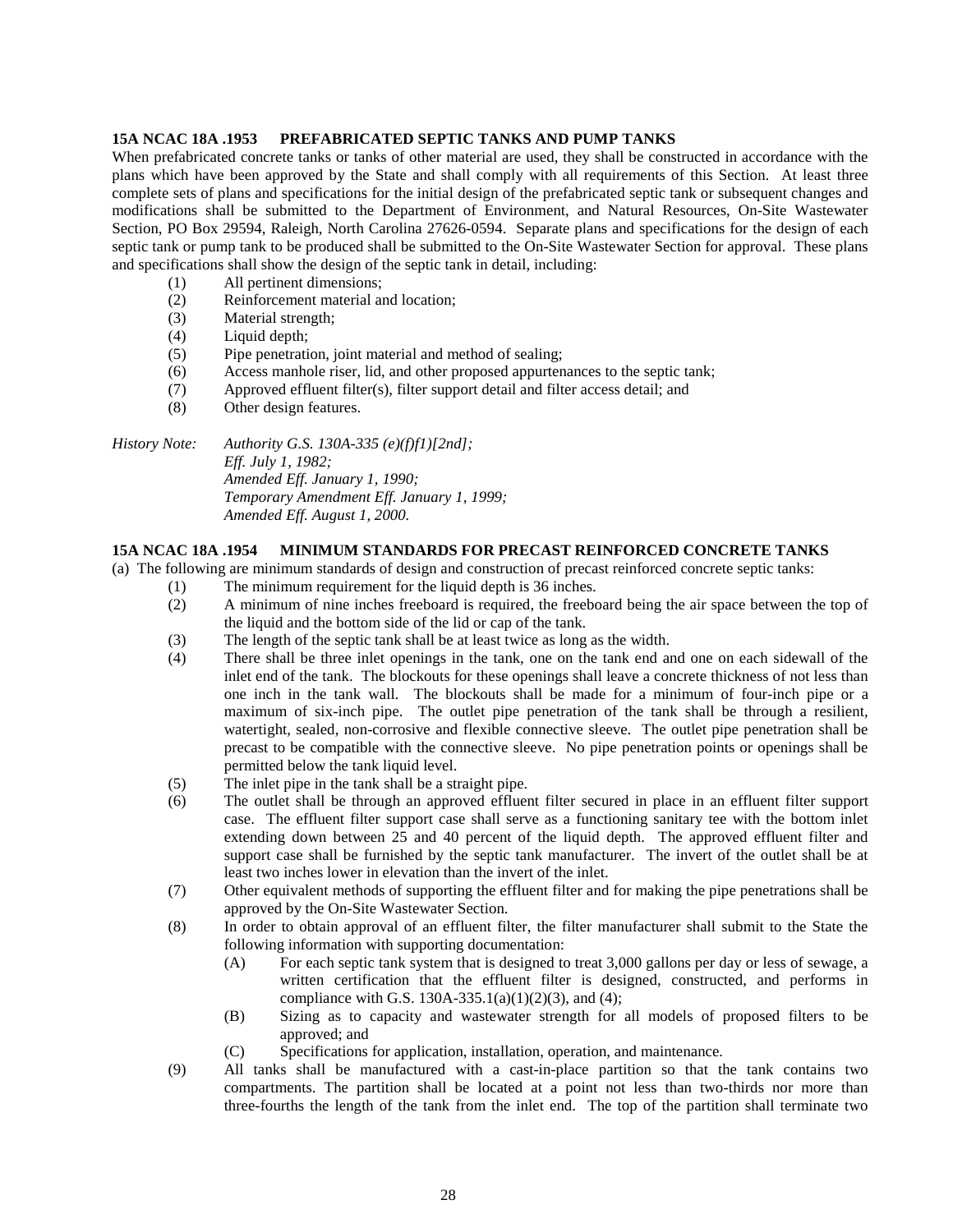inches below the bottom side of the tank top in order to leave space for air or gas passage between compartments. The top and bottom halves of the partition shall be cast in such manner as to leave a water passage slot four inches high for the full width of the tank. The partition (both halves) shall be reinforced by the placing of six-inch by six-inch No. 10 gage welded reinforcing wire. The reinforcing wire shall be bent to form an angle of 90 degrees on the ends in order to form a leg not less than four inches long. When the wire is placed in the mold the four-inch legs should lay parallel with the sidewall wire and adjacent to it. It is recognized that there are other methods of constructing a partition or two-compartment tank. Any method other than the one described will be considered on an individual basis for approval by the On-Site Wastewater Section. However, the tank wall thickness must remain not less than two and one-half inches thick throughout the tank except for the pipe penetrations.

- (10) Adequate access openings must be provided in the tank top. Access shall be provided for cleaning or rodding out of the inlet pipe, for cleaning or clearing the air or gas passage space above the partition, for pumping of each compartment, and for the maintenance of the effluent filter. This shall be accomplished by properly locating two manholes or access openings with each having a minimum opening of 15 inches by 15 inches or 17 inches in diameter as the opening cuts the plane of the bottom side of the top of the tank or other equidimensional opening with at least 225 square inches. The manhole covers shall be beveled on all sides in such manner as to accommodate a uniform load of 150 pounds per square foot without damage to the cover or the top of the tank. If the top of the tank is to be multislab construction, the slabs over the inlet of the tank, partition, and outlet of the tank must not weigh in excess of 150 pounds each. Multislab construction allows for the elimination of the manholes. Manhole covers, tank lids, access opening covers, or slabs shall have a handle of steel or other rot-resistant material equivalent in strength to a No. 3 reinforcing rod (rebar).
- (11) The concrete tank and tank lid shall be reinforced by using a minimum reinforcing of six-inch by six-inch No. 10 gage welded steel reinforcing wire in the top, bottom ends, and sides of the tank. The reinforcing wire shall be lapped at least six inches. Concrete cover shall be required for all reinforcement. Reinforcement shall be placed to maximize the structural integrity of the tank. The tank, tank lid, riser and riser cover shall be able to withstand a uniform live loading of 150 pounds per square foot in addition to all loads to which an underground tanks, riser, or riser cover is normally subjected, such as the dead weight of the concrete and soil cover, active soil pressure on tank walls, and the uplifting force of the ground water. Additional reinforcement shall be required when the loads on a concrete tank, riser, or riser cover are exceeded by subjecting it to vehicular traffic or when the top of the tank is placed deeper than three feet below the finished grade.
- (12) The top, bottom, ends, and sides of the tank must have a minimum thickness of two and one-half inches.
- (13) A minimum 28-day concrete compressive strength of 3,500 pounds per square inch shall be used in the construction of the septic tank, concrete access riser and riser cover. The concrete shall achieve a minimum compressive strength of 3,000 pounds per square inch prior to removal of the tank from the place of manufacture. It shall be the responsibility of the manufacturer to certify that this condition has been met prior to shipment. A septic tank shall be subject to testing to ascertain the strength of the concrete prior to its being approved for installation. Recognized devices for testing the strength of concrete include a properly calibrated Schmidt Rebound Hammer or Windsor Probe Test. Accelerated curing in the mold by use of propane gas or other fuels is prohibited, except in accordance with accepted methods and upon prior approval of the State.
- (14) After curing, tanks manufactured in two sections and as required, concrete risers shall be joined and sealed at the joint by using a mastic, butyl rubber, or other pliable sealant that is waterproof, corrosion-resistant, and approved for use in septic tanks. The sealant shall have a minimum size of one inch nominal diameter or equivalent. Before sealing, the joint shall be smooth, intact, and free of all deleterious substances. Tank halves shall be properly aligned to ensure a tight seal. The sealant shall be provided by the manufacturer.
- (15) All tanks produced shall bear an imprint identifying the manufacturer, the serial number assigned to the manufacturer's plans and specifications approved by the State, and the liquid or working capacity of the tanks. This imprint shall be located to the right of the blockout made for the outlet pipe on the outlet end of the tank. All tanks shall also be permanently marked with the date of manufacture adjacent to the tank imprint or on the top of the tank directly above the imprint.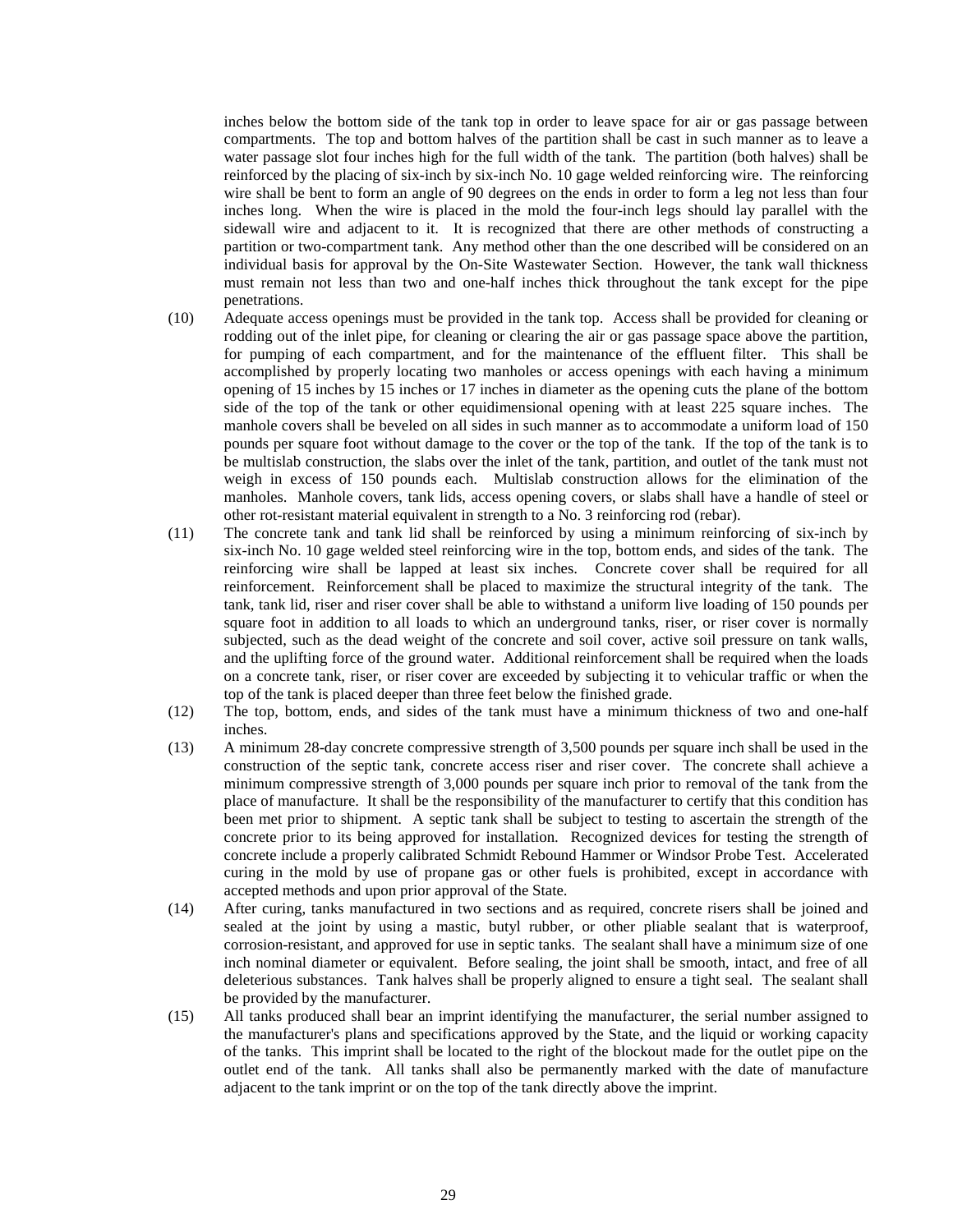- (16) Risers and access covers shall have a clear opening sized to allow for maintenance and removal of internal devices of the septic tank and shall not allow accidental entry. The access cover and tank lid shall be designed, constructed, and maintained to prevent unauthorized access. Risers shall be sealed watertight where they join the top of the septic tank, and constructed to prevent water inflow through the lid or cover.
- (b) Pump tanks shall meet the construction requirements of Paragraph (a) of this Rule with the following modifications.
	- (1) Tanks shall be cast with a single compartment, or, if a partition is provided, the partition shall be cast to contain a minimum of two four-inch diameter circular openings, or equivalent, located no more than 12 inches above the tank bottom.
	- (2) There shall be no requirement as to tank length, width, or shape, provided the tank satisfies all other requirements of this Section.
	- (3) The invert of the inlet openings shall be located within 12 inches of the tank top. No freeboard shall be required in the pump tank.
	- (4) After joining, tanks manufactured in two sections shall be plastered along the joint with hydraulic cement, cement mortar, or other waterproofing sealant. Other methods of waterproofing tanks may be used as specifically approved in the plans and specifications for the tank. Prior to backfilling, the local health department shall make a finding that a two section tank is watertight if a soil wetness condition is present within five feet of the elevation of the top of the tank.
	- (5) Tanks shall be vented and accessible for routine maintenance. A watertight access manhole with removable lid shall be provided over the pump with a minimum diameter of 24 inches. The access manhole shall extend at least to six inches above finished grade and be designed and maintained to prevent surface water inflow. Larger or multiple manholes shall be provided when two or more pumps are required. Pumps shall be removable without requiring entrance into the tank. Manhole lids and electrical controls shall be secured against unauthorized access. Manhole risers shall be joined to the tank top and sealed in accordance with Paragraphs (a)(14) and (b)(4) of this Rule.
	- (6) All pump tanks shall bear an imprint identifying the manufacturer, pump tank serial number assigned by the Division of Environmental Health, and the liquid or working capacity of the tank. The imprint shall be located to the left of the outlet blockout. All tanks shall also be permanently marked with the date of manufacture adjacent to the tank imprint or on the top of the tank directly above the imprint.

(c) Plans for prefabricated tanks, risers and riser covers, other than those approved under Paragraph (a) or (b) of this Rule shall be approved on an individual basis as determined by the information furnished by the designer which indicates the tank, riser or riser cover will provide equivalent effectiveness as those designed in accordance with the provisions of Paragraphs (a) and (b) of this Rule.

(d) Tanks other than approved prefabricated tanks shall be constructed consistent with the provisions of this Rule except as follows:

- (1) Cast-in-place concrete septic and pump tanks shall have a minimum wall thickness of six inches.
- (2) Concrete block or brick masonry tanks shall have a minimum wall thickness of at least six inches when the design volume is less than 1,000 gallons and a minimum wall thickness of at least eight inches when the design volume is 1,000 gallons or more. All joints between masonry units shall be mortared using masonry cement mortar or equivalent. The joints shall have a nominal thickness of three-eighths inch. All concrete block masonry tanks shall have a minimum wall reinforcement of number three reinforcing bars on 20-inch centers, or equivalent. The maximum allowable reinforcement spacing in either direction shall be four feet. All block wall cores shall be filled with concrete with a minimum compressive strength of 3,000 pounds per square inch. All tanks constructed of block or brick shall be plastered on the inside with a 1:3 mix (one part cement, three parts sand) of Portland cement at least three-eighths inch thick or the equivalent using other approved waterproofing material.
- (3) The bottom of the built-in-place tank shall be poured concrete with a minimum thickness of four inches. All built-in-place tanks shall be reinforced to satisfy the structural strength requirements of Paragraph (a)(9) of this Rule. Reinforcement shall be placed in both directions throughout the entire tank, including top, bottom, walls, and ends.

(e) Manufacturers of septic tanks, effluent filters, pump tanks, risers, and riser locators shall comply with the General Statutes, this Section, and Approval conditions. If the approved products or materials are found to be in non-compliance, the Operation Permit shall not be issued or shall be denied. The State shall suspend or revoke the product approval upon a finding that the information submitted is falsified, the product has been subsequently altered, or subsequent experience with the product results in altered conclusions about its design or performance. Suspension or revocation of the product approval shall not affect systems previously installed pursuant to the approval.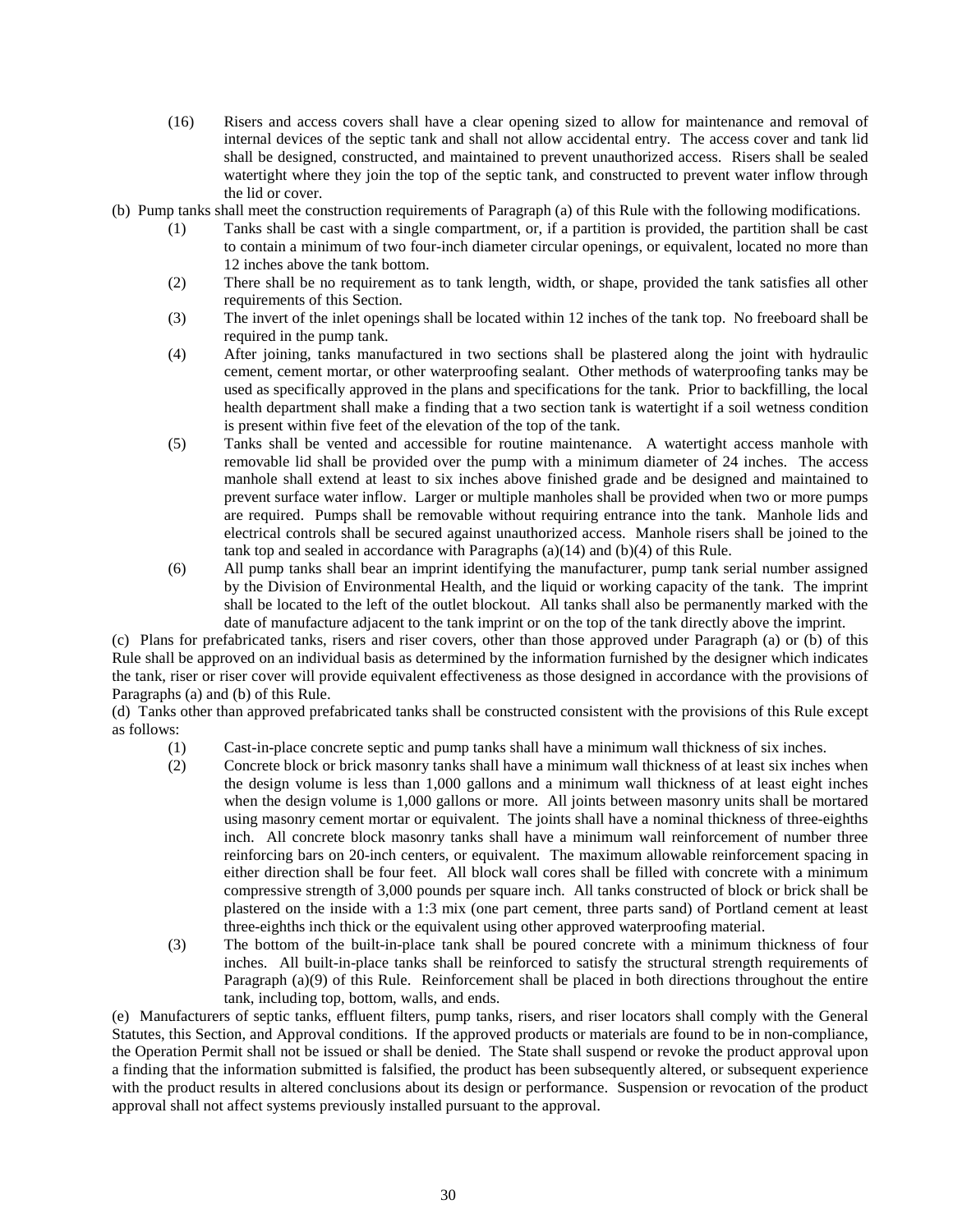| History Note: | Authority G.S. 130A-335 (e)(f)f1)[2nd];       |
|---------------|-----------------------------------------------|
|               | <i>Eff. July 1, 1982;</i>                     |
|               | Amended Eff. August 1, 1991; January 1, 1990; |
|               | Temporary Amendment Eff. January 1, 1999;     |
|               | Amended Eff. August 1, 2000.                  |

## **15A NCAC 18A .1955 DESIGN INSTALLATION CRITERIA FOR CONVENTIONAL SEWAGE SYSTEMS**

(a) Conventional septic tank systems shall utilize a septic tank of approved construction with an approved effluent filter and support case, access devices, and design volume which provides primary treatment of the sewage in accordance with the provisions of these Rules. The effluent filter support case shall be solvent welded to a PVC Schedule 40 outlet pipe with a minimum diameter of three inches inserted through the outlet connective sleeve creating a watertight and mechanically sound joint and shall extend at least 24 inches beyond the tank outlet. The filter and support case shall be installed and maintained in accordance with the filter manufacturer's specifications. The effluent filter shall be accessible without the operator entering the septic tank and removable by hand. The effluent filter shall be secured in the support case and located under the outlet access opening or manhole. When the top of the septic tank or access manhole is installed below finished grade, the location of each access opening or manhole shall be visibly marked at finished grade. The visible marker(s) shall be located over or within a five foot radius of each access opening or manhole. The marker(s) shall be identified as a septic tank locator. When not placed over each access opening or manhole, the marker(s) shall indicate location of tank access opening(s) or manhole(s). The filtered effluent from the septic tank shall be conveyed to an approved nitrification line where the soil provides for final treatment and disposal of the sewage.

(b) Table II shall be used in determining the maximum long-term acceptance rate for septic tank systems of conventional trench design. The long-term acceptance rate shall be based on the most hydraulically limiting naturally occurring soil horizon within three feet of the ground surface or to a depth of one foot below trench bottom, whichever is deeper.

#### TABLE II

LOMO TEDM

| <b>SOIL GROUP</b> | <b>SOIL TEXTURE CLASSES</b><br>(USDA CLASSIFICATION)               |                                                                      | LUNG-LEKNI<br><b>ACCEPTANCE RATE</b><br>gpd/ft2 |  |
|-------------------|--------------------------------------------------------------------|----------------------------------------------------------------------|-------------------------------------------------|--|
| $\mathbf I$       | Sands<br>(With S or PS)<br>structure and<br>clay mineralogy)       | Sand<br>Loamy Sand                                                   | $1.2 - 0.8$                                     |  |
| $\mathbf{H}$      | Coarse Loams<br>(With S or PS<br>structure and<br>clay mineralogy) | Sandy Loam<br>Loam                                                   | $0.8 - 0.6$                                     |  |
| Ш                 | Fine Loams<br>(With S or PS<br>structure and<br>clay mineralogy)   | Sandy Clay Loam<br>Silt Loam<br>Clay Loam<br>Silty Clay Loam<br>Silt | $0.6 - 0.3$                                     |  |
| IV                | Clays<br>(With S or PS<br>structure and<br>clay mineralogy)        | Sandy Clay<br>Silty Clay<br>Clay                                     | $0.4 - 0.1$                                     |  |

The long-term acceptance rate shall not exceed the mean rate for the applicable soil group for food service facilities, meat markets, and other places of business where accumulation of grease can cause premature failure of a soil absorption system. Long-term acceptance rates up to the maximum for the applicable soil group may be permitted for facilities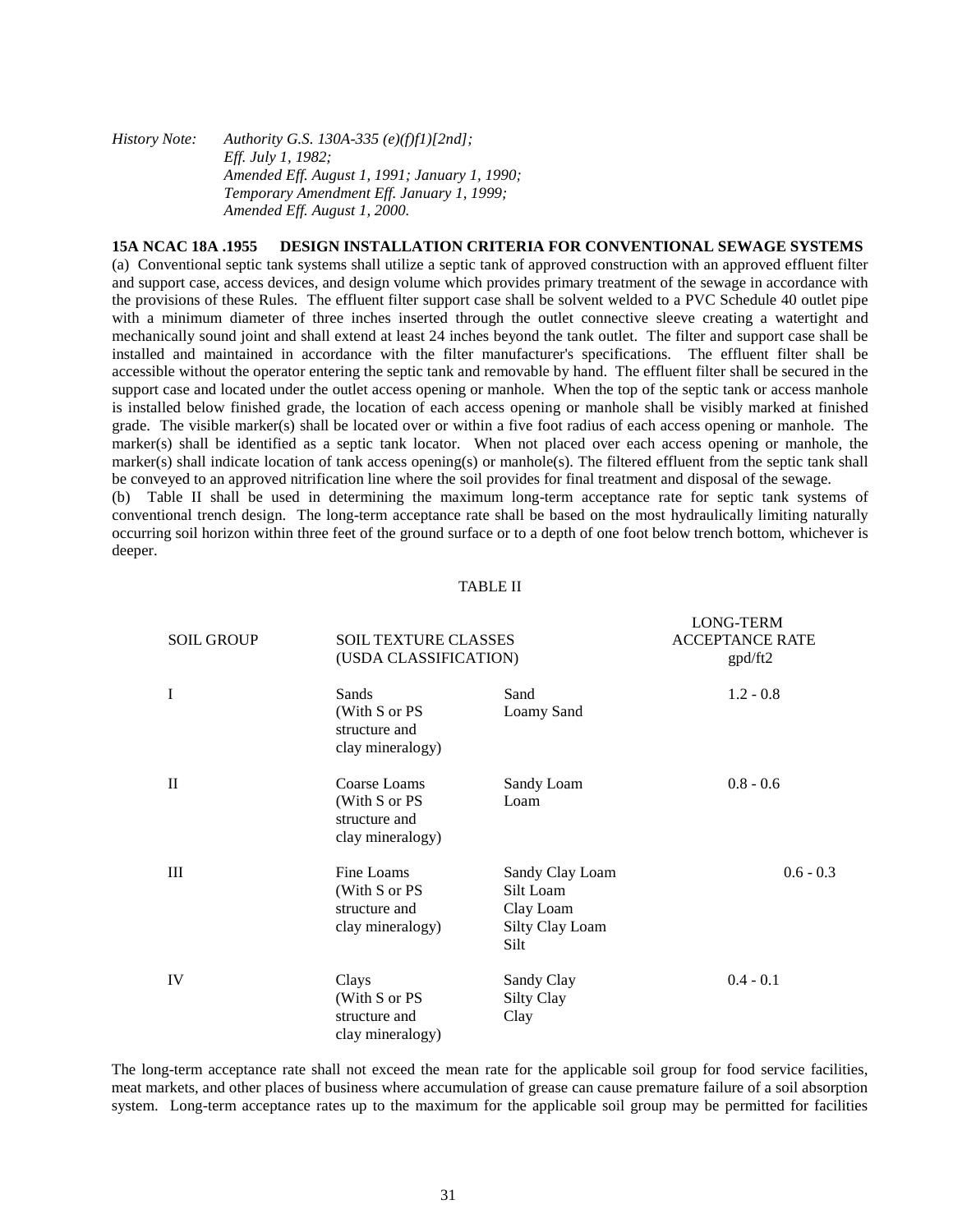where data from comparable facilities indicates that the grease and oil content of the effluent will be less than 30 mg/l and the chemical oxygen demand (COD) will be less than 500 mg/l.

(c) The design daily sewage flow shall be divided by the long-term acceptance rate to determine the minimum area of nitrification trench bottom. The total length of the nitrification line shall be determined by dividing the required area of nitrification trench bottom by the trench width, not to exceed 36 inches. Trenches shall be located not less than three times the trench width on centers with a minimum spacing of five feet on centers.

(d) The local health department may permit the use of a bed system on sites where the soil texture can be classified into either Soil Groups I, II, or III, meeting the other requirements of this Section, and only on lots which are limited by topography, space, or other site-planning considerations. In such cases, the number of square feet of bottom area needed shall be increased by 50 percent over what would be required for a trench system. Nitrification lines shall be at least 18 inches from the side of the bed and shall have lines on three-foot centers. When the design daily flow exceeds 600 gallons per day, bed systems shall not be used.

(e) The pipe or tubing used between the septic tank and the nitrification line shall be a minimum of three-inch nominal size Schedule 40 polyvinyl chloride (PVC), polyethylene (PE), or acrylonitrile-butadiene-styrene (ABS) or equivalent with a minimum fall of one-eighth inch per foot. However, three-inch or greater nonperforated polyethylene (PE) corrugated tubing may be substituted for Schedule 40 pipe between a distribution device and the nitrification line if the following conditions are met:

- (1) the trench has a minimum bottom width of one foot;
- (2) the trench bed is compacted, smooth, and at a uniform grade;
- (3) the pipe is placed in the middle of the trench with a minimum of three inches of clearance between the pipe and the trench walls;
- (4) washed stone or washed gravel envelope is placed in the trench on both sides of the pipe and up to a point at least two inches above the top of the pipe;
- (5) a minimum of six inches of soil cover is placed and compacted over the stone or gravel envelope; and
- (6) earthen dams consisting of two feet of undisturbed or compacted soil are placed at both ends of the trench separating the trench from the distribution device and the nitrification line.

All joints from the septic tank to the nitrification line shall be watertight.

(f) When four or six-inch diameter corrugated plastic tubing is used for nitrification lines, it shall be certified as complying with ASTM F 405, Standard Specification for Corrugated Polyethylene (PE) Tubing and Fittings, which is hereby adopted by reference in accordance with G.S. 150B-21.6. The corrugated tubing shall have three rows of holes, each hole between one-half inch and three-fourths inch in diameter, and spaced longitudinally approximately four inches on centers. The rows of holes may be equally spaced 120 degrees on centers around the periphery, or three rows may be located in the lower portion of the tubing, the outside rows being approximately on 120-degree centers. The holes may be located in the same corrugation or staggered in adjacent corrugations. Other types of pipe may be used for nitrification lines provided the pipe satisfies the requirements of this Section for hole size and spacing and the pipe has a stiffness equivalent to corrugated polyethylene tubing (ASTM F-405) or stronger. The nitrification line shall be located in the center of the nitrification trench.

(g) Nitrification trenches shall be constructed as level as possible but in no case shall the fall in a single trench bottom exceed one-fourth inch in 10 feet as determined by an engineer's level or equivalent. When surface slopes are greater than two percent, the bottom of the nitrification trenches shall follow the contour of the ground. An engineer's level or equivalent shall be used for installation and inspection. The nitrification trench shall not exceed a width of three feet and a depth of three feet, except as approved by the local health department.

(h) Rock used in soil absorption systems shall be clean, washed gravel or crushed stone and graded or sized in accordance with size numbers 3, 4, 5, 57, or 6 of ASTM D-448 (standard sizes of coarse aggregate) which is hereby adopted by reference in accordance with G.S.150B-21.6. Copies may be inspected in, and copies obtained from the Division of Environmental Health, P.O. Box 27687, Raleigh, North Carolina 27611-7687. The rock shall be placed a minimum of one foot deep with at least six inches below the pipe and two inches over the pipe and distributed uniformly across the trench bottom and over the pipe.

(i) The soil cover over the nitrification field shall be to a depth of at least six inches. The finished grade over the nitrification field shall be landscaped to prevent the ponding of surface water and runoff of surface water shall be diverted away from the nitrification field. Soil cover above the original grade shall be placed at a uniform depth over the entire nitrification field, except as required to prevent the ponding of surface water, and shall extend laterally five feet beyond the nitrification trench. The soil cover shall be placed over a nitrification field only after proper preparation of the original ground surface. The type of soil cover and placement shall be approved by the local health department.

(j) Effluent distribution devices, including distribution boxes, flow dividers, and flow diversion devices, shall be of sound construction, watertight, not subject to excessive corrosion, and of adequate design as approved by the local health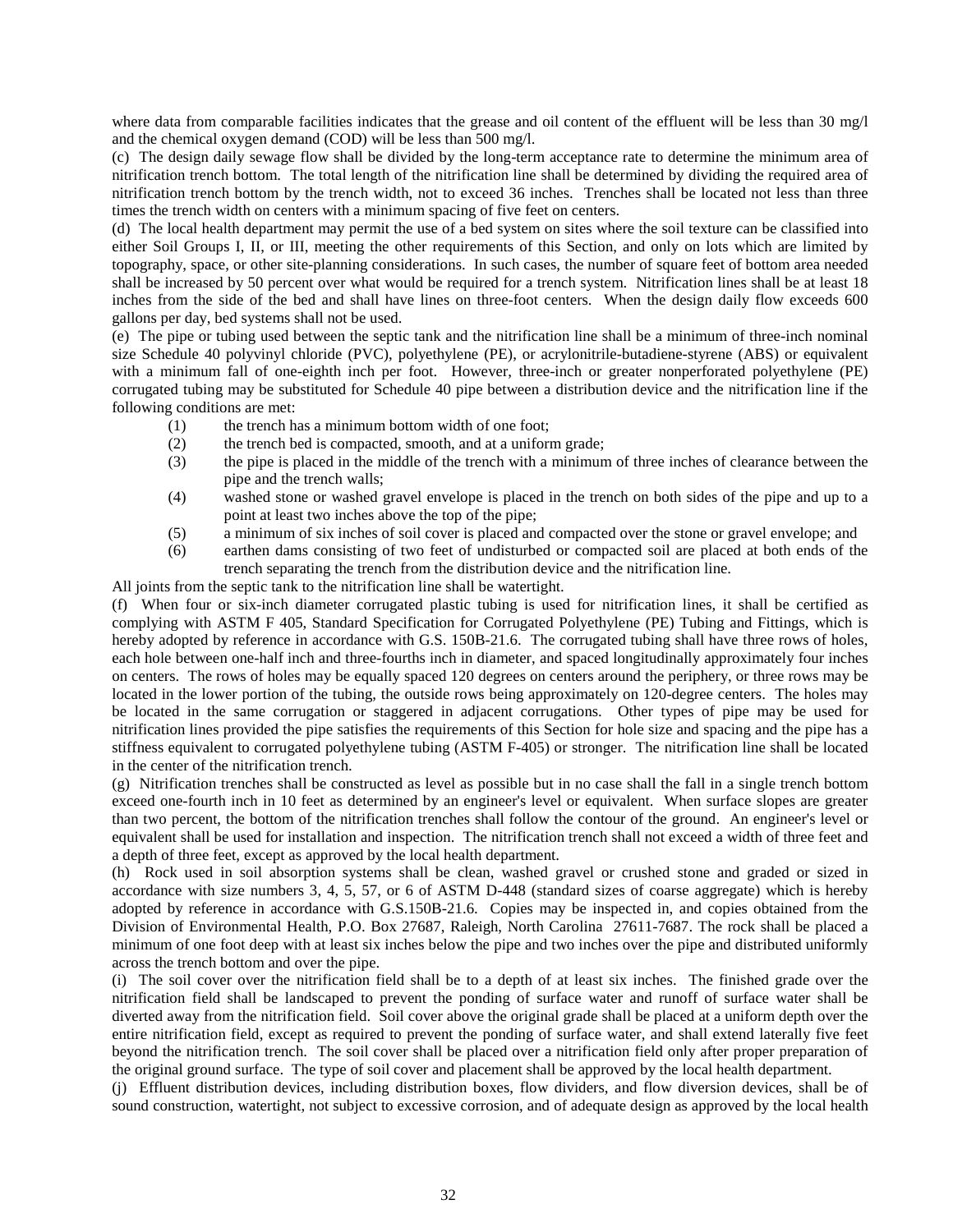department. Effluent distribution devices shall be separated from the septic tank and nitrification lines by a minimum of two feet of undisturbed or compacted soil and shall be placed level on a solid foundation of soil or concrete to prevent differential settlement of the device. The installer shall demonstrate that the distribution devices perform as designed.

(k) Grease traps or grease interceptors shall be required at food service facilities, meat markets, and other places of business where the accumulation of grease can cause premature failure of a soil absorption system. The following design criteria shall be met:

- (1) The grease trap shall be plumbed to receive all wastes associated with food handling and no toilet wastes;
- (2) The grease trap liquid capacity shall be sufficient to provide for at least five gallons of storage per meal served per day, or at least two-thirds of the required septic tank liquid capacity, or a capacity as determined in accordance with the following:

|       | LC                         |            | D x GL x ST x HR/2 x LF                                                                                                                                                                   |
|-------|----------------------------|------------|-------------------------------------------------------------------------------------------------------------------------------------------------------------------------------------------|
| where | LC<br>D<br>GL<br><b>ST</b> | $=$<br>$=$ | grease trap liquid capacity (gallons)<br>number of seats in dining area<br>gallons of wastewater per meal (1.5 single-service; 2.5 full service)<br>storage capacity factor<br>2.5<br>$=$ |
|       | <b>HR</b>                  | $=$        | number of hours open                                                                                                                                                                      |
|       | LF                         | $=$        | loading factor<br>$(1.25$ interstate highway<br>$=$<br>1.0 other highways and recreational areas<br>0.8 secondary roads)                                                                  |

- (3) Two or more chambers must be provided, with total length-to-width ratio at least 2:1. Chamber opening and outlet sanitary tee must extend down at least 50 percent of the liquid depth.
- (4) Access manholes, with a minimum diameter of 24 inches, shall be provided over each chamber and sanitary tee. The access manholes shall extend at least to finished grade and be designed and maintained to prevent surface water infiltration. The manholes shall also have readily removable covers to facilitate inspection, filter maintenance, and grease removal.
- (5) One tank or multiple tanks, in series, shall be constructed in accordance with Rules .1952, .1953, and .1954 of this Section, and the provisions of Paragraphs (k)(3) and (k)(4) of this Rule.
- (6) Where it has been demonstrated that specially designed grease interceptors will provide improved performance, the grease trap liquid capacity may be reduced by up to 50 percent.

(l) Stepdowns or drop boxes may be used where it is determined by the local health department that topography prohibits the placement of nitrification trenches on level grade. Stepdowns shall be constructed of two linear feet of undisturbed soil and constructed to a height which fully utilizes the upstream nitrification trench. Effluent shall be conveyed over the stepdown through nonperforated pipe or tubing and backfilled with compacted soil. Drop boxes shall be constructed so that the invert of the inlet supply pipe is one inch above the invert of the outlet supply pipe which is connected to the next lower drop box. The top of the trench outlet laterals, which allow effluent to move to the nitrification lines, shall be two inches below the invert of the outlet supply line. Area taken up by stepdowns and drop boxes shall not be included as part of the minimum area required for nitrification trench bottoms.

(m) Nitrification trenches shall be installed with at least one foot of naturally occurring soil between the trench bottom and saprolite, rock, or any soil horizon unsuitable as to structure, clay mineralogy or wetness. If the separation between the bottom of the nitrification trench and any soil wetness condition is less than 18 inches, and if more than six inches of this separation consists of Group I soils, a low pressure pipe system shall be required.

- (n) If sewage effluent pumps are used, the applicable requirements of Rule .1952 of this Section shall apply.
- (o) Collection sewers shall be designed and constructed in accordance with the following minimum criteria:
	- (1) Building drains and building sewers shall be in accordance with the state plumbing code and approved by the local building inspector.
	- (2) Pipe material shall be specified to comply with the applicable ASTM standards, with methods of joining and other special installation procedures specified which are appropriate for the pipe to be used.
	- (3) Gravity sewers shall be designed to maintain scour velocities of at least two feet per second with the pipe half full and a minimum of one foot per second at the peak projected instantaneous flow rate. Force mains shall be sized to obtain at least a two-foot per second scour velocity at the projected pump operating flow rate.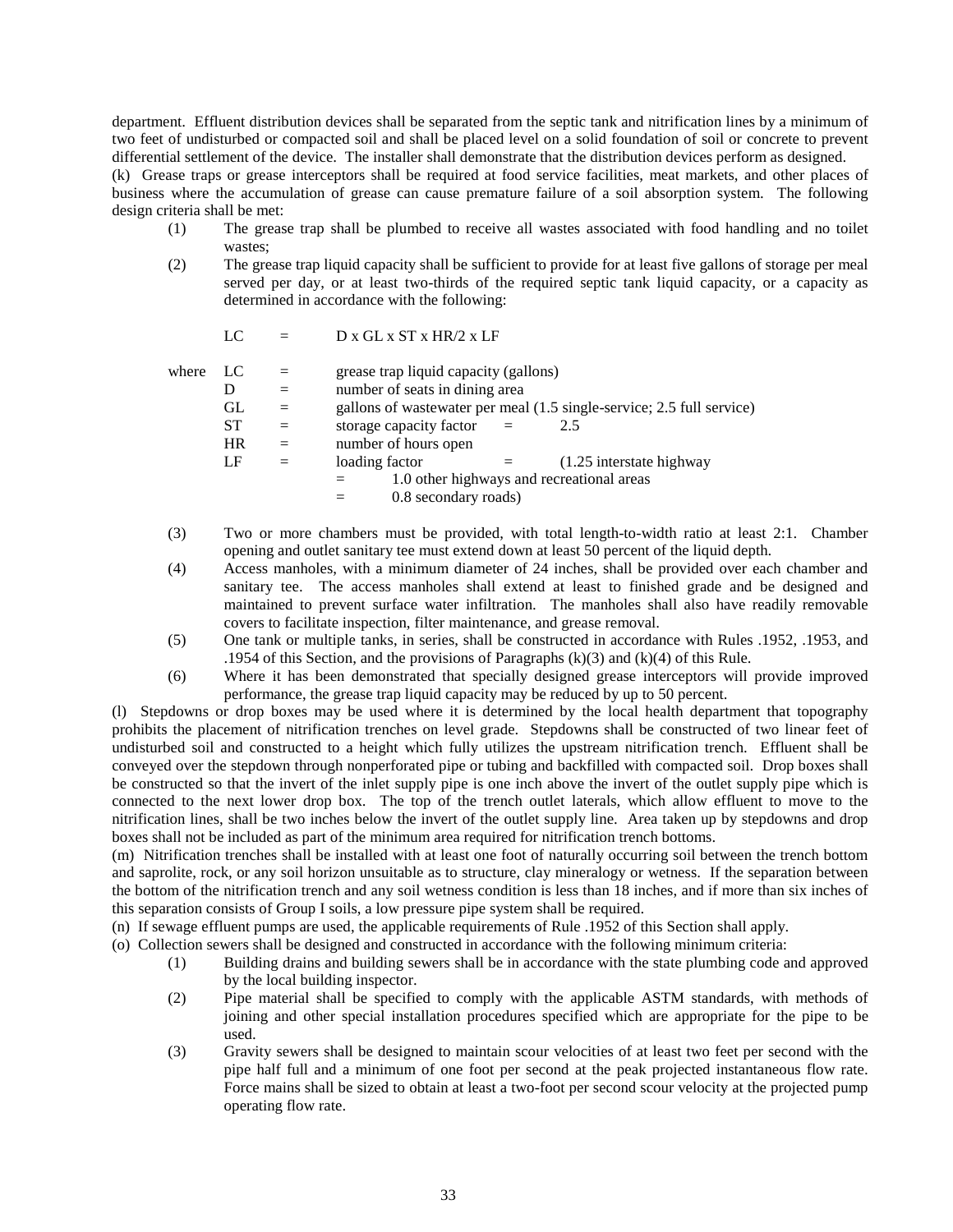- (4) Infiltration and exfiltration shall not exceed 100 gallons per day per inch diameter per mile of gravity sewer pipe or 20 gallons per day per inch diameter per mile of pressure pipe in force mains and supply lines.
- (5) Three-foot minimum cover shall be provided for all sewers unless ferrous material pipe is specified. Ferrous material pipe or other pipe with proper bedding to develop design-supporting strength shall be provided where sewers are subject to traffic-bearing loads.
- (6) Manholes shall be used for sewers at any bends, junctions, and at least every 425 feet along the sewer lines. Drop manholes are required where the inlet to outlet elevation difference exceeds 2.5 feet. Manhole lids shall be watertight if located below the 100-year flood elevation, within 100 feet of any public water supply source, or within 50 feet of any private water supply source or any surface waters classified WS-I, WS-II, WS-III, SA, SB, or B.
- (7) Cleanouts may be used instead of manholes for four-inch and six-inch sewers serving one or two buildings or as otherwise allowed by the North Carolina Plumbing Code. When used, cleanouts are required at least every 50 feet for four-inch sewers and every 100 feet for six-inch sewers and at all junctions and bends which exceed 45 degrees.
- (8) Additional ventilation provisions may be required for collection sewers. Air relief valves shall be provided as needed for force mains.

(p) Alternating dual field nitrification systems may be utilized where soils are limited by high clogging potentials (Soil Groups III and IV) and where the potential for malfunction and need for immediate repair is required. Alternating dual nitrification fields shall be designed with two complete nitrification fields, each sized a minimum of 75 percent of the total area required for a single field and separated by an effluent flow diversion valve. The diversion valve shall be constructed to resist 500 pounds crushing strength, structurally sound, and shall be resistant to corrosion. Valves placed below ground level shall be provided with a valve box and suitable valve stem so that they may be operated from the ground surface.

*History Note: Authority G.S. 130A-335 (e)(f)(f1)[2nd]; Eff. July 1, 1982; Amended Eff. August 1, 1991; January 1, 1990; August 1, 1988; February 1, 1987; Temporary Amendment Eff. January 1, 1999; Amended Eff. August 1, 2000.*

## **15A NCAC 18A .1956 MODIFICATIONS TO SEPTIC TANK SYSTEMS**

The following are modifications to septic tank systems or sites which may be utilized singly or in combination to overcome selected soil and site limitations. Except as required in this Rule, the provisions for design and installation of Rule .1955 and .1970 of this Section shall apply:

- (1) SHALLOW SYSTEMS: Sites classified UNSUITABLE as to soil depth or soil wetness may be reclassified as PROVISIONALLY SUITABLE with respect to soil depth or soil wetness conditions by utilizing shallow placement of nitrification trenches in the naturally occurring soil. Shallow trenches may be used where at least 24 inches of naturally occurring soil are present above saprolite, rock, or soil wetness conditions and all other factors are PROVISIONALLY SUITABLE or SUITABLE. Shallow trenches shall be designed and constructed to meet the vertical separation requirements in Rule .1955(m) or .1970 of this Section. The long-term acceptance rate shall be based on the most hydraulically limiting naturally occurring soil horizon within 24 inches of the ground surface or to a depth of one foot below the trench bottom, whichever is deeper. Soil cover above the original grade shall be placed at a uniform depth over the entire nitrification field and shall extend laterally five feet beyond the nitrification trench. The type and placement of soil cover shall be approved by the local health department.
- (2) DRAINAGE AND RESTRICTIVE HORIZONS: Sites classified UNSUITABLE as to soil wetness conditions or restrictive horizons may be reclassified PROVISIONALLY SUITABLE as to soil wetness conditions or restrictive horizons when:
	- (a) Soils are Soil Groups I or II with SUITABLE structure, and clay mineralogy;
	- (b) Restrictive horizons, if present, are less than three inches thick or less than 12 inches from the soil surface;
	- (c) Modifications can be made to meet the requirements in Rule .1955(m) of this Section for the separation between the water table and the bottom of the nitrification trench at all times and when provisions are made for maintenance of the drainage systems;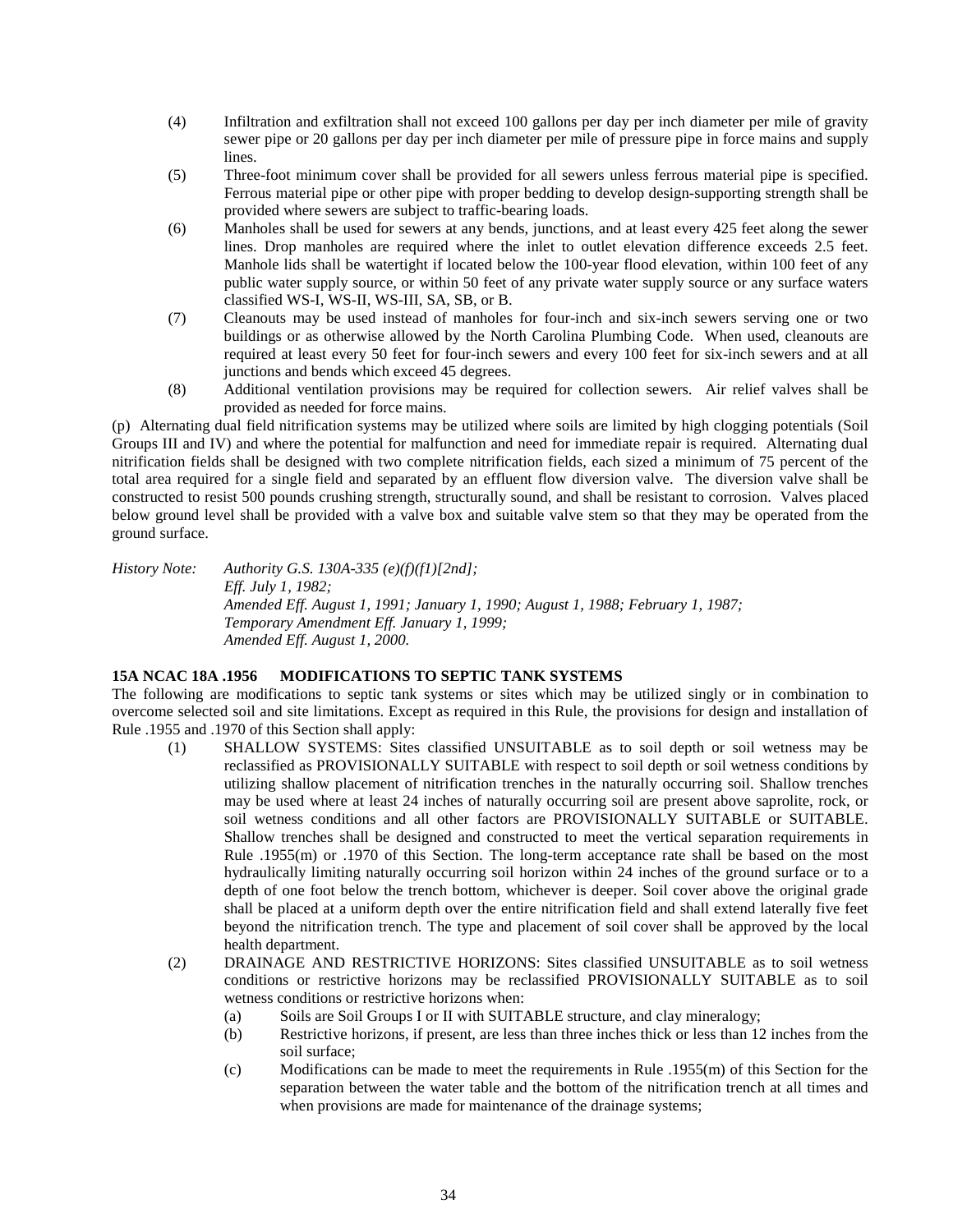- (d) Easements are recorded and have adequate width for egress and ingress for maintenance of drainage systems serving two or more lots; and
- (e) Maintenance of the drainage system is made a condition of any permit issued for the use or operation of a sanitary sewage system.

Drainage may be used in other types of soil when the requirements of Rule .1942, .1970 or .1948(d) in this Section are met.

- (3) MODIFIED TRENCHES: Modified nitrification trenches or lines, including large diameter pipe (greater than four inches I.D.), and specially designed porous block systems may be permitted by the local health department as follows:
	- (a) GRAVELLESS TRENCHES: Gravelless nitrification trench systems may be substituted for conventional trench systems on any site found to be SUITABLE or PROVISIONALLY SUITABLE in accordance with Rules .1940 to .1948 of this Section to eliminate the need for gravel, minimize site disturbance, or for other site planning considerations. Gravelless nitrification trench systems shall not be used, however, where wastes contain high amounts of grease and oil, such as restaurants. Large diameter pipe systems and porous block systems may be permitted by the local health department as follows:
		- (i) Large diameter pipe systems shall consist of eight-inch or 10-inch (inside diameter), corrugated, polythylene tubing encased in a nylon, polyester, or nylon/polyester blend filter wrap installed in a nitrification trench, 12 or more inches wide and backfilled with soil classified as soil group I, II, or III. Nitrification area requirement shall be determined in accordance with Rules .1955(b) and .1955(c), or in Rule .1956(6)(b), Table III(a) of this Section, when applicable, with eight-inch tubing considered equivalent to a two-foot-wide conventional trench and 10-inch tubing considered equivalent to a two and one-half-foot-wide conventional trench. The long-term acceptance rate shall not exceed 0.8 gallons per day per square foot. Tubing and fittings shall comply with the requirements of ASTM F-667, "Standard Specification for Large Diameter Corrugated Polyethylene Pipe and Fittings, "which is hereby incorporated by reference including any subsequent amendments and editions. Copies of the standards may be inspected at the Division of Environmental Health Central Office, located at 2728 Capital Blvd., Raleigh, NC, and copies may be downloaded from the Internet at http://www.astm.org, or obtained from ASTM International, 100 Barr Harbor Drive, P.O. Box C700, West Conshohocken, PA 19438-2959, at a cost of thirty dollars (\$30.00). The corrugated tubing shall have two rows of holes, each hole between three-eighths and one-half-inch in diameter, located 120 degrees apart along the bottom half of the pipe (each 60 degrees from the bottom center line) and staggered so that one hole is present in the valley of each corrugation. The tubing shall be marked with a visible top location indicator, 120 degrees away from each row of holes. Filter wrap shall be spun, bonded, or spunlaced nylon, polyester, or nylon/polyester blend nylon filter wrap meeting the minimum requirements in Table III(a):

| Table III(a): Minimum Filter Wrap Requirements for Large Diameter Pipe Systems |                                              |
|--------------------------------------------------------------------------------|----------------------------------------------|
| <b>PROPERTY</b>                                                                | <b>VALUE</b>                                 |
| Unit Weight                                                                    | 1.0 ounce per square yard                    |
| Sheet Grab Tensile Strength                                                    | Machine Direction: 23 pounds                 |
| <b>Trapezoid Tear Strength</b>                                                 | Machine Direction: 6.2 pounds                |
|                                                                                | Cross Direction: 5.1 pounds                  |
| Mullen Burst Strength                                                          | 40 pounds per square inch or                 |
|                                                                                | 276 kilopascals                              |
| Frazier Air Permeability                                                       | 500 cubic feet per minute per square foot at |
|                                                                                | pressure differential of 0.5 inches of water |

Corrugated tubing shall be covered with filter wrap at the factory and each joint shall be immediately encased in a black polyethylene sleeve which shall continue to encase the large diameter pipe and wrap until just prior to installation in the trench to prevent physical damage and ultraviolet radiation deterioration of the filter wrap.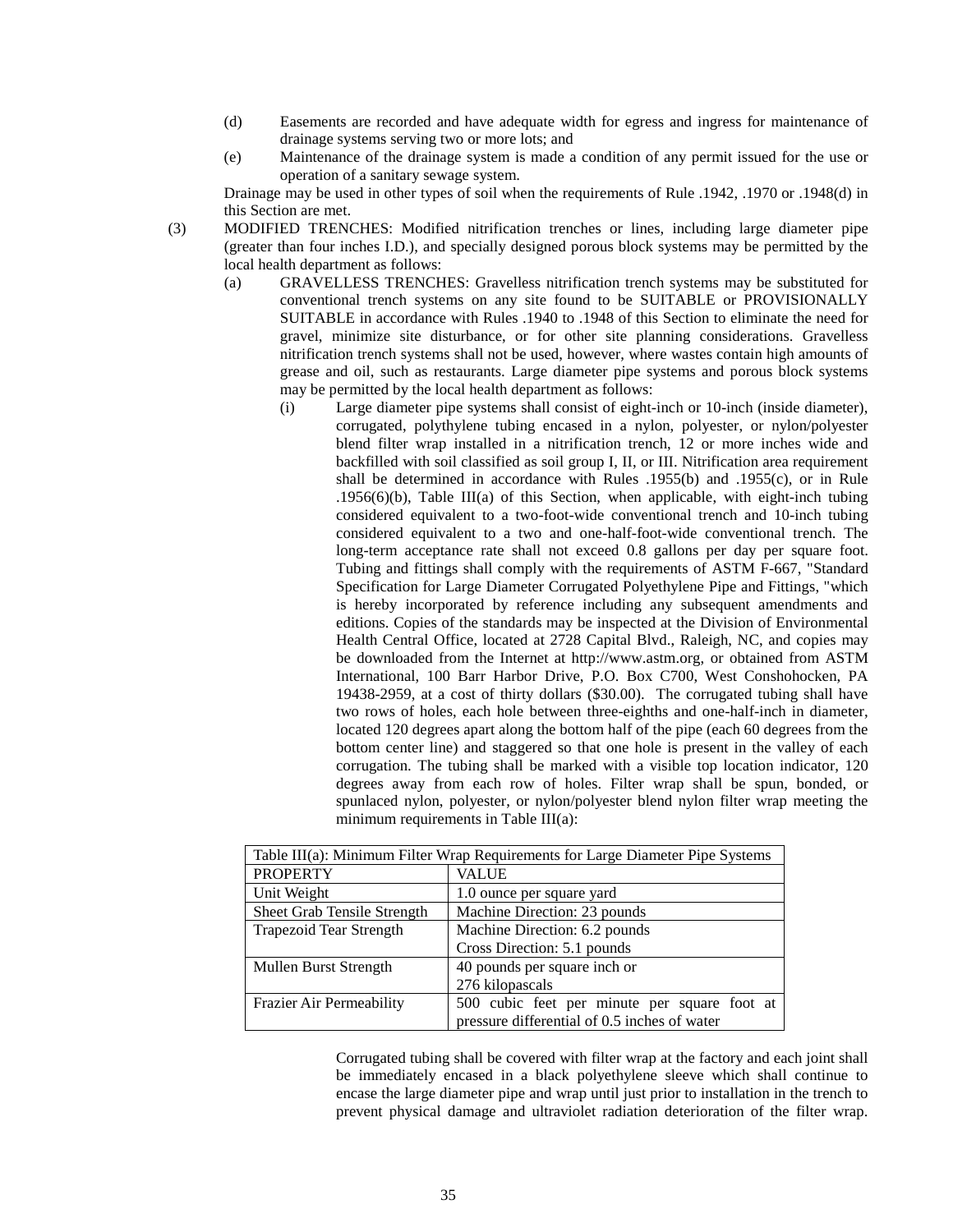Large diameter pipe systems shall be installed in accordance with this Rule and the manufacturer's guidelines. The trench bottom and pipe shall be level (with a maximum fall of one inch in 100 feet). Rocks and large soil clumps shall be removed from backfill material prior to being used. Clayey soils (soil group IV) shall not be used for backfill. The near end of the large diameter pipe shall have an eight-inch by four-inch offset adapter (small end opening at top) suitable for receiving the pipe from the septic tank or distribution device and making a mechanical joint in the nitrification trench.

- (ii) A Prefabricated, Permeable Block Panel System (PPBPS), utilizing both horizontal and vertical air chambers and constructed to promote downline and horizontal distribution of effluent, may be used under the following conditions:
	- (A) the soil and site criteria of this Section shall be met;
	- (B) in calculating the required linear footage for a PPBPS's nitrification field, the linear footage for the nitrification line as determined in Rule .1955 (b) and (c), or in Rule .1956 (6)(b), Table III(a) of this Section when applicable, shall be multiplied by 0.5 for a 16 inch PPBPS;
	- (C) installation of the PPBPS shall be in accordance with Rule .1955 except:
		- (I) the PPBPS trench shall be located not less than eight feet on centers;
		- (II) the installation shall be in accordance with the manufacturer's specifications; and
		- (III) the sidewalls of nitrification trenches placed in Group IV soils shall be raked to open pores which were damaged or sealed during excavation;
	- (D) where design sewage flow is more than 480 gallons per day, the system shall be pressure-dosed; and
	- (E) the long-term acceptance rate shall not exceed 0.8 gallons per day per square foot.
- (b) Other types of nitrification trenches or lines may be approved by the local health department on a site-specific basis in accordance with Rule .1969 of this Section.
- (4) INTERCEPTOR DRAINS: Sites classified as UNSUITABLE as to soil wetness conditions because of the presence of lateral water movement may be reclassified PROVISIONALLY SUITABLE as to soil wetness conditions when such water is intercepted and diverted to prevent saturation of the soil absorption system.
- (5) STEEP SLOPES: Stable slopes greater than 30 percent may be reclassified as PROVISIONALLY SUITABLE when:
	- (a) The soil characteristics can be classified as SUITABLE or PROVISIONALLY SUITABLE to a depth of at least one foot below the bottom of the nitrification trench at the upslope side of the trench;
	- (b) Surface water runoff is diverted around the nitrification field if necessary to prevent scouring or erosion of the soil over the field; and
	- (c) The finished grade over the nitrification field site is returned to the original topography and seeded to establish a permanent vegetative cover, unless otherwise specified by the local health department.
- (6) SAPROLITE SYSTEM: Sites classified UNSUITABLE as to soil depth, with saprolite present, may be reclassified PROVISIONALLY SUITABLE as to soil depth when:
	- (a) An investigation of the site using pits at locations specified by the local health department is conducted. The following physical properties and characteristics shall be present in the two feet of saprolite below the proposed trench bottom:
		- (i) the saprolite texture is sand, loamy sand, sandy loam, loam, or silt loam;
		- (ii) clay mineralogy is suitable;
		- (iii) greater than two-thirds of the material has a moist consistence that is loose, very friable, friable, or firm;
		- (iv) the saprolite wet consistence is nonsticky or slightly sticky and nonplastic or slightly plastic;
		- (v) the saprolite is in an undisturbed, naturally occurring state; and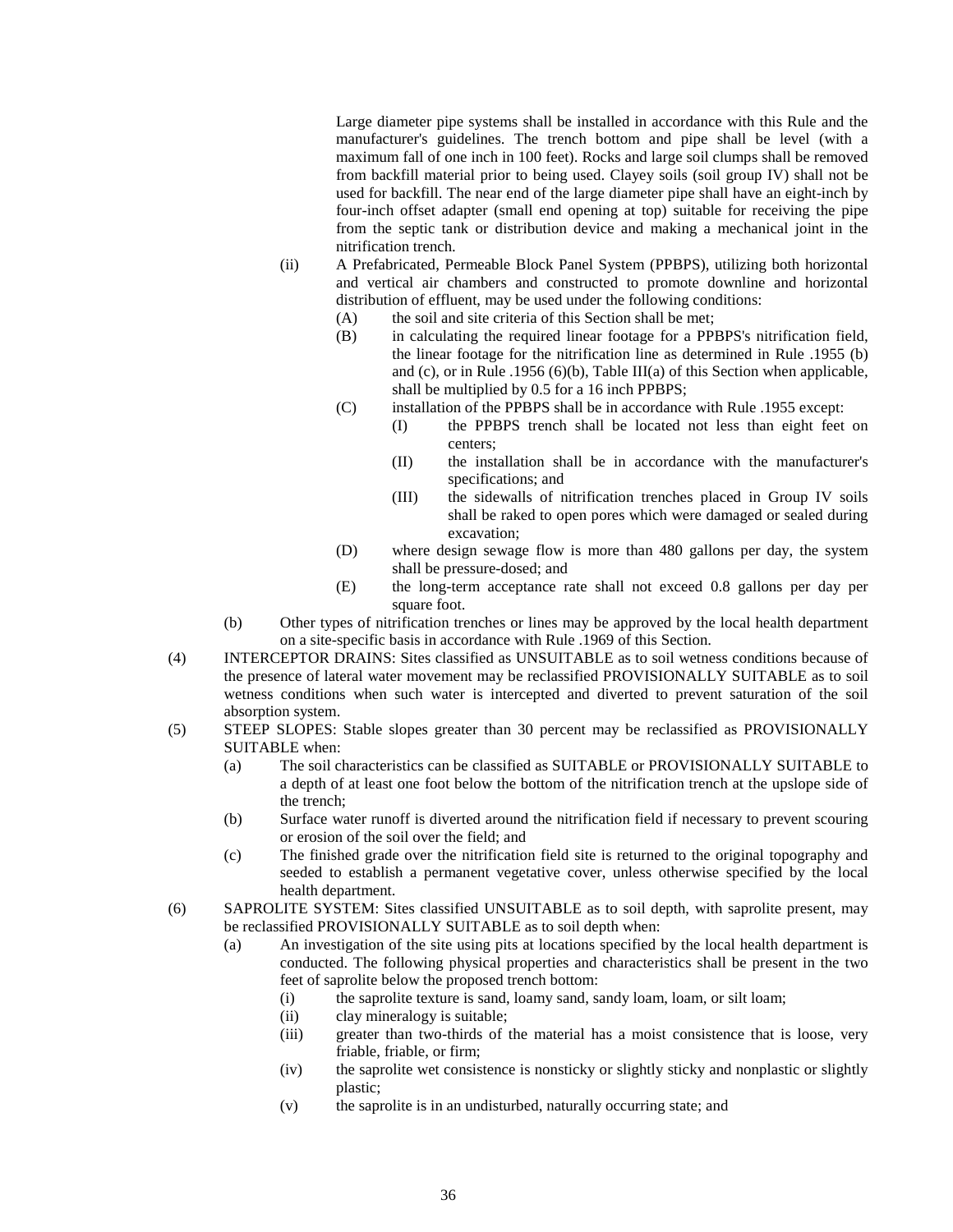- (vi) the saprolite has no open and continuous joints, quartz veins, or fractures that are relic of parent rock to a depth of two feet below the proposed trench bottom.
- (b) Table III(b) is used in determining the long-term acceptance rate. The long-term acceptance rate shall be based on the most hydraulically limiting, naturally occurring saprolite to a depth of two feet below trench bottom.

| Table III(b): Long-Term Acceptance Rates for Saprolite Systems |              |            |                                                         |  |  |
|----------------------------------------------------------------|--------------|------------|---------------------------------------------------------|--|--|
| <b>SAPROLITE</b>                                               |              |            | SAPROLITE TEXTURAL   LONG-TERM ACCEPTANCE RATE (gallons |  |  |
| <b>GROUP</b>                                                   | <b>CLASS</b> |            | per day per square foot)                                |  |  |
|                                                                | Sands        | Sand       | $0.8 - 0.6$                                             |  |  |
|                                                                |              | Loamy Sand | $0.7 - 0.5$                                             |  |  |
| $\mathbf{H}$                                                   | Loams        | Sandy Loam | $0.6 - 0.4$                                             |  |  |
|                                                                |              | Loam       | $0.4 - 0.2$                                             |  |  |
|                                                                |              | Silt Loam  | $0.3 - 0.1$                                             |  |  |

If a low pressure pipe system is used, the long-term acceptance rate in Table III(b) shall be reduced by one-half and the system shall be designed in accordance with Rule 1957(a) of this Section, except that Rule .1957(a)(2)(B) and Rule .1957(a)(3) shall not apply. Other design criteria may also be used in conjunction with an advanced pretreatment system pursuant to Rule .1970. Saprolite textural classifications shall be determined from disturbed materials and determined by Rule .1941(a)(1) of this Section. Low-pressure distribution shall be used when the total length of nitrification lines exceeds 750 feet in a single system.

- (c) The design daily flow does not exceed 1000 gallons.
- (d) The nitrification field is constructed using nitrification trenches with a maximum width of three feet and a maximum depth of three feet on the downslope side of the nitrification trench. The bottom of a nitrification trench shall be a minimum of two feet above rock or saprolite that does not meet the requirements of Subparagraph  $(6)(a)$  of this Rule, or the requirements of Subparagraph (h)(2) of Rule .1970 in conjunction with an advanced pretreatment system. However, where SUITABLE or PROVISIONALLY SUITABLE soil underlies the trench bottom, this separation distance may be reduced by subtracting the actual soil depth beneath the trench bottom from 24 inches to establish the minimum separation distance from the trench bottom to rock.
- (e) The bottom of any nitrification trench is a minimum of two feet above any wetness condition.
- (f) Surface and subsurface interceptor drains are required on sites with more slowly permeable horizons above the usable saprolite to intercept laterally flowing waters or perched waters.

Exceptions to the provisions of Rule .1950(a) found in Rule .1950 and .1951 of this Section shall not apply to systems installed pursuant to this Item [Rule .1956(6)]. Other saprolite systems may be approved on a site-specific basis in accordance with Rule .1948(d) or .1970 of this Section.

- (7) SAND LINED TRENCH SYSTEM: Sites classified UNSUITABLE as to soil wetness, soil morphology, restrictive horizon or soil depth where a horizon with higher permeability underlies less permeable horizons, may be reclassified PROVISIONALLY SUITABLE as to soil wetness, soil morphology, restrictive horizon or soil depth (soil depth to parent material, not rock) when:
	- (a) An investigation of the site using pits or auger borings at locations specified by the local health department is conducted. The following physical properties and characteristics shall be present:
		- (i) if the receiving permeable horizon is deeper than five feet below the natural grade, the effluent is to receive pretreatment to TS-I or TS-II level prior to pressure dispersal in the sand lined trenches. If the receiving permeable horizon is encountered at depths of five feet or less below the natural grade, pretreatment to TS-I or TS-II level and pressure dispersal is not required;
		- (ii) the texture of the receiving permeable horizon is sand, loamy sand, sandy loam, loam, or silt loam;
		- (iii) the structure of the receiving horizon is classified as SUITABLE or PROVISIONALLY SUITABLE;
		- (iv) the moist consistence of the receiving permeable horizon is loose, very friable, friable, or firm;

37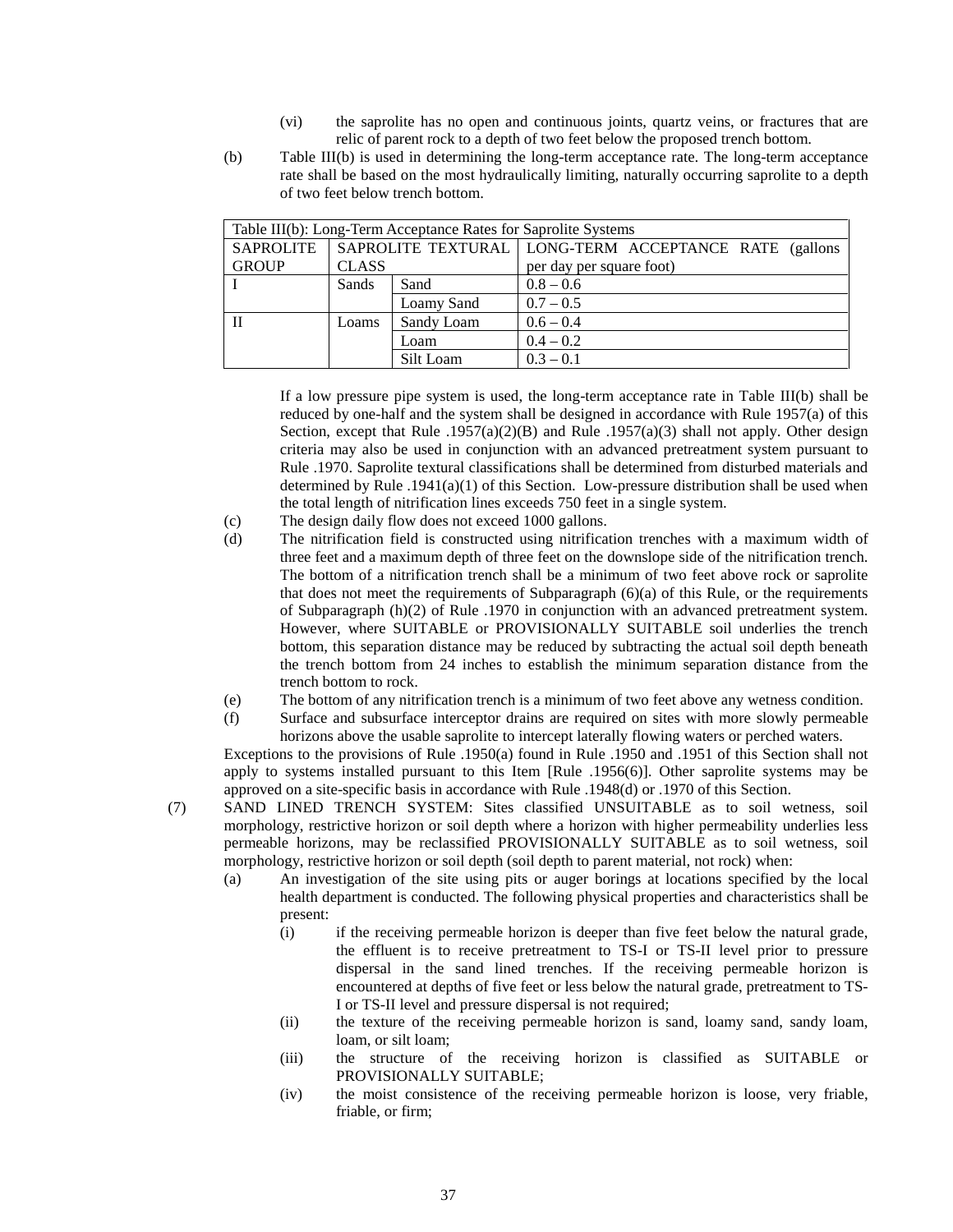- (v) if the receiving permeable horizon has zones of heavier textured materials, these zones are discontinuous with an average thickness not exceeding 1/3 of the required thickness of the receiving permeable horizon;
- (vi) if the texture of the receiving permeable horizon is sandy loam or loam, and the system design flow is greater than 600 gallons per day, the saturated hydraulic conductivity of the permeable horizon shall be field-determined; and
- (vii) if the texture of the receiving permeable horizon is silt loam, the saturated hydraulic conductivity of the permeable horizon shall be field-determined.
- (b) The minimum thickness required of the receiving permeable horizon is dependent upon the texture of the receiving horizon as follows:
	- (i) sand or loamy sand 1 foot thick;
	- (ii) sandy loam or loam 2 feet thick; or
	- (iii) silt loam 3 feet thick.

 $\sigma$  (c) Table III(c) is used in determining the long-term acceptance rate (LTAR) for all sand-lined trench systems. The long-term acceptance rate shall be:

- $(i)$  the rate set forth in Table III(c), based on the most hydraulically limiting, naturally occurring soils overlying the permeable receiving layer, or
- (ii) when the saturated hydraulic conductivity of the underlying horizons is required to be determined pursuant to Subitem  $(7)(a)(vi)$  or Subitem  $(7)(a)(vii)$  of this Rule, either the rate set forth in Table III(c), based on the most hydraulically limiting, naturally occurring soils overlying the permeable receiving layer, or 10 percent of the saturated hydraulic conductivity of the underlying permeable horizon (or 20 percent with TS-I or TS-II pretreatment), whichever is less.

|              | Table III(c): Long-Term Acceptance Rates for Sand Lined Trench Systems |                             |                                   |
|--------------|------------------------------------------------------------------------|-----------------------------|-----------------------------------|
| SOIL         | TEXTURAL CLASS<br>OF                                                   | <b>DISTRIBUTION OR</b>      | LONG-TERM                         |
| <b>GROUP</b> | MOST HYDRAULICALLY                                                     | PRETREATMENT                | <b>ACCEPTANCE RATE (LTAR)</b>     |
|              | <b>OVERLYING</b><br><b>LIMITING</b>                                    | <b>CONDITION</b>            | (gallons per day per square foot, |
|              | <b>SOIL HORIZON</b>                                                    |                             | on trench bottom area             |
|              |                                                                        |                             | $basis)*$                         |
| T            | Sands (Sand, Loamy Sand)                                               | <b>Gravity Distribution</b> | $0.7 - 0.9$                       |
|              |                                                                        | Pressure Dispersal          | $0.8 - 1.2$                       |
|              |                                                                        | Pressure Dispersal<br>and   | $0.9 - 1.4$                       |
|              |                                                                        | TS-I or TS-II pretreatment  |                                   |
| $\mathbf{H}$ | Coarse Loams (Sandy Loam,                                              | <b>Gravity Distribution</b> | $0.5 - 0.7$                       |
|              | Loam)                                                                  | Pressure Dispersal          | $0.6 - 0.8$                       |
|              |                                                                        | Pressure Dispersal and      | $0.7 - 1.0$                       |
|              |                                                                        | TS-I or TS-II pretreatment  |                                   |
| Ш            | Clay<br>Fine<br>Loams<br>(Sandy                                        | <b>Gravity Distribution</b> | $0.2 - 0.4$                       |
|              | Silt<br>Loam,<br>Clay<br>Loam.                                         | Pressure Dispersal          | $0.3 - 0.6$                       |
|              | Loam, Silty Clay Loam, Silt)                                           | Pressure Dispersal and      | $0.4 - 0.8$                       |
|              |                                                                        | TS-I or TS-II pretreatment  |                                   |
| IV           | Clays (Clay,<br>Sandy<br>Clay,                                         | <b>Gravity Distribution</b> | $0.1 - 0.2$                       |
|              | Silty Clay)                                                            | Pressure Dispersal          | $0.15 - 0.3$                      |
|              |                                                                        | Pressure Dispersal<br>and   | $0.2 - 0.4$                       |
|              |                                                                        | TS-I or TS-II pretreatment  |                                   |

\*The LTAR for all sand-lined trench systems shall not exceed the loading rates set forth in this table or 10 percent of the saturated hydraulic conductivity of the underlying permeable horizon (or 20 percent with TS-I or TS-II pretreatment) when required to be determined pursuant to Subitem  $(7)(a)(vi)$  or Subitem  $(7)(a)(vii)$  of this Rule, whichever is less. There shall be no reduction in trench length compared to a conventional gravel trench when accepted or innovative nitrification trenches are used.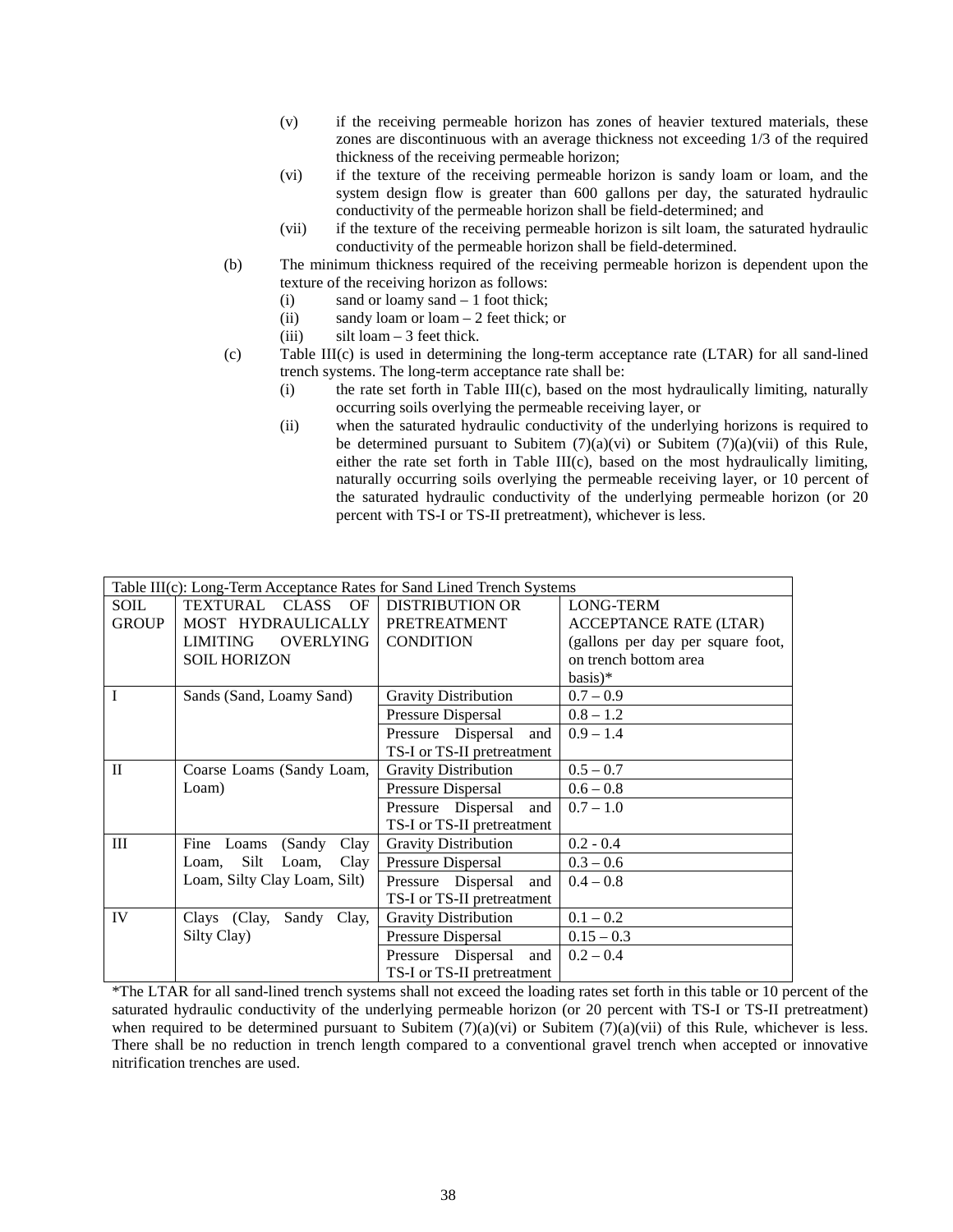If a low pressure pipe system is used, the system shall be designed in accordance with Rule .1957(a) of this Section, except that Rule .1957 (a)(2)(B) and Rule .1957(a)(3) shall not apply and trenches shall be a maximum of three feet in width. Textural classifications of the overlying material shall be determined from disturbed materials and determined by Rule .1941(a)(1) of this Section. Pressure distribution shall be used when the total length of nitrification lines exceed 600 linear feet in a single system and pressure dispersal such as LPP or drip irrigation shall be used when the total length of nitrification lines exceeds 1200 linear feet in a single system.

- (d) A Certified Operator or a Public Management Entity with a Certified Operator is required for all sand lined trench systems, if required by Article 3 of G.S. 90A. A Public Management Entity with a Certified Operator, if required by Article 3 of G.S. 90A, shall be required for sand lined trench systems when drainage is utilized to lower the water table on a site.
- (e) The sand lined trench system is classified as a type V system in accordance with Rule .1961 of this Section, except that the required inspection frequency shall be at least once per year by the operator and greater frequency for advanced pretreatment and pressure dispersal systems as required by Rule .1961, Rule .1969 or Rule .1970.
- (f) The design daily flow does not exceed 1000 gallons.
- (g) The nitrification field is constructed using nitrification trenches with a maximum width of three feet. The bottom of the gravel portion of the sand lined trench shall be no deeper than 24 inches below finished grade.
- (h) The sand lined trenches are constructed to extend into the permeable horizon. If the sand lined trench bottoms are deeper than five feet below the natural grade, the effluent shall receive pretreatment to TS-I or TS-II level prior to dispersal in the sand lined trench.
- (i) Filter media used in the sand lined portion of the trench is sand or loamy sand in texture. If required by the local health department in the Construction Authorization, the installer shall provide written laboratory verification of the media textural classification and quality prior to the sand lined trench being installed. When laboratory analysis is required, the material shall be determined to be a clean, uncoated fine, medium, or coarse sand with at least 90 percent in sizes ranging from 0.1 to 1.0 millimeters, with no more than one percent smaller than 0.002 millimeters.
- (j) Drainage is required when the sand lined trench is used and soil wetness conditions are present that are not related to lateral water movement. Drainage shall extend into the permeable layer. Drainage shall be maintained on the site to provide for 18 inches of separation between the water table and the bottom of the gravel portion of the trench. This separation distance may be reduced to 12 inches if pressure dispersal is utilized, nine inches if advanced pretreatment meeting TS-I or TS-II is utilized and six inches if both pressure dispersal and TS-I or TS-II pretreatment are utilized.
- (k) The drainage plan is prepared by a person or persons who are licensed or registered to consult, investigate, evaluate, plan or design wastewater systems, soil and rock characteristics, ground water hydrology, or drainage systems if required in G.S. 89C, 89E, 89F, or 90A Article 4. The drainage shall have an outlet accessed by gravity or by a designed pump drainage system. The outlet location and elevation must be shown with relative water level elevations and drainfield site elevations labeled on the drainage plan.
- (l) Plans and specifications for a drainage system serving two or more lots are prepared in accordance with Rule .1938(c) of this Section.
- (m) All required drainage components are considered to be a part of the wastewater system and subject to ownership and easement requirements in Sub-item  $(2)(d)$  of this Rule and Paragraphs (c) and (j) of Rule .1938.
- (n) Side ditches or surface swales in a U shape around the system are used to facilitate surface water removal. Swales shall be at least 18 inches deep and located at least 25 feet from the outer edge of the nitrification trenches.
- (o) The drainfield area is crowned at a minimum grade of one percent as measured from the centerline of the drainfield to the top of the bank of the side ditches or surface swales.
- (p) No depressions are allowed over the drainfield area, including no linear depressions shall be allowed over the trenches.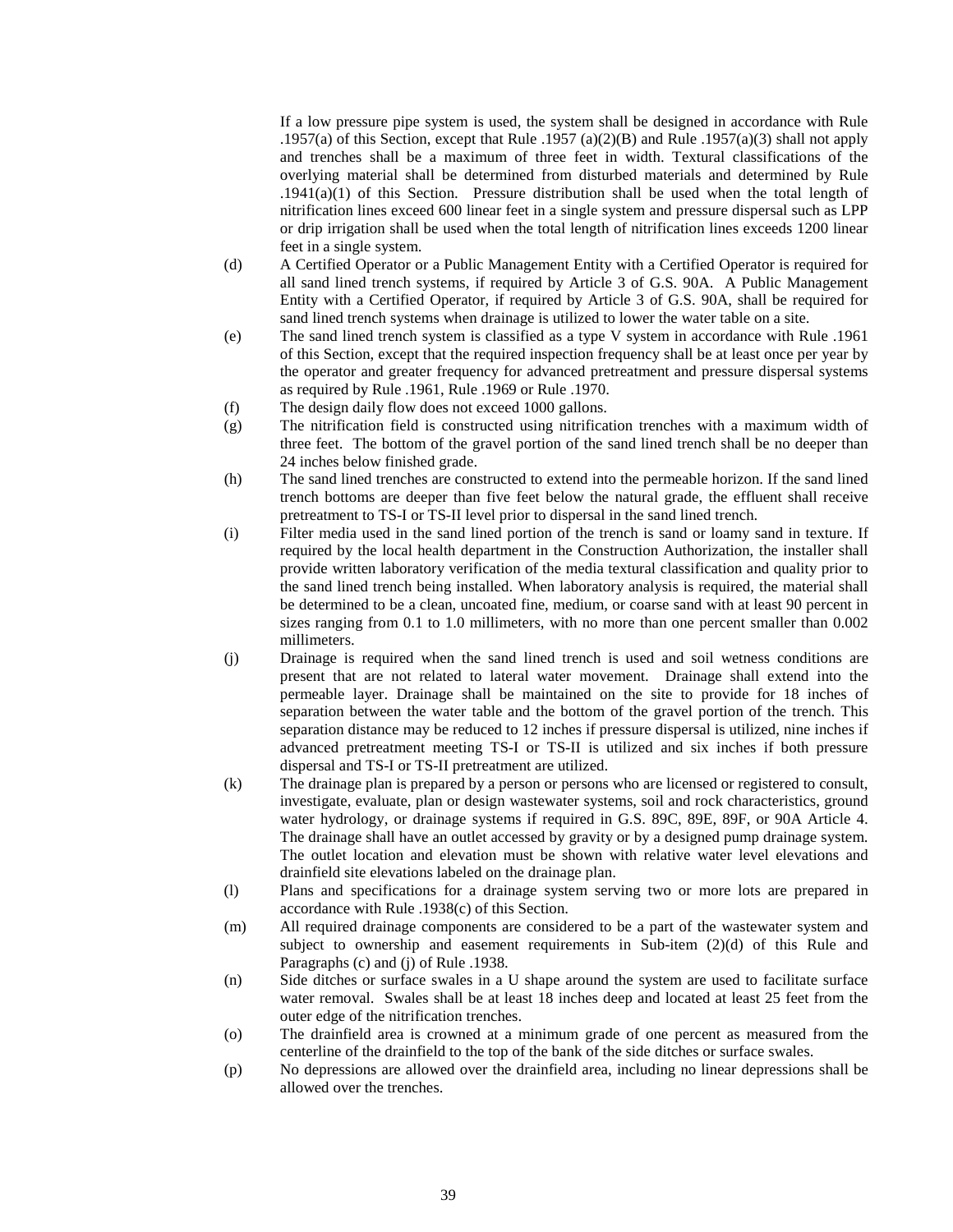Exceptions to the provisions of Rule .1950(a) found in Rule .1950 and .1951 of this Section shall not apply to systems installed pursuant to this Item [Rule .1956(7)]. Other sand lined trench systems may be approved by the local health department on a site-specific basis in accordance with Rule .1948(d) of this Section.

*History Note: Authority G.S. 130A-335(e) and (f); Eff. July 1, 1982; Amended Eff. August 1, 2007; November 1, 1999; July 1, 1995; April 1, 1993; January 1, 1990; August 1, 1988.*

#### **15A NCAC 18A .1957 CRITERIA FOR DESIGN OF ALTERNATIVE SEWAGE SYSTEMS**

(a) LOW-PRESSURE PIPE SYSTEMS: Low-pressure pipe (LPP) systems with a two to five-foot pressure head may be utilized on sites which are SUITABLE or PROVISIONALLY SUITABLE for conventional or modified systems or on sites where soil and site conditions prohibit the installation of a conventional or modified septic tank system if the requirements of this Paragraph are met.

- (1) The LPP system shall consist of the following basic components:
	- (A) a network of small-diameter (one to two inches) perforated PVC 160 pounds per square inch (psi) or stronger pressure-rated pipe placed in naturally occurring soil at shallow depths (generally 12 to 18 inches) in narrow trenches not less than eight inches in width and spaced not less than five feet on center. Trenches shall include at least five inches of washed stone or washed gravel below the pipe and two inches above the pipe; and four inches of soil cover.
	- (B) an approved, two-compartment septic tank or other approved pretreatment system, and a pumping or dosing tank;
	- (C) a watertight supply manifold pipe, of Schedule 40 PVC or stronger pressure-rated material or other pressure rated pipe specified in a system designed by a registered professional engineer, for conveying effluent from the dosing chamber to the low-pressure network.
- (2) The soil and site criteria for LPP systems shall meet the following requirements:
	- (A) LPP nitrification fields shall not be installed on slopes in excess of ten percent unless design procedures to assure proper distribution of effluent over the nitrification field are approved. Landscaping of the LPP distribution field shall be constructed to shed rainwater or runoff. All other requirements of Rule .1940 of this Section shall be met.
	- (B) Site suitability for an LPP system shall be based on the first 24 inches of soil beneath the naturally occurring soil surface. This 24 inches shall consist of SUITABLE or PROVISIONALLY SUITABLE soil as determined in accordance with Rules .1941 through .1944 and .1956 of this Section.
	- (C) Location of the septic tank, other approved pretreatment unit, pumping or dosing chamber, and nitrification field shall be in accordance with Rule .1950 of this Section. Horizontal distances from the nitrification field shall be measured from a margin two and one-half feet beyond the lateral and manifold pipes.
	- (D) There shall be no soil disturbance of the site or repair area for an LPP system except the minimum required for installation.
	- (E) The available space requirements of Rule .1945 of this Section shall apply.
- (3) Table IV shall be used in determining the long-term acceptance rate for LPP systems. The long-term acceptance rate shall be based on the most hydraulically limiting, naturally occurring soil horizon within two feet of the ground surface or to a depth of one foot below the trench bottom, whichever is deeper.

Table IV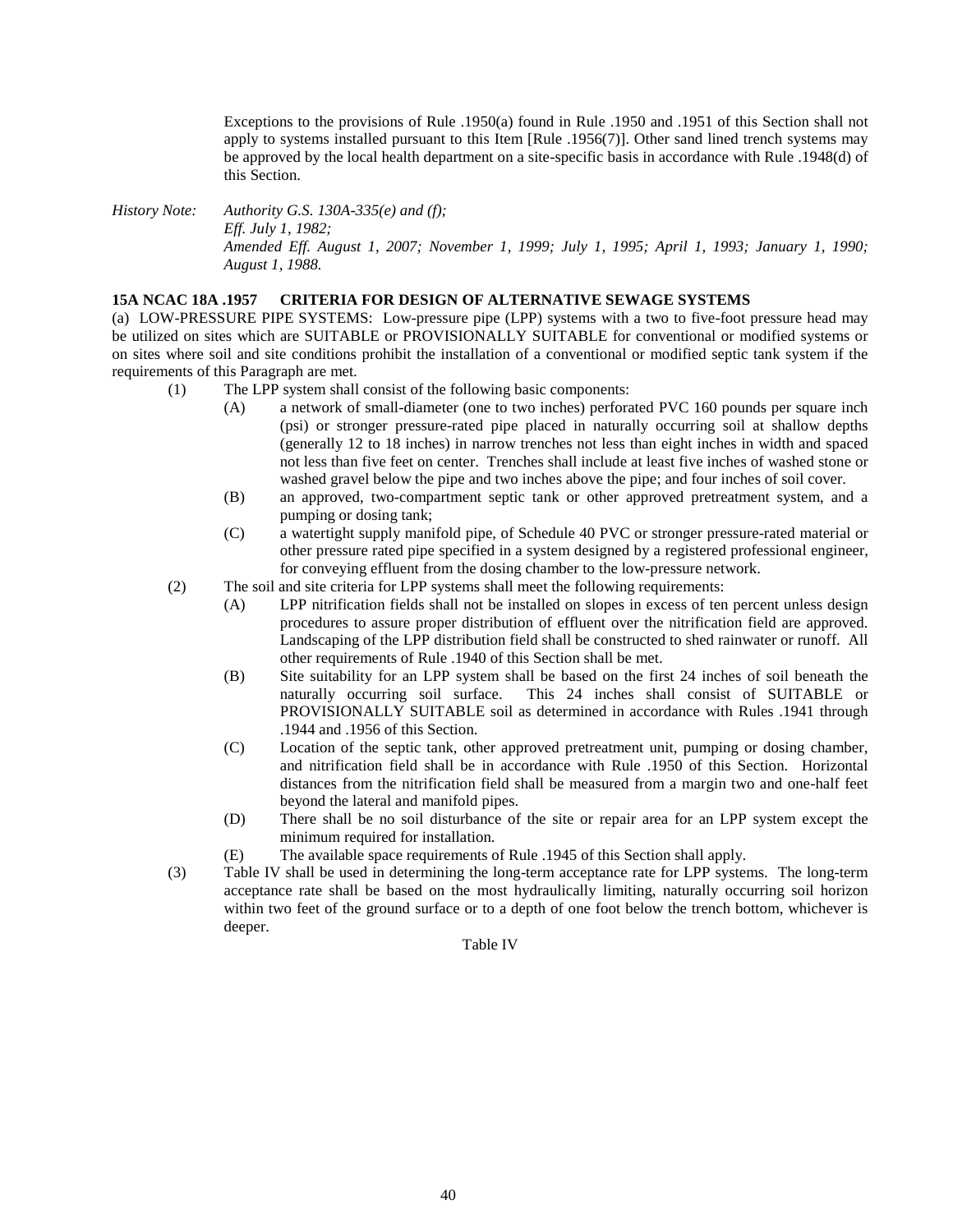| <b>SOIL GROUP</b> | <b>SOIL TEXTURAL</b>               | <b>USDA</b>           | LONG-TERM            |
|-------------------|------------------------------------|-----------------------|----------------------|
|                   | <b>CLASS</b>                       | <b>CLASSIFICATION</b> | <b>ACCEPTANCE</b>    |
|                   |                                    |                       | RATE (gallons per    |
|                   |                                    |                       | day per square foot) |
| I                 | Sands                              | Sand                  | $0.6 - 0.4$          |
|                   | (with suitable or                  | Loamy Sand            |                      |
|                   | provisionally suitable             |                       |                      |
|                   | clay mineralogy)                   |                       |                      |
| $\mathbf{I}$      | Coarse Loams                       | Sandy Loam            | $0.4 - 0.3$          |
|                   | (with<br>suitable<br><sub>or</sub> | Loam                  |                      |
|                   | provisionally suitable             |                       |                      |
|                   | clay mineralogy)                   |                       |                      |
|                   |                                    |                       |                      |
| Ш                 | Fine Loams                         | Sandy Clay Loam       | $0.3 - 0.15$         |
|                   | (with<br>suitable<br><sub>or</sub> | Silt Loam             |                      |
|                   | provisionally suitable             | Clay Loam             |                      |
|                   | clay mineralogy)                   | Silty Clay Loam       |                      |
|                   |                                    | Silt                  |                      |
| IV                | Clays                              | Sandy Clay            | $0.2 - 0.05$         |

The long-term acceptance rate shall not exceed 0.5, 0.35, 0.225 or 0.125 gallons per day per square foot for Soil Groups I, II, III, or IV, respectively, for food service facilities, meat markets, and other places of business where accumulation of grease can cause premature failure of a soil absorption system unless data from comparable facilities indicates that the grease and oil content of the effluent will be less than 30 milligrams per liter (mg/l) and the chemical oxygen demand (COD) will be less than 500 mg/l or an approved pretreatment system is used which is designed to produce equal or better effluent quality.

Silty Clay Clay

- (4) In calculating the number of square feet for the nitrification field, the design sewage flow shall be divided by the long-term acceptance rate from Table IV. In calculating the minimum length of trenches in the LPP system, the total square footage of the nitrification field shall be divided by five feet.
- (5) Low-pressure systems shall be designed for uniform distribution of effluent. The trenches shall be level and parallel to the ground elevation contours. Laterals, manifolds and LPP drainfields shall comply with the following design criteria:
	- (A) The maximum lateral length shall yield no more than a ten-percent difference in discharge rate between the first and last hole along the lateral.
	- (B) Minimum hole size shall be 5/32-inch for at least two-thirds of the field lateral lines. Smaller holes (no less than 1/8-inch) may be used in no more than one-third of the lateral lines where necessary to balance flow distribution on sloping sites. However, for systems serving restaurants, foodstands, meat markets and other establishments where effluent is expected to have a high clogging potential, the minimum hole size shall be 5/32-inch.
	- (C) Maximum hole spacing shall be as follows: Soil Group I, five feet; Soil Group II, six feet; Soil Group III, eight feet; and Soil Group IV, ten feet.
	- (D) The following design provisions are required for sloping sites:

(with suitable or provisionally suitable clay mineralogy)

- (i) Separately valved manifolds are required for all subfield segments where the elevation difference between the highest and lowest laterals exceeds three feet.
- (ii) The hole spacing, hole size or both shall be adjusted to compensate for relative head differences between laterals branching off a common supply manifold and to compensate for the bottom lines receiving more effluent at the beginning and end of a dosing cycle. The lateral network shall be designed to achieve a ten to 30 percent higher steady state (pipe full) flow rate into the upper lines, relative to the lower lines, depending on the amount of elevation difference.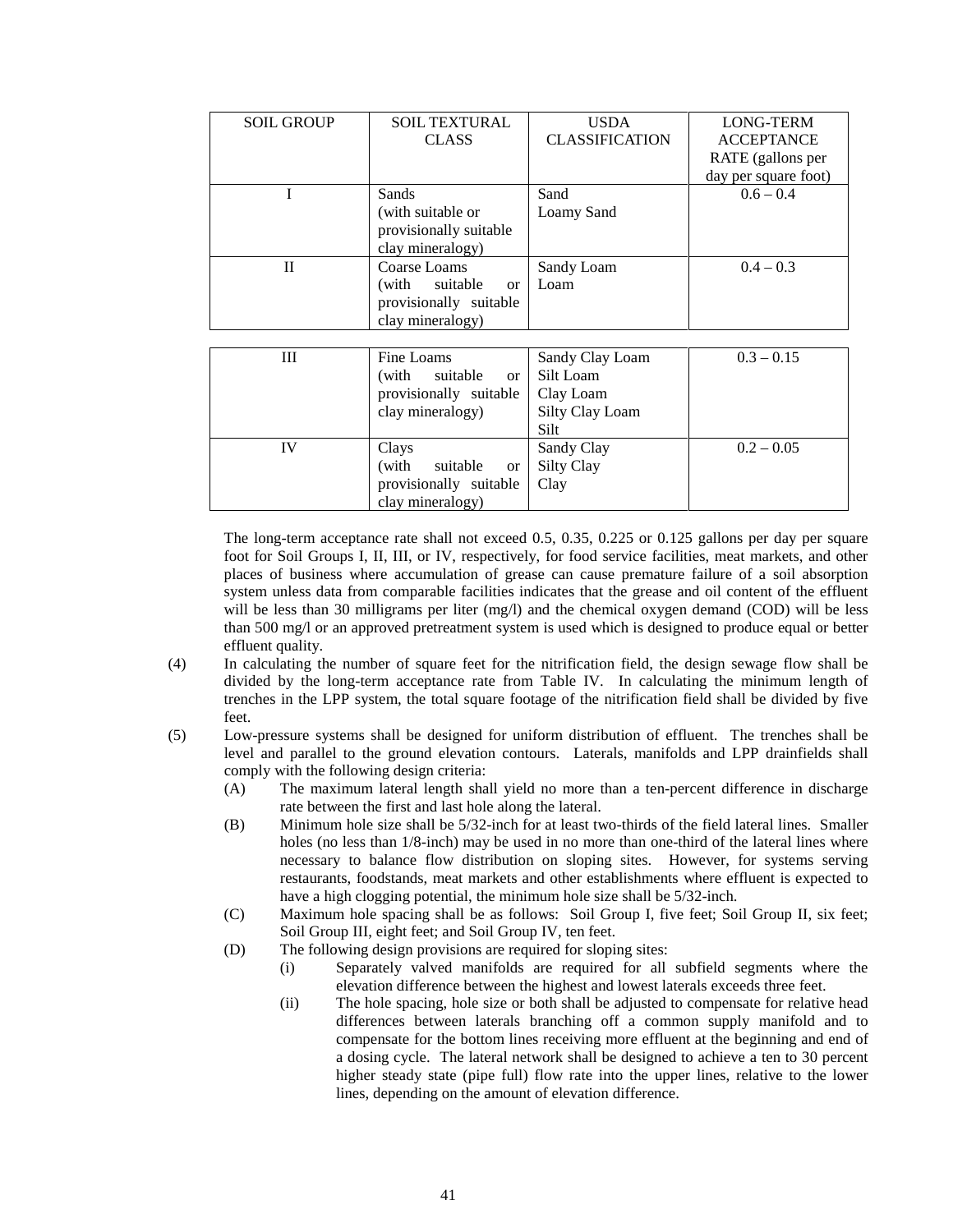- (iii) Maximum elevation difference between the highest and lowest laterals in a field shall not exceed ten feet unless the flow is hydraulically split between subfield segments without requiring simultaneous adjustment of multiple valves.
- (E) Turn-ups shall be provided at the ends of each lateral, constructed of Schedule 40 PVC pipe or stronger pressure-rated pipe, and protected with sleeves of larger diameter pipe (six inches or greater). Turn-ups and sleeves shall be cut off and capped at or above the ground surface, designed to be protected from damage, and easily accessible.
- (F) The supply manifold shall be sized large enough relative to the size and number of laterals served so that friction losses and differential entry losses along the manifold do not result in more than a 15 percent variation in discharge rate between the first and last laterals. The supply manifold shall comply with the following design criteria:
	- (i) The ratio of the supply manifold inside cross sectional area to the sum of the inside cross sectional areas of the laterals served shall exceed 0.7:1.
	- (ii) The reduction between the manifold and connecting laterals shall be made directly off the manifold using reducing tees.
	- (iii) Cleanouts to the ground surface shall be installed at the ends of the supply manifold.
- (G) Gate valves shall be provided for pressure adjustment at the fields whenever the supply line exceeds 100 feet in length. Valves shall be readily accessible from the ground surface and protected in valve boxes.
- (6) Septic tanks, pump tanks, pump dosing systems, siphons, and siphon dosing tanks shall be provided in accordance with Rule .1952 of this Section. The LPP dosing system shall comply with the following design criteria:
	- (A) Design flow rate shall be based upon delivering two feet to five feet of static pressure head at the distal end of all lateral lines.
	- (B) Dose volume shall be between five and ten times the liquid capacity of the lateral pipe dosed, plus the liquid capacity of the portions of manifold and supply lines which drain between doses.

(b) FILL SYSTEM: A fill system (including new and existing fill) is a system in which all or part of the nitrification trench(es) is installed in fill material. A fill system, including an existing fill site, shall be approved where soil and site conditions prohibit the installation of a conventional or modified septic tank system if the requirements of Subparagraphs  $(b)(1)$  or  $(b)(2)$  of this Rule are met.

- (1) Fill systems may be installed on sites where at least the first 18 inches below the naturally occurring soil surface consists of soil that is SUITABLE or PROVISIONALLY SUITABLE with respect to soil structure and clay mineralogy, and where organic soils, restrictive horizons, saprolite or rock are not encountered. Further, no soil wetness condition shall exist within the first 12 inches below the naturally occurring soil surface and a groundwater lowering system shall not be used to meet this requirement. Fill systems shall not be utilized on designated wetlands unless the proposed use is specifically approved in writing by the designating agency. The following requirements shall also be met:
	- (A) Nitrification trenches shall be installed with at least 24 inches separating the trench bottom and any soil horizon UNSUITABLE as to soil structure, clay mineralogy, organic soil, rock or saprolite. However, if a low pressure pipe system is used, the minimum separation distance shall be 18 inches.
	- (B) Nitrification trenches shall be installed with at least 18 inches separating the trench bottom and any soil wetness condition. This separation requirement for soil wetness conditions may be met with the use of a groundwater lowering system only in Soil Groups I and II, with SUITABLE structure and clay mineralogy. However, if a low pressure pipe system is used, the minimum separation distance shall be 12 inches.
	- (C) Systems shall be installed only on sites with uniform slopes less than 15 percent. Storm water diversions and subsurface interceptor drains or swales may be required upslope of the system to divert surface runoff or lateral flow from passing over or into the system.
	- (D) The long-term acceptance rate shall be based on the most hydraulically limiting soil horizon within 18 inches of the naturally occurring soil surface or to a depth one foot below the trench bottom, whichever is deeper. The lowest long-term acceptance rate for the applicable soil group shall be used for systems installed pursuant to this Rule. However, the long-term acceptance rate shall not exceed 1.0 gallons per day per square foot for gravity distribution or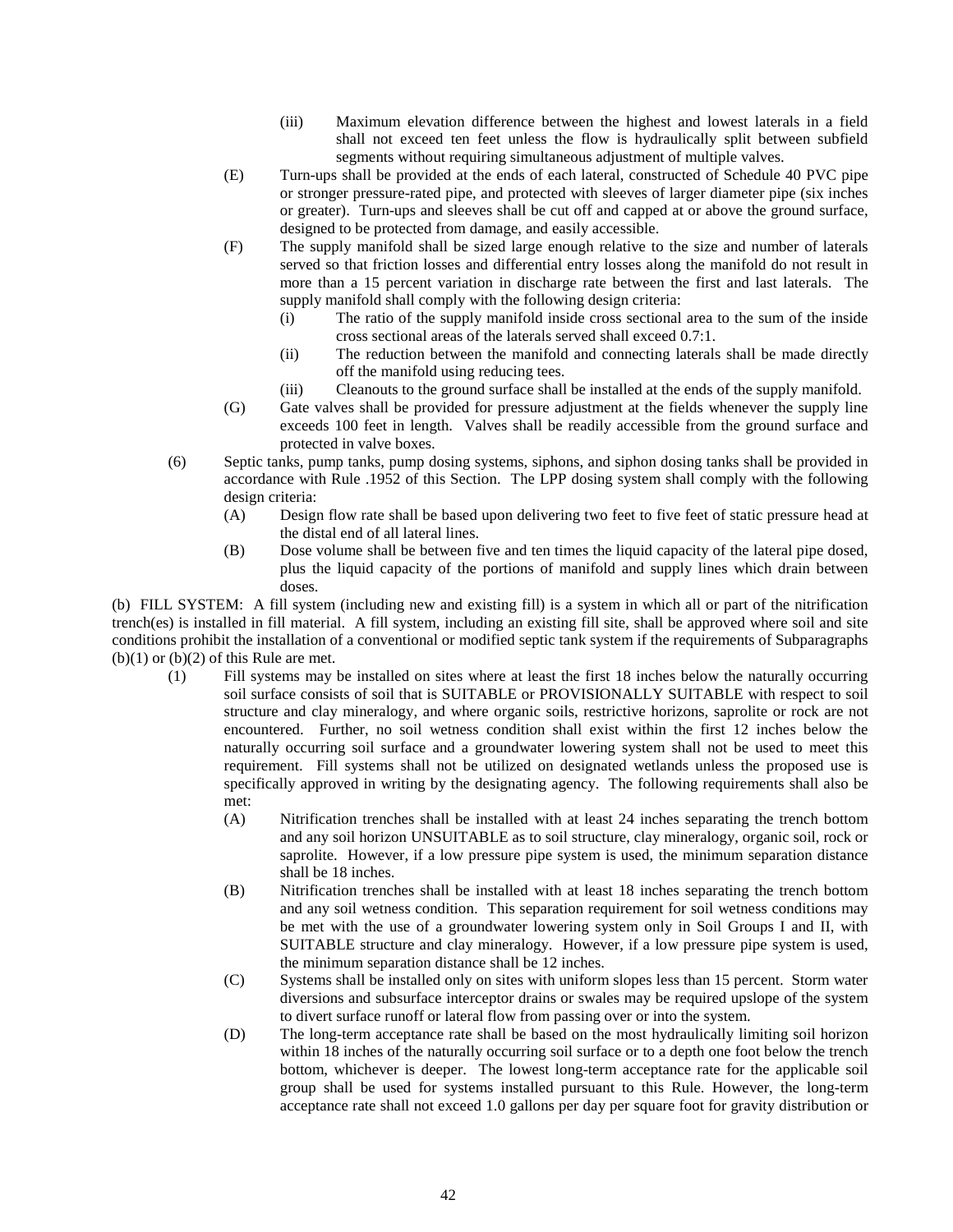0.5 gallons per day per square foot for low-pressure pipe systems installed on sites with at least 18 inches of Group I soils below the naturally occurring soil surface or to a depth of one foot below the trench bottom, whichever is deeper.

- (E) If the fill system uses low-pressure pipe distribution, all the requirements of Paragraph (a) of this Rule, except Paragraph (a)(2)(B), shall apply. Systems with a design daily flow greater than 480 gallons per day shall use low-pressure pipe distribution.
- (F) Fill material shall have such soil texture to be classified as sand or loamy sand (Soil Group I) up to the top of the nitrification trenches. The final six inches of fill used to cover the system shall have a finer texture (such as Group II, III) for the establishment of a vegetative cover. Existing fill material shall have no more than ten percent by volume of fibrous organics, building rubble, or other debris and shall not have discreet layers containing greater than 35 percent of shell fragments.
- (G) Where fill material is added, the fill material and the existing soil shall be mixed to a depth of six inches below the interface. Heavy vegetative cover or organic litter shall be removed before the additional fill material is incorporated.
- (H) The fill system shall be constructed as an elongated berm with the long axis parallel to the ground elevation contours of the slope.
- (I) The side slope of the fill shall not exceed a rise to run ratio of 1:4. However, if the first 18 inches below the naturally occurring soil surface is Group I soil, the side slope of the fill shall not exceed a rise to run ratio of 1:3.
- (J) The outside edge of the nitrification trench shall be located at least five feet horizontally from the top of the side slope.
- (K) The fill system shall be shaped to shed surface water and shall be stabilized with a vegetative cover against erosion.
- (L) The setback requirements shall be measured from the projected toe of the slope. However, if this setback cannot be met, the setback requirements shall be measured from a point five feet from the nearest edge of the nitrification trench if the following conditions are met:
	- (i) Slope of the site shall not exceed two percent;
	- (ii) The first 18 inches of soil beneath the naturally occurring soil surface shall consist of Group I soils;
	- (iii) The lot or tract of land was recorded on or before December 31, 1989; and
	- (iv) A condition is placed upon the Improvement Permit to require connection to a public or community sewage system within 90 days after such system is available for connection and after it is determined that 300 feet or less of sewer line is required for connection.
- (M) The available space requirements of Rule .1945 of this Section shall apply.
- (2) An existing fill site that does not meet the requirements of Paragraph (b)(1) of this Rule may be utilized for a sanitary sewage system if the following requirements are met:
	- (A) Substantiating data are provided by the lot owner (if not readily available to the local health department) indicating that the fill material was placed on the site prior to July 1, 1977.
	- (B) The fill material placed on the site prior to July 1, 1977 shall have such soil texture to be classified as sand or loamy sand (Group I) for a depth of at least 24 inches below the existing ground surface. This fill material shall have no more than ten percent by volume of fibrous organics, building rubble, or other debris. This fill shall not have discreet layers containing greater than 35 percent of shell fragments. However, if at least 24 inches of Group I fill material was in place prior to July 1, 1977, additional fill with soil texture classified as Group I may be added to meet the separation requirements of Paragraph  $(b)(2)(D)$  of this Rule.
	- (C) Soil wetness conditions, as determined by Rule .1942(a) in this Section, are 18 inches or greater below the ground surface of the fill placed on the lot prior to July 1, 1977. This requirement shall be met without the use of a groundwater lowering system.
	- (D) Low-pressure pipe distribution shall be used and shall meet all the requirements of Paragraph (a) of this Rule, except  $(a)(2)(B)$ . The long-term acceptance rate shall not exceed 0.5 gallons per day per square foot. However, for existing fill sites with 48 inches of Group I soils, conventional nitrification trenches utilizing a maximum long-term acceptance rate of 1.0 gallons per day per square foot may be installed in lieu of low-pressure pipe systems. The minimum separation distance between the trench bottom and any soil wetness condition or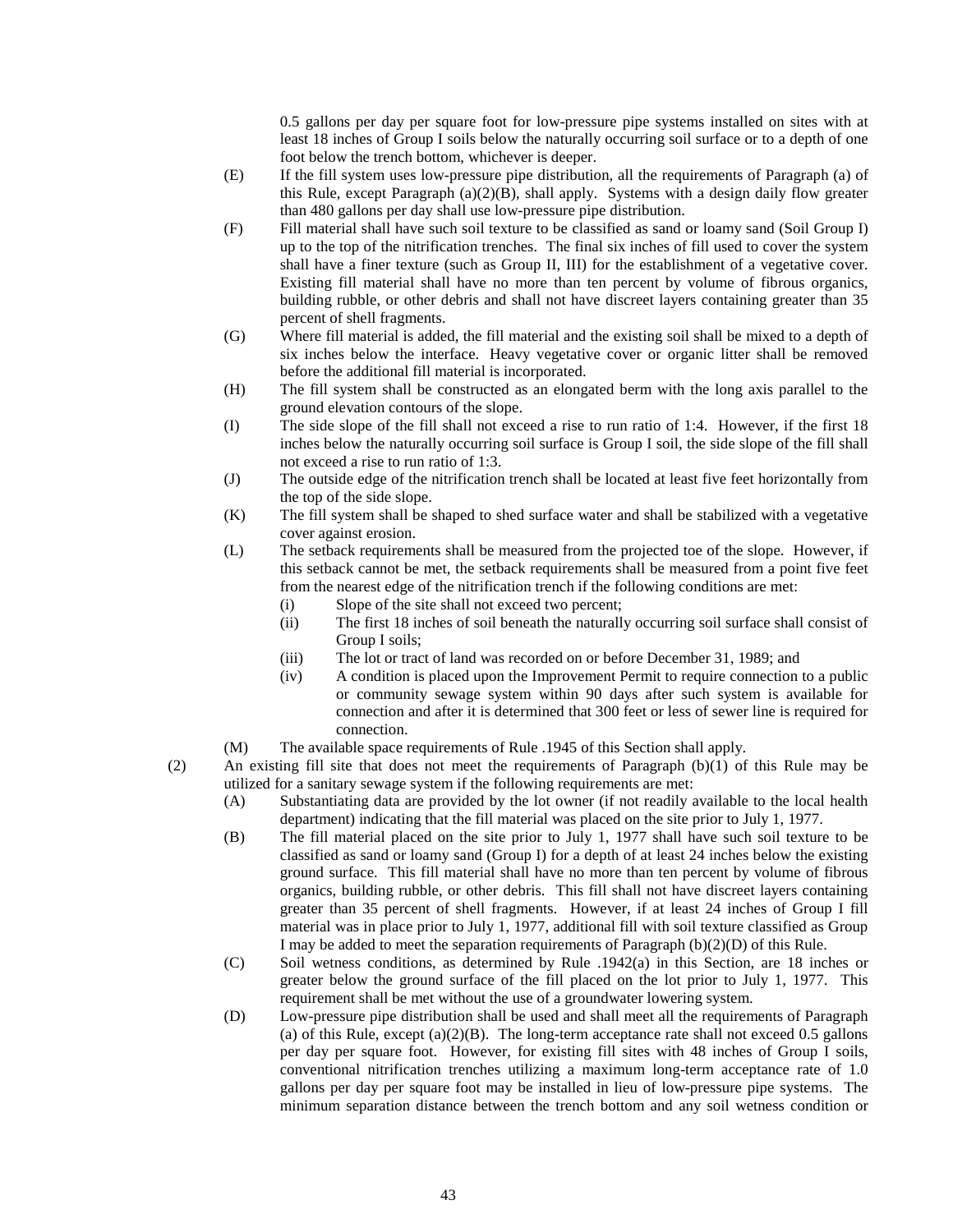any soil horizon UNSUITABLE as to soil structure, clay mineralogy, organic soil, rock, or saprolite shall be 24 inches for low pressure pipe systems and 48 inches for conventional systems. This separation requirement may be met by adding additional Group I soil, but shall not be met with the use of a groundwater lowering system. Where fill is to be added, the requirements of Paragraphs  $(b)(1)(C)$ ,  $(F)$ ,  $(G)$ ,  $(H)$ ,  $(J)$ ,  $(K)$ , of this Rule and the following requirements shall be met:

- (i) The side slope of the fill shall not exceed a side slope ratio of 1:3, and;
- (ii) The setback requirements shall be measured from the projected toe of the slope. However, if this setback cannot be met, the setback requirements shall be measured from a point five feet from the nearest edge of the nitrification trench if the following conditions are met:
- (I) Slope of the site shall not exceed two percent;
- (II) The lot or tract of land was recorded on or before December 31, 1989; and
- (III) A condition is placed upon the Improvement Permit to require connection to a public or community sewage system within 90 days after such system is available for connection and after it is determined that 300 feet or less of sewer line is required for connection.
- (E) The available space requirements of Rule .1945 of this Section shall apply.
- (F) The design flow shall not exceed 480 gallons per day.
- (3) Other fill systems may be approved by the local health department on a site-specific basis in accordance with Rule .1948(d) of this Section.

(c) Residential Wastewater Treatment Systems (RWTS) that comply with the National Sanitation Foundation (NSF) Standard 40 for Class I residential wastewater treatment systems shall be designed and constructed and installed in accordance with this Rule to serve a facility with a design daily flow rate of up to 1500 gallons per day, as determined in Rule .1949(a) or .1949(b) of this Section. RWTS shall not be used, however, where wastes contain high amounts of fats, grease and oil (30 mg/l or more), including restaurants and food service facilities, and the strength of the influent wastewater shall be similar to domestic wastewater with raw influent Biological Oxygen Demand (BOD) and suspended solids not to exceed 350 parts per million. RWTS performance, siting, sizing, installation, operation, monitoring, maintenance and reporting requirements shall comply with G.S. 130A-342 and 15A NCAC 18A .1970. NSF Standard 40 for Class I residential wastewater treatment systems is hereby incorporated by reference including any subsequent amendments and editions. Copies of the standards may be inspected at the On-Site Wastewater Section Central Office, located at 2728 Capital Blvd., Raleigh, NC in the Parker Lincoln Building, and copies may be obtained on-line at http://www.techstreet.com/nsfgate.html at a cost of ninety-five dollars (\$95.00), or by mail from Techstreet, 777 East Eisenhower Parkway, Ann Arbor, MI 48108 at a cost of ninety-five dollars (\$95.00) plus shipping and handling. RWTS shall bear the NSF mark and the NSF listed model number or shall bear the certification mark and listed model number of a third party certification program accredited by the American National Standards Institute (ANSI), pursuant to ANSI Policy and Procedures for Accreditation of Certification Programs to certify residential wastewater treatment systems in accordance with NSF Standard Number 40. The following conditions for approval, design, construction and installation of RWTS shall be met:

- (1) An application shall be submitted in writing to the State for an RWTS, which shall include the following, as applicable:
	- (A) manufacturer's name, address, phone number, plant location(s), and contact information for manufacturer's licensed distributors in North Carolina and their current service areas;
	- (B) verification of current approval and listing of a NSF Standard 40 Class I system by the National Sanitation Foundation or other ANSI-accredited third party certification program;
	- (C) manufacturer's identifying name or logo, listed model number(s) and treatment capacity (in gallons per day) to be imprinted on unit;
	- (D) three legible copies of plans and specifications, and information required to evaluate any tanks as required pursuant to 15A NCAC 18A .1953; and
	- (E) fee payment as required by G.S. 130A-343(k)(6), by corporate check, money order or cashier's check made payable to: North Carolina On-Site Wastewater System Account or NC OSWW System Account, and mailed to the On-Site Wastewater Section, 1642 Mail Service Center, Raleigh, NC 27699-1642 or hand delivered to Rm. 1A-245, Parker Lincoln Building, 2728 Capital Blvd., Raleigh, NC.
- (2) The rated capacity of RWTS listed as complying with NSF Standard 40 shall not be less than the design daily flow as determined by Rule .1949(a) or .1949(b) of this Section.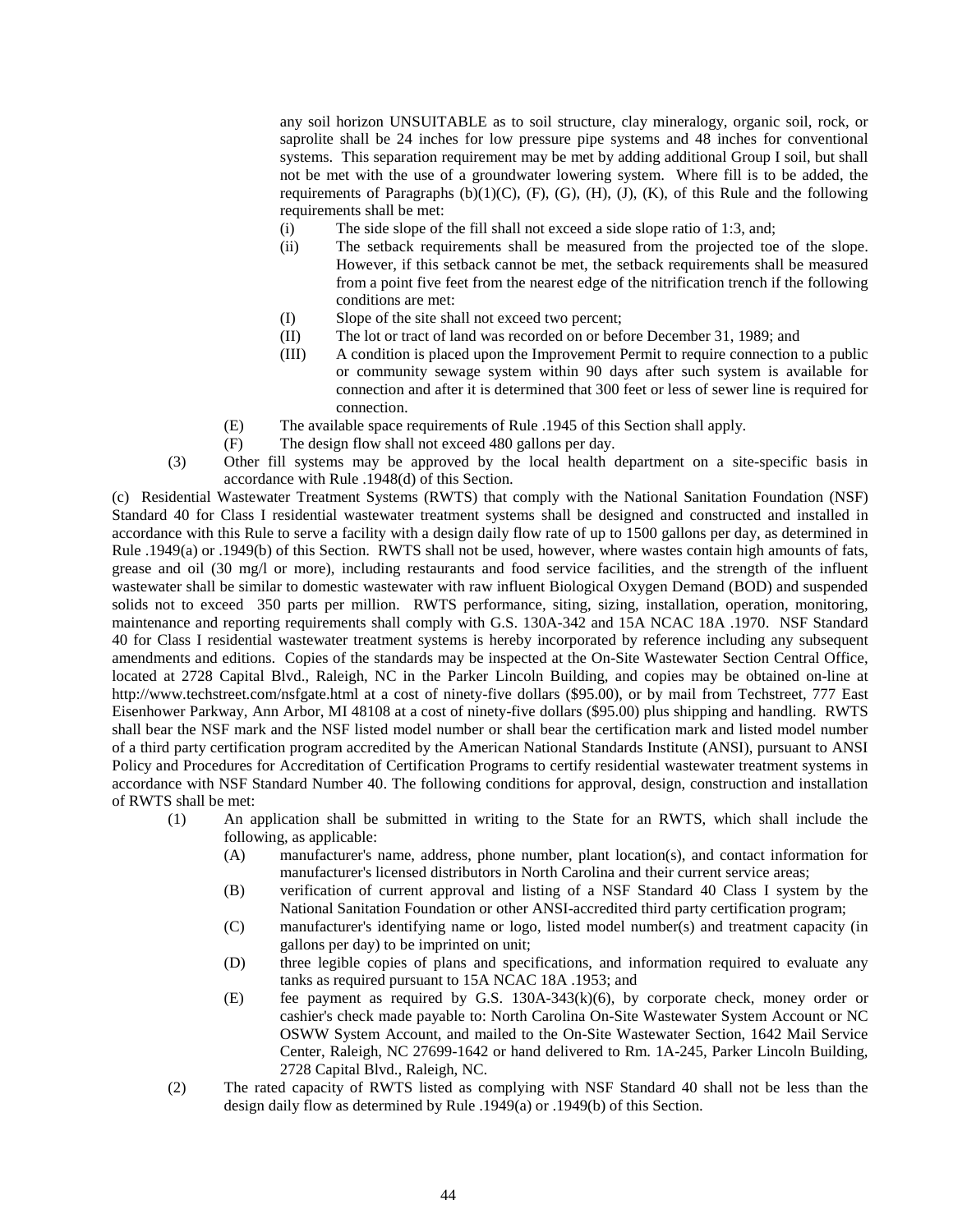- (3) The following are minimum standards of design and construction of RWTS:
	- (A) No blockouts or openings shall be permitted below the liquid level of the RWTS.
		- (B) RWTS shall be resilient, watertight, corrosion resistant structures, with all components needing to be routinely maintained easily accessible to the system operator. Access openings shall be provided in the RWTS top. Access shall be provided for:
			- (i) cleaning or rodding out the inlet pipe,
			- (ii) cleaning or clearing the air or gas passage space above the partition,
			- (iii) pumping of each compartment required to be pumped,
			- (iv) sampling the effluent, and
			- (v) repairing any system components or maintaining system component requiring repair or maintenance.
		- (C) Tanks used in RWTS designed to hold sewage or effluent shall comply with the same design and construction requirements as septic tanks and pump tanks pursuant to 15A NCAC 18A .1954, as applicable.
		- (D) Fiberglass reinforced plastic tanks used in RWTS designed to hold sewage or effluent shall be constructed with materials capable of resisting corrosion from sewage and sewage gases, and the active and passive loads on the unit walls. Except as required by the rules of this Section, fiberglass tanks shall comply with IAPMO PS 1-2004, Standard for Prefabrication Septic Tanks, and CSA International B66-05, Standard for Design, Material, and Manufacturing Requirements for Prefabricated Septic Tanks and Sewage Holding Tanks, as applicable. IAPMO PS 1-2004 and CSA International B66-05 are hereby incorporated by reference including any subsequent amendments and editions. Copies of these standards may be inspected at the On-Site Wastewater Section Central Office, located at 2728 Capital Blvd., Raleigh, NC in the Parker-Lincoln Building, and copies may be obtained from the ANSI On-Line Store at http://webstore.ansi.org/ansidocstore at a cost of forty-nine dollars and ninetyfive cents (\$49.95), and from the Canadian Standards Association, at 5060 Spectrum Way, Suite 100, Mississauga, Ontario, L4W 5N6 Canada at a cost of one hundred dollars (\$100.00) plus shipping and handling, respectively. Documentation shall be provided that at least one of each size tank in each model meets specified physical properties set forth in IAPMO PS 1- 2004 and CSA International B66-05, as applicable. At least one of each size of fiberglass reinforced plastic tank used in an RWTS shall be subjected to a vacuum test by an independent testing laboratory. Test unit must withstand negative pressure of 2.5 pounds per square inch (69.3 inches of water) without leakage or failure. Test results shall be included with the specifications that are provided to the state for approval.
		- (E) Prefabricated tanks used in RWTS other than precast reinforced concrete or fiberglass reinforced plastic units shall be approved on an individual basis by the State based on information furnished by the designer which indicates the unit will provide effectiveness equivalent to reinforced concrete or fiberglass reinforced plastic units.
		- (F) RWTS shall bear an imprint identifying the manufacturer, the RWTS serial number assigned to the manufacturer's model approved by the State, and the liquid or working capacity of the unit. The imprint shall be located to the right of the outlet opening pipe penetration point.
		- (G) The design, construction, and operation of RWTS shall prevent bypass of wastewater.
		- (H) Electrical circuits to the RWTS shall be provided with manual circuit disconnects within a watertight, corrosion-resistant, outside enclosure (NEMA 4X or equivalent) adjacent to the RWTS securely mounted at least 12 inches above the finished grade. Control panels provided by the manufacturer shall be installed in a watertight, corrosion-resistant enclosure (NEMA 4X or equivalent) mounted at least 12 inches above finished grade and located adjacent to the RWTS or in view of the RWTS on the side of the facility. The control panel shall not be located more than 50 feet from the RWTS components controlled by the panel. The control panel shall remain accessible at all times to the system operator (ORC). Conductors shall be conveyed to the disconnect enclosure and control panel through waterproof, gasproof, and corrosion-resistant conduits. Splices and wire junctions, if needed, shall be made outside the RWTS in a watertight, corrosion-resistant enclosure (NEMA 4X or equivalent) securely mounted adjacent to the unit at least 12 inches above the finished grade. Wire grips, duct seal, or other similar materials shall be used to seal around wire and wire conduit openings inside the RWTS and disconnect enclosure that shall prevent the transfer of liquid or gas into the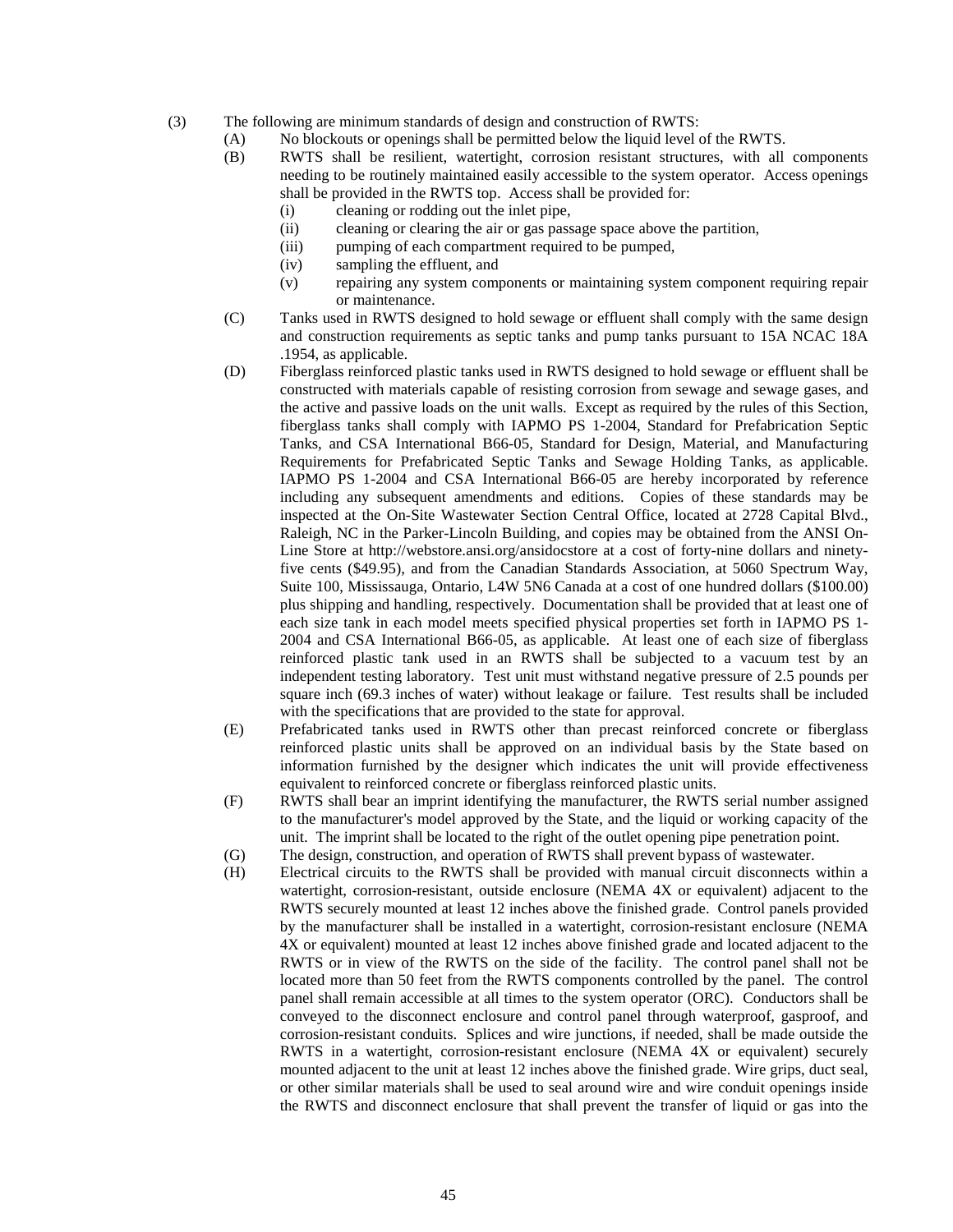RWTS or into the enclosure. The RWTS shall have an alarm device or devices to warn the user or operator of a unit malfunction or a high water condition. The alarm shall be audible and visible by system users and securely mounted adjacent to the RWTS, at least 12 inches above finished grade or in view of the RWTS on the side of the facility. The alarm shall not be located more than 50 feet from the RWTS component triggering the alarm condition. The alarm shall remain accessible at all times to the system operator (ORC). The alarm shall meet NEMA 4X standards or otherwise be equivalently watertight and corrosion resistant. The alarm circuit or circuits shall be supplied ahead of any RWTS electrical control circuit overload and short circuit protective devices. Blower location shall be shown on plans and plans and specifications shall detail proposed corrosion-resistant blower enclosure, if applicable.

- (4) A settling tank shall be required prior to or as an integral part of the design of the RWTS. The liquid capacity of the settling tank shall be at least equal to half of the design daily flow of the RWTS, or as otherwise specified by the manufacturer, whichever is larger. The settling tank may either be an integral chamber of the RWTS tank, an approved prefabricated septic tank or another tank specially designed for a specific individual system and approved by the State as a part of the plans for the RWTS.
- (5) A manufacturer of an RWTS who desires consideration for approval as an Experimental, Controlled Demonstration, Innovative or Accepted system shall apply separately pursuant to Rule .1969 of this Section.

*History Note: Authority G.S. 130A-335(e),(f); 130A-342; Eff. July 1, 1982; Amended Eff. June 1, 2006; April 1, 1993; May 1, 1991; December 1, 1990; January 1, 1990.*

## **15A NCAC 18A .1958 NON-GROUND ABSORPTION SEWAGE TREATMENT SYSTEMS**

(a) Where an approved privy, an approved septic tank system, or a connection to an approved public or community sewage system is impossible or impractical, this Section shall not prohibit the state or local health department from permitting approved non-ground absorption treatment systems utilizing heat or other approved means for reducing the toilet contents to an inert or stabilized residue or to an otherwise harmless condition, rendering such contents noninfectious or noncontaminating. Alternative systems shall be designed to comply with the purposes and intent of this Section.

(b) Holding tanks shall not be considered as an acceptable sewage treatment and disposal system. An improvement permit shall not be issued for a sewage holding tank for any new construction. However, an Authorization to Construct may be issued for a holding tank for pumping and hauling of wastewater effluent to a wastewater system approved under this Section when the owner has provided a showing that a malfunctioning system cannot otherwise be repaired by connection to a system approved under this Section or to a system approved under the rules of the Environmental Management Commission. Pumping and hauling wastewater effluent shall be performed by a septage management firm permitted in accordance with G.S. 130A-291.1.

(c) Incinerating, composting, vault privies, and mechanical toilets shall be approved by the state agency or local health department only when all of the wastewater is handled by a system approved under this Section.

(d) Sewage recycling systems which discharge treated waste-water meeting the state drinking water standards may be used only for toilet flushing and recycled sewage shall not be used for body contact or human consumption. Such systems must be approved by the state or local health department.

(e) Chemical or portable toilets for human waste may be approved in accordance with G.S. 130A-335. Chemical or portable toilets shall have a watertight waste receptacle constructed of nonabsorbent, acid resistant, noncorrosive material.

*History Note: Authority G.S. 89C; 89E; 89F; 90A; 130A-335; Eff. July 1, 1982; Amended Eff. August 1, 1991; January 1, 1990; Temporary Amendment Eff. January 20, 1997; Amended Eff. August 1, 1998.*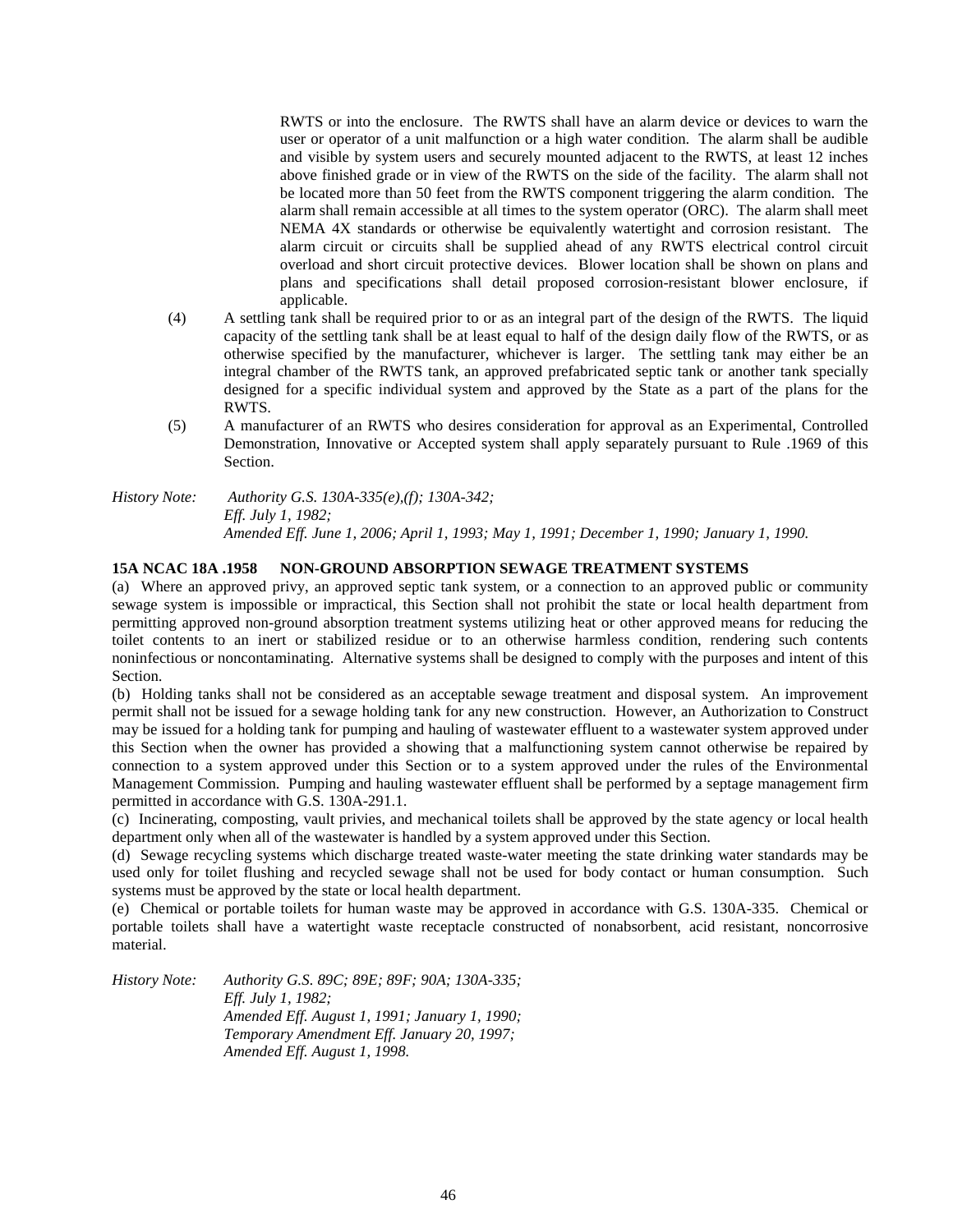## **15A NCAC 18A .1959 PRIVY CONSTRUCTION**

An "approved privy" shall consist of a pit, floor slab, and seat assembly housed in a building which affords privacy and reasonable protection from the weather.<br>(1) The pit shall consist of

- The pit shall consist of an excavation at least 42 inches square and in no case shall the bottom of an excavation be closer than one foot from the seasonally high water table or rock.
- (2) The pit shall be properly curbed to prevent caving. In sandy or loose soil, the curb should extend the full depth of the pit. In tight soils, partial curbing is acceptable if it prevents caving.
- (3) The privy floor slab shall be constructed of reinforced concrete. Where it is impractical to secure or construct reinforced concrete floor assemblies, wood construction shall be acceptable provided the floor slab is made of rough sub-flooring and covered with tight tongue-and-groove flooring or other type flooring materials to provide strength and prevent entrance of flies and mosquitoes to the privy pit. Where wood construction is used, floors shall be anchored to at least four-inch by four-inch sills.
- (4) Wood used for riser, seat assemblies, and the floor slab shall be tongue-and-groove or plywood (exterior or marine) material.
- (5) Privies shall not be used for the disposal of water-carried sewage.

*History Note: Authority G.S. 130A-335(e); Eff. July 1, 1982; Amended Eff. December 1, 1990.*

#### **15A NCAC 18A .1960 MAINTENANCE OF PRIVIES**

(a) Any person owning or controlling the property upon which a privy is located shall be responsible for these requirements:

- (1) The privy building shall afford a reasonable degree of protection from bad weather conditions.
- (2) When the pit becomes filled to within 18 inches of the top of the ground, the privy building shall be moved to a new pit and the old pit completely covered with earth.
- (3) If the pit caves in, a new pit shall be provided.
- (b) The tenant or person occupying the property shall be responsible for these requirements:
	- (1) The walls, floors, and seat of the privy and grounds immediately adjacent to the building shall be kept in a clean and decent condition.
	- (2) Fowl and other animals shall not be harbored in the privy building.
	- (3) Seat cover shall be hinged and closed at all times when the privy is not in use.
	- (4) Flies shall be excluded from the pit at all times.
	- (5) Ashes, garbage, and trash shall be kept out of the pit.

*History Note: Authority G.S. 130A-335(e) and (f); Eff. July 1, 1982; Amended Eff. January 1, 1990.*

## **15A NCAC 18A .1961 MAINTENANCE OF SEWAGE SYSTEMS**

(a) Any person owning or controlling the property upon which a ground absorption sewage treatment and disposal system is installed shall be responsible for the following items regarding the maintenance of the system:

- (1) Ground absorption sewage treatment and disposal systems shall be operated and maintained to prevent the following conditions:
	- (A) a discharge of sewage or effluent to the surface of the ground, the surface waters, or directly into groundwater at any time; or
	- (B) a back-up of sewage or effluent into the facility, building drains, collection system, or freeboard volume of the tanks; or
	- (C) a free liquid surface within three inches of finished grade over the nitrification trench for two or more observations made not less than 24 hours apart. Observations shall be made greater than 24 hours after a rainfall event.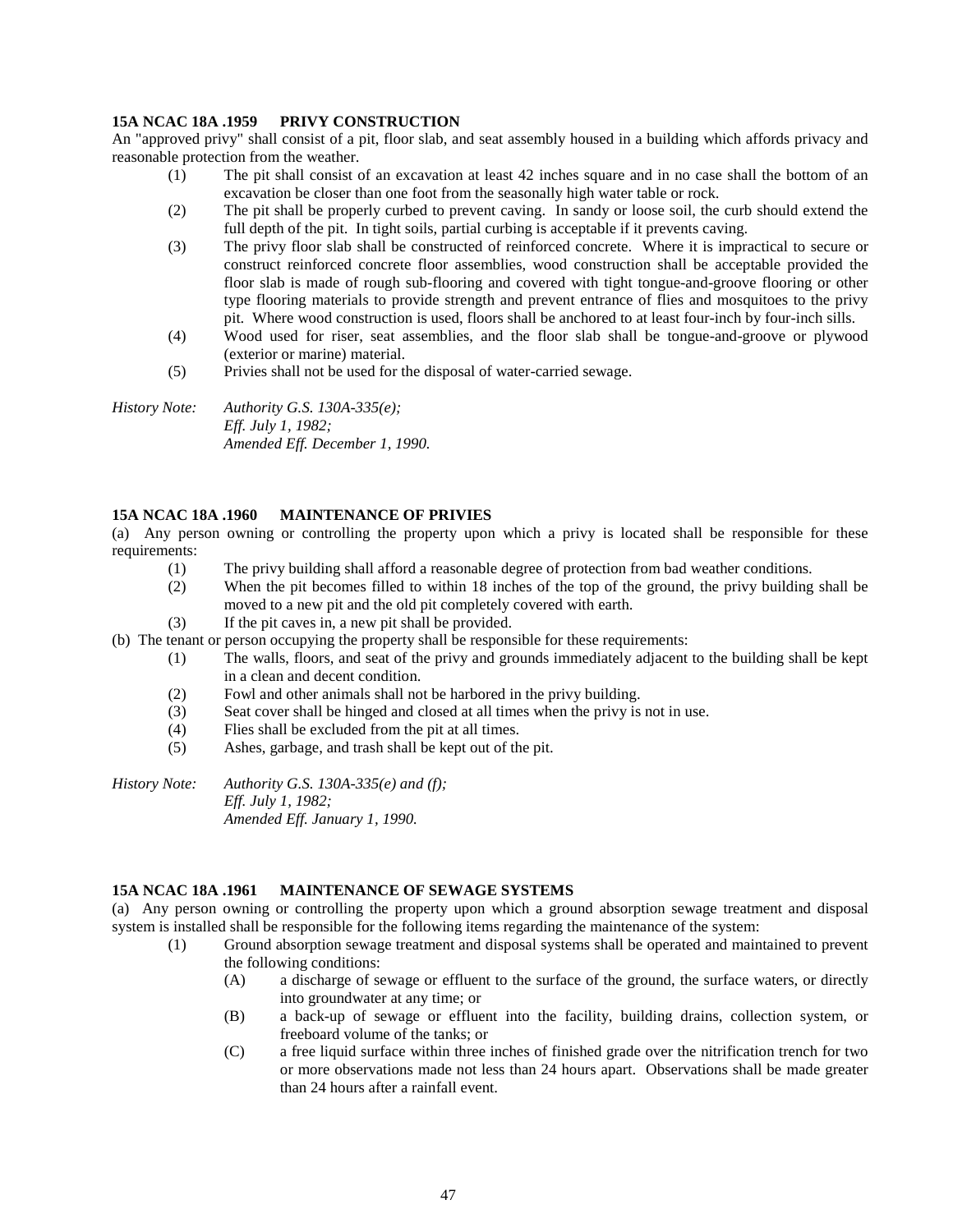The system shall be considered to be malfunctioning when it fails to meet one or more of these requirements, either continuously or intermittently, or if it is necessary to remove the contents of the tank(s) at a frequency greater than once per month in order to satisfy the conditions of Parts (A), (B), or (C) of this Paragraph. Legal remedies may be pursued after an authorized agent has observed and documented one or more of the malfunctioning conditions and has issued a notice of violation.

(2) Ground absorption sewage treatment and disposal systems shall be checked, and the contents of the septic tank removed, periodically from all compartments, to ensure proper operation of the system. The contents shall be pumped whenever the solids level is found to be more than 1/3 of the liquid depth in any compartment.

(b) System management in accordance with Tables V(a) and V(b) of this Rule shall be required for all systems installed or repaired after July 1, 1992. After July 1, 1992, system management in accordance with Tables V(a) and V(b) shall be required for all existing Type V and Type VI systems.

(c) No Improvement Permit or Construction Authorization shall be issued for Type IV, Type V, or Type VI systems, unless a management entity of the type specified in Table V(b) is specifically authorized, funded, and operational to carry out this management program in the service area where the proposed system is to be located.

(d) A local health department may be the public management entity only for systems classified Type IV, V(a) and V(b) and only when specifically authorized by resolution of the local board of health.

(e) A contract shall be executed between the system owner and a management entity prior to the issuance of an Operation Permit for a system required to be maintained by a public or private management entity, unless the system owner and certified operator are the same. The contract shall include the specific requirements for maintenance and operation, responsibilities of the owner and system operator, provisions that the contract shall be in effect for as long as the system is in use, and other requirements for the continued proper performance of the system. It shall also be a condition of the Operation Permit that subsequent owners of the system execute such a contract.

(f) Inspections of the system shall be performed by a management entity at the frequency specified in Table V(b). The management entity shall report the results of their inspections to the local health department at the specified reporting frequency. However, where inspections indicate the need for system repairs, the management entity shall notify the local health department within 48 hours in order to obtain a Construction Authorization for the repairs.

(g) The management entity shall be responsible for assuring routine maintenance procedures and monitoring requirements in accordance with the conditions of the Operation Permit and the contract.

(h) Sewage systems with multiple components shall be classified by their highest or most complex system type in accordance with Table V to determine local health department and management entity responsibilities.

(i) Sewage systems not identified in this Rule shall be classified by the Division of Environmental Health after consultation with the appropriate commission governing operators of pollution control facilities.

(j) The local health department shall routinely review the performance and operation reports submitted in accordance with Table V(b) of this Rule and shall perform an on-site inspection of the systems as required in Table V(a).

(k) The certified operator shall hold a valid and current certificate from the appropriate commission, and nothing in this Section shall preclude any requirements for system operators, in accordance with Article 3 of G.S. 90A.

#### TABLE V(a)

#### LOCAL HEALTH DEPARTMENT RESPONSIBILITIES

| System<br>Classification | System<br>Description                                                                                | <b>Permits</b><br>Required                                                    | Minimum<br>System<br>Review<br>Frequency |
|--------------------------|------------------------------------------------------------------------------------------------------|-------------------------------------------------------------------------------|------------------------------------------|
| Type I                   | a. Privy<br>b. Chemical toilet<br>c. Incinerating toilet<br>d. Other toilet system<br>e. Grease trap | Improvement<br>Permit, Construction<br>Authorization, and Operation<br>Permit | N/A                                      |
| Type II                  | a. Conventional septic system                                                                        | Improvement                                                                   | N/A                                      |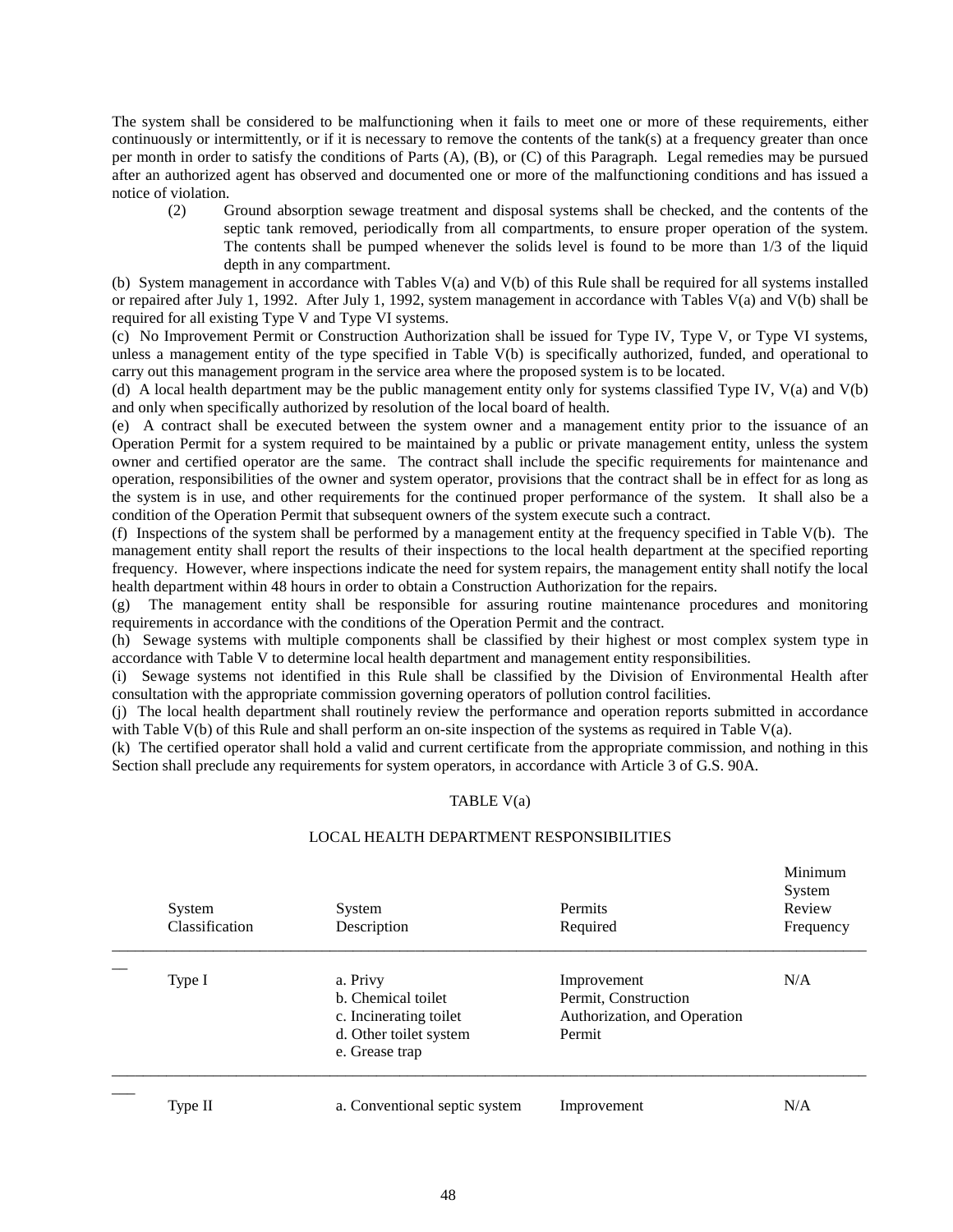|       |                          | (single-family or 480 GPD<br>or less)<br>b. Conventional septic system<br>with 750 linear feet of<br>nitrification line or less<br>c. Conventional system with<br>shallow placement                                                                                                          | Permit, Construction<br>Authorization, and<br><b>Operation Permit</b>         |                        |
|-------|--------------------------|----------------------------------------------------------------------------------------------------------------------------------------------------------------------------------------------------------------------------------------------------------------------------------------------|-------------------------------------------------------------------------------|------------------------|
|       | Type III                 | a. Conventional septic system                                                                                                                                                                                                                                                                | Improvement                                                                   | yrs. (IIIb<br>5        |
| only) |                          | $>$ 480 GPD (excluding<br>single-family residence)<br>b. Septic system with<br>single effluent pump<br>or siphon<br>c. Gravity fill system<br>d. Dual gravity field system<br>e. PPBPS system, gravity dosed<br>f. Large diameter pipe system<br>g. Other non-conventional<br>trench systems | Permit, Construction<br>Authorization, and Operation<br>Permit                |                        |
|       | Type IV                  | a. Any system with LPP<br>distribution<br>b. System with more than<br>1 pump or siphon                                                                                                                                                                                                       | Improvement<br>Permit, Construction<br>Authorization, and Operation<br>Permit | 3 yrs.                 |
|       | Type V                   | a. Sand filter pretreatment<br>system<br>b. Any $> 3,000$ -GPD septic<br>tank system with a<br>nitrification field<br>designed for $> 1500$ GPD<br>c. Aerobic Treatment Unit (ATU)<br>d. Other mechanical, biological,<br>or chemical pretreatment plant<br>$(< 3000$ GPD)                   | Improvement<br>Permit, Construction<br>Authorization, and Operation<br>Permit | 12 mos.                |
|       | Type VI                  | a. Any $> 3,000$ GPD system<br>with mechanical, biological,<br>or chemical pretreatment<br>system plant<br>b. Wastewater reuse/recycle                                                                                                                                                       | Improvement<br>Permit, Construction<br>Authorization, and Operation<br>Permit | 6 mos.                 |
|       |                          | TABLE V(b)                                                                                                                                                                                                                                                                                   |                                                                               |                        |
|       |                          | <b>MANAGEMENT ENTITY RESPONSIBILITIES</b>                                                                                                                                                                                                                                                    |                                                                               |                        |
|       | System<br>Classification | Management<br>Entity                                                                                                                                                                                                                                                                         | Minimum System<br>Inspection/Maintenance<br>Frequency                         | Reporting<br>Frequency |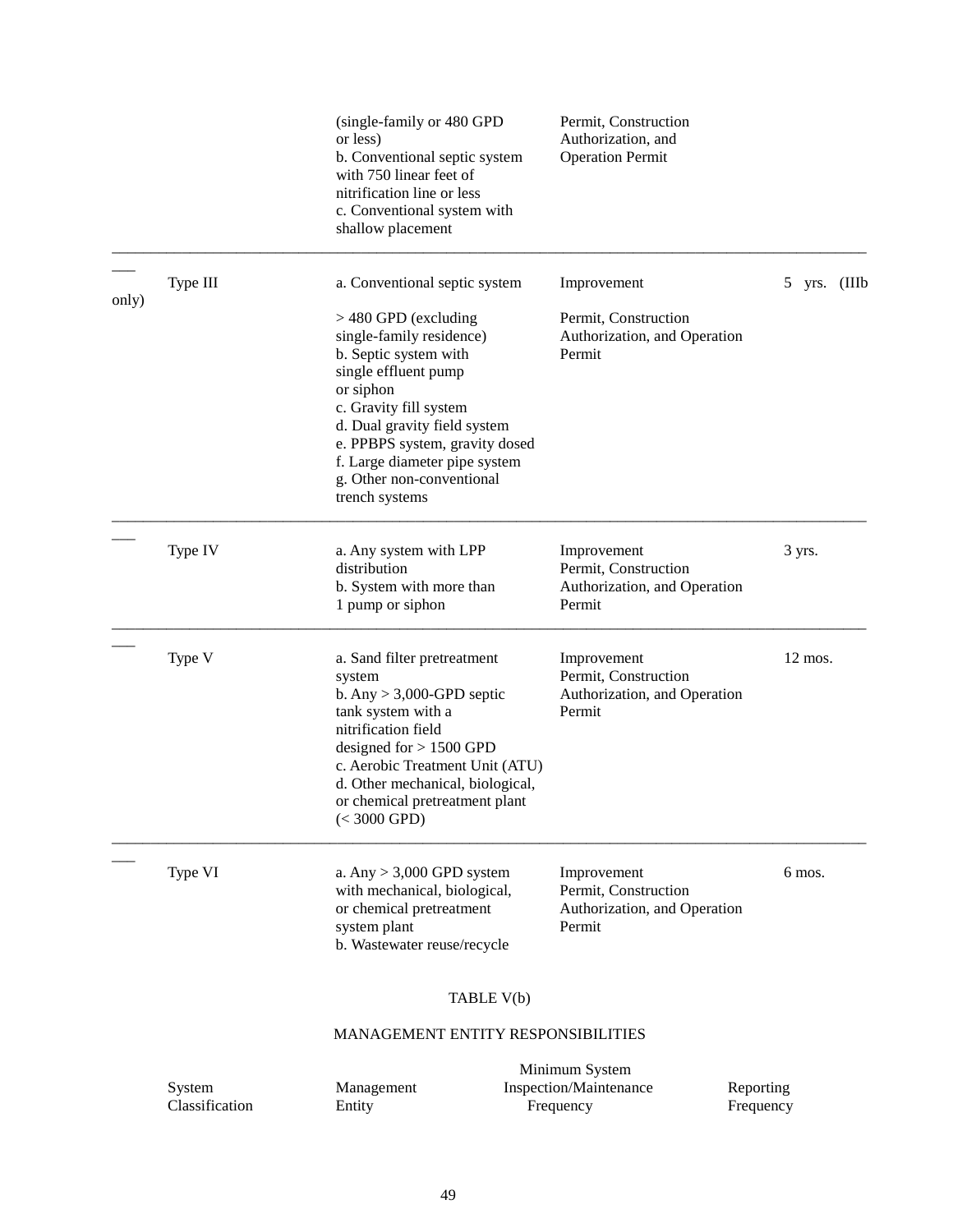| Type I   | Owner                                                                                                 | N/A                                                                                                                                                                                     | N/A       |
|----------|-------------------------------------------------------------------------------------------------------|-----------------------------------------------------------------------------------------------------------------------------------------------------------------------------------------|-----------|
| Type II  | Owner                                                                                                 | N/A                                                                                                                                                                                     | N/A       |
| Type III | Owner                                                                                                 | N/A                                                                                                                                                                                     | N/A       |
| Type IV  | Public Management<br>Entity with a<br>Certified Operator or a<br>private Certified Operator           | 2/yr.                                                                                                                                                                                   | $12$ mos. |
| Type V   | <b>Public Management</b><br>Entity With a<br>Certified Operator or a<br>private Certified<br>Operator | a. $2/yr$ (0-1500 GPD)<br>4/yr (1500-3000 GPD)<br>12/yr (3000-10000 GPD)<br>$1/wk$ ( $> 10000$ GPD)<br>b. 12/yr (3000-10000 GPD)<br>$1/wk$ ( $> 10000$ GPD)<br>c. 4/yr.<br>d. $12/yr$ . | 6 mos.    |
| Type VI  | With a Certified Operator                                                                             | Public Management Entity a. 1/wk(3000-10000 GPD)<br>2/wk(10000-25000 GPD)<br>3/wk(25000-50000 GPD)<br>$5/wk (> 75000$ GPD)<br>b. 12/yr.                                                 | 3 mos.    |

(l) A sewage collection, treatment, and disposal system that creates or has created a public health hazard or nuisance by surfacing of effluent or discharge directly into groundwater or surface waters, or that is partially or totally destroyed shall be repaired within 30 days of notification by the state or local health department unless the notification otherwise specifies a repair period in writing. If a system described in the preceding sentence has for any reason been disconnected, the system shall be repaired prior to reuse. The state or local health department shall use its best professional judgement in requiring repairs that will reasonably enable the system to function properly. If, for any reason, a sewage collection, treatment, and disposal system is found to be nonrepairable, or is no longer required, the system shall not be used, and may be required to have any contents removed, collapse any components and backfill, or otherwise secured as directed by the authorized agent to protect the public health and safety.

\_\_\_

(m) When necessary to protect the public health, the state or local health department may require the owner or controller of a malfunctioning system to pump and haul sewage to an approved wastewater system during the time needed to repair the system.

| History Note: | Filed as a Temporary Amendment Eff. July 3, 1991, for a period of 180 days to expire on December  |
|---------------|---------------------------------------------------------------------------------------------------|
|               | 30.1991:                                                                                          |
|               | Filed as a Temporary Amendment Eff. June 30, 1990, for a period of 180 days to expire on December |
|               | 27. 1990:                                                                                         |
|               | Authority G.S. 130A-335(e), $(f)$ ;                                                               |
|               | <i>Eff. July 1, 1982;</i>                                                                         |
|               | Amended Eff. August 1, 1991; October 1, 1990; January 1, 1990; August 1, 1988;                    |
|               | Temporary Amendment Eff. January 20, 1997;                                                        |
|               |                                                                                                   |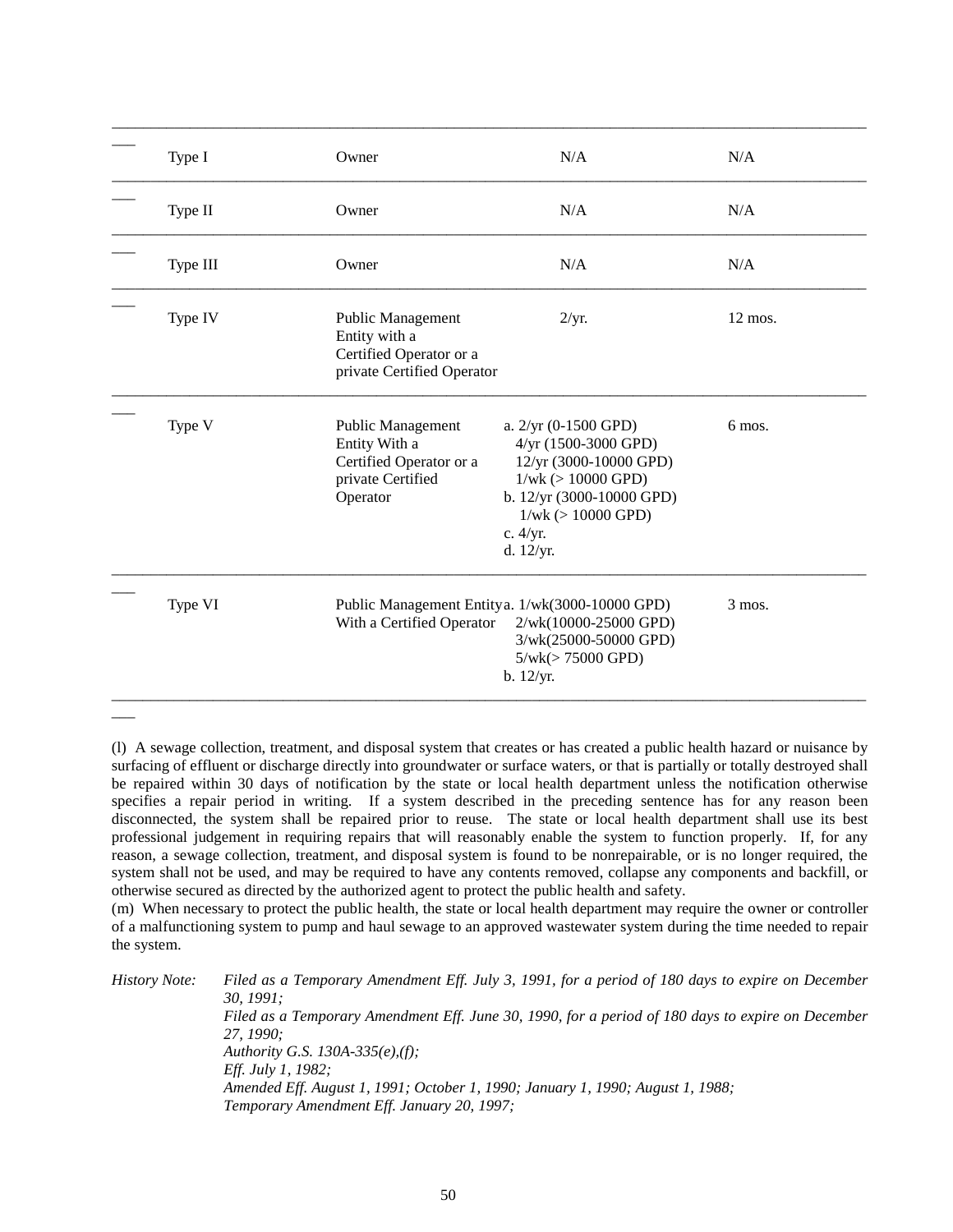*Amended Eff. August 1, 1998.*

### **15A NCAC 18A .1962 APPLICABILITY**

The provisions of this Section shall not apply to properly functioning sewage collection, treatment, and disposal systems in use or for which a valid permit to install a system has been issued prior to July 1, 1977. This provision is applicable only where the sewage flow and sewage characteristics are unchanged. This provision does not affect the requirements for system operation, maintenance, and management in accordance with Rule .1961 of this Section.

*History Note: Authority G.S. 130A-335(e); Eff. July 1, 1982; Amended Eff. August 1, 1991; December 1, 1990.*

## **15A NCAC 18A .1963 DISUSE OF SEWAGE SYSTEM**

*History Note: Authority G.S. 130A-335(e); Eff. July 1, 1982; Repealed Eff. August 1, 1988.*

#### **15A NCAC 18A .1964 INTERPRETATION AND TECHNICAL ASSISTANCE**

(a) The provisions of this Section shall be interpreted, as applicable, in accordance with the recognized principles and practices of soil science, geology, engineering, and public health.

(b) The State will provide technical assistance. Local health departments may obtain technical information and assistance from appropriate personnel as may be needed for interpretation of this Section.

*History Note: Authority G.S. 130A-335(e); Eff. July 1, 1982; Amended Eff. January 1, 1990.*

#### **15A NCAC 18A .1965 APPEALS PROCEDURE**

Appeals concerning the interpretation and enforcement of the rules in this Section shall be made in accordance with G.S. 150B and 10 NCAC 1B.

*History Note: Authority G.S. 130A-335(e); Eff. July 1, 1982; Amended Eff. February 1, 1987.*

#### **15A NCAC 18A .1966 SEVERABILITY**

If any provision of these Rules or the application thereof to any person or circumstance is held invalid, the remainder of the rules or the application of such provisions to other persons or circumstances shall not be affected thereby.

*History Note: Authority G.S. 130A-335(e); Eff. July 1, 1982.*

## **15A NCAC 18A .1967 INJUNCTIONS**

A person who violates any rule of this Section is subject to the injunctive relief provisions of G.S. 130A-18.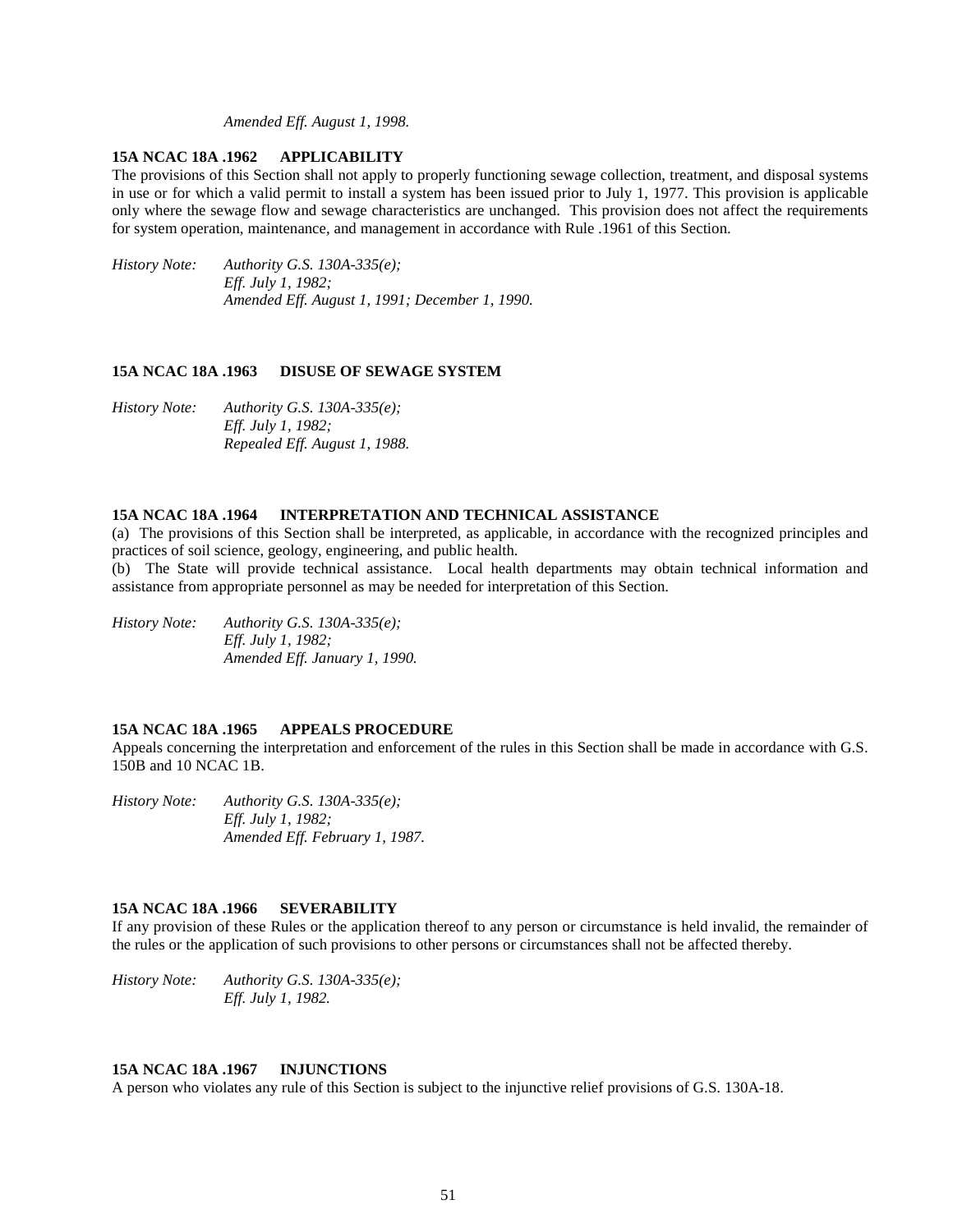*History Note: Authority G.S. 130A-335(e); Eff. July 1, 1982; Amended Eff. January 1, 1985.*

#### **15A NCAC 18A .1968 PENALTIES**

A person who violates any rule of this Section is subject to the penalty provisions contained in G.S. 130A-22(c) (Administrative Penalties), 130A-23 (Suspension and Revocation of Permits), and 130A-25 (Criminal Penalties).

*History Note: Authority G.S. 130A-335(e); Eff. July 1, 1982; Amended Eff. January 1, 1985.*

### **15A NCAC 18A .1969 APPROVAL AND PERMITTING OF ON-SITE SUBSURFACE WASTEWATER SYSTEMS, TECHNOLOGIES, COMPONENTS, OR DEVICES**

(a) Experimental, controlled demonstration, and innovative wastewater systems (hereinafter referred to as E & I systems) are any wastewater systems, system components, or devices that are not specifically described in Rules .1955, .1956, .1957, or .1958 of this Section, including any system for which reductions are proposed in the minimum horizontal or vertical separation requirements or increases are proposed to the maximum long-term acceptance rates of this Section; or any E & I systems as defined by G.S. 130A-343(a) and approved pursuant to applicable laws and this Rule. Accepted systems are as defined by G.S. 130A-343(a). This Rule shall provide for the approval and permitting of E & I and accepted systems.

(b) APPLICATION: An application shall be submitted in writing to the State for an E & I system. The application shall include the information required by G.S.  $130A-343(d)$ ,(e),(f), and (g), and the following, as applicable:

- (1) specification of the type of approval requested as either innovative, controlled demonstration, experimental, or a combination;
- (2) description of the system, including materials used in construction, and its proposed use;
- (3) summary of pertinent literature, published research, and previous experience and performance with the system;
- (4) results of any available testing, research or monitoring of pilot systems or full-scale operational systems and shall identify whether the testing, research or monitoring provided was conducted by a third party research or testing organization;
- (5) specification of system evaluation protocol as either an approved and listed protocol by the State or the applicant shall submit an alternative protocol for the evaluation of the performance of the manufacturer's system. National Sanitation Foundation (NSF) Standard 40 has been approved as an evaluation protocol pursuant to G.S. 130A-343(d);
- (6) verification that a system being submitted for approval has been tested and certified in accordance with an approved evaluation protocol, if applicable. For systems with no prior approval pursuant to this Rule, the manufacturer shall provide an affidavit certifying that the product submitted for approval is the same as the certified or listed product or identify any modifications made to the submitted product.
- (7) identity and qualifications of any proposed research or testing organization and the principal investigators, and an affidavit certifying that the organization and principal investigators have no conflict of interest and do not stand to gain financially from the sale of the E  $\&$  I system;
- (8) objectives, methodology, and duration of any proposed research or testing;
- (9) specification of the number of systems proposed to be installed, the criteria for site selection, and system monitoring and reporting procedures;
- (10) operation and maintenance procedures, system classification, proposed management entity and system operator;
- (11) procedure to address system malfunction and replacement or premature termination of any proposed research or testing;
- (12) notification of any proprietary or trade secret information, system, component, or device;
- (13) in the case of a request for innovative system approval intended by the applicant to be subsequently reclassified from an innovative to an accepted system, monitoring, reporting and evaluation protocols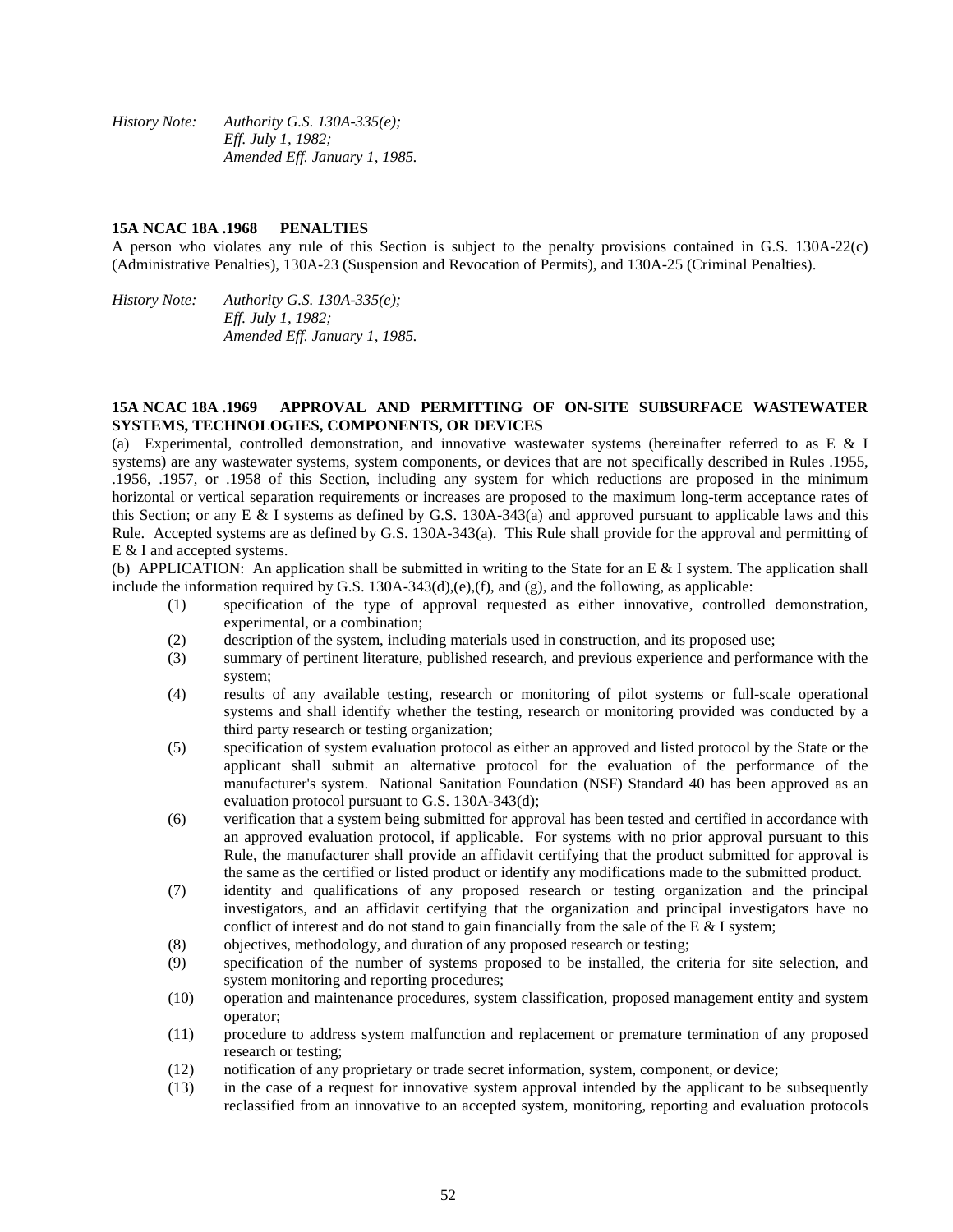to be followed by the manufacturer, the results of which shall be submitted in its future petition for accepted status; and

- (14) fee payment as required by G.S. 130A-343(k), by corporate check, money order or cashier's check made payable to: North Carolina On-Site Wastewater System Account or NC OSWW System Account, and mailed to the On-Site Wastewater Section, 1642 Mail Service Center, Raleigh, NC 27699-1642 or hand delivered to Rm. 1A-245, Parker Lincoln Building, 2728 Capital Blvd., Raleigh, NC.
- (c) REVIEW: The State shall review all applications submitted as follows:
	- (1) the completeness of the application shall be determined, and a determination shall be made whether additional information is needed to continue the review. The State shall inform the applicant of the acceptance or rejection of the application, or of any additional information needed to continue the review, within 30 days. When an application is rejected, the State shall inform the applicant in writing of the reasons for rejection and whether additional information is required for the application to be reconsidered. Acceptance of the application does not constitute a qualitative review of the information provided, nor the approval or denial of the proposed system designation. Additional requested information for the application to be considered complete shall be received within 180 days, or the application file shall be closed. Notwithstanding a prior rejection or denial, an applicant may reapply pursuant to Paragraph (b) of this Rule;
	- (2) the determination shall be made for a complete application whether the system meets the standards of an experimental system under G.S. 130A-343(a)(4), G.S. 130A-343(e) and Paragraph (d) of this Rule; a controlled demonstration system under G.S. 130A-343(a)(2), G.S. 130A-343(f) and Paragraph (e) of this Rule; or whether the system meets the standards of an innovative system under G.S. 130A-343(a)(5), G.S. 130A-343(g), and Paragraph (g) of this Rule, as applicable. This review shall be completed in accordance with the following time frame:

| Type of Approval        | Normal Review | <b>Fast Track Review</b> | Rule Reference         |  |
|-------------------------|---------------|--------------------------|------------------------|--|
| Requested               |               |                          |                        |  |
| Experimental<br>90 days |               | 45 days                  | .1969 $(d)(2)$ of this |  |
|                         |               |                          | Section                |  |
| Controlled              | 120 days      | 60 days                  | .1969 $(e)(4)$ of this |  |
| Demonstration           |               |                          | Section                |  |
| Innovative              | 180 days      | 120 days                 | .1969 $(g)(2)$ of this |  |
|                         |               |                          | Section                |  |

Table VI: Time Frame For State Review of Completed E & I System Applications

and:

(3) The State shall notify the applicant and local health department of the approval or denial of an E  $&$  I system. Such notice shall include conditions for permitting, siting, installation, use, monitoring, operation and maintenance, and number of systems which can be installed, as applicable.

(d) APPROVAL OF EXPERIMENTAL SYSTEMS: A system may be approved for use as an experimental system as follows:

- (1) the system shall be part of a research or testing program which has been approved by the State. The research or testing program shall be conducted by a third party research or testing organization which has knowledge and experience relevant to the proposed research or testing and has no conflict of interest and does not stand to gain financially from the sale of the proposed system. To be approved by the State, the proposed research or testing program shall:
	- (A) Be designed such that, if the objectives were met, the system would satisfy the standards for approval as a controlled demonstration or an innovative system under Paragraph (e) or Paragraph (g) of this Rule, respectively; and
	- (B) Be designed and include research and testing methodology that shall have a reasonable likelihood of meeting the objectives, and
	- (C) Include in the proposal for evaluation all information required pursuant to G.S. 130A-343(e).
- (2) Applications for an experimental system shall be "Fast Track" approved or denied within 45 days from the acceptance of a complete application when the proposed research or testing program is a prior approved evaluation protocol.

(e) APPROVAL OF CONTROLLED DEMONSTRATION SYSTEMS: A system may be approved for use as a controlled demonstration system as follows: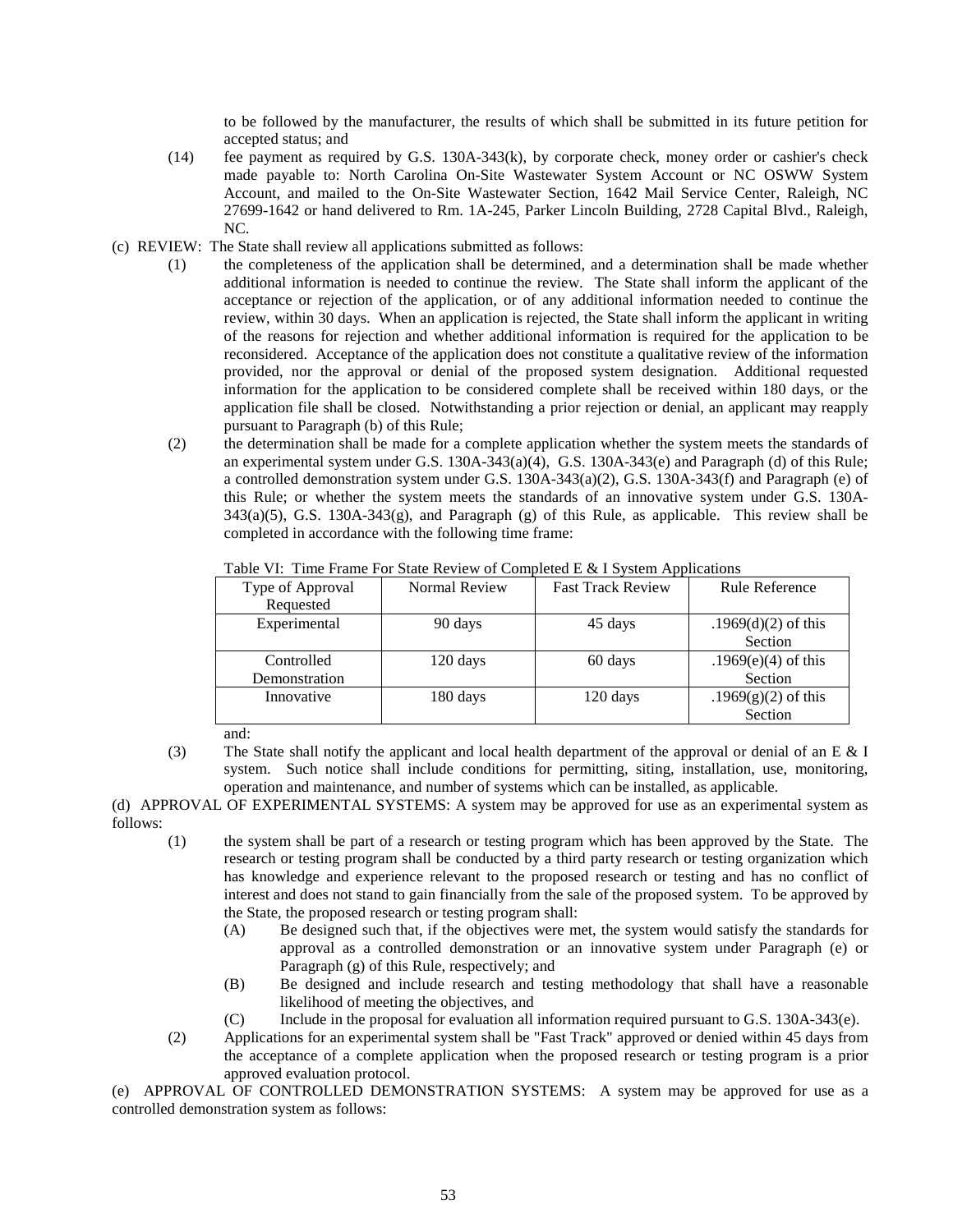- (1) Acceptable research is provided from prior evaluation of the system in North Carolina as an experimental system or from any comparable evaluations of the system in other states, including any prior evaluation pursuant to an approved evaluation protocol, which supports the proposed use of the system; and
- (2) Documentation is provided of at least 50 installations operational for at least 12-months, unless:
	- (A) data have been collected that show all other requirements for controlled demonstration approval have been met from a lesser number of North Carolina installations in conjunction with an approved experimental research or testing program; or
	- (B) documentation is provided of the system's design and functional similarity to another approved system and that substantiates performance in a manner equal or superior to the comparable approved system in terms of structural integrity, chemical durability, hydraulic performance and wastewater treatment; or
	- (C) the provisions for "Fast-Track" approval of Subparagraph (4) of this Paragraph are met; and
- (3) The system shall be part of a research or testing program which has been approved by the State. To be approved by the State, the proposed research or testing program shall:
	- (A) Be designed such that, if the objectives were met, the system would satisfy the standards for approval as an innovative system under Paragraph (g) of this Rule, and
	- (B) Be designed and include testing methodology that shall have a reasonable likelihood of meeting the objectives, and
	- (C) Include in the proposal for evaluation all information required pursuant to G.S. 130A-343(f).
- (4) Applications for a controlled demonstration shall be "Fast Track" approved or denied within 60 days from the acceptance of a complete application when the application includes TS-I or TS-II compliant certification data collected under NSF Standard 40 or another prior-approved evaluation protocol, and all other available field verification data provided under Subparagraph (b)(4) of this Rule are consistent with TS-I or TS-II performance standards.

(f) PERMITTING OF EXPERIMENTAL AND CONTROLLED DEMONSTRATION SYSTEM: A local health department shall issue an Improvement Permit and Construction Authorization and an Operation Permit for an experimental or controlled demonstration system when the following conditions are met:

- (1) There is an application for an Improvement Permit and Construction Authorization in accordance with 15A NCAC 18A .1937(c), with the proposed use of an experimental or controlled demonstration system specified;
- (2) The proposed site is included as part of an approved research or testing program and any conditions specified for use of the system have been met;
- (3) When an experimental or controlled demonstration system is proposed to serve a residence, place of business or place of public assembly, there shall be a designated area for a repair system in accordance with the provisions of 15A NCAC 18A .1945(b) or an innovative or accepted system of this Rule, except:
	- (A) When an existing and properly functioning wastewater system is available for immediate use, including connection to a public or community wastewater system; or
	- (B) When the experimental or controlled demonstration system is used as a repair to an existing malfunctioning system when there are no other approved or accepted repair options; or
	- (C) As provided in G.S. 130A-343(f) for Controlled Demonstration Systems;
- (4) When an experimental or controlled demonstration system is proposed which shall not serve a residence, place of business, or place of public assembly, a repair area or backup system shall not be required.
- (5) The application for an experimental system shall include statements that the property owner is aware of its experimental nature, that the local health department and State do not guarantee or warrant that these systems will function in a satisfactory manner for any period of time, that use of the system may need to be discontinued if the system research or testing program is prematurely terminated, and that the site and system are to be accessible during reasonable hours for monitoring and evaluation by the research or testing organization. Such statements shall be signed by the owner;
- (6) Provisions shall be made for operation and maintenance of the system;
- (7) Any special conditions required for the installation of the experimental or controlled demonstration system shall be specified in the Improvement Permit and the Construction Authorization. Use of an experimental or controlled demonstration system and any conditions shall be described on the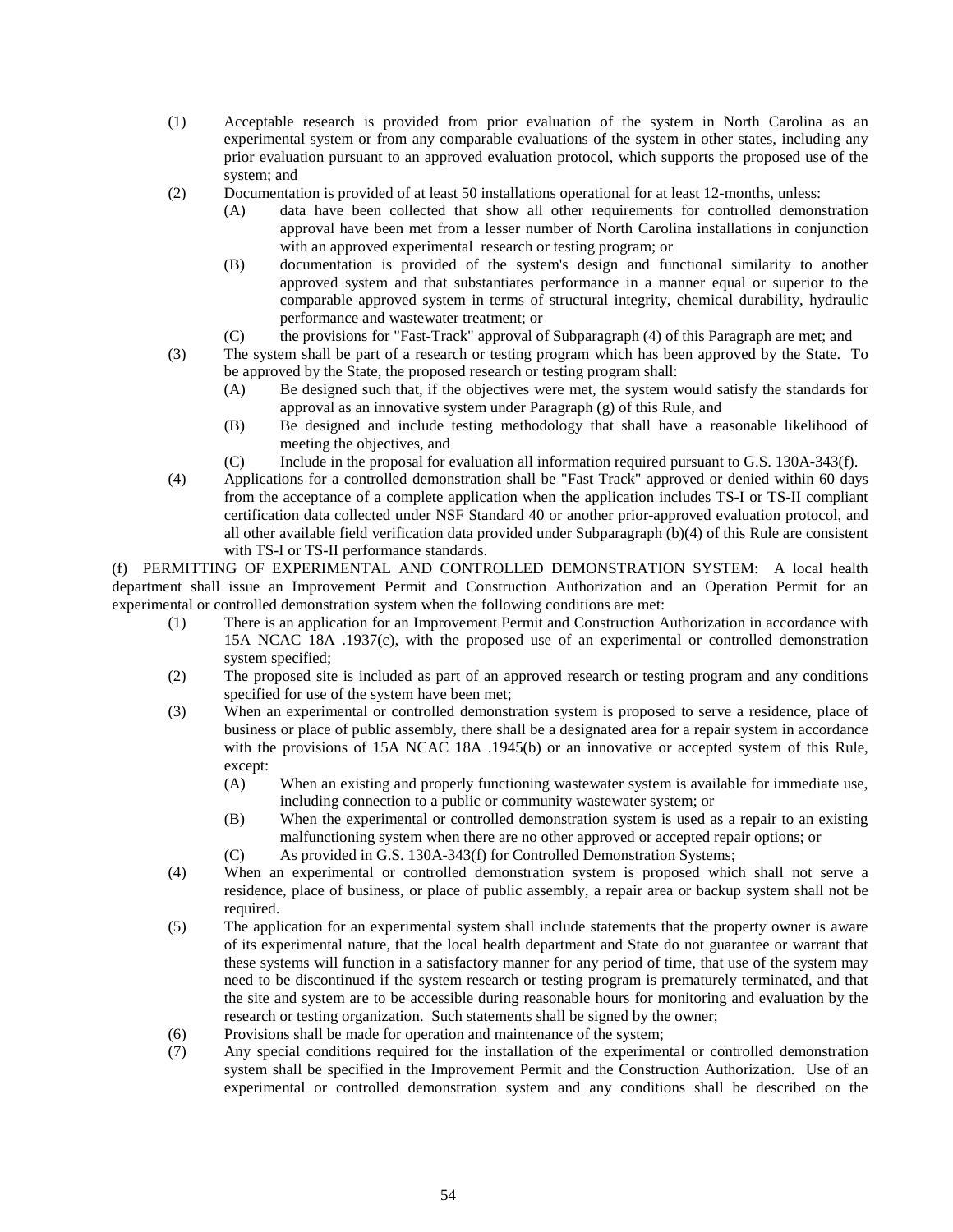Improvement Permit, Construction Authorization and any subsequent operation permits, with provisions for a repair area and backup system specified;

- (8) The State shall be notified of a proposed Improvement Permit, Construction Authorization and any subsequent operation permits for experimental or controlled demonstration systems prior to issuance by the local health department. The State shall notify the manufacturer and local health department if the proposed use is found to be inconsistent with the approved research or testing program.
- (9) Upon completion of the installation and prior to use, an Experimental or Controlled Demonstration System Operation Permit (ESOP or CDSOP) shall be issued by the local health department. The ESOP or CDSOP shall be valid for a specified period of time based upon the projected duration of the research and testing program, not to exceed five years. Maintenance, monitoring and testing requirements shall be specified as permit conditions, in accordance with the approved research or testing program. Failure to carry out these conditions shall be grounds for permit suspension or revocation.
- (10) Prior to expiration of the ESOP (CDSOP) and based upon satisfactory system performance as determined during the research or testing program, the local health department shall issue an Operation Permit. Premature termination of the research or testing program shall be grounds for ESOP (CDSOP) suspension or revocation.
- (11) Upon completion of monitoring, research and testing, the research or testing organization shall prepare a final report to the State including recommendations on future use of the system. If the State determines that the results indicate that the standards of Paragraph (e) or (g) of this Rule are met, the State shall approve the use as a controlled demonstration or an innovative system, respectively.

(g) INNOVATIVE SYSTEMS: Innovative systems, technologies, components, or devices shall be reviewed and approved by the State, and the local health department shall permit innovative systems in accordance with the following:

- (1) The State shall approve the system as an innovative system when there has been successful completion of a prior evaluation of the system in North Carolina as an experimental or controlled demonstration system or when sufficient documentation is provided from any comparable evaluations of the system in other states which support the proposed use of the system, and when the performance requirements for an innovative system of G.S. 130A-343(a) and G.S. 130A-343(g) and the following conditions have been met:
	- (A) The system, shall have been demonstrated to perform equal or superior to a system, which is described in Rules .1955, .1956, .1957, or .1958, of this Section, based upon controlled pilotscale research studies or statistically-valid monitoring of full-scale operational systems;
	- (B) Materials used in construction shall be equal or superior in physical properties and chemical durability, compared to materials used for similar proposed systems, specifically described in Rules .1955, .1956, .1957, or .1958 of this Section; and
	- (C) Documentation is provided of at least 100 installations operational for at least 12-months unless data have been collected that show all other requirements for innovative approval have been met from a lesser number of North Carolina installations in conjunction with an approved experimental or controlled demonstration research or testing program.
- (2) In lieu of the requirements specified in Subparagraph (1) of this Paragraph, applications for innovative approval shall be "Fast Track" approved or denied within 120 days from the acceptance of a complete application when the application includes TS-I or TS-II compliant evaluation data collected under NSF Standard 40 or another prior approved evaluation protocol; and the following:
	- (A) The system, shall have been demonstrated to perform equal or superior to a system, which is described in Rules .1955, .1956, .1957, or .1958, of this Section, and to comply with TS-I or TS-II standards, based upon statistically valid third-party field verification data which include at least 50 data points from a minimum of 15 sites, with a minimum of two data points per site, collected over at least a 12-month period, and with no data excluded from the field sampling sites; and
	- (B) Materials used in construction shall be equal or superior in physical properties and chemical durability, compared to materials used for similar proposed systems, specifically described in Rules .1955, .1956, .1957, or .1958 of this Section.
- (3) Approved innovative systems shall be assigned a unique code for tracking purposes. Prior to making a request for reclassification of a system from innovative to accepted, the manufacturer shall have a system in place to keep track of the number and location of new system installations, and of any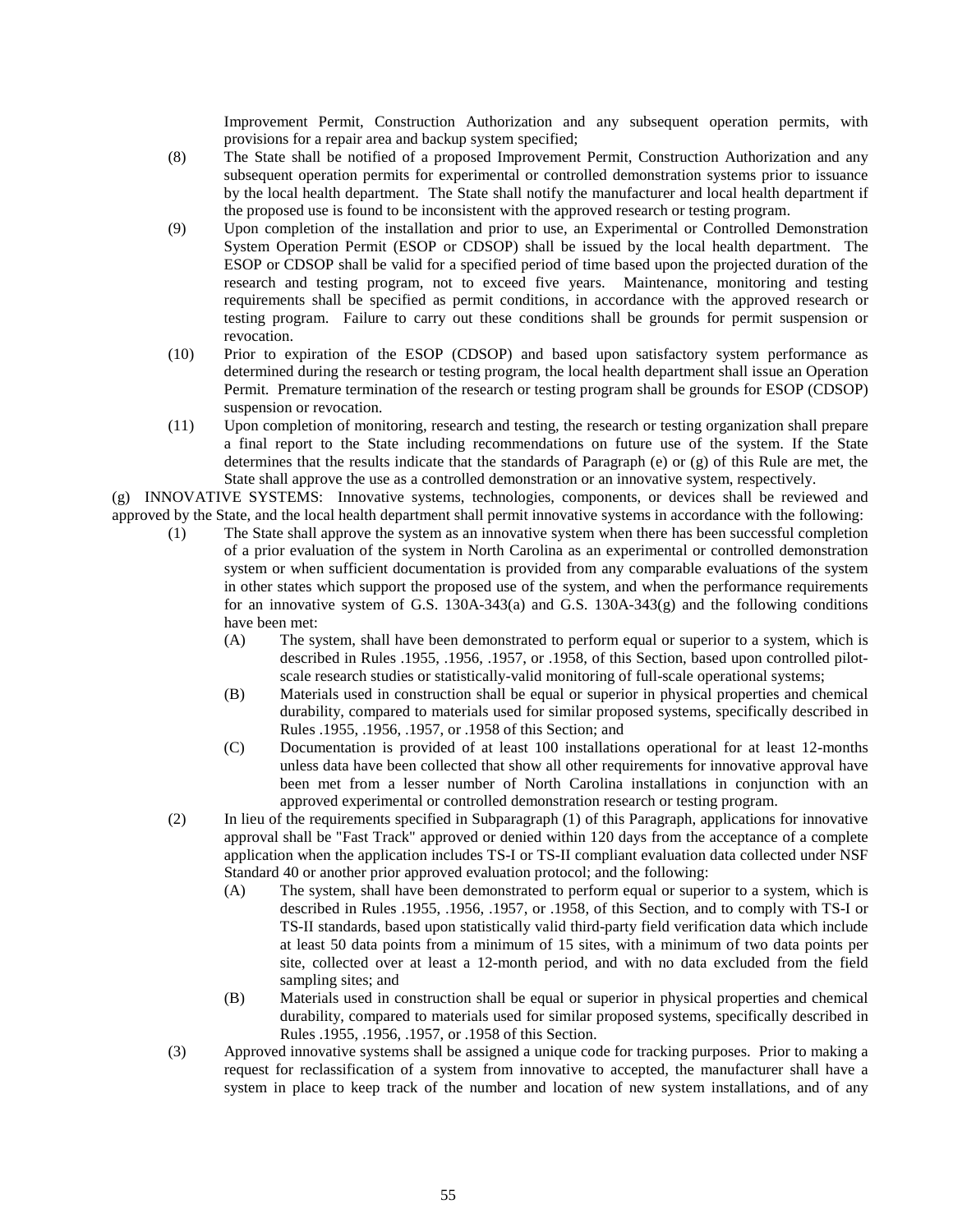system installations it becomes aware of which were required to be repaired, and to provide this information to the State upon request and in any subsequent petition for accepted status.

- (4) A local health department shall issue an Improvement Permit and a Construction Authorization for any innovative system approved by the State upon a finding that the provisions of this Section including any conditions of the approval are met. Use of an innovative system and any conditions shall be described on the Improvement Permit, Construction Authorization, or Operation Permit.
- (5) Manufacturers of proprietary innovative systems which include an advanced pretreatment component may choose to comply with the performance audit requirements as stipulated in Subparagraph (h)(8) of this Rule, in lieu of routine effluent sampling for each system on an annual basis as may otherwise be required, and shall comply with those performance audit requirements prior to being granted accepted system status. The approved audit procedure shall be carried out annually until receipt of Accepted System approval by the Commission.

(h) ACCEPTED SYSTEMS: A petition to the Commission for reclassification of a proprietary innovative system to an accepted system, as defined in G.S.  $130A-343(a)(1)$ , shall be submitted by the manufacturer for review to the State, accompanied by the fee payment as required by G.S. 130A-343(k) and as stipulated in Paragraph (b) of this Rule. The State shall review all petitions submitted and evaluate the following: the completeness of the petition, and whether additional information is needed to continue the review; and whether the system meets the standards of an accepted system under G.S. 130A-343(a)(l), G.S. 130A-343(h), and this Section. The State shall inform the petitioner if the petition is determined to be complete or of any additional information needed to continue the review, within 30 days. When a petition is determined to be incomplete, the petitioner shall be informed in writing why and whether additional information is required for the petition to be reconsidered. This review of the petition for completeness does not constitute a qualitative review of the information provided, nor the approval or denial of the proposed system designation. Additional requested information for the petition to be considered complete shall be received within 180 days, or the petition file shall be closed. Upon request of the petitioner, the Commission may modify this 180 day time frame if the Commission determines that more time is necessary to obtain the additional information requested by the State and it can be provided within the requested modified time frame. The petitioner may also request Commission review of the State's determination that a petition is incomplete or a request by the State for additional information. The State may also initiate a review of a nonproprietary innovative system pursuant to G.S. l30A-343(i)(2). The State shall submit to the Commission findings and recommendations based upon its review for final Commission action on system designation. The State's findings and recommendations for a proprietary innovative system shall be presented to the Commission within 120 days of receipt of a complete petition. The Commission shall designate a wastewater system technology, component or device as an accepted system when it finds that the standards set forth by G.S. 130A-343(a)(1) and G.S. l30A-343(h) have been met. The following factors shall be considered prior to granting accepted system status:

- (1) documentation provided that there have been at least 300 systems installed statewide and the system has been in use as an approved innovative system for more than five years;
- (2) data and findings of all prior evaluations of the system performance as provided by the manufacturer;
- (3) results of prior performance surveys of innovative systems in use in North Carolina for at least the five year period immediately preceding the petition, including any information available to the manufacturer pertinent to the accuracy and validity of performance surveys not completed under their control;
- (4) review(s) of records on system use and performance reported by local health departments and other information documenting the experiences with performance of the system in North Carolina, including information collected and reported pursuant to Subparagraph (g)(1) and Paragraph (p) of this Rule. Upon request of the manufacturer, the State and manufacturer shall meet to discuss the accuracy and validity of performance data and surveys to be considered for inclusion in the review. Local health departments shall be invited to participate in the discussion;
- (5) for proprietary nitrification trench systems, a statistically valid survey of system performance shall be performed, as follows:
	- (A) The manufacturer shall provide a proposed survey plan for State concurrence prior to carrying out the survey. This plan shall specify the number of systems to be evaluated, period of evaluation, method to randomly select systems to be evaluated, methods of field and data evaluation, and proposed survey team members, including proposed cooperative arrangements to be made with State and local health department on-site wastewater program staff. The State shall facilitate local health department participation with any performance review or survey. The State shall utilize the Division of Public Health's State Center for Health Statistics for assistance in evaluating the statistical validity of proposed evaluation protocols.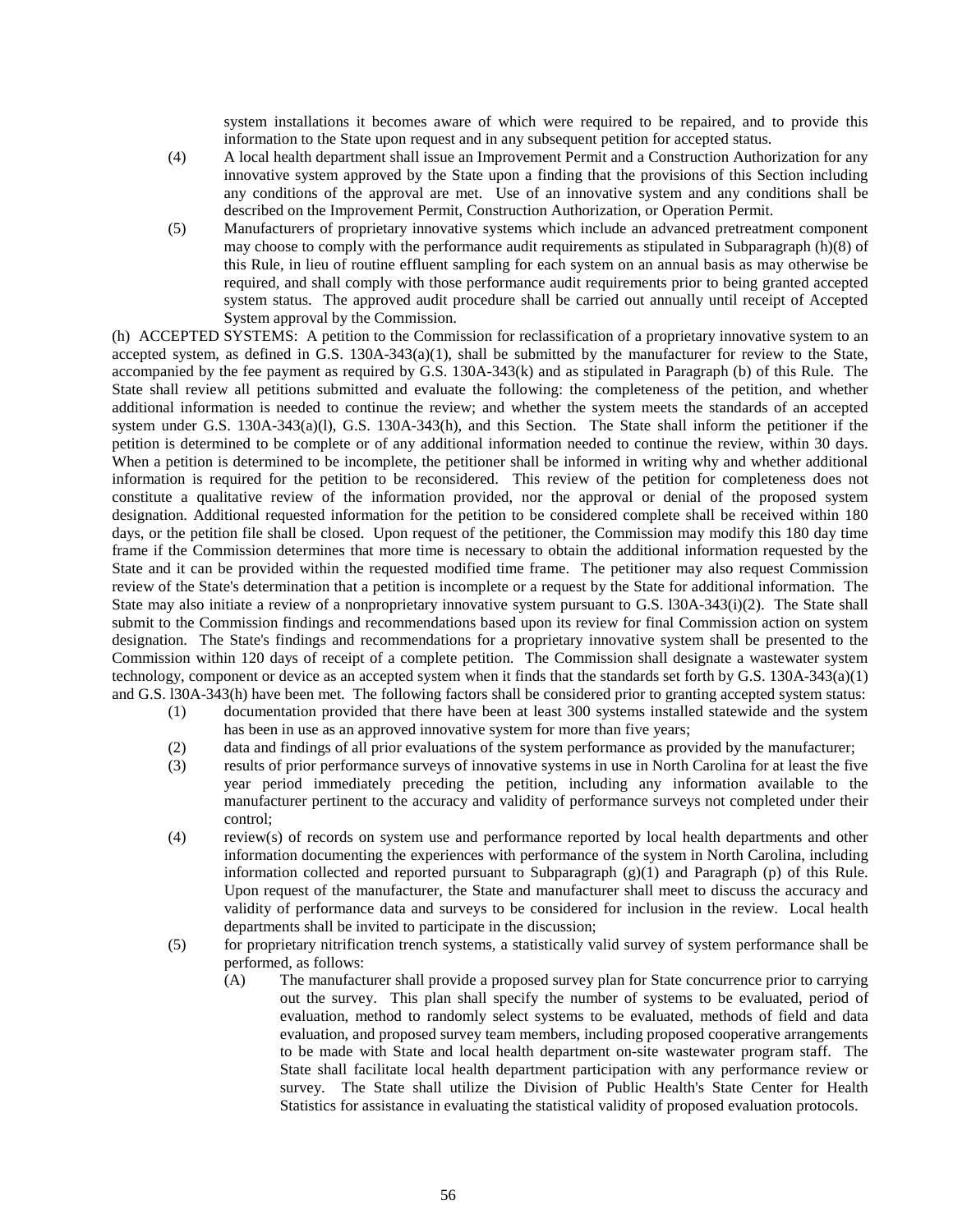- (B) The survey shall include the field evaluation of at least 250 randomly selected innovative systems compared with 250 comparably-aged randomly selected conventional systems, with at least 100 of each type of surveyed system currently in use and in operation for at least five years. Systems surveyed shall be distributed throughout the three physiographic regions of the state (Mountain, Piedmont and Coastal Plain) in approximate proportion to the relative usage in the three regions. The survey shall determine comparative system failure rates, with field evaluations completed during a typical wet-weather season (February through early April), with matched innovative and conventional systems sampled during similar time periods in each region. The petitioner shall provide a statistical analysis of the survey results showing a "one-sided" test where, if the failure rate in the sample of 250 innovative systems is at least five percentage points higher than the failure rate in the sample of 250 conventional systems, there is only a five percent chance that a difference this large would occur by chance (95% confidence level). If a statistically significant higher failure rate in the innovative system is not detected, the Commission shall find that the innovative system performs the same as or better than the conventional system.
- (6) The Commission shall grant accepted status to an innovative system based upon a showing by the manufacturer that there have been at least 10,000 operational systems installed in the state, in more than one county of the state, over at least an eight year period with a total reported failure rate statewide based on records provided by the manufacturer and local health departments of less than one percent. However, the granting of accepted status based upon this criteria shall be conditioned on the manufacturer successfully completing an approved field survey pursuant to Parts  $(h)(5)(A)$  or  $(h)(5)(B)$ of this Rule within no more than 24 months of being granted accepted status;
- (7) The manufacturer of a proprietary innovative system, which includes an advanced pretreatment component designed to achieve NSF-40, TS-I or TS-II effluent quality standards requesting accepted status shall document that the system has received certification under NSF Standard 40 or another prior approved evaluation protocol. A certified system which has been modified pursuant to Paragraph (i) of this Rule or as otherwise necessary to be approved for use in North Carolina shall still be considered in compliance with this certification requirement. For approved innovative systems in general use in North Carolina for more than five years prior to January 1, 2006, which only lack certification under NSF Standard 40 or another approved evaluation protocol but meet all other requirements for Accepted System status, the Commission shall grant conditional accepted status provided such certification is obtained within 24 months from the date this conditional status is granted;
- (8) Performance Audit: Prior to Accepted System approval by the Commission of a proprietary innovation system which includes an advanced pretreatment component, a performance audit shall be run for a minimum of three consecutive years or until data have been collected from at least 30 separate operational North Carolina systems. The performance audit shall consist of third-party random sampling of a minimum of 10 separate operational North Carolina sites by an approved field evaluation protocol. The manufacturer shall propose the third-party, and the third-party shall submit a plan for system evaluation to include their third-party credentials and the number of systems to be sampled, the method for randomly selecting the sites to be sampled, and details of the procedure for sample collection and analysis, which shall be prior-approved by the State. Samples shall be collected by 24-hour composite sampling (grab sampling for fecal coliform) and analyzed by a wastewater laboratory certified by the Division of Water Quality for all applicable performance parameters. All systems to be included in the performance audit shall be found by the third-party to be in compliance with the design requirements of the Innovative Approval. In order to be granted accepted status, the following conditions shall be met:
	- (A) the mean values of sample data from all sites statewide in each sampling year shall meet NSF-40, TS-I or TS-II effluent quality standards for each parameter, as applicable;
	- (B) no more than 20 percent of these randomly sampled sites during each sampling year shall exceed the designated NSF-40, TS-I or TS-II effluent quality standards for any parameter, as applicable;
	- (C) the sampled systems for the purposes of evaluation for Accepted System status shall be operational for at least three years, with at least 10 systems in operation for at least five years, and results from no more than 20 percent of these sampled systems over five years old shall exceed the designated NSF-40, TS-I or TS-II effluent quality standards for any parameter, as applicable;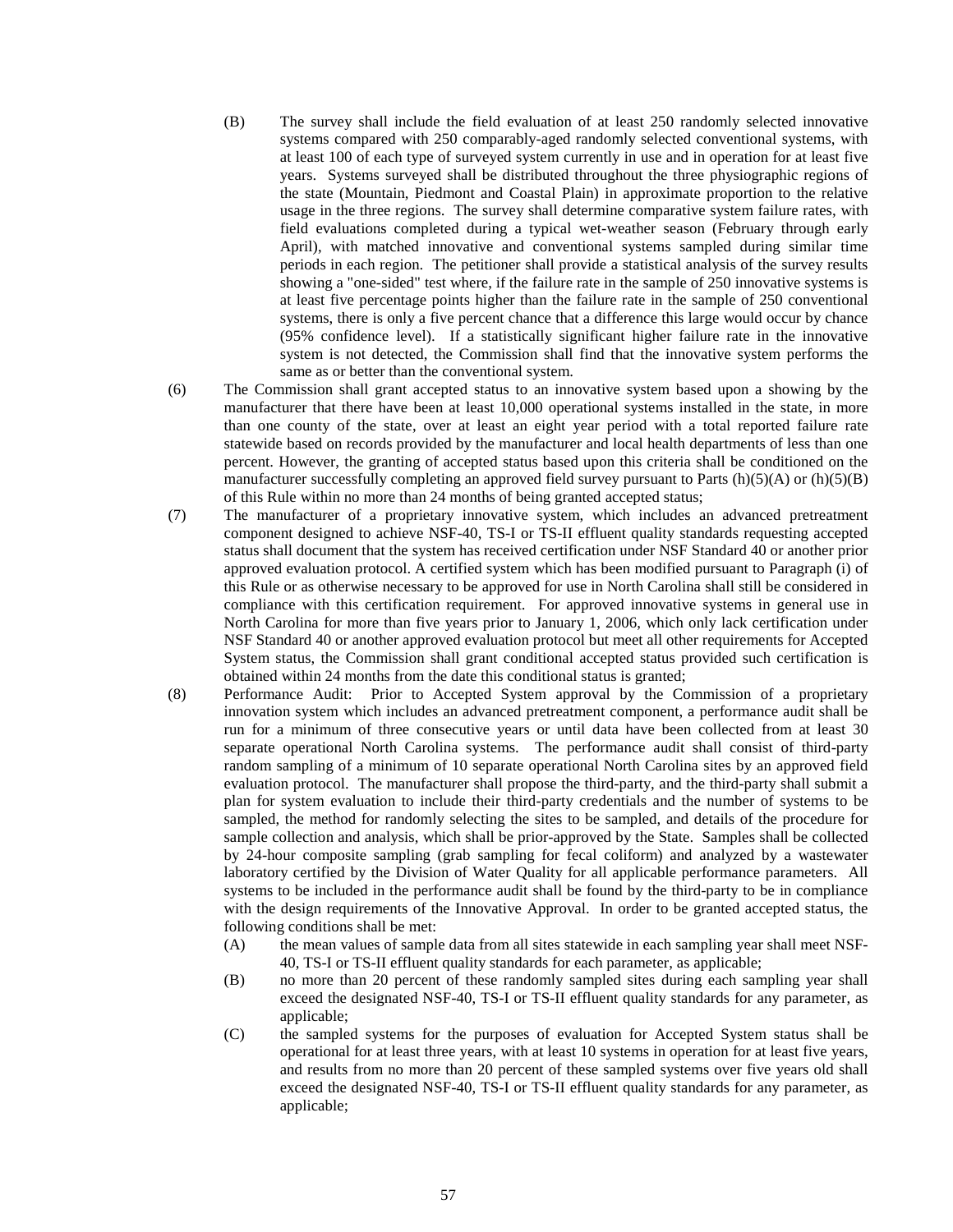- (D) no data collected and analyzed pursuant to Parts (A) through (C) of this Subparagraph shall be considered as part of the audit that is collected before April 1, 2006;
- (E) operation, maintenance or sampling activities that have taken place or are proposed by the third-party at the audited sites, including Operator reports, maintenance logs and projected sample collection days and laboratory reports for samples analyzed, shall be provided to the local health department and the State;
- (F) if the performance criteria in Parts (A) and (B) of this Subparagraph are not met in any sampling year, the sites from which substandard samples are obtained shall be resampled for any non-compliant parameter. If the performance criteria in Parts (A) and (B) of this Subparagraph are still not met using the results from the resampled data, at least 20 new sites or twice as many as were initially sampled, not to exceed 30, shall be sampled for all applicable performance parameters. If this second set of sample results does not meet performance criteria stipulated in Parts (A) and (B) of this Subparagraph, the accepted system status shall be denied.
- (9) Provisions shall be in place for the manufacturer of a proprietary accepted system which include an advanced pretreatment component to remain certified and listed under NSF Standard 40 or another prior State approved evaluation, certification and listing protocol that includes routine audits of the system manufacturing facilities and of the performance of operational systems that verifies ongoing conformity with the approved protocol.
- (10) Other criteria for determining whether the proposed system has been in general use, and other surveys, including evaluations of different numbers of innovative and conventional systems, designed to verify equal or superior performance of the innovative system compared to the conventional system under actual field conditions in North Carolina shall be approved by the state when they are demonstrated to have comparable statistical validity as described in Subparagraphs (5) or (8) of this Paragraph, as applicable. The State's review and approval of proposed alternate criteria for determining whether the system has been in general use, or of other proposed surveys are subject to review and concurrence by the Commission.

(i) APPROVAL AND PERMITTING OF ACCEPTED SYSTEMS: The following conditions apply to the approval and permitting of accepted systems:

- (1) When a petition or recommendation for an accepted wastewater system designation is approved by the Commission, the State shall notify local health departments and publish a listing of accepted systems. The Commission shall impose any use, design, installation, operation, maintenance, monitoring, and management conditions pursuant to G.S. 130A-343.
- (2) The local health department shall permit systems designated as accepted nitrification trench systems that meet the requirements of this Section, laws, and conditions of its accepted system approval in an equivalent manner as a conventional system. The Owner may choose to substitute an accepted system for a conventional system or another accepted system without prior approval of the health department as long as no changes are necessary in the location of each nitrification line, trench depth, or effluent distribution method.
- (3) The owner may choose to substitute an accepted advanced pretreatment system for another accepted advanced pretreatment system provided the owner applies to the local health department and receives a revised Construction Authorization prior to its installation.
- (4) The type of accepted system installed shall be indicated on the Operation Permit, including designation of the manufacturer and model or unique code.

(i) MODIFICATION OF APPROVED SYSTEMS: Where a manufacturer of an approved  $E \& I$  or accepted system seeks to modify such system or its conditions of approval (including siting or sizing criteria) and retain its approved status, the manufacturer shall submit to the State a request for approval of the proposed modification. If the manufacturer demonstrates that the modified system will perform in a manner equal or superior to the approved system in terms of structural integrity, chemical durability, hydraulic performance and wastewater treatment, the state shall approve the modified system with the same status as the previously approved system. Approvals of proposed modifications to E & I systems pursuant to this Paragraph shall be made by the State. Approvals of proposed modifications to accepted systems pursuant to this Paragraph shall be made by the Commission when the manufacturer's demonstration provides clear, convincing and cogent supporting evidence. In order to confirm the satisfactory performance of an approved modified accepted system, the manufacturer shall conduct a survey or audit of installed modified systems in accordance with Subparagraphs  $(h)(5)$  or  $(h)(8)$  of this Rule, as applicable, within one year of the fifth anniversary of the approval of the modified system and shall submit the results of the survey to the State. The State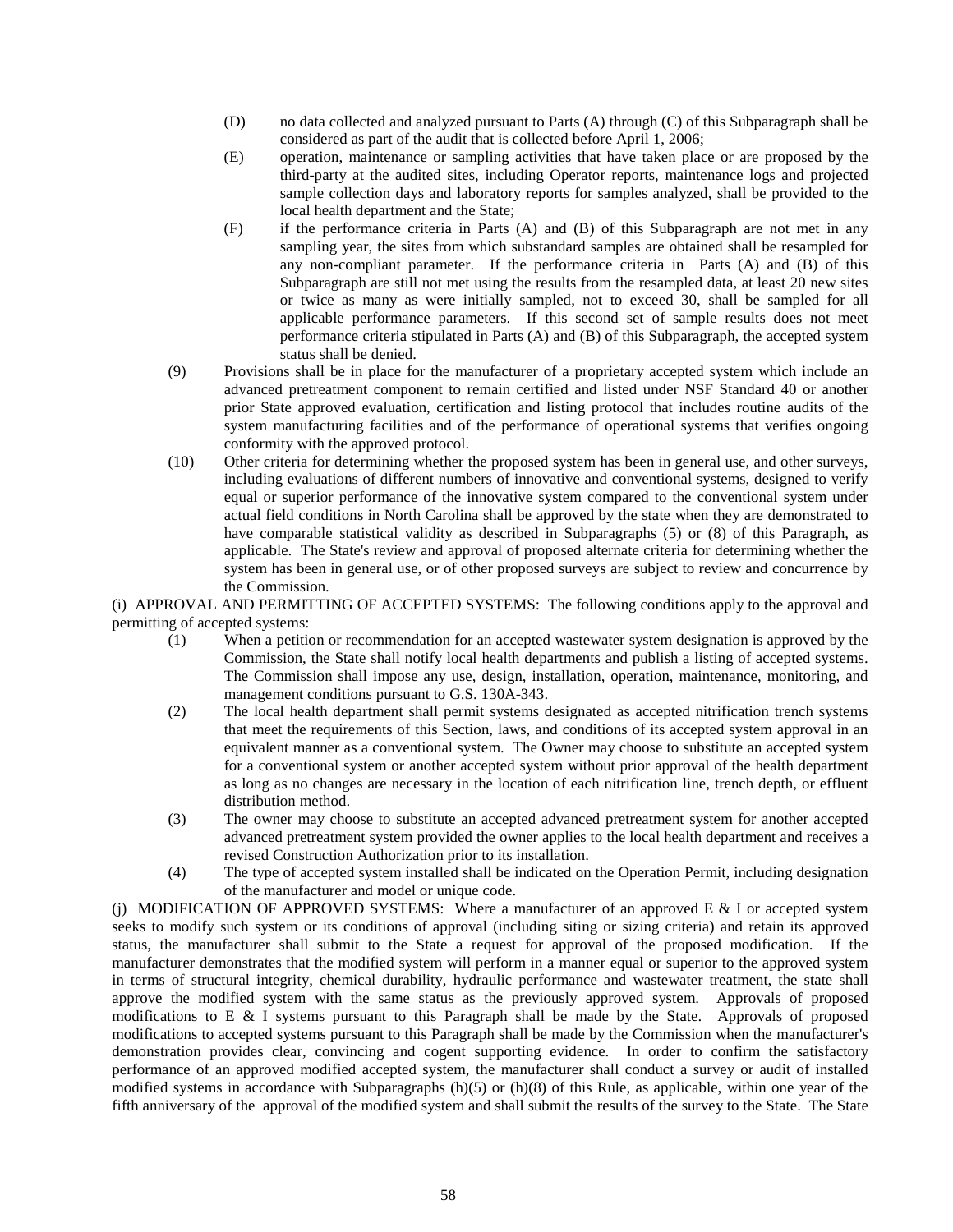may modify, suspend, or revoke its approval of the modified system based on the survey results or any other information that supports a finding that the modified system does not perform in a manner equal or superior to the previously approved E & I system. The Commission may similarly modify, suspend, or revoke its approval of a modified accepted system.

(k) The State may modify, suspend or revoke the approval of a system as provided for in G.S. 130A-343(c), and as follows:

- (1) The system approval shall be modified as necessary to comply with subsequent changes in laws or rules which affect their approval.
- (2) The approval of a system may be modified, suspended or revoked upon a finding that:
	- (A) subsequent experience with the system results in altered conclusions about system performance, reliability, or design;
	- (B) the system or component fails to perform in compliance with performance standards established for the system; or
	- (C) the system or component or the system applicant fails to comply with wastewater system laws, rules or conditions of the approval.
- (3) The State shall notify the Commission of any action required for Commission approval of any modifications to the status of an accepted system. The Commission may require the manufacturer or the State to complete a follow-up survey of a proprietary nitrification trench system or a performance audit of an advanced pretreatment system such as described in this Rule if the Commission determines further information is necessary prior to rendering a final decision on modification of the status of an accepted system.

(l) Modification, suspension or revocation of a system approval shall not affect systems previously installed pursuant to the approval.

(m) Reductions in total nitrification trench length allowed for systems, as compared to the system sizing requirements delineated in Rule .1955 of this Section for conventional systems based upon excavated trench width, apply only to drainfields receiving septic tank effluent of domestic strength or better quality. The system may be used for facilities producing non-domestic strength wastewater with nitrification trench length and trench bottom area determined based upon excavated trench width equal to what is required by Rule .1955 of this Section for a conventional gravel trench system, with no reduction or application of an equivalency factor. However, reductions up to 25 percent when allowed for approved innovative or accepted system models may be applied for facilities producing higher strength wastewater following a specifically approved pretreatment system designed to assure effluent strength equal to or better than domestic septic tank effluent, with a five-day Biochemical Oxygen Demand (BOD) less than 150 milligrams per liter (mg/l), total suspended solids (TSS) less than 100 mg/l and fats, oil and grease (FOG) less than 30 mg/l.

(n) A Performance Warranty shall be provided by the manufacturer of any approved innovative or accepted wastewater system handling untreated septic tank effluent which allows for a reduction in the total nitrification trench length of more than 25 percent as compared to the total nitrification trench length required for a 36-inch wide conventional wastewater system, pursuant to G.S. 130A-343(j). The Department shall approve the warranty when found in compliance with the applicable laws and this Paragraph. When a wastewater system warranted according to G.S. 130A-343(j) (warranty system) is proposed to serve a residence, place of business, or place of public assembly, the site shall include a repair or replacement area in accordance with Rule .1945(b) of this Section or an innovative or accepted system approved under this Rule with no more than a 25 percent reduction in excavated trench bottom area. The following conditions are applicable for the performance warranty and a system approved pursuant to this Paragraph:

- (1) The Manufacturer shall provide the approved Performance Warranty in effect on the date of the Operation Permit issuance to the owner or purchaser of the system. The warranty shall be valid for a minimum of five-years from the date the warranty system is placed into operation.
- (2) The Manufacturer shall issue the Performance Warranty to the property owner through its authorized installer who shall sign the Performance Warranty indicating the system has been installed in accordance with the manufacturer's specifications, any conditions of the system approval granted by the Department, and all conditions of the Authorization to Construct a Wastewater System by the local health department. The installer or contractor shall return a copy of the signed Performance Warranty to the Manufacturer within 10 days indicating the physical address or location of the facility served by the warranty system, date the system was installed or placed into use, and type and model of system installed.
- (3) The Performance Warranty shall provide that the manufacturer shall furnish all materials and labor necessary to repair or replace a malfunctioning warranty system as defined in Rule .1961(a) of this Section or a warranty system that failed to meet any performance conditions of the approval. The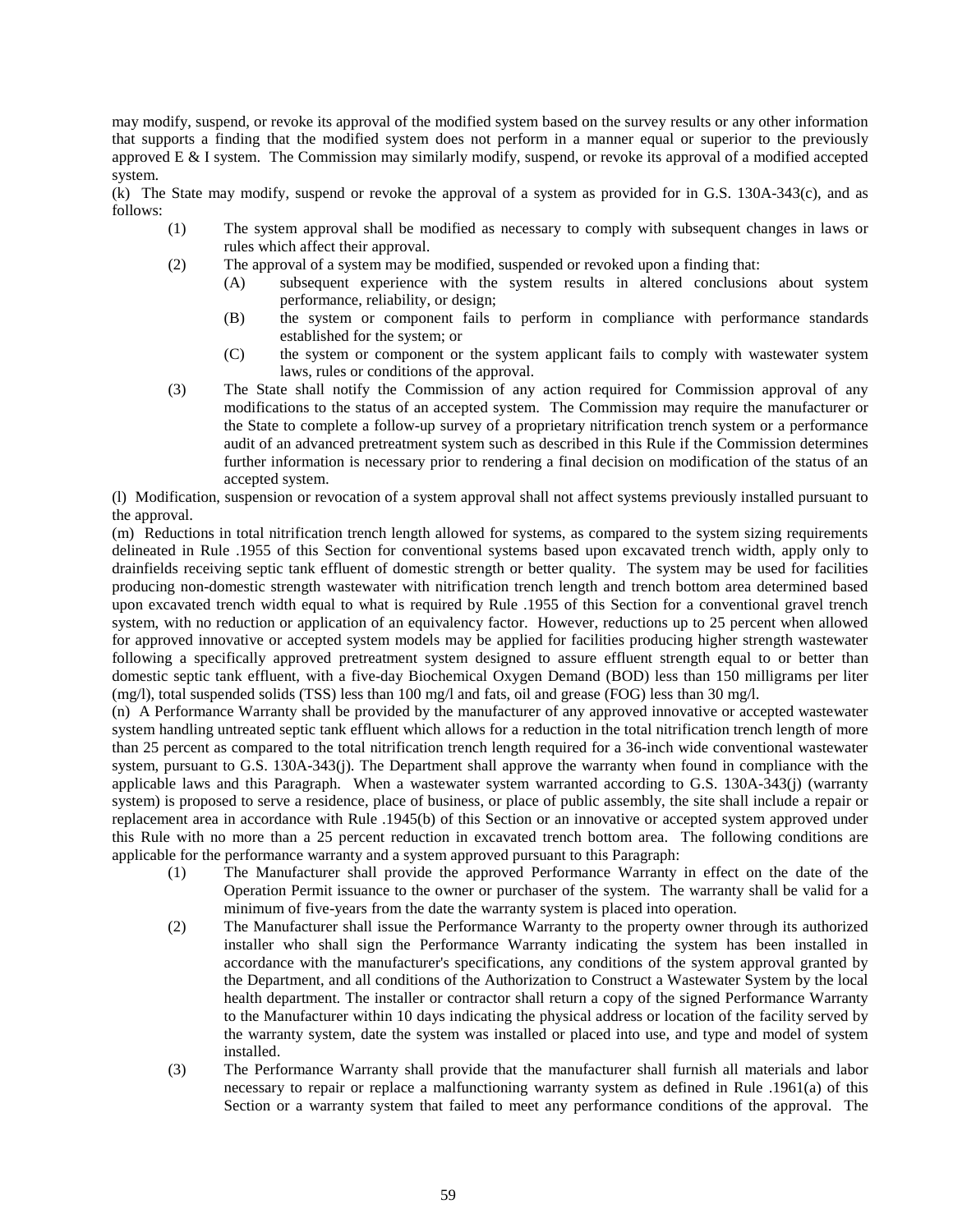system shall be repaired or replaced with a fully functional wastewater system at no cost to the Owner, in accordance with this Section and applicable laws.

- (4) Performance Warranty repairs such as full replacement of the nitrification system, extension of the nitrification system or other repairs shall be completed pursuant to a repair Authorization to Construct that is issued by the local health department in accordance with this Section.
- (5) The Performance Warranty shall be attached to the Operation Permit issued by the Health Department for the wastewater system. The Performance Warranty shall remain in effect, notwithstanding change in ownership, to the end of the five-year warranty period.

(o) Manufacturers of proprietary systems approved under this Rule shall provide a list of manufacturer's authorized installers to the Department and applicable local health departments, and update this list whenever there are additions or deletions. No Operation Permit shall be issued for a proprietary system installed by a person not authorized by the Manufacturer, unless the Manufacturer of the proprietary system specifically approves the installation in writing.

(p) The local health department shall include in its monthly activity report submitted to the State the number of new system Operation Permits issued for E & I and accepted systems. Additionally, the number of Operation Permits issued for repairs of  $E \& I$  and accepted systems, and repair system type shall be reported to the State as part of the monthly activity report. The State shall accumulate and store this installation data for future reference and surveys, including site locations.

(q) The State shall provide assistance and training to its authorized agents to assure approved E  $\&$  I and accepted systems are permitted, installed, operated and evaluated in accordance with the system approval.

*History Note: Authority G.S. 130A-335(e),(f); 130A-343; Eff. April 1, 1993; Temporary Amendment Eff. June 24, 2003; February 1, 2003; Amended Eff. June 1, 2006; February 1, 2005; May 1, 2004.*

## **15A NCAC 18A .1970 ADVANCED WASTEWATER PRETREATMENT SYSTEM**

(a) ADVANCED PRE-TREATMENT SYSTEM PERFORMANCE STANDARDS: A wastewater system with a design flow of up to 3000 gallons per day approved pursuant to 15A NCAC 18A .1957(c) or .1969 that includes an advanced pretreatment component shall be designed to meet one of the effluent quality standards specified in Table VII prior to dispersal of the effluent to the soil and shall comply with the requirements of this Rule.

| I able VII (Effilient Quanty Standards for Advanced Pretreatment Systems)               |                            |                                                                                                                      |                                           |  |
|-----------------------------------------------------------------------------------------|----------------------------|----------------------------------------------------------------------------------------------------------------------|-------------------------------------------|--|
| Parameter                                                                               | $NSF-40$                   | TS-I                                                                                                                 | TS-II                                     |  |
| Carbonaceous Biochemical<br>Oxygen Demand (CBOD)                                        | $<$ 25 (mg/l) <sup>*</sup> | $<15$ (mg/l)                                                                                                         | $<$ 10 (mg/l)                             |  |
| Total Suspended Solids (TSS)                                                            | $<$ 30 (mg/l)              | $<15$ (mg/l)                                                                                                         | $<$ 10 (mg/l)                             |  |
| Total Ammonia Nitrogen (NH3)                                                            |                            | $\langle 10 \text{ (mg/1)}, \text{ or at least} \rangle$<br>80% removal of NH3 if<br>influent TKN exceeds 50<br>mg/l | $<$ 10 (mg/l)                             |  |
| Total Nitrogen (TN) (TN is<br>Total Kjeldahl Nitrogen plus<br>Nitrate+Nitrite Nitrogen) |                            |                                                                                                                      | $<$ 20 mg/l or $>$ 60%<br>removal         |  |
| Fecal Coliform                                                                          |                            | $\langle 10,000 \rangle$ (colonies/100 ml)                                                                           | $\langle 1,000 \rangle$ (colonies/100 ml) |  |

# Table VII (Effluent Quality Standards for Advanced Pretreatment Systems)

\*mg/l is milligrams per liter

System performance monitoring, site and system compliance criteria pursuant to these standards are delineated in Paragraphs (n) and (o) of this Rule. These standards or modifications to these standards may be proposed to be complied with by the designer of systems with a design flow of over 3000 gallons per day or Industrial Process Wastewater Systems and approved by the State pursuant to Rules .1938(e) or .1938(f) of this Section, respectively, when documentation is provided that the performance criteria of Rule .1946 of this Section and 15A NCAC 02L will be met. (b) Design influent quality shall not exceed the criteria specified in Table VIII, unless the system is designed and approved by the State to handle higher strength wastewater on a product or project-specific basis.

Table VIII (Influent Quality Standards for Advanced Pretreatment Systems)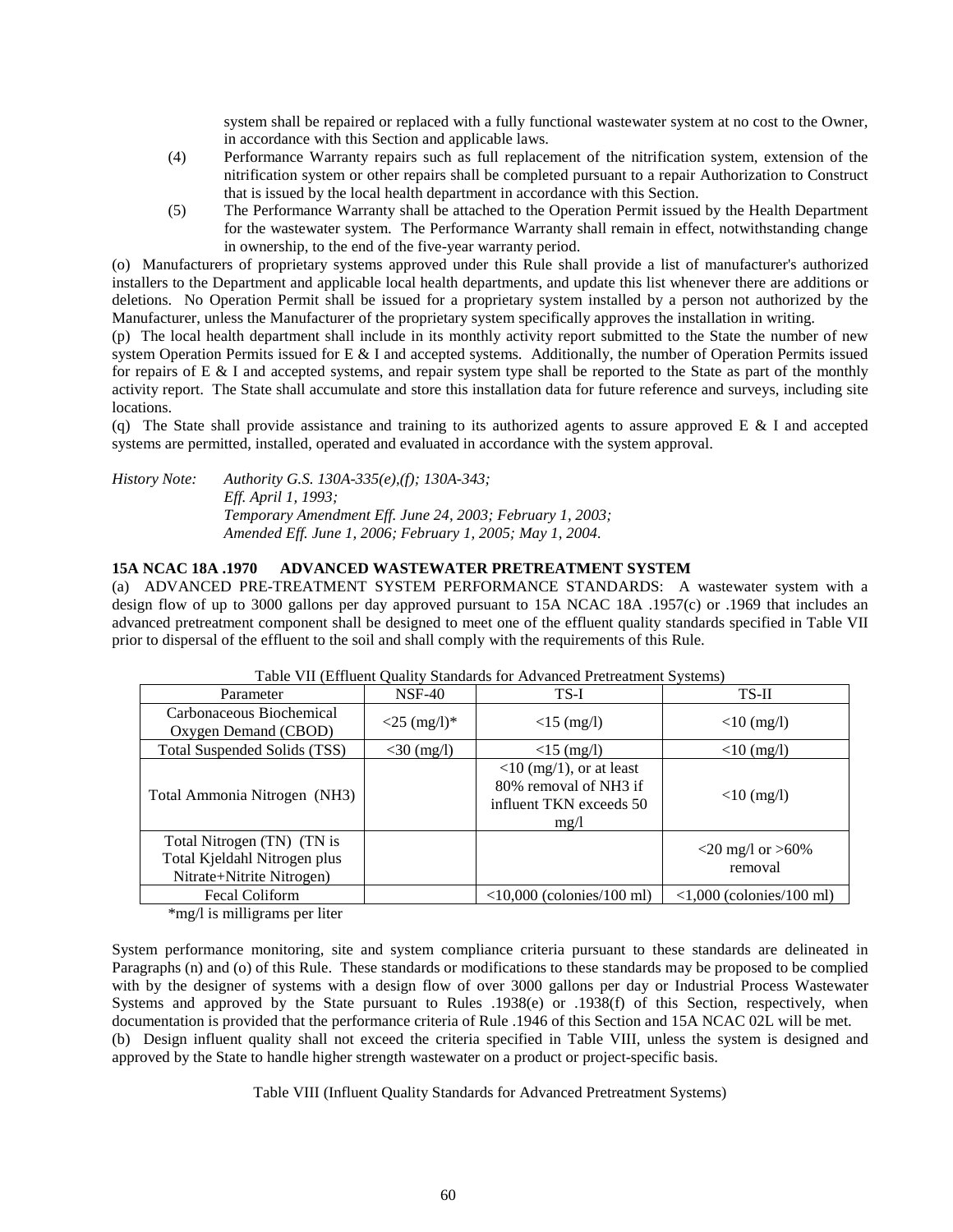| Parameter                        | Influent Not to Exceed $(mg/l)^*$ |
|----------------------------------|-----------------------------------|
| Biochemical Oxygen Demand (BOD)  | 350                               |
| Total Suspended Solids (TSS)     | 200                               |
| Total Kjeldahl Nitrogen (TKN)    | 100                               |
| Fats, Grease and Oil (FOG)       |                                   |
| $\mathbf{A}$<br>$\mathbf{r}$<br> |                                   |

\*mg/l is milligrams per liter

Maximum influent characteristics in Table VIII are based upon septic tank pretreatment. The product's RWTS, Experimental, Controlled Demonstration, Innovative or Accepted System approval, as applicable, may include alternate or additional influent limitations, such as for systems designed to handle untreated wastewater and special limitations for TS-I and TS-II systems to achieve the proper amount of nitrification.

(c) The site shall be initially evaluated and classified in accordance with the rules of this Section or as otherwise specified in a system-specific approval issued pursuant to 15A NCAC 18A .1969. A ground absorption system receiving effluent from an advanced wastewater pretreatment system may be used on sites classified as SUITABLE or PROVISIONALLY SUITABLE for conventional, modified, alternative, or E & I or accepted systems in accordance with this Section. Modifications to siting and system design criteria pursuant to Paragraphs (d), (e), (f), (g), (h), (i), and (j) of this Rule shall be acceptable, as applicable.

(d) NSF-40 SYSTEMS SITING AND SIZING REQUIREMENTS: For systems approved to achieve at least NSF-40 standards and designed for no more than 1500 gallons per day, the following siting and sizing factors apply when designing the soil absorption system:

(1) Trench or bed bottom separation distances are as specified in this Subparagraph. In Table IX, "SWC" means "Soil Wetness Condition," and "USC" means an "UNSUITABLE Soil/Fill Condition," other than a SWC.

| Table IX: Vertical Separation Requirements for NSF-40 Systems $\leq$ 1500 gallons per day |                                        |                                                                                 |                                                         |                                                                     |                             |                        |                        |
|-------------------------------------------------------------------------------------------|----------------------------------------|---------------------------------------------------------------------------------|---------------------------------------------------------|---------------------------------------------------------------------|-----------------------------|------------------------|------------------------|
| Soil/System                                                                               | $Rule*$                                | Depth from Surface <sup>**</sup> to<br><b>UNSUITABLE Soil/Fill</b><br>Condition |                                                         | Minimum Vertical Trench/Bed Bottom<br><b>Separation Requirement</b> |                             |                        |                        |
| Criteria                                                                                  | Reference                              |                                                                                 |                                                         |                                                                     | <b>Gravity Distribution</b> |                        | Pressure Dispersal     |
|                                                                                           |                                        | Gravity<br>Distribution                                                         | Pressure<br>Dispersal                                   | Depth to<br><b>USC</b>                                              | Depth to<br><b>SWC</b>      | Depth to<br><b>USC</b> | Depth to<br><b>SWC</b> |
| Soil Group I                                                                              | Rules .1955.<br>.1956, and<br>.1957(a) | 24- inches                                                                      | 24-inches                                               | 12-inches                                                           | 12-inches                   | 12-inches              | 12-inches              |
| Soil Groups<br>$II$ -IV                                                                   | Rules .1955.<br>.1956, and<br>.1957(a) | 24-inches                                                                       | 24-inches                                               | 12-inches                                                           | 12-inches                   | 12-inches              | 12-inches              |
| New Fill                                                                                  | Rule<br>.1957(b)(1)                    | 18-inches to<br>USC, and 12-<br>inches to<br><b>SWC</b>                         | 18-inches to<br>USC, and 12-<br>inches to<br><b>SWC</b> | 18-inches                                                           | 18-inches                   | 18-inches              | 12-inches              |
| Existing Fill<br>$(\leq 480$ gpd<br>only)                                                 | Rule<br>.1957(b)(2)                    | 36-inches of<br>Group I<br>Fill/Soils                                           | 24-inches of<br>Group I<br>Fill/Soils                   | 36-inches                                                           | 36-inches                   | 18-inches              | 18-inches              |

\*Except as allowed in this Rule, all other requirements of the Rules referenced remain applicable

\*\*Minimum depth of soil/fill required at site to permit system. Depth shall be measured from the naturally occurring soil surface or Existing Fill surface, as applicable

(2) The total drainfield trench length or bed system bottom area, as required for a ground absorption system receiving septic tank effluent, is reduced by 25 percent in soils which are Groups I or II with SUITABLE structure and clay mineralogy. No other reductions in linear footage of nitrification trench, square footage of trench bottom area or system area shall be applied when a PPBPS or innovative trenches or accepted systems are used for the absorption field, except where based on an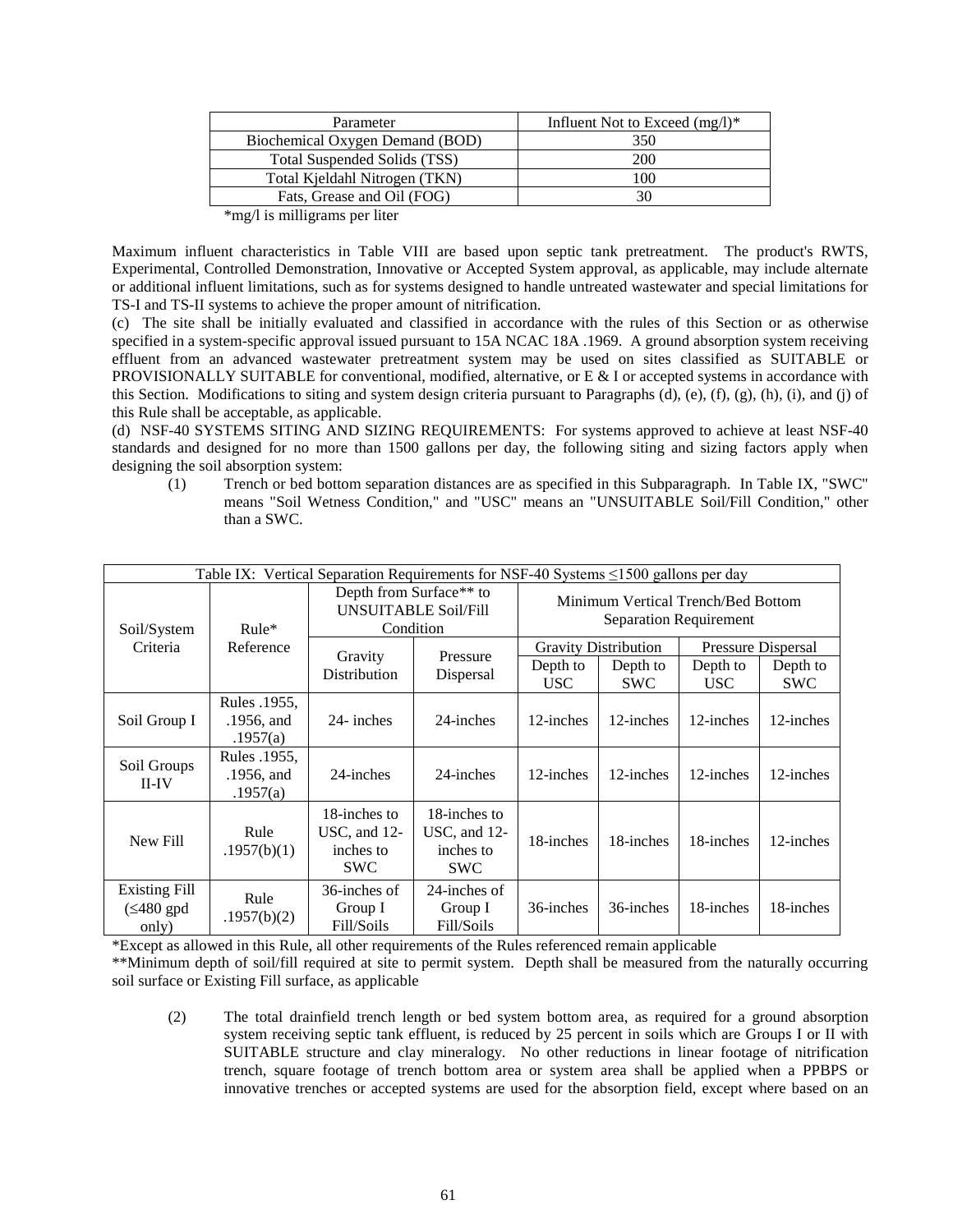adjusted design daily flow rate granted in accordance with 15A NCAC 18A .1949(c). Bed systems remain restricted to a design flow of 600 gallons per day or less; and

(3) The minimum horizontal setback requirements of 15A NCAC 18A .1950, .1951 and .1956(6)(g), as applicable, shall be met, except as follows:

| Table X                                                                   |               |  |  |
|---------------------------------------------------------------------------|---------------|--|--|
| Minimum horizontal setbacks for ground absorption systems                 |               |  |  |
| Where NSF-40 Pretreatment System are used for $\leq 1500$ gallons per day |               |  |  |
| Land Feature or Component                                                 | NSF-40 (feet) |  |  |
| Streams classified as WS-1, except for saprolite                          | 70            |  |  |
| Waters classified as S.A., from mean high water mark                      | 70            |  |  |
| Other coastal waters from mean high water mark                            | 35            |  |  |
| Any other stream, canal, marsh or other surface waters,                   | 35            |  |  |
| from normal pool elevation                                                |               |  |  |
| Any Class I or Class II reservoir from normal pool<br>elevation           | 70            |  |  |
| Any permanent storm water retention pond from flood<br>pool elevation     | 35            |  |  |
| Any other lake or pond from normal pool or mean high<br>water elevation   | 35            |  |  |

The Provisions of Subparagraphs (1), (2) and (3) of this Paragraph are also applicable to systems approved as meeting TS-I or TS-II standards pursuant to 15A NCAC 18A .1969, unless otherwise restricted elsewhere in this Rule.

(e) TS-I SYSTEMS SITING AND SIZING REQUIREMENTS: Except as allowed in Parts (3)(A) and (3)(B) of this Paragraph, when trenches are used for the drainfield in conjunction with an advanced pretreatment system meeting TS-I standards, one and only one of the following siting, sizing or system factors pursuant to Subparagraphs (1), (2) or (3) of this Paragraph apply when designing the ground absorption component of the system. When a system is permitted pursuant to this Paragraph, the provisions of Paragraph (d) of this Rule do not apply.

(1) Trench bottom separation distances for a system with a design flow no greater than 1000 gallons per day are as specified in this Subparagraph. In Table XI, "SWC" means "Soil Wetness Condition," and "USC" means an "UNSUITABLE Soil/Fill Condition," other than a SWC.

| Table XI: Vertical Separation Requirements for TS-I Systems $\leq 1000$ gallons per day |                                        |                                                                                 |                                      |                                                          |                        |                        |                        |
|-----------------------------------------------------------------------------------------|----------------------------------------|---------------------------------------------------------------------------------|--------------------------------------|----------------------------------------------------------|------------------------|------------------------|------------------------|
| Soil/System                                                                             | $Rule*$<br>Reference                   | Depth from Surface <sup>**</sup> to<br><b>UNSUITABLE Soil/Fill</b><br>Condition |                                      | Minimum Vertical Trench Bottom Separation<br>Requirement |                        |                        |                        |
| Criteria                                                                                |                                        | Gravity<br>Distribution                                                         | Pressure<br>Dispersal                | <b>Gravity Distribution</b><br>Pressure Dispersal        |                        |                        |                        |
|                                                                                         |                                        |                                                                                 |                                      | Depth to<br>USC                                          | Depth to<br><b>SWC</b> | Depth to<br><b>USC</b> | Depth to<br><b>SWC</b> |
| Soil Group I                                                                            | Rules .1955.<br>.1956, and<br>.1957(a) | 24- inches                                                                      | 18-inches                            | 12-inches                                                | 12-inches              | 9-inches               | 9-inches               |
| Soil Groups<br>$II$ -IV                                                                 | Rules .1955.<br>.1956, and<br>.1957(a) | 21-inches                                                                       | 18-inches                            | 9-inches                                                 | 9-inches               | 9-inches               | 9-inches               |
| New Fill                                                                                | Rule<br>.1957(b)(1)                    | 14-inches to<br>USC, and<br>12-inches to<br><b>SWC</b>                          | 12-inches                            | 18-inches                                                | 14-inches              | 12-inches              | 9-inches               |
| <b>Existing Fill</b><br>$(\leq 480$ gpd<br>only)                                        | Rule<br>.1957(b)(2)                    | 36-inches of<br>Group I<br>Fill/Soil                                            | 24-inches of<br>Group I<br>Fill/Soil | 36-inches                                                | 36-inches              | 12-inches              | 12-inches              |

\*Except as allowed in this Rule, all other requirements of the Rules referenced remain applicable

\*\*Minimum depth of soil/fill required at site to permit system. Depth shall be measured from the naturally occurring soil surface or Existing Fill surface, as applicable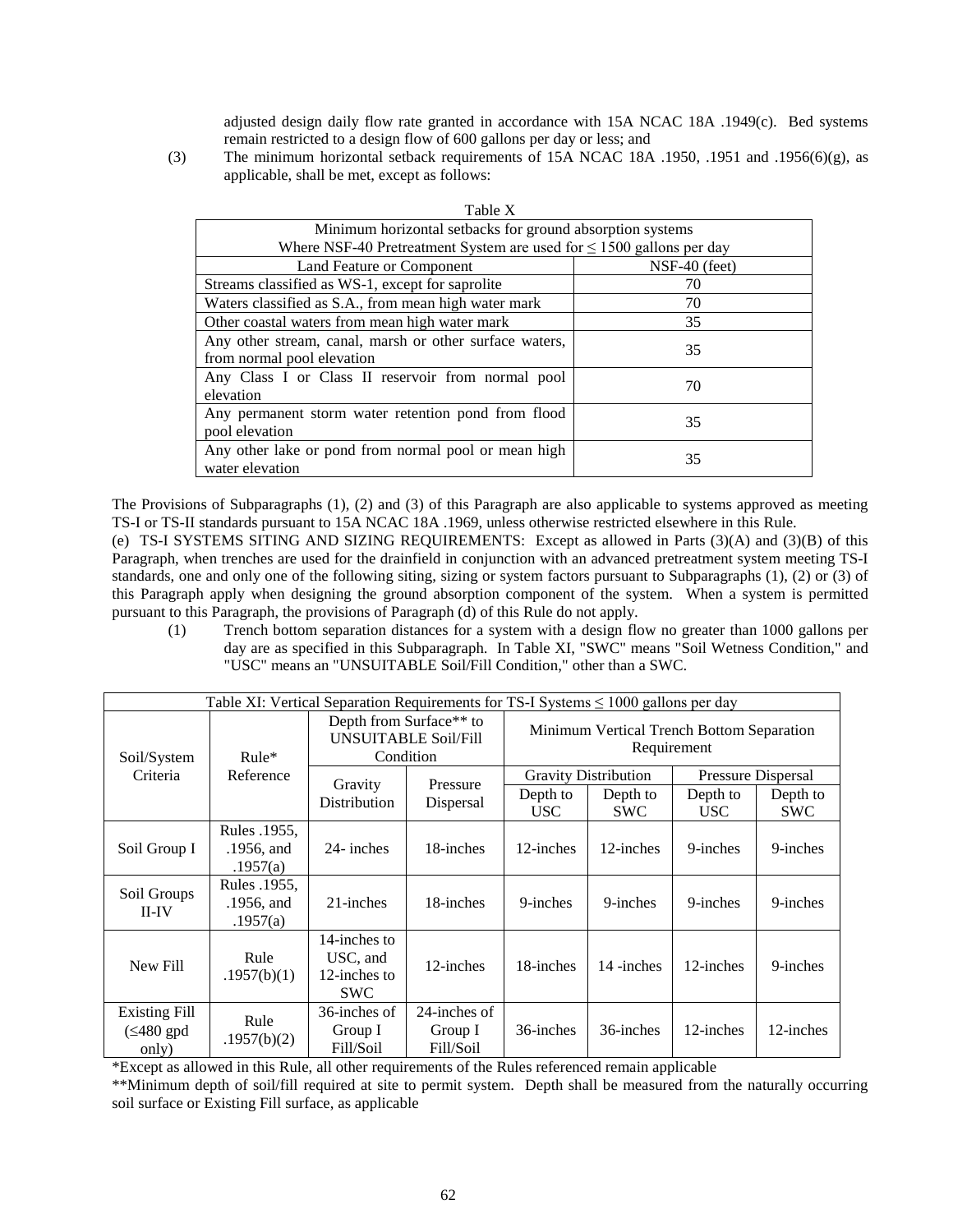- (A) The trench bottom vertical separation distance shall not be reduced to less than 12 inches to rock or tidal water;
- (B) With the exception of the reduced setbacks to drainage devices pursuant to Table XII of this Rule, the minimum horizontal setback requirements of 15A NCAC 18A .1950, .1951 and  $.1956(6)(g)$ , as applicable, shall be met; and
- (C) A special site evaluation shall be provided to the local health department on behalf of the owner, pursuant to Paragraph (p) of this Rule;
- (2) The long term acceptance rate (LTAR) that would be assigned by the local health department for a ground absorption system using septic tank effluent may be increased by up to a factor of two when all of the following conditions are met:
	- (A) A special site evaluation is provided to the local health department on behalf of the owner, pursuant to Paragraph (p) of this Rule, when Group III or IV soils or saprolite occur within three feet of the trench bottom or the site requires drainage of Group II or III soils or whenever the design flow exceeds 1000 gallons per day;
	- (B) No further reductions in linear footage of nitrification trench or system area is applied when a PPBPS or innovative trenches or accepted systems are used for the absorption field;
	- (C) For systems to be installed in fill, pressure dispersal (LPP or Drip distribution) is utilized; and
	- (D) With the exception of the reduced setbacks to drainage devices pursuant to Table XII of this Rule or as allowed pursuant to Part (3)(B) of this Paragraph, the minimum horizontal setback requirements of 15A NCAC 18A .1950, .1951, and .1956(6)(g), as applicable, are met. For systems with a design flow in excess of 1000 gallons per day, a 25-foot horizontal separation shall be maintained to the property line, unless a site-specific nitrogen migration analysis indicates that a nitrate concentration at the property line will not exceed 10 milligrams per liter (mg/l); or
- (3) The minimum horizontal setback requirements of 15A NCAC 18A .1950, .1951 and .1956(6)(g), as applicable, shall be met, except as follows for a system with a design flow not to exceed 1000 gallons per day:

| I AVIC AII                                                               |             |  |  |  |
|--------------------------------------------------------------------------|-------------|--|--|--|
| Minimum horizontal setbacks for ground absorption systems                |             |  |  |  |
| Where TS-I Pretreatment Systems are used for $\leq 1000$ gallons per day |             |  |  |  |
| Land Feature or Component                                                | TS-I (feet) |  |  |  |
| Any public water supply                                                  | 100         |  |  |  |
| Streams classified as WS-I, except for saprolite                         | 70          |  |  |  |
| Waters classified as S-A, from mean high water mark                      | 70          |  |  |  |
| Other coastal waters, from mean high water mark                          | 35          |  |  |  |
| Any other stream, canal, marsh or other surface waters, from normal pool | 35          |  |  |  |
| elevation                                                                |             |  |  |  |
| Any Class I or Class II reservoir, from normal pool elevation            | 70          |  |  |  |
| Any permanent storm water retention pond, from flood pool elevation      | 35          |  |  |  |
| Any other lake or pond, from normal pool or mean high water elevation    | 35          |  |  |  |
| Any building foundation                                                  | 5           |  |  |  |
| Any basement                                                             | 15          |  |  |  |
| Any property line                                                        | 10          |  |  |  |
| Top of slope of embankments or cuts of 2 feet or more vertical height    | 15          |  |  |  |
| Any water line                                                           | 10          |  |  |  |
| Upslope interceptor/foundation drains/diversions                         | 7           |  |  |  |
| Sideslope interceptor/foundation drains/diversions                       | 10          |  |  |  |
| Downslope interceptor/foundation drains/diversions                       | 20          |  |  |  |
| Groundwater lowering ditches or devices                                  | 20          |  |  |  |
| Any swimming pool                                                        | 15          |  |  |  |
| Any other nitrification field (except the system repair area)            | 10          |  |  |  |

Table XII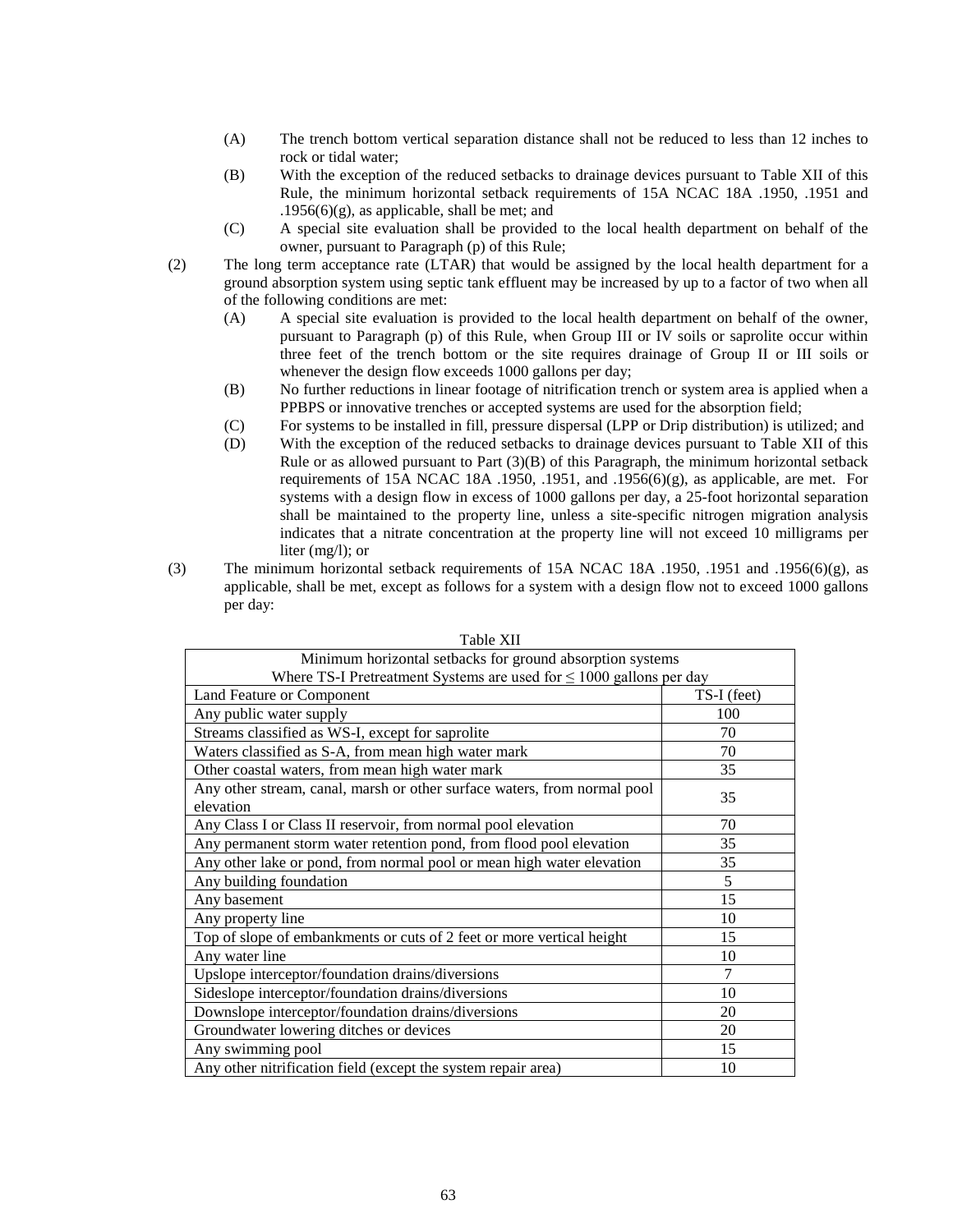- (A) With the exception of the reduced setbacks to drainage devices or as allowed pursuant to Part (B) of this Subparagraph, when any horizontal setbacks are proposed to be reduced pursuant to Table XII, the vertical separation modifications or LTAR increases shall not be concurrently applied pursuant to Subparagraphs (1) and (2) of this Paragraph, respectively.
- (B) When an accepted system is used which allows for a 25 percent reduction in drainfield trench length, compared with a conventional trench system, for a system designed for 1000 gallons per day or less, the horizontal setback modifications in Table XII and a 25 percent trench length reduction may be concurrently applied when the site has space for an equivalently sized repair system. A special site evaluation shall be provided to the local health department on behalf of the owner, pursuant to Paragraph (p) of this Rule, when Group III or IV soils or saprolite occur within three feet of the trench bottom.

(f) TS-II SYSTEMS SITING AND SIZING REQUIREMENTS: Except as allowed in Parts (3)(A) and (3)(B) of this Paragraph, when trenches are used for the drainfield in conjunction with an advanced pretreatment system meeting TS-II standards, one and only one of the following siting, sizing or system factors pursuant to Subparagraphs (1), (2) or (3) of this Paragraph apply when designing the ground absorption component of the system. When a system is permitted pursuant to this Paragraph, the provisions of Paragraph (d) of this Rule do not apply.

(1) Trench bottom separation distances for systems with a design flow no greater than 1000 gallons per day are as specified in this Subparagraph. In Table XIII, "SWC" means "Soil Wetness Condition," and "USC" means an "UNSUITABLE Soil/Fill Condition," other than a SWC.

| Table XIII: Vertical Separation Requirements for TS-II Systems $\leq 1000$ gallons per day |                                        |                                                                     |                                       |                                                          |                        |                        |                        |
|--------------------------------------------------------------------------------------------|----------------------------------------|---------------------------------------------------------------------|---------------------------------------|----------------------------------------------------------|------------------------|------------------------|------------------------|
| Soil/System                                                                                | $Rule*$<br>Reference                   | Depth from Surface** to<br><b>UNSUITABLE Soil/Fill</b><br>Condition |                                       | Minimum Vertical Trench Bottom Separation<br>Requirement |                        |                        |                        |
| Criteria                                                                                   |                                        | Gravity<br>Distribution                                             |                                       | <b>Gravity Distribution</b><br>Pressure Dispersal        |                        |                        |                        |
|                                                                                            |                                        |                                                                     | Pressure<br>Dispersal                 | Depth to<br><b>USC</b>                                   | Depth to<br><b>SWC</b> | Depth to<br><b>USC</b> | Depth to<br><b>SWC</b> |
| Soil Group I                                                                               | Rules .1955.<br>.1956, and<br>.1957(a) | 24- inches                                                          | 15-inches                             | 12-inches                                                | 12-inches              | 6-inches               | 6-inches               |
| Soil Groups<br>$II$ - $IV$                                                                 | Rules .1955,<br>.1956, and<br>.1957(a) | 21-inches                                                           | 15-inches                             | 9-inches                                                 | 9-inches               | 6-inches               | 6-inches               |
| New Fill                                                                                   | Rule<br>.1957(b)(1)                    | 14-inches to<br>USC, and<br>12-inches to<br><b>SWC</b>              | 12-inches                             | 18-inches                                                | 14-inches              | 12-inches              | 9-inches               |
| <b>Existing Fill</b><br>$(\leq 480$ gpd<br>only)                                           | Rule<br>.1957(b)(2)                    | 36-inches of<br>Group I<br>Fill/Soil                                | 24-inches of<br>Group I<br>Fill/Soils | 36-inches                                                | 36-inches              | 12-inches              | 12-inches              |

\*Except as allowed in this Rule, all other requirements of the Rules referenced remain applicable

\*\*Minimum depth of soil/fill required at site to permit system. Depth shall be measured from the naturally occurring soil surface or Existing Fill surface, as applicable

- (A) The trench bottom vertical separation distance shall not be reduced to less than 12 inches to rock or tidal water;
- (B) With the exception of the reduced setbacks to drainage devices pursuant to Table XIV of this Rule, the minimum horizontal setback requirements of 15A NCAC 18A .1950, .1951 and .1956 (6) $(g)$ , as applicable, shall be met; and
- (C) A special site evaluation shall be provided to the local health department on behalf of the owner, pursuant to Paragraph (p) of this Rule;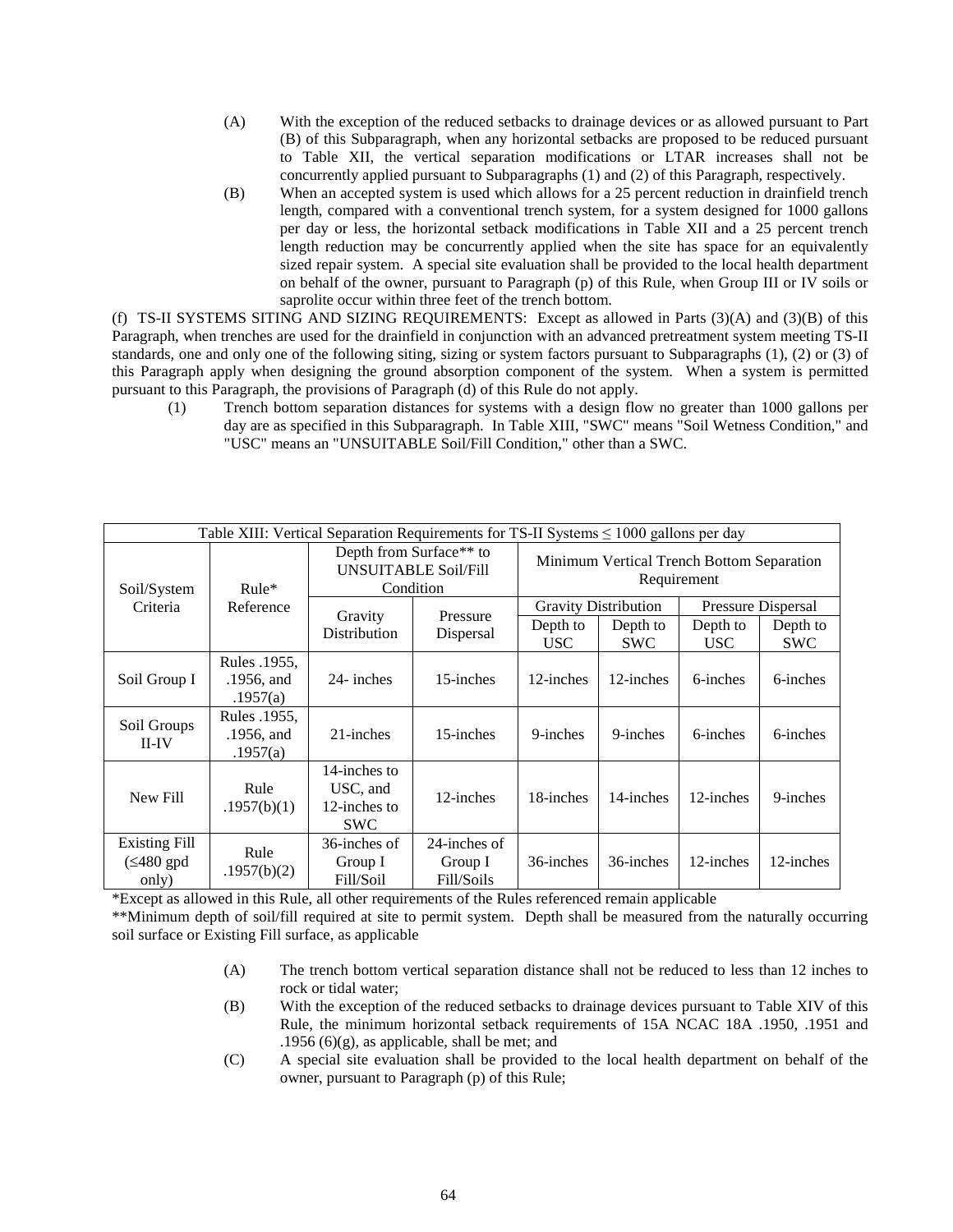- (2) The long term acceptance rate (LTAR) that would be assigned by the local health department for a ground absorption system using septic tank effluent may be increased by up to a factor of 2.0 in Group II, III and IV Soils and by up to a factor of 2.5 in Group I Soils when all of the following conditions are met:
	- (A) A special site evaluation is provided to the local health department on behalf of the owner, pursuant to Paragraph (p) of this Rule, when Group III or IV Soils or saprolite occur within three feet of the trench bottom or the site requires drainage of Group II or III soils, or whenever the design flow exceeds 1000 gallons per day;
	- (B) No further reductions in linear footage of nitrification trench or system area are applied when a PPBPS or innovative trenches or accepted systems are used for the absorption field;
	- (C) For systems to be installed in fill, a pressure dispersal system (LPP or Drip distribution) is utilized;
	- (D) With the exception of the reduced setbacks to drainage devices pursuant to Table XIV of this Rule or as allowed pursuant to Part (3)(B) of this Paragraph, the minimum horizontal setback requirements of 15A NCAC 18A .1950, .1951 and .1956 (6)(g), as applicable, are met;
	- (E) For the LTAR to be increased by a factor above 2.0 (up to 2.5) for a system designed for 1000 gallons per day, or less, there is at least 36 inches of Group I Soils from the naturally occurring soil surface, the depth to a soil wetness condition below the naturally occurring soil surface is at least 24 inches, a pressure dispersal system (LPP or Drip) is utilized, and there is a 100-percent repair area; and
	- (F) For the LTAR to be increased by a factor above 2.0 (up to 2.5) for a system designed for greater than 1000 gallons per day, there is at least 48 inches of Group I Soils from the naturally occurring soil surface, the depth to a soil wetness condition below the naturally occurring soil surface is at least 30 inches, a pressure dispersal system (LPP or Drip) is utilized, and there is a 100-percent repair area; or
- (3) The minimum horizontal setback requirements of 15A NCAC 18A .1950, .1951 and .1956(6)(g), as applicable, shall be met, except as follows for a system with a design flow not to exceed 1000 gallons per day:

| Table XIV: Minimum horizontal setbacks for ground absorption systems                  |              |  |  |  |
|---------------------------------------------------------------------------------------|--------------|--|--|--|
| Where TS-II Pretreatment Systems are used for $\leq 1000$ gallons per day             |              |  |  |  |
| Land Feature or Component                                                             | TS-II (feet) |  |  |  |
| Any public water supply                                                               | 100          |  |  |  |
| Streams classified as WS-I, except for saprolite                                      | 50           |  |  |  |
| Waters classified as S-A, from mean high water mark                                   | 50           |  |  |  |
| Other coastal waters, from mean high water mark                                       | 25           |  |  |  |
| Any other stream, canal, marsh or other surface waters, from normal pool<br>elevation | 25           |  |  |  |
| Any Class I or Class II reservoir, from normal pool elevation                         | 50           |  |  |  |
| Any permanent storm water retention pond, from flood pool elevation                   | 25           |  |  |  |
| Any other lake or pond, from normal pool or mean high water elevation                 | 25           |  |  |  |
| Any building foundation                                                               | 5            |  |  |  |
| Any basement                                                                          | 15           |  |  |  |
| Any property line                                                                     | 10           |  |  |  |
| Top of slope of embankments or cuts of 2 feet or more vertical height                 | 15           |  |  |  |
| Any water line                                                                        | 10           |  |  |  |
| Upslope interceptor/foundation drains/diversions                                      |              |  |  |  |
| Sideslope interceptor/foundation drains/diversions                                    | 10           |  |  |  |
| Downslope interceptor/foundation drains/diversions                                    | 15           |  |  |  |
| Groundwater lowering ditches and devices                                              | 15           |  |  |  |
| Any swimming pool                                                                     | 15           |  |  |  |
| Any other nitrification field (except the system repair area)                         | 10           |  |  |  |

(A) With the exception of the reduced setbacks to drainage devices or as allowed pursuant to Part (B) of this Subparagraph, when any horizontal setbacks are proposed to be reduced pursuant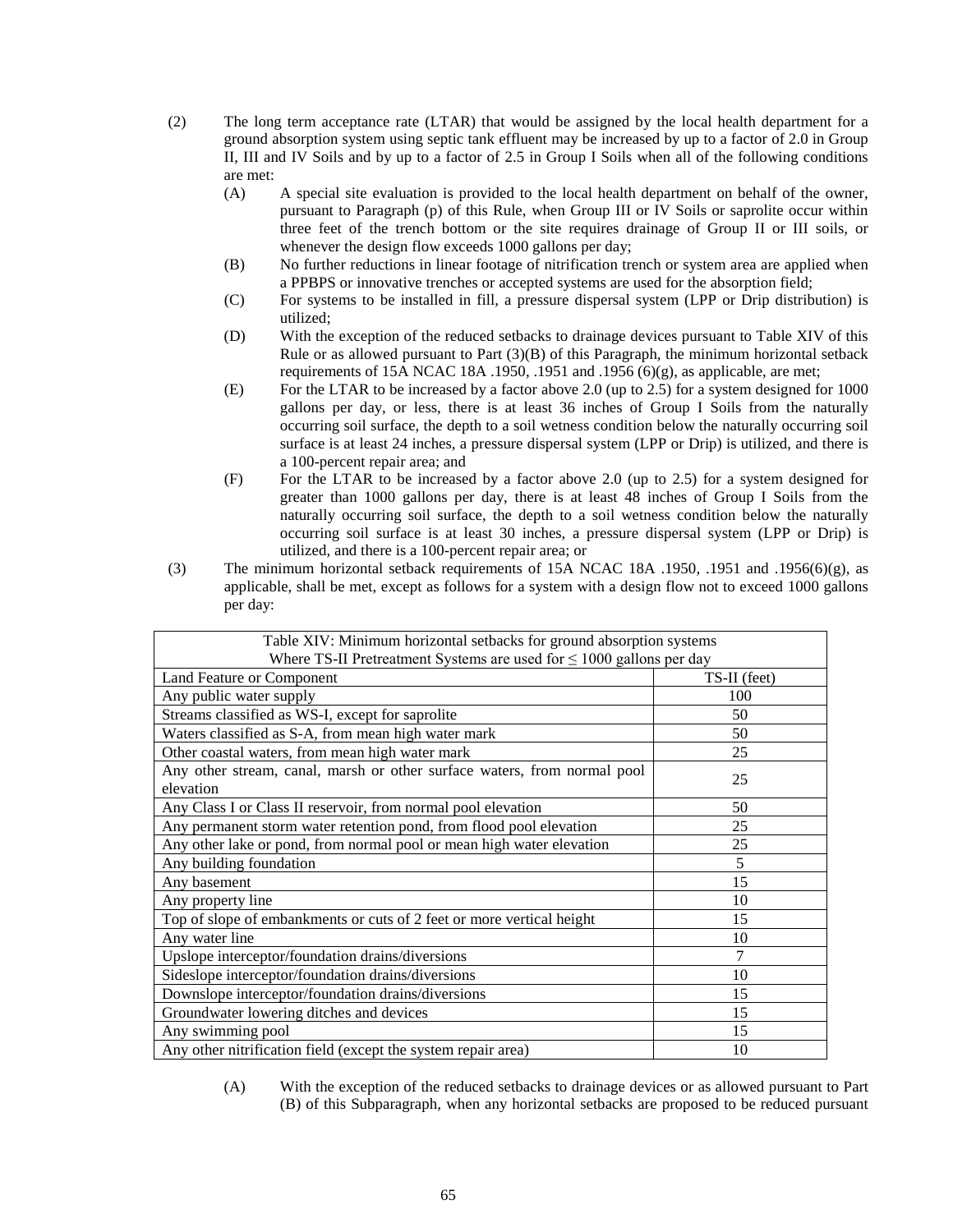to Table XIV, the vertical separation modifications or LTAR increases shall not be concurrently applied pursuant to Subparagraphs (1) and (2) of this Paragraph, respectively.

(B) If the horizontal setbacks for a TS-II system are only proposed to be reduced to the extent allowed for a TS-I system (Table XII), for a system designed for 1000 gallons per day or less, a 25 percent trench length reduction may be concurrently applied, compared to the length required for any type of trench system receiving septic tank effluent, when the site has space for an equivalently sized repair system. A special site evaluation shall be provided to the local health department on behalf of the owner, pursuant to Paragraph (p) of this Rule when Group III or IV soils or saprolite occur within three feet of the trench bottom. No further reductions in linear footage of nitrification trench or system area shall be applied when a PPBPS or innovative trenches or accepted systems are used for the absorption field.

(g) ARTIFICAL DRAINAGE SYSTEMS which include a TS-I or TS-II pretreatment system may be used when soils are Group I, II or III with SUITABLE clay mineralogy, and all other soil and site factors are SUITABLE or PROVISIONALLY SUITABLE or when a groundwater lowering system is proposed to meet the requirements for a fill system, provided all other soil and site factors are met pursuant to 15A NCAC 18A .1957(b)(i). The following conditions shall be met:

- (1) The drainage system shall meet the requirements of Rule .1956(2)(c), (d) and (e) of this Section;
- (2) The provisions for LTAR or Horizontal Setbacks pursuant to Paragraphs (e) or (f) of this Rule for TS-I or TS-II systems, respectively, shall also apply to Artificial Drainage Systems. However, there shall be no vertical separation modifications pursuant to Subparagraph  $(e)(1)$  or  $(f)(1)$  of this Rule from as specified elsewhere in the rules of this Section;
- (3) A special site evaluation shall be provided to the local health department on behalf of the owner, pursuant to Paragraph (p) of this Rule, when there are Group III soils at any depth above the proposed drainage system invert elevation, when a groundwater lowering system is proposed for a fill system, or whenever the system is designed for greater than 1000 gallons per day; and
- (4) Plans and specifications are provided to the local health department of the drainage system pursuant to 15A NCAC 18A .1938(c).

(h) SAPROLITE SYSTEMS which include a TS-I or TS-II pretreatment system may be used for systems with a design flow not to exceed 1000 gallons per day when the following conditions are met:

- (1) The requirements of Rule .1956(6) of this Section shall be met, except where modifications are allowed in this Paragraph.
- (2) Allowable saprolite textures include sandy clay loam in addition to sand, loamy sand, sandy loam, loam, or silt loam.
- (3) Maximum trench depth is five feet.
- (4) The provisions for LTAR or Horizontal Setback modifications as allowed in Paragraphs (e) or (f) of this Rule for TS-I or TS-II systems, respectively, shall also apply to Saprolite Systems. However, there shall be no vertical separation modifications from as specified elsewhere in the Rules of this Section;
- (5) For systems installed in saprolite with sandy clay loam texture, the maximum LTAR for gravity trenches shall be 0.2 gallons per day per square foot and 0.1 gallons per day per square foot for pressure dispersal (LPP or Drip) systems and
- (6) A special site evaluation shall be provided to the local health department on behalf of the owner, pursuant to Paragraph (p) of this Rule.

(i) BED GROUND ABSORPTION SYSTEMS may be used in conjunction with a TS-I or TS-II system as specified in the system approval on sites with a design flow not to exceed 1000 gallons per day under the following circumstances:

(1) Bed Systems designed for 1000 gallons per day or less shall be subject to the siting and system criteria of this Subparagraph. In Table XV, "SWC" means "Soil Wetness Condition," and "USC" means an "UNSUITABLE Soil/Fill Condition," other than a SWC.

| Table XV: Vertical Separation Requirements for TS-I and TS-II Bed Systems Designed for $\leq 1000$<br>Gallons Per Day |                                                               |                           |                                                                 |                        |
|-----------------------------------------------------------------------------------------------------------------------|---------------------------------------------------------------|---------------------------|-----------------------------------------------------------------|------------------------|
| Soils/System Criteria to<br>Permit System                                                                             | Allowable Adjustments to<br>Soil Criteria to Permit<br>System | Depth from<br>Surface* to | Minimum Vertical Bed<br><b>Bottom Separation</b><br>Requirement |                        |
|                                                                                                                       |                                                               | Soil Wetness<br>Condition | Depth to<br><b>USC</b>                                          | Depth to<br><b>SWC</b> |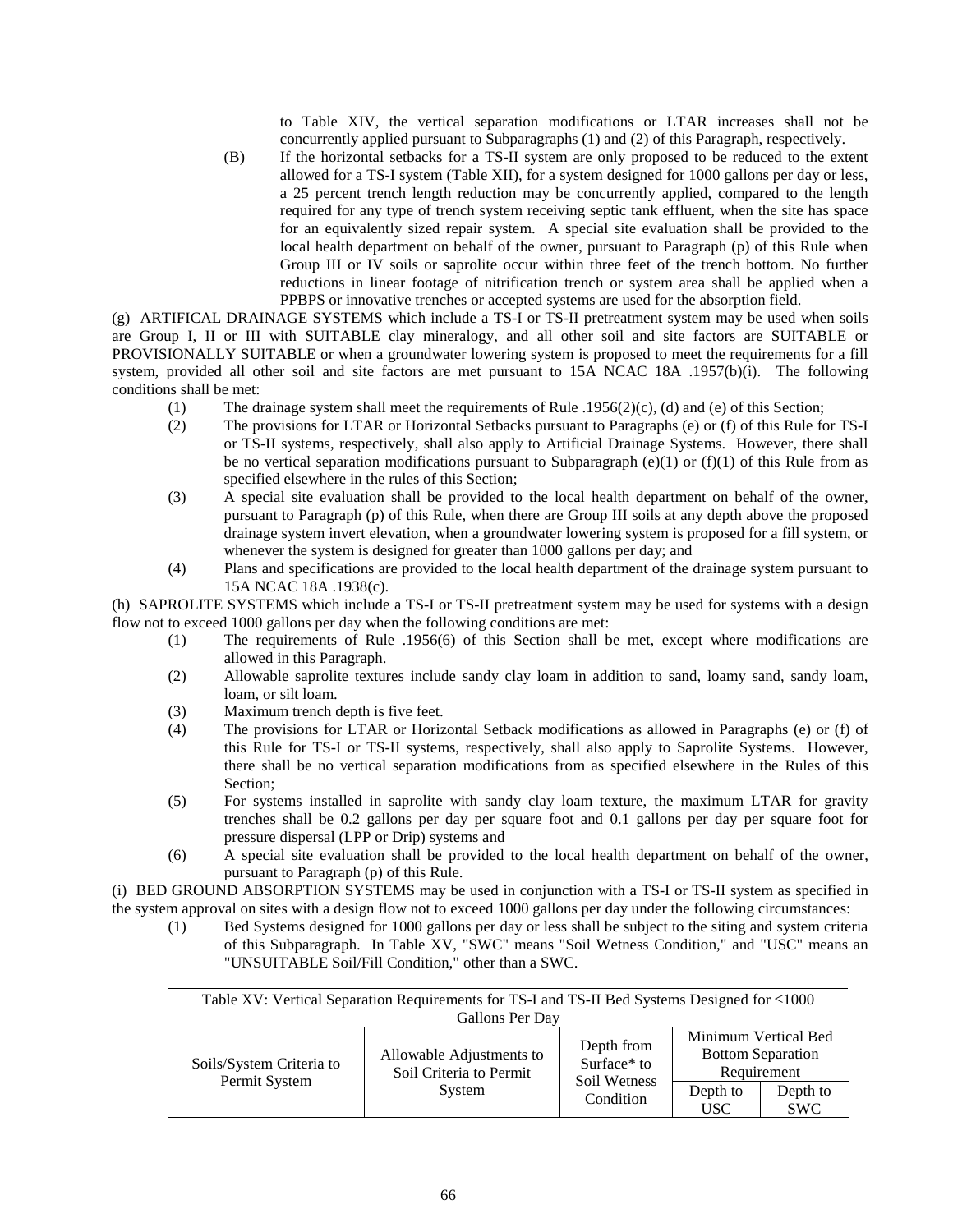| SUITABLE or<br><b>PROVISIONALLY</b><br>SUITABLE Soils, 30-inches<br>Group I or II Soils from<br>naturally occurring soil<br>surface, and slope $\leq$ 2% | can increase allowable slope<br>from $\leq$ 2% to $\leq$ 10% based<br>on hydraulic assessment                                                                                                           | 36 -inches | 24-inches | 12-inches |
|----------------------------------------------------------------------------------------------------------------------------------------------------------|---------------------------------------------------------------------------------------------------------------------------------------------------------------------------------------------------------|------------|-----------|-----------|
| 36-inches of Group I Soils<br>from naturally occurring<br>soil surface, and<br>slope $\leq$ 2%                                                           | can reduce from 36 to 18-<br>inches of Group I Soils<br>based on hydraulic<br>assessment, and/or<br>b. can increase allowable<br>slope from $\leq$ 2% to $\leq$ 10%<br>based on hydraulic<br>assessment | 12-inches  | 12-inches | 12-inches |
| 24-inches of Group I<br>Existing Fill meeting Rule<br>.1957(b)(2)(A),(B), and (C),<br>and only when design flow<br>$\leq$ 480 gallons per day            | No Adjustments Applicable                                                                                                                                                                               | 18-inches  | 18-inches | 18-inches |

\*Minimum depth of soil/fill required at site to permit system. Depth shall be measured from the naturally occurring soil surface or Existing Fill surface, as applicable

- (A) Vertical separation requirements may be met by adding additional SUITABLE Group I fill material, but shall not be met with the use of a groundwater lowering system.
- (B) The hydraulic assessment in Table XV shall be completed pursuant to Paragraph (p) of this Rule, and shall demonstrate that effluent will not discharge to the ground surface and the required separation distance to soil wetness can be maintained.
- (C) When effluent is distributed to the bed by a pump or siphon and the bed is not located directly beneath the pretreatment component, effluent shall be uniformly distributed by a pressure dispersal system (LPP or Drip).
- (2) Horizontal separation distances specified in Subparagraphs (e)(3) and (f)(3) of this Rule are applicable for systems receiving TS-I or TS-II effluent, respectively. The setbacks shall be measured from the nearest edge of the gravel bed, except for fill systems. For fill systems, the setbacks shall be measured from a point five feet from the nearest edge of the gravel bed sidewall, or from the projected toe of the side slope of the fill that is required to meet soil and site limitations, whichever is greater. The system shall be considered to be a fill system only if the gravel bed bottom is installed less than six inches below the naturally occurring soil surface. For fill systems, the requirements of Rule .1957(b) of this Section, for the side slope of the fill shall be met, as determined beginning at a point six-inches above the top edge of the gravel bed.
- (3) The minimum number of square feet of bottom area shall be determined by dividing the design daily sewage flow by the LTAR, determined in accordance with Rule .1955 of this Section. When the bed is installed in fill material, the LTAR shall not exceed 1.0 gallons per day per square foot. The minimum bed size may be reduced as follows:
	- (A) The minimum bed size may be reduced by 25 percent, unless the bed is installed in existing fill, in which case the bed area shall not be reduced; or
	- (B) For sites that have Group I Soil in the first 36 inches of naturally occurring soil and no soil wetness condition exists within the first 30 inches below the naturally occurring soil surface, the minimum bed size may be reduced by 40 percent when a pressure dispersal system is utilized to distribute flow uniformly throughout the bed area; a timer controller is used to distribute flow evenly over a 24-hour period; and the system is designed and approved to meet TS-II performance standards. Furthermore, the repair area exemption in 15A NCAC 18A .1945(c) does not apply when the bed size is reduced by more than 25 percent pursuant to this Part.

With the exception of reduced setbacks to drainage devices (Tables XII or XIV), whenever the minimum bed size is reduced pursuant to Parts (A) or (B) of this Subparagraph, the minimum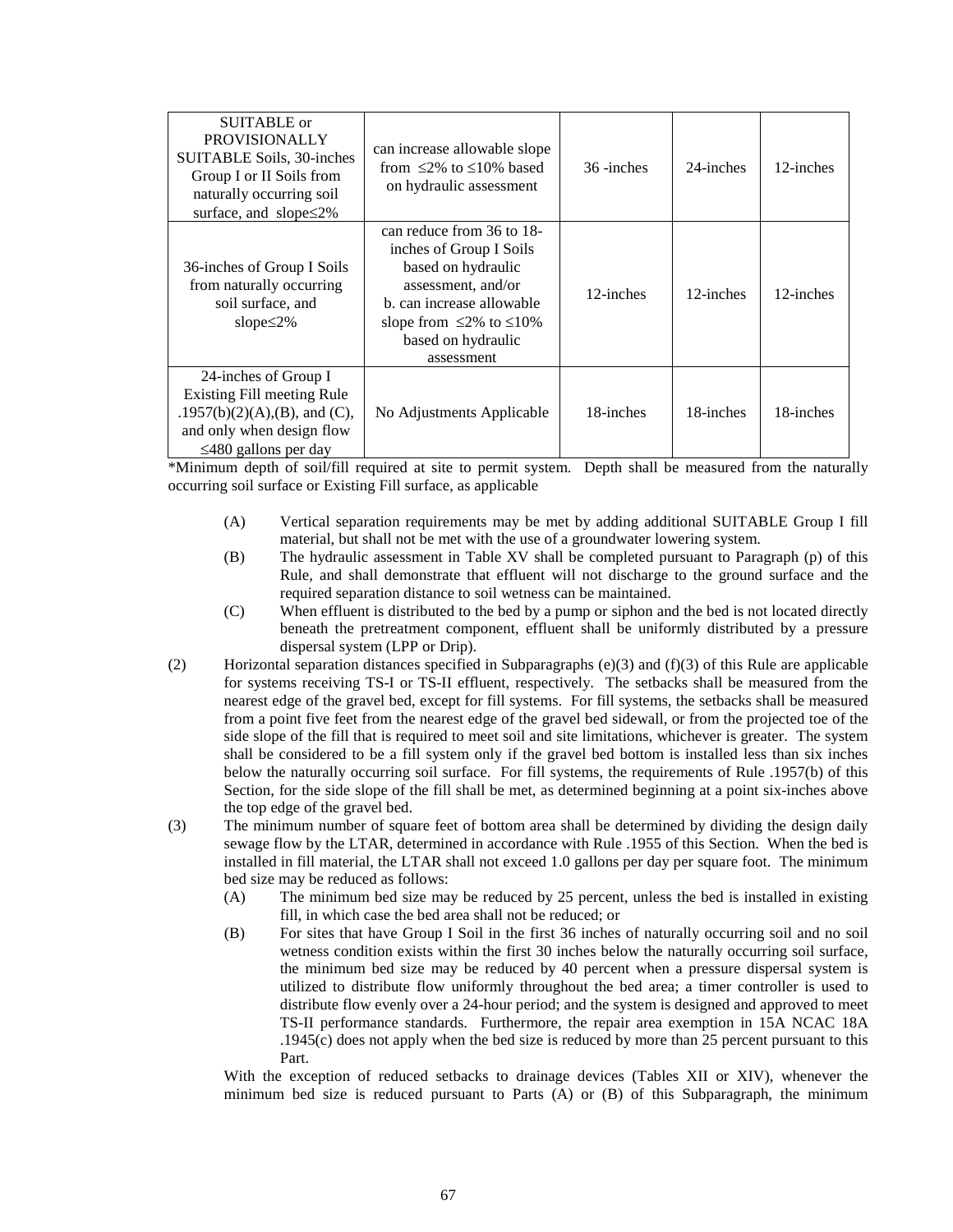horizontal setbacks as specified in Rules. 1950, .1951 and .1956(6)(g) of this Section, as applicable, shall apply and with no reductions applied.

(j) BED GROUND ABSORPTION SYSTEMS may be used in conjunction with a TS-I or TS-II system as specified in the system approval on sites with a design flow greater than 1000 gallons per day not to exceed 3000 gallons per day under the following circumstances:

(1) Bed Systems designed for greater than 1000 gallons per day but not exceeding 3000 gallons per day shall be subject to the siting and system criteria of this Subparagraph.

| Table XVI: Vertical Separation Requirements for TS-I and TS-II Bed Systems Designed for >1000 to |                  |                                                    |                                                                   |  |  |  |
|--------------------------------------------------------------------------------------------------|------------------|----------------------------------------------------|-------------------------------------------------------------------|--|--|--|
| $\leq$ 3000 Gallons Per Day                                                                      |                  |                                                    |                                                                   |  |  |  |
|                                                                                                  | Depth from       | Minimum Vertical Bed Bottom Separation Requirement |                                                                   |  |  |  |
| Soils/System Criteria                                                                            | Surface* to Soil | Depth to Soil                                      |                                                                   |  |  |  |
|                                                                                                  | <b>Wetness</b>   | Wetness                                            | Allowable Adjustment in Depth to Soil<br><b>Wetness Condition</b> |  |  |  |
|                                                                                                  | Condition        | Condition                                          |                                                                   |  |  |  |
|                                                                                                  |                  |                                                    | Can reduce from 24-inches to 12-                                  |  |  |  |
| 54-inches of Group I<br>Soils from naturally<br>occurring soil surface                           | 48-inches        | 24-inches                                          | inches in naturally occurring soil, or to                         |  |  |  |
|                                                                                                  |                  |                                                    | 18-inches for fill systems based on                               |  |  |  |
|                                                                                                  |                  |                                                    | groundwater mounding analysis                                     |  |  |  |

\*Minimum depth required at site to permit system shall be measured from the naturally occurring soil surface.

- (A) Vertical separation requirements may be met by adding additional SUITABLE Group I fill material, but shall not be met with the use of a groundwater lowering system.
- (B) A special site evaluation shall be provided to the local health department on behalf of the owner, pursuant to Paragraph (p) of this Rule. The groundwater mounding analysis in Table XVI must demonstrate that required vertical separations between bed bottom and a soil wetness condition shall be maintained after accounting for projected groundwater mounding.
- (C) Two or more equally sized beds shall be utilized for any TS-I system designed for over 1000 gallons per day, or for any TS-II system designed for over 1500 gallons per day. When two beds are used, the minimum separation between beds shall be 20 feet, and when three or more beds are used, the minimum separation between beds shall be 10 feet. Effluent shall be distributed to the beds by a pump and timer control system to distribute flow evenly over a 24-hour period.
- (D) When the system is designed for greater than 1500 gallons per day, the beds shall be located in an area separate from the pretreatment components.
- (E) Whenever the beds are not located directly beneath the pretreatment components, effluent shall be uniformly distributed by a pressure dispersal system (LPP or Drip).
- (2) Horizontal separation distances specified in Rules .1950(a), .1951, or .1956(6)(g) of this Section shall apply without reduction for bed systems designed for greater than 1000 gallons per day. Furthermore, a 25-foot horizontal separation distance shall be maintained from the bed to the property line and the bed, unless a site-specific nitrogen migration analysis indicates that the nitrate concentration at the property line will not exceed 10 milligrams per liter (mg/l), or TS-II effluent is produced by the approved system.
- (3) The minimum number of square feet of bed bottom area shall be determined by dividing the design daily sewage flow by the LTAR, determined in accordance with Rule .1955 of this Section. When the bed is installed in fill material, the LTAR shall not exceed 1.0 gallons per day per square foot. The minimum bed size may be reduced as follows:
	- (A) The minimum bed size may be reduced by 25 percent, unless the bed is installed in existing fill, in which case the bed area shall not be reduced; or
	- (B) For sites that have Group I Soil in the first 54 inches below the naturally occurring soil surface and no soil wetness condition exists within the first 36 inches below the naturally occurring soil surface, the minimum bed size may be reduced by 40 percent when a pressure dispersal system (LPP or Drip) is utilized to distribute flow uniformly throughout the bed area; a timer controller is used to distribute flow evenly over a 24-hour period; the system is designed and approved to meet TS-II performance standards; and there shall be a 100-percent repair area.

(k) DESIGN: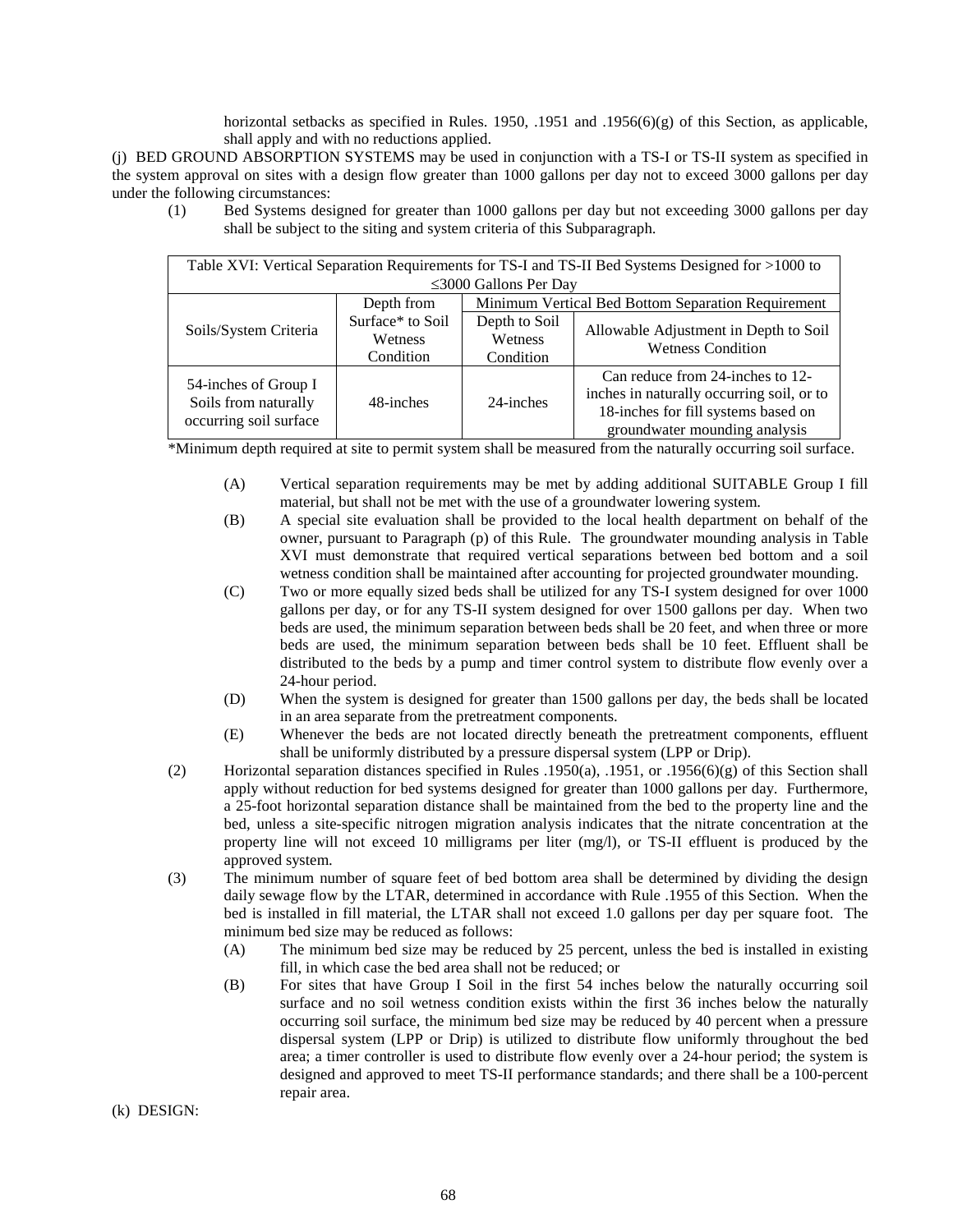- (1) Special system design requirements shall be as prescribed in the product's RWTS, Experimental, Controlled Demonstration, Innovative or Accepted System approval, as applicable;
- (2) Provisions shall be made to allow for the influent to and effluent from the system to be sampled while the system is operational; and
- (3) The system design shall include a means to measure and record daily wastewater flows. The recording device shall provide a means for determining at least the last 30 days of wastewater flow to the system.

(l) INSTALLATION: Pre-treatment systems shall be installed according to the manufacturer's installation specifications and system-specific installation conditions prescribed in the product's RWTS, Experimental, Controlled Demonstration, Innovative or Accepted System approval, as applicable, by a manufacturer-authorized installer. Installation and construction specifications for the ground absorption system shall be in accordance with this Section and site-specific conditions as specified in the Authorization to Construct.

(m) OPERATION AND MAINTENANCE: Maintenance, as specified in the product's RWTS, Experimental, Controlled Demonstration, Innovative or Accepted System approval, as applicable, shall be performed by the certified operator pursuant to 15A NCAC 18A .1961 and as specified in the product approval. The following provisions apply to the Operation and Maintenance of Advanced Pretreatment Systems:

- (1) For systems installed after July 1, 2006, the manufacturer of a proprietary advanced pretreatment system shall provide for the ongoing operation and maintenance of its systems. The manufacturer shall make available to the owner an operation and maintenance contract that meets the management entity requirements for the system pursuant to 15A NCAC 18A .1961. The contract shall be renewable and the contract term shall be for a minimum of one year.
- (2) For systems installed prior to July 1, 2006, the manufacturer shall provide an optional renewable yearly operation and maintenance contract with the owner that fulfills the management entity requirements for the system pursuant to 15A NCAC 18A .1961.
- (3) Prior to the issuance or re-issuance of an Operation Permit for a proprietary advanced pretreatment system after July 1, 2006, the owner shall provide to the health department documentation that a contract for operation and maintenance of the system is in place with either the manufacturer, manufacturer's representative, or with a certified operator authorized in writing by the manufacturer or manufacturer's representative to operate the system.
- (4) The manufacturer shall notify the local health department and the State when the owner chooses to not renew an operation and maintenance contract executed pursuant to Subparagraphs (1) or (2) of this Paragraph.

(n) SYSTEM PERFORMANCE: The performance of each system shall be monitored by the certified wastewater treatment facility operator (ORC). A performance report shall be submitted annually to the local health department by the ORC. Type of monitoring and monitoring frequency shall vary by type of approval, the designated performance standard, system design flow, and history of system performance as follows:

- (1) Each system shall be visually inspected by the ORC at least annually using a procedure proposed by the manufacturer and approved by the state as part of the product's RWTS, Experimental, Controlled Demonstration, Innovative or Accepted System approval, as applicable.
- (2) The 7-day and 30-day influent wastewater flow from the facility to the system prior to a monitoring visit shall be measured by the ORC using the recording device delineated in Subparagraph  $(k)(3)$  of this Rule, or by an alternate approved means. For systems serving Vacation Rentals subject to the North Carolina Vacation Rental Act, G.S. 42A, this visit shall be scheduled during the seasonal high use period and shall be coincident with any required water quality sampling. For existing systems where it is not feasible to directly obtain the past 7-day and 30-day influent wastewater flow data, wastewater usage during the 7 to 30 day period prior to the monitoring visit shall be estimated by using either elapsed time clock readings when an effluent pump is present, water meter readings, or as otherwise specified in the product or site-specific system approval.
- (3) Effluent from an approved Controlled Demonstration, RWTS and Innovative System shall be sampled prior to disposal in the absorption field as follows:
	- (A) A Controlled Demonstration system shall be sampled quarterly for all applicable performance parameters until the system receives Innovative approval, unless the product specific approval includes an alternate monitoring schedule proposed by the manufacturer and approved by the State;
	- (B) Sites with an approved RWTS or Innovative system shall be grab or composite sampled annually for all applicable performance parameters (semi-annually when the design flow is 1500 to 3000 gallons per day). After two years of data have been collected from at least 50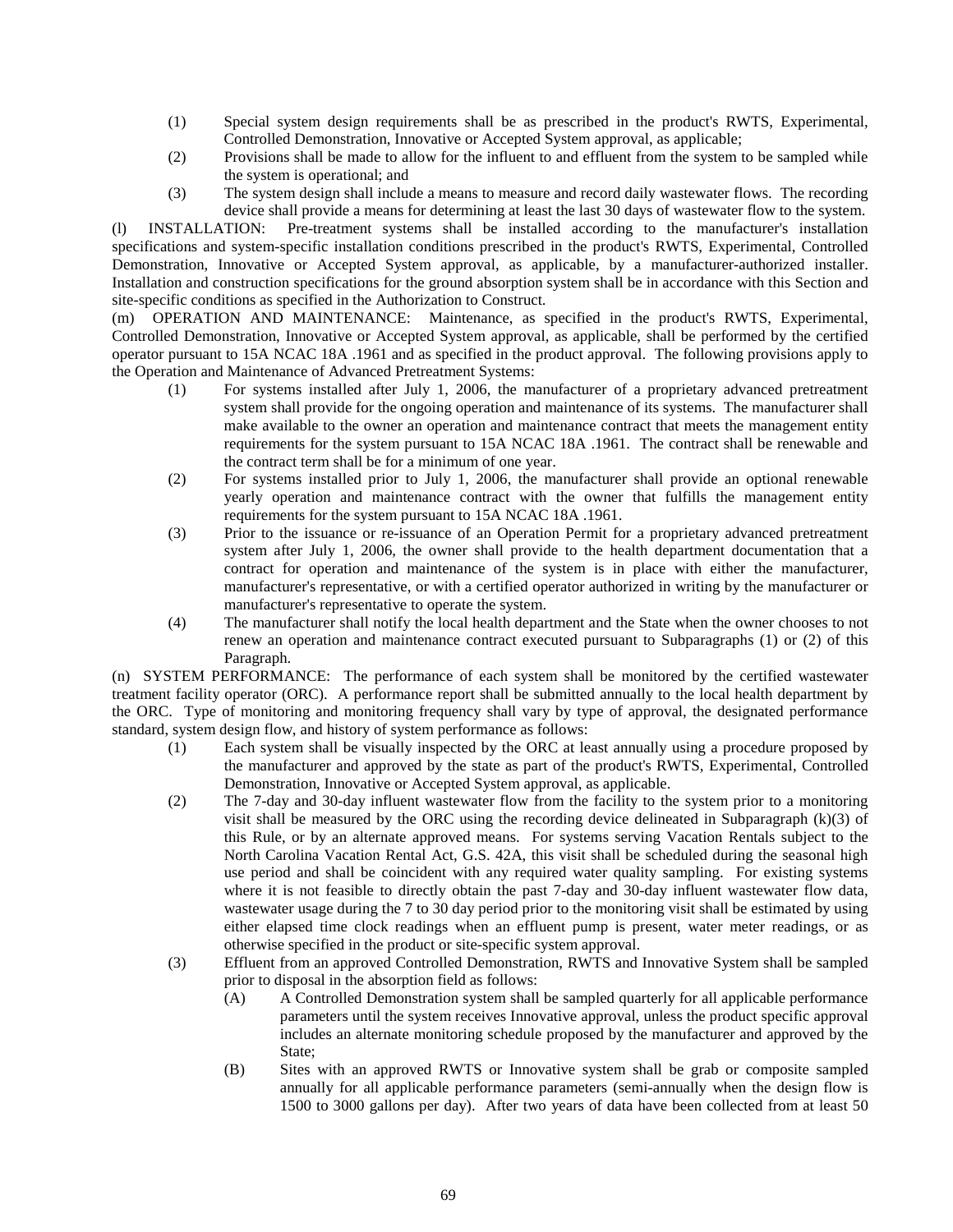separate sites that indicate compliant system performance, the number of parameters sampled for TS-I and TS-II Systems may be reduced by 50 percent. An alternative monitoring schedule may be proposed by the manufacturer and approved by the State when determined to provide an equal or more reliable indication of system performance compliance; or

(C) Sites with a design flow up to 1500 gallons per day, which are being managed under an ongoing maintenance and operation contract between the owner and the system manufacturer or ORC authorized by the manufacturer, may alternatively be sampled randomly if the manufacturer chooses to comply with the performance audit requirements as stipulated in 15A NCAC 18A .1969(h)(8), when there are at least 10 operational systems covered under such contracts. The manufacturer may also choose to include other existing sites in the performance audit required prior to obtaining accepted system status. Notwithstanding this provision for random sampling, sampling at any other site not being sampled during the audit may be determined to be necessary by the ORC during the visual inspection of the system pursuant to Subparagraph (1) of this Paragraph.

An influent sample to the pre-treatment system (e.g., septic tank effluent) shall be taken concurrently whenever the system effluent is sampled and analyzed for at least BOD and TKN. Effluent shall be resampled within 15 days when laboratory results indicate non-compliance with Part  $(o)(1)(C)$  of this Rule and analyzed at least for the non-compliant parameter(s), unless an alternate re-sampling schedule is required for a site included in a performance audit. When re-sampling, an influent sample shall be collected concurrently and analyzed for the corresponding parameter.

- (4) An Accepted System with a design flow up to 1500 gallons per day shall comply with Subparagraphs  $(n)(1)$  and  $(n)(2)$  of this Rule and 15A NCAC 18A .1969 $(h)(9)$ . Routine sampling of individual sites shall no longer be carried out, unless determined to be necessary during the visual inspection of the system pursuant to Subparagraph  $(n)(1)$  of this Rule or if required as part of an enforcement action by the local health department or the State. If sampling is determined to be necessary, an alternative monitoring schedule may be proposed by the manufacturer or the State and approved by the Commission when the system is granted accepted Status.
- (5) All samples shall be collected, preserved, transported and analyzed in compliance with 40 CFR 136. The manufacturer shall demonstrate that the system can be sampled in compliance with 40 CFR 136 and that the method for system sampling accurately monitors system performance. Samples shall be analyzed by a state certified laboratory. Samples shall be analyzed for the applicable parameters. The sample collector shall maintain a complete chain of custody from sample collection to analysis for each sample collected. The results of all analyses for each sample shall be reported by the certified wastewater laboratory directly to the ORC and simultaneously to the health department and the state. Repeat sampling at any site shall be performed as required in the system approval, approved performance audit, this Rule, or as otherwise directed by the health department or state as part of an enforcement action. The owner or manufacturer or manufacturer's representative may also re-sample a system to verify or refute sample results, as long as the results of all samples collected are similarly reported.
- (o) SITE AND SYSTEM COMPLIANCE: Compliance with the performance standards shall be determined as follows:
	- (1) An individual advanced pretreatment system at a single site shall be considered to be in compliance when:
		- (A) The annual visual inspection indicates compliant conditions as specified in the visual inspection procedure approved pursuant to Subparagraph (n)(1) of this Rule;
		- (B) The 7-day inflow does not exceed 1.3 times the design daily flow and the 30-day inflow does not exceed the design daily flow;
		- (C) Influent wastewater to the system does not exceed the requirements in Table VIII, at sites where influent sampling is required; and
		- (D) When annual effluent sampling is required, sample value is no more than two times (2.5 times for fecal coliform) the designated standard for one or more parameters in Table VII, even after re-sampling; or if four or more effluent samples are collected on different operating days over a one year period, the arithmetic mean (geometric mean for fecal coliform) of the data does not exceed the designated standard for one or more parameters in Table VII, even when excluding from the mean a statistical outlier or an instance of non-compliance that has been remedied by corrective maintenance.
	- (2) An approved system shall be considered in compliance when: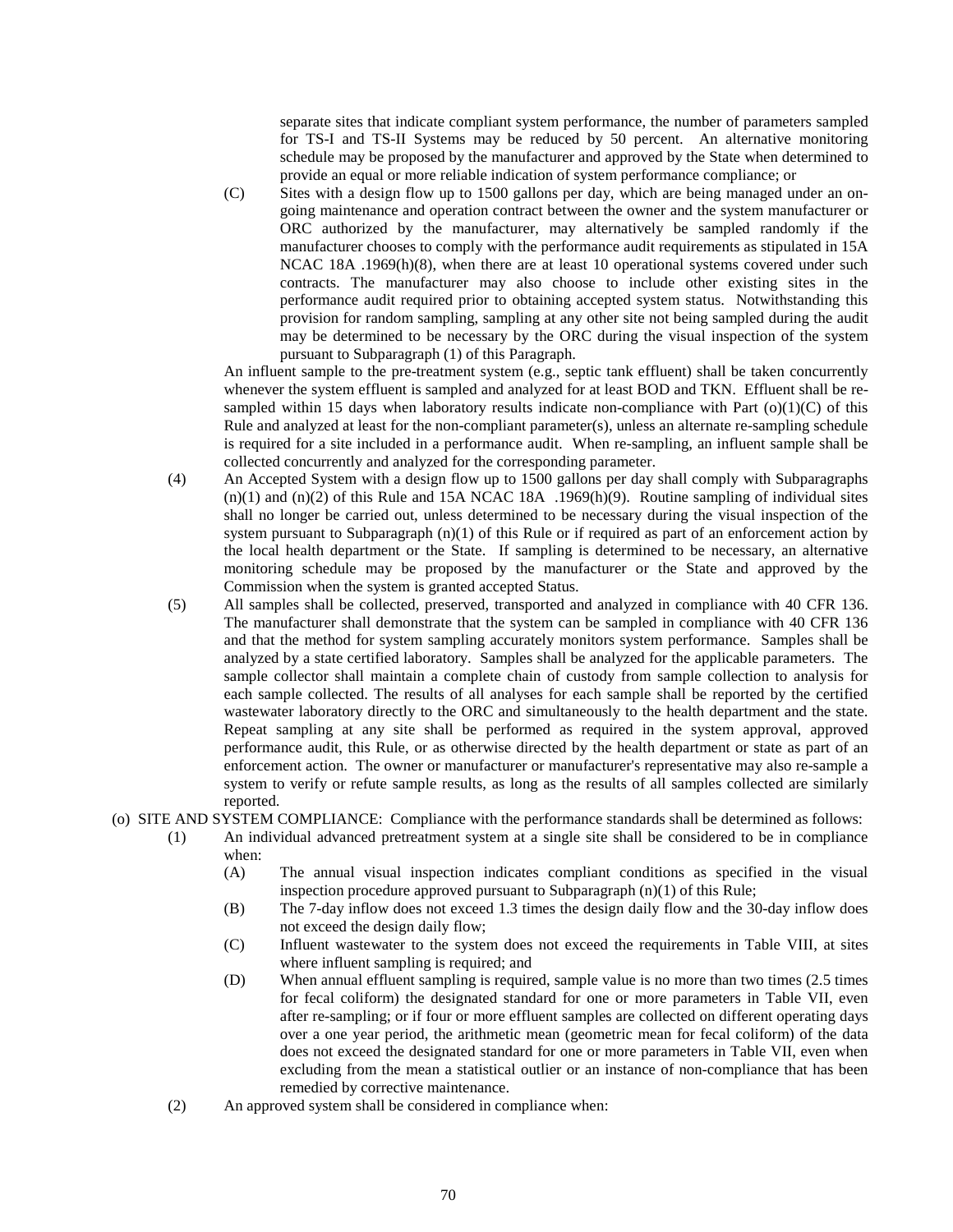- (A) The arithmetic mean (geometric mean for fecal coliform) of all data collected from all sites during a given one-year period, or from a representative sampling of sites in the state (excluding statistical outliers) does not exceed the designated standard;
- (B) No more than 20 percent of the sites from which the data were collected in Part ( $o(2)(A)$  of this Rule shall exceed the designated standard for one or more parameters (an individual noncompliant site shall be reclassified "compliant" if found to meet the designated standard upon re-sampling within 30 days); and
- (C) No more than 10 percent of samples collected from all sites during a given one-year period or from a representative sampling of sites in the state shall exceed two times the designated standard for one or more parameters (with the exception of fecal coliform, for which a 2.5 multiplication factor shall be used).

When determining compliance with system performance standards set forth in Parts (A), (B) and (C) of this Subparagraph, data shall be excluded from individual advanced pretreatment systems at single sites found to be out of compliance pursuant to Parts  $(1)(B)$  and  $(1)(C)$  of this Paragraph and from individual sites that have otherwise been documented to have been subjected to significant abuse, as specified by the manufacturer in its operation and maintenance manual which has been provided to the system owner.

- (3) When a site or system is found to be out of compliance the following actions shall occur:
	- (A) The Operator (ORC) shall inform the owner and the local health department of an individual system at a single site found to be out of compliance, including when wastewater flow is greater than the system design flow rate; influent wastewater quality exceeds the standards set forth in Table VII; or maintenance/repairs are found to be needed as identified during system inspection. This notice shall identify non-compliant condition(s), explain potential impacts, and suggest methods to bring the system or use back into compliance.
	- (B) The local health department shall issue a notice of violation to the owner of an individual system at a single site found to be out of compliance when, the system is found to be malfunctioning as determined during the visual inspection specified in Part  $(1)(A)$  of Paragraph (o) of this Rule; wastewater flow exceeds wastewater flow standards in Part (1)(B) of this Paragraph; or the effluent sample results are out of compliance as specified in Parts (1)(D) or (1)(E) of this Paragraph, even upon re-sampling. The notice shall identify the violations and steps necessary to remedy the problems, including modification of the system, establish time frame to achieve compliance, and other follow-up requirements and set forth further enforcement possibilities if compliance is not achieved.
	- (C) The state shall issue a notice of violation to the manufacturer of a system found to be out of compliance as specified in Subparagraph (2) of this Paragraph. The notice shall identify the violations and steps necessary to remedy the problems, including modification of the system, establish time frame to achieve compliance, and other follow-up requirements and set forth further enforcement possibilities if compliance is not achieved which may include action on the system's approval status pursuant to applicable Laws and Rules.
	- (D) The local health department shall issue the manufacturer or manufacturer's representative an intent to suspend issuance of new construction authorizations for new systems of a particular manufacturer that has installed and has in operation at least 10 systems in the county if more than 10 percent of the manufacturer's systems installed in the county are found to be malfunctioning during the visual inspection specified in Subparagraph  $(n)(1)$  of this Rule or in violation of effluent performance standards as specified in Parts  $(1)(D)$  or  $(1)(E)$  of this Paragraph in any single year excluding single sites found to be out of compliance pursuant to Parts  $(1)(B)$  or  $(1)(C)$  of this Paragraph, sites where the owner has not maintained a contract for operation and maintenance of the system pursuant to Rule .1961 of this Section, and individual sites that have otherwise been documented to have been subjected to significant abuse, as specified by the manufacturer in its operation and maintenance manual which has been provided to the system owner.
	- (E) The local health department shall issue the manufacturer or manufacturer's representative an intent to suspend issuance of new construction authorizations for new systems of a particular manufacturer that has installed and has in operation at least 10 systems in the county if more than five percent of the manufacturer's systems installed in the county that are being managed under an ongoing maintenance and operation contract between the owner and the system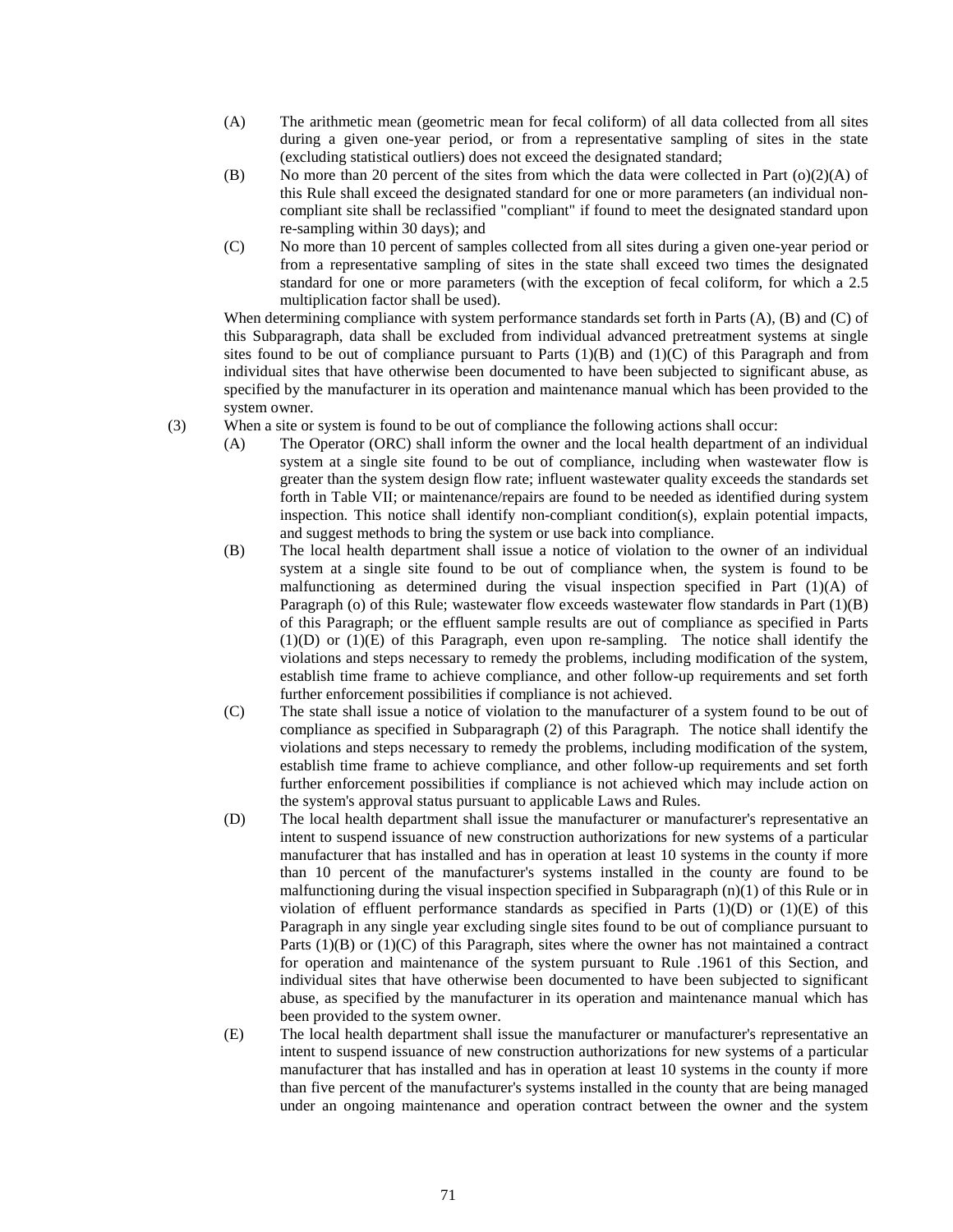manufacturer or ORC authorized by the manufacturer have required operation and maintenance activities under the control of the manufacturer that have not been completed for the last reported year.

- (F) The Operator (ORC) shall submit all individual system compliance data and all operations and maintenance records to the local health department. The local health department shall convey information on individual system compliance to the State on at least an annual basis. Action by a local health department on approval of a system in a county does not preclude action by the State on the system's approval status, pursuant to applicable Laws and Rules.
- (G) Notwithstanding the activities delineated for dealing with non-compliance elsewhere in Subparagraph (3) of this Paragraph, nothing shall preclude the local health department or State from using any available remedy when an imminent health hazard is determined to exist, in accordance with applicable Laws and Rules.

(p) RESPONSIBILITIES AND PERMITTING PROCEDURES: Special responsibilities and permitting procedures for pre-treatment systems shall be as prescribed in the system approval and applicable rules of this Section. The following summarize the conditions requiring a special evaluation of a site where the ground absorption system is to be preceded by an advanced pretreatment system, and what such an evaluation shall include:

- (1) Prior to the issuance of the Improvement Permit at a site where the drainfield is to be preceded by an advanced pre-treatment system, an evaluation shall be provided to the local health department on behalf of the owner when any of the following conditions are applicable:
	- (A) the initial vertical separation siting criteria or vertical separation distances for trench bottoms are proposed to be reduced in accordance with Subparagraphs  $(e)(1)$  or  $(f)(1)$  of this Rule,
	- (B) drainage is proposed for Group III soils or a groundwater lowering system is proposed to be used in conjunction with a fill system in accordance with Paragraph (g) of this Rule,
	- (C) sandy clay loam texture saprolite is proposed to be used in accordance with Paragraph (h) of this Rule,
	- (D) the LTAR is proposed to be increased on a site with Group III or IV soils within three feet of the proposed trench bottom or on a site where drainage of Group II or III soils is proposed, or on any site when the design flow exceeds 1000 gallons per day, in accordance with Subparagraphs (e) $(2)$  or  $(f)(2)$  of this Rule, or
	- (E) for a bed system with flow exceeding 1000 gallons per day in accordance with Paragraph (j) of this Rule, or if required for other bed systems in accordance with Subparagraph (i)(1) of this Rule.
- (2) When a special site evaluation is required pursuant to Subparagraph (1) of this Paragraph, it shall contain the following information, as applicable. This evaluation shall be prepared by a person or persons who are licensed or registered to consult, investigate, or evaluate soil and rock characteristics, hydraulic conductivity, lateral flow, groundwater hydrology and nutrient transport, if required pursuant to G.S. 89F or 89E. This evaluation shall be provided to the local health department in a written report sealed, signed and dated by any licensed or registered professionals who contributed to the report.
	- (A) descriptions of soil profiles and soil morphological conditions to a depth of at least three feet below the proposed trench or bed bottom and description of landscape setting in the initial system area and repair area. Descriptions shall be in accordance with the methodology and standards in the *Field Book for Describing and Sampling Soils*, NRCS, USDA, which is hereby incorporated by reference, including any subsequent amendments and editions. Copies of the Field Book may be inspected at the Environmental Health Section Raleigh Office, 2728 Capital Boulevard, Raleigh, 27609, and copies may be downloaded at no cost from the internet at: [http://soils.usda.gov/technical/fieldbook/;](http://soils.usda.gov/technical/fieldbook/)
	- (B) field measurements of the depth and thickness of each of the soil horizons;
	- (C) recommended location and depth for placement of the trenches or beds and the recommended LTAR;
	- (D) hydraulic assessment, based on site-specific information, substantiating the projected effectiveness of system performance. This shall include supporting documentation that indicates the treated effluent applied at the proposed LTAR will not result in the discharge of effluent to the surface of the ground after the system is installed and operated within design parameters; that all required vertical separation distances shall be maintained; and justification for any proposed drainage systems or other site modifications. This hydraulic assessment shall require in-situ tests of saturated hydraulic conductivity, groundwater mounding analysis,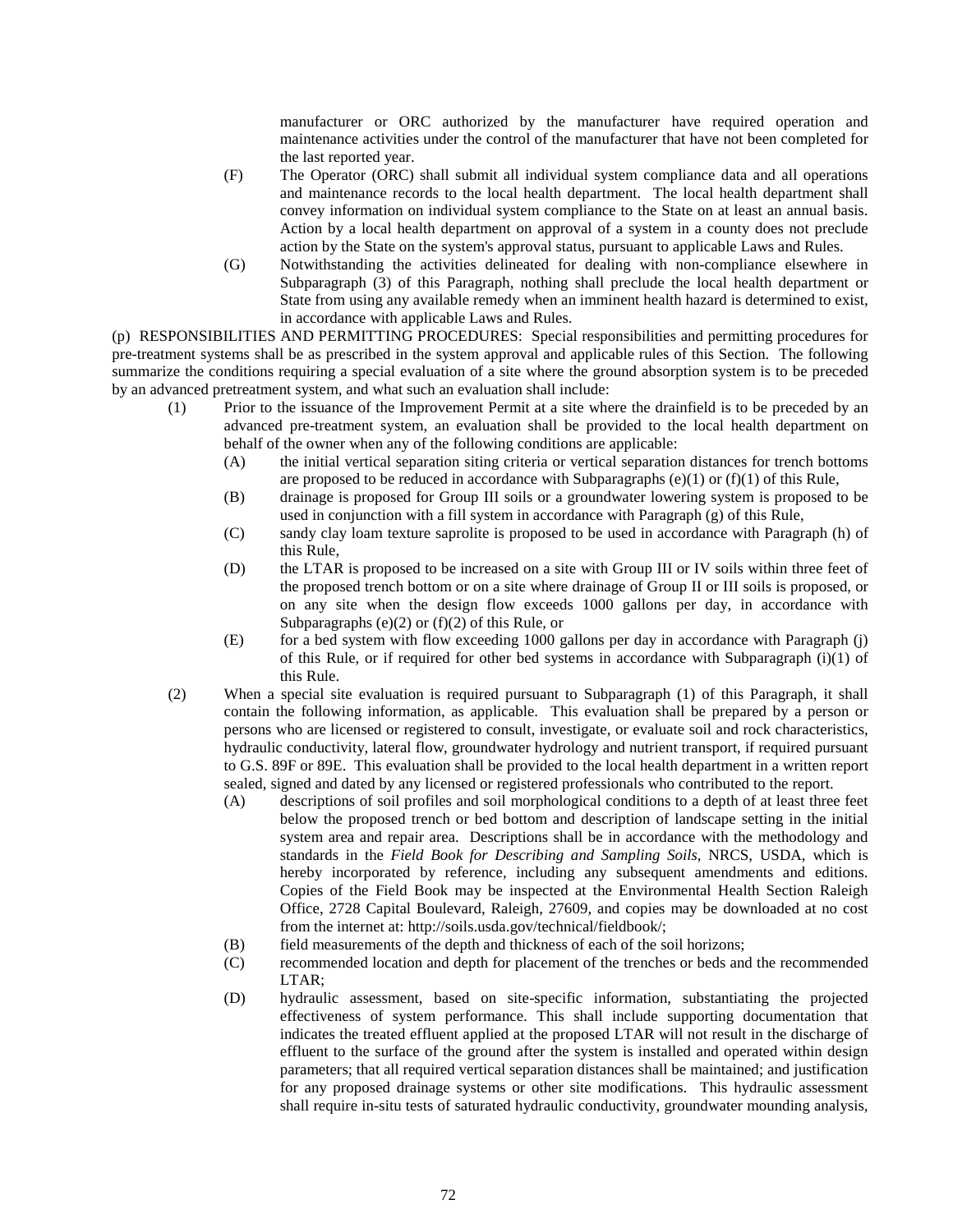lateral flow analysis, and monitoring or modeling of existing or projected depth to a soil wetness condition based upon procedures of Rule .1942 of this Section, as needed;

- (E) site-specific nitrogen migration analysis, if needed pursuant to Subparagraphs (e)(2) or (j)(2) of this Rule; and
- (F) proposed site-specific requirements for system design, installation, site preparation, modifications, final landscaping and vegetative cover.

*History Note: Authority G.S. 130A-334; 130A-335; 130A-336; 130A-337; 130A-340; 130A-342; 130A-343; Eff. June 1, 2006; Amended Eff. October 1, 2011.*

## **15A NCAC 18A .1971 ENGINEERED OPTION PERMIT**

(a) An owner choosing to use an Engineered Option Permit (EOP) for on-site wastewater systems pursuant to G.S. 130A-336.1 shall employ the services of a professional engineer licensed pursuant to G.S. 89C to prepare signed and sealed drawings, specifications, plans, and reports for the design, construction, operation, and maintenance of the wastewater system.

(b) SITE EVALUATION: Prior to the submittal of a Notice of Intent to Construct (NOI) for an EOP system, a soil scientist licensed pursuant to G.S. 89F or a geologist licensed pursuant to G.S. 89E shall conduct an evaluation of soil conditions and site features of the proposed site. This evaluation shall be in accordance with the rules of this Section.

(c) NOTICE OF INTENT TO CONSTRUCT: The NOI for an EOP System shall be submitted by the owner or a professional engineer authorized as the legal representative of the owner to the local health department in the county where the design unit is located. The NOI shall be submitted on the common form provided by the Department. The common form is available by accessing the Department's website at http://ehs.ncpublichealth.com/oswp/docs/rules/EOPCommonFormNovember-1-2016.pdf. It shall include all of the information specified in G.S. 130A-336.1(b) and the following:

- (1) The soil scientist's, geologist's, and on-site wastewater system contractor's name, license number, address, e-mail address, and telephone number;
- (2) Information required in Rules .1937(d) and .1937(e) of this Section for Improvement Permit and Construction Authorization applications;
- (3) Identification and location on the site plan of existing or proposed potable water supplies, geothermal heating and cooling wells, and groundwater monitoring wells for the proposed site. The professional engineer shall reference any existing permit issued for a private drinking water supply, public water supply, or a wastewater system on both the subject and adjoining properties to provide documentation of compliance with setback requirements in Rule.1950 of this Section; and
- (4) Proof of insurance for the professional engineer, soil scientist, geologist, and on-site wastewater system contractor.

(d) DESIGN PLANS AND SPECIFICATIONS: The professional engineer design shall incorporate findings and recommendations on soil and site conditions, limitations, and any site modifications specified by the soil scientist or geologist, as applicable, and in accordance with G.S. 130A-336.1(k)(1). When the professional engineer chooses to employ pretreatment technologies not yet approved in this State, the engineering report shall specify the proposed technology, and the associated siting, installation, operation, maintenance, and monitoring requirements, including manufacturers endorsements associated with its proposed use.

(e) CONSTRUCTION OF WASTEWATER SYSTEM: No building permit for construction, location, or relocation shall be issued until after a decision of completeness of the NOI is made by the local health department, or the local health department fails to act within 15 business days. Construction of the wastewater system shall not commence until the system design plans and specifications have been provided to the on-site wastewater system contractor and the signed and dated statement by the contractor is provided to the owner. The owner shall be responsible for assuring no modifications or alterations to the site for the wastewater system or the system repair area are made as a result of any construction activities for the design unit before or after construction of the wastewater system, unless approved by the professional engineer, soil scientist, or geologist, as applicable.

(f) AUTHORIZATION TO OPERATE: Prior to providing written confirmation for Authorization to Operate, the local health department shall receive the following:

- (1) Documentation that all reporting requirements identified in G.S. 130A-336.1(l) have been met;<br>(2) Information set forth in Rule .1938(h) of this Section;
- Information set forth in Rule .1938(h) of this Section;
- (3) System start-up documentation, including applicable baseline operating parameters for all components;